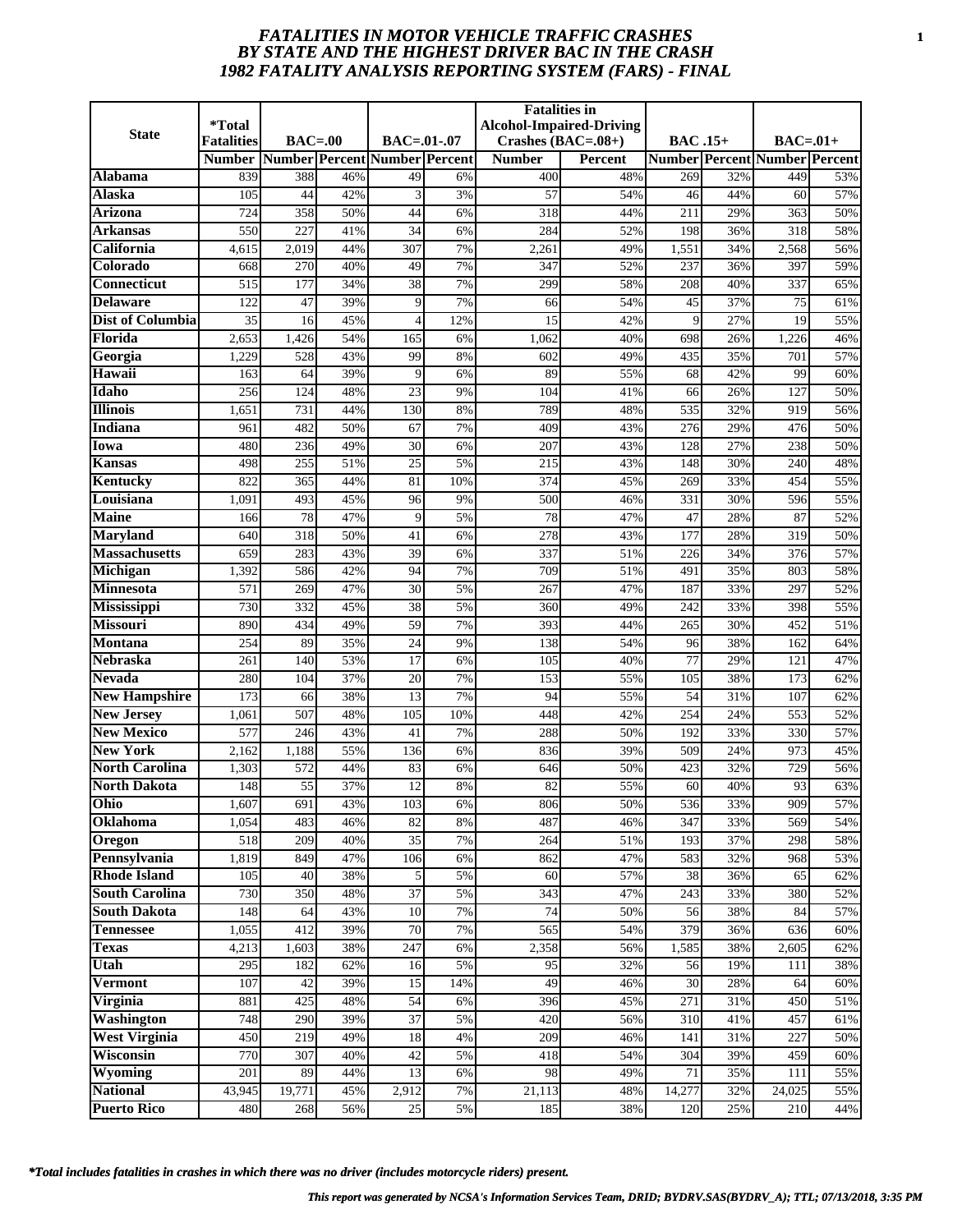# *FATALITIES IN MOTOR VEHICLE TRAFFIC CRASHES* **2** *BY STATE AND THE HIGHEST DRIVER BAC IN THE CRASH 1983 FATALITY ANALYSIS REPORTING SYSTEM (FARS) - FINAL*

|                                        | *Total            |                      |                  |                               |          | <b>Fatalities</b> in | <b>Alcohol-Impaired-Driving</b> |                |            |                                      |            |
|----------------------------------------|-------------------|----------------------|------------------|-------------------------------|----------|----------------------|---------------------------------|----------------|------------|--------------------------------------|------------|
| <b>State</b>                           | <b>Fatalities</b> | $\textbf{BAC} = .00$ |                  | $BAC=.01-.07$                 |          | Crashes (BAC=.08+)   |                                 | <b>BAC.15+</b> |            | $BAC=.01+$                           |            |
|                                        | <b>Number</b>     |                      |                  | Number Percent Number Percent |          | <b>Number</b>        | <b>Percent</b>                  |                |            | <b>Number Percent Number Percent</b> |            |
| Alabama                                | 930               | 399                  | 43%              | 60                            | 6%       | 470                  | 51%                             | 312            | 34%        | 530                                  | 57%        |
| <b>Alaska</b>                          | 150               | 69                   | 46%              | 9                             | 6%       | 70                   | 47%                             | 52             | 35%        | 80                                   | 53%        |
| Arizona                                | 675               | 328                  | 49%              | 36                            | 5%       | 306                  | 45%                             | 205            | 30%        | 342                                  | 51%        |
| Arkansas                               | 557               | 260                  | 47%              | 28                            | 5%       | 266                  | 48%                             | 185            | 33%        | 295                                  | 53%        |
| California                             | 4,573             | 2,106                | 46%              | 313                           | 7%       | 2,137                | 47%                             | 1,454          | 32%        | 2,450                                | 54%        |
| Colorado                               | 646               | 257                  | 40%              | 62                            | 10%      | 327                  | 51%                             | 230            | 36%        | 389                                  | 60%        |
| Connecticut                            | 438               | 168                  | 38%              | 27                            | 6%       | 243                  | 55%                             | 162            | 37%        | 270                                  | 62%        |
| Delaware                               | 110               | 41                   | 38%              | 13                            | 12%      | 55                   | 50%                             | 42             | 38%        | 68                                   | 62%        |
| Dist of Columbia                       | 66                | 35                   | 52%              | 4                             | 7%       | 26                   | 40%                             | 19             | 29%        | 31                                   | 46%        |
| Florida                                | 2,686             | 1,339                | 50%              | 152                           | 6%       | 1,179                | 44%                             | 771            | 29%        | 1,331                                | 50%        |
| Georgia                                | 1,296             | 641                  | 49%              | 107                           | 8%       | 544                  | 42%                             | 377            | 29%        | 651                                  | 50%        |
| Hawaii                                 | 141               | 46                   | 33%              | 8                             | 6%       | 86                   | 61%                             | 61             | 43%        | 94                                   | 67%        |
| Idaho                                  | 263               | 138                  | 53%              | 16                            | 6%       | 108                  | 41%                             | 78             | 30%        | 124                                  | 47%        |
| <b>Illinois</b>                        | 1,526             | 683                  | 45%              | 91                            | 6%       | 749                  | 49%                             | 534            | 35%        | 840                                  | 55%        |
| Indiana                                | 1,016             | 530                  | 52%              | 53                            | 5%       | 426                  | 42%                             | 316            | 31%        | 480                                  | 47%        |
| <b>Iowa</b>                            | 514               | 213                  | 41%              | 42                            | 8%       | 248                  | 48%                             | 160            | 31%        | 291                                  | 57%        |
| Kansas                                 | 411               | 202                  | 49%              | 29                            | 7%       | 175                  | 43%                             | 117            | 28%        | 204                                  | 50%        |
| Kentucky                               | 778               | 364                  | 47%              | 44                            | 6%       | 366                  | 47%                             | 250            | 32%        | 410                                  | 53%        |
| Louisiana                              | 933               | 442                  | 47%              | 65                            | 7%       | 427                  | 46%                             | 275            | 29%        | 492                                  | 53%        |
| <b>Maine</b>                           | 224               | 93                   | 42%              | 13                            | 6%       | 116                  | 52%                             | 75             | 33%        | 130                                  | 58%        |
| <b>Maryland</b>                        | 656               | $\overline{313}$     | 48%              | $\overline{50}$               | 8%       | 287                  | 44%                             | 191            | 29%        | 337                                  | 51%        |
| <b>Massachusetts</b>                   | 651               | 268                  | 41%              | 43                            | 7%       | 339                  | 52%                             | 208            | 32%        | 382                                  | 59%        |
| Michigan                               | 1,314             | 589                  | 45%              | 64                            | 5%       | 662                  | 50%                             | 495            | 38%        | 725                                  | 55%        |
| <b>Minnesota</b>                       | 555               | 252                  | 45%              | 45                            | 8%       | 258                  | 46%                             | 169            | 30%        | 303                                  | 55%        |
| <b>Mississippi</b>                     | 715               | 423                  | 59%              | 28                            | 4%       | 265                  | 37%                             | 180            | 25%        | 293                                  | 41%        |
| <b>Missouri</b>                        | 911               | 437                  | 48%              | 46                            | 5%       | 417                  | 46%                             | 282            | 31%        | 463                                  | 51%        |
| <b>Montana</b>                         | 286               | 110                  | 38%              | 19                            | 7%       | 157                  | 55%                             | 121            | 42%        | 176                                  | 62%        |
| <b>Nebraska</b>                        | 255               | 134                  | 52%              | 13                            | 5%       | 103                  | 40%                             | 74             | 29%        | 116                                  | 46%        |
| Nevada                                 | 253               | 119                  | 47%              | 18                            | 7%       | 116                  | 46%                             | 76             | 30%        | 134                                  | 53%        |
| <b>New Hampshire</b>                   | 191               | 90<br>489            | 47%              | 10                            | 5%       | 91                   | 48%                             | 68             | 35%        | 101                                  | 53%        |
| <b>New Jersey</b><br><b>New Mexico</b> | 932<br>531        | 236                  | 52%<br>44%       | 59<br>$\overline{31}$         | 6%       | 381<br>259           | 41%<br>49%                      | 227<br>182     | 24%<br>34% | 440<br>290                           | 47%<br>55% |
| <b>New York</b>                        | 2,077             | 1,168                | 56%              | 117                           | 6%<br>6% | 786                  | 38%                             | 504            | 24%        | 903                                  | 43%        |
| <b>North Carolina</b>                  | 1,234             | 654                  | 53%              | 61                            | 5%       | 518                  | 42%                             | 350            | 28%        | 579                                  | 47%        |
| <b>North Dakota</b>                    | 116               | 46                   | 39%              | 7                             | 6%       | 62                   | 54%                             | 45             | 39%        | 69                                   | 60%        |
| Ohio                                   | 1,582             | 718                  | 45%              | 92                            | 6%       | 770                  | 49%                             | 545            | 34%        | 862                                  | 54%        |
| Oklahoma                               | 848               | 446                  | 53%              | 46                            | 5%       | 352                  | 42%                             | 248            | 29%        | 398                                  | 47%        |
| Oregon                                 | 550               | 235                  | 43%              | 48                            | 9%       | 265                  | 48%                             | 179            | 32%        | 313                                  | 57%        |
| Pennsylvania                           | 1,721             | 806                  | 47%              | 81                            | 5%       | 830                  | 48%                             | 568            | 33%        | 912                                  | 53%        |
| <b>Rhode Island</b>                    | 100               | 44                   | 44%              | 7                             | 7%       | 47                   | 47%                             | 33             | 33%        | 54                                   | 54%        |
| <b>South Carolina</b>                  | 844               | 395                  | 47%              | 46                            | 5%       | 402                  | 48%                             | 280            | 33%        | 448                                  | 53%        |
| <b>South Dakota</b>                    | 175               | 84                   | 48%              | 8                             | 5%       | 82                   | 47%                             | 63             | 36%        | 90                                   | 51%        |
| <b>Tennessee</b>                       | 1,037             | 418                  | 40%              | 59                            | 6%       | 549                  | 53%                             | 408            | 39%        | 609                                  | 59%        |
| <b>Texas</b>                           | 3,823             | 1,472                | 38%              | 203                           | 5%       | 2,140                | 56%                             | 1,448          | 38%        | 2,342                                | 61%        |
| Utah                                   | 283               | 187                  | 66%              | 20                            | 7%       | 76                   | 27%                             | 49             | 17%        | 96                                   | 34%        |
| <b>Vermont</b>                         | 94                | 36                   | 39%              | 10                            | 10%      | $\overline{48}$      | 51%                             | 32             | 34%        | 58                                   | 61%        |
| <b>Virginia</b>                        | 901               | 422                  | 47%              | 55                            | 6%       | 422                  | 47%                             | 272            | 30%        | 476                                  | 53%        |
| Washington                             | 698               | 293                  | 42%              | 48                            | 7%       | 355                  | 51%                             | 238            | 34%        | 404                                  | 58%        |
| <b>West Virginia</b>                   | 425               | 185                  | 44%              | 29                            | 7%       | 208                  | 49%                             | 143            | 34%        | 237                                  | 56%        |
| Wisconsin                              | 725               | 288                  | 40%              | 42                            | 6%       | 395                  | 54%                             | 284            | 39%        | 437                                  | 60%        |
| Wyoming                                | 173               | 78                   | 45%              | 12                            | 7%       | 83                   | 48%                             | 57             | 33%        | 95                                   | 55%        |
| <b>National</b>                        | 42,589            | 19,787               | 46%              | 2,588                         | 6%       | 20,051               | 47%                             | 13,689         | 32%        | $\overline{22,639}$                  | 53%        |
| <b>Puerto Rico</b>                     | 514               | 268                  | $\frac{1}{52}$ % | 39                            | 8%       | 205                  | 40%                             | 120            | 23%        | 244                                  | 47%        |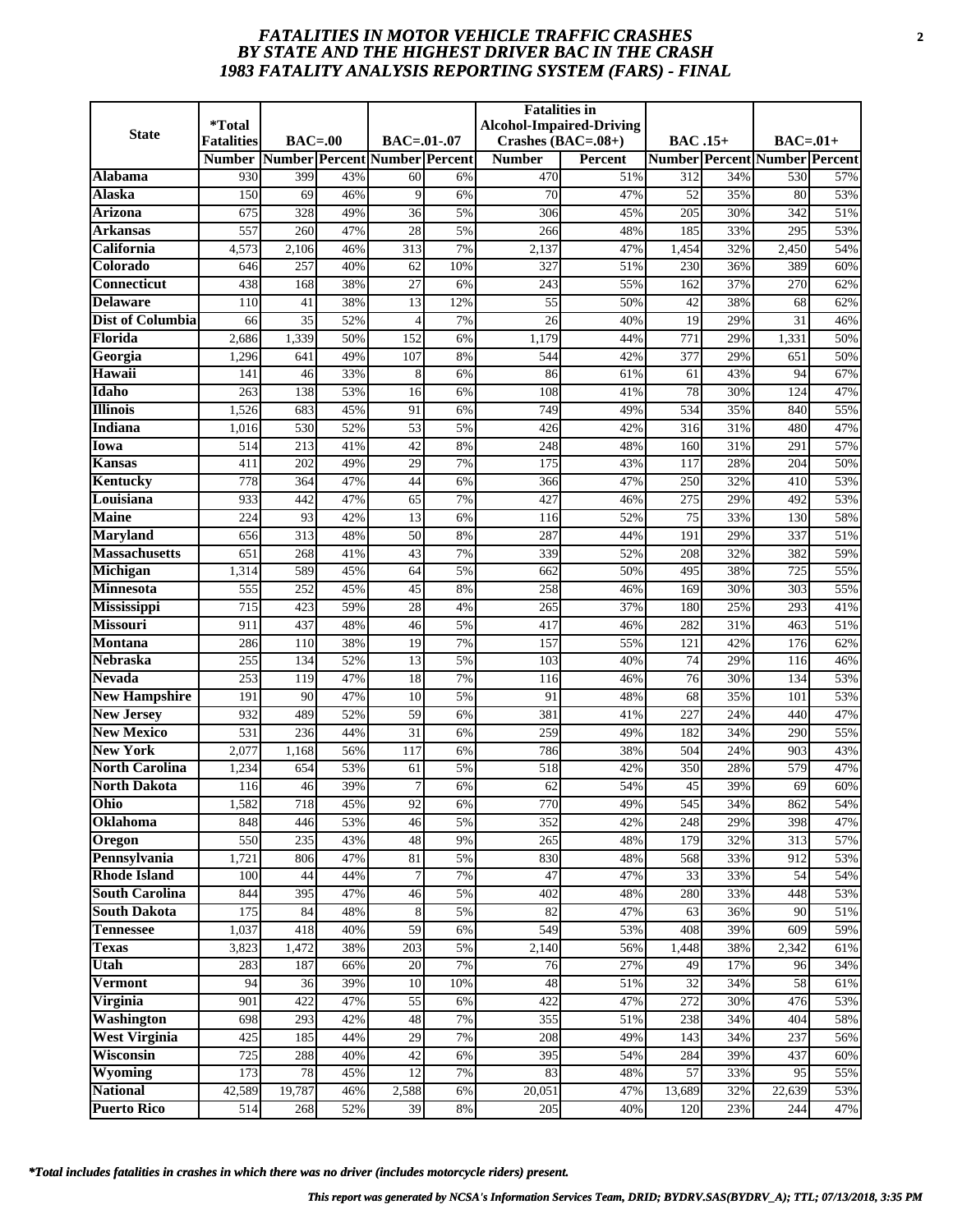# *FATALITIES IN MOTOR VEHICLE TRAFFIC CRASHES* **3** *BY STATE AND THE HIGHEST DRIVER BAC IN THE CRASH 1984 FATALITY ANALYSIS REPORTING SYSTEM (FARS) - FINAL*

|                                      | *Total            |                      |            |                               |          | <b>Fatalities</b> in | <b>Alcohol-Impaired-Driving</b> |                 |            |                                      |            |
|--------------------------------------|-------------------|----------------------|------------|-------------------------------|----------|----------------------|---------------------------------|-----------------|------------|--------------------------------------|------------|
| <b>State</b>                         | <b>Fatalities</b> | $\textbf{BAC} = .00$ |            | $BAC=.01-.07$                 |          | Crashes (BAC=.08+)   |                                 | <b>BAC.15+</b>  |            | $BAC=.01+$                           |            |
|                                      | <b>Number</b>     |                      |            | Number Percent Number Percent |          | <b>Number</b>        | <b>Percent</b>                  |                 |            | <b>Number Percent Number Percent</b> |            |
| <b>Alabama</b>                       | 932               | 435                  | 47%        | 68                            | 7%       | 429                  | 46%                             | 290             | 31%        | 496                                  | 53%        |
| <b>Alaska</b>                        | 134               | 50                   | 37%        | 13                            | 10%      | 71                   | 53%                             | 47              | 35%        | 84                                   | 63%        |
| Arizona                              | 869               | 451                  | 52%        | $\overline{54}$               | 6%       | 351                  | 40%                             | 240             | 28%        | 405                                  | 47%        |
| Arkansas                             | 525               | 234                  | 45%        | 42                            | 8%       | 249                  | 47%                             | 165             | 32%        | 291                                  | 55%        |
| California                           | 5,020             | 2,343                | 47%        | 361                           | 7%       | 2,286                | 46%                             | 1,491           | 30%        | 2,647                                | 53%        |
| Colorado                             | 608               | 255                  | 42%        | 61                            | 10%      | 290                  | 48%                             | 212             | 35%        | 351                                  | 58%        |
| Connecticut                          | 469               | 179                  | 38%        | 36                            | 8%       | 252                  | 54%                             | 171             | 37%        | 288                                  | 61%        |
| Delaware                             | 130               | 72                   | 55%        | 14                            | 10%      | 44                   | 34%                             | 30              | 23%        | 58                                   | 44%        |
| Dist of Columbia                     | 64                | 34                   | 53%        | $\mathbf{0}$                  | 0%       | 30                   | 47%                             | 16              | 24%        | 30                                   | 47%        |
| Florida                              | 2,814             | 1,464                | 52%        | 175                           | 6%       | 1,164                | 41%                             | 785             | 28%        | 1,340                                | 48%        |
| Georgia                              | 1,410             | 701                  | 50%        | 121                           | 9%       | 583                  | 41%                             | 394             | 28%        | 704                                  | 50%        |
| Hawaii                               | 138               | 52                   | 38%        | 9                             | 7%       | $\overline{74}$      | 54%                             | 47              | 34%        | 84                                   | 61%        |
| Idaho                                | 242               | 131                  | 54%        | 18                            | 7%       | 94                   | 39%                             | 50              | 21%        | 112                                  | 46%        |
| <b>Illinois</b>                      | 1,547             | 737                  | 48%        | 107                           | 7%       | 697                  | 45%                             | 466             | 30%        | 804                                  | 52%        |
| Indiana                              | 925               | 478                  | 52%        | 57                            | 6%       | 390                  | 42%                             | 285             | 31%        | 447                                  | 48%        |
| <b>Iowa</b>                          | 420               | 190                  | 45%        | 33                            | 8%       | 192                  | 46%                             | 134             | 32%        | 225                                  | 54%        |
| Kansas                               | 510               | 267                  | 52%        | $\overline{35}$               | 7%       | 201                  | 39%                             | 131             | 26%        | 236                                  | 46%        |
| Kentucky                             | 754               | 385                  | 51%        | $\overline{55}$               | 7%       | 308                  | 41%                             | 206             | 27%        | 364                                  | 48%        |
| Louisiana                            | 961               | 414                  | 43%        | 73                            | 8%       | 471                  | 49%                             | 310             | 32%        | 545                                  | 57%        |
| <b>Maine</b>                         | 232               | 108                  | 47%        | 13                            | 6%       | 111                  | 48%                             | 81              | 35%        | 124                                  | 53%        |
| <b>Maryland</b>                      | 643               | 336                  | 52%        | $\overline{55}$               | 9%       | 247                  | 38%                             | 162             | 25%        | 302                                  | 47%        |
| <b>Massachusetts</b>                 | 666               | 286                  | 43%        | 48                            | 7%       | 331                  | 50%                             | 200             | 30%        | 379                                  | 57%        |
| Michigan                             | 1,531             | 708                  | 46%        | 94                            | 6%       | 719                  | 47%                             | 492             | 32%        | 813                                  | 53%        |
| <b>Minnesota</b>                     | 582               | 264                  | 45%        | 49                            | 8%       | 265                  | 46%                             | 177             | 30%        | 314                                  | 54%        |
| <b>Mississippi</b>                   | 679               | 440                  | 65%        | $\overline{22}$               | 3%       | 208                  | 31%                             | 154             | 23%        | 230                                  | 34%        |
| <b>Missouri</b>                      | 967               | 509                  | 53%        | 55                            | 6%       | 402                  | 42%                             | 261             | 27%        | 457                                  | 47%        |
| Montana                              | 238               | 98                   | 41%        | 25                            | 10%      | 115                  | 48%                             | 94              | 39%        | 140                                  | 59%        |
| <b>Nebraska</b>                      | 285               | 162                  | 57%        | 20                            | 7%       | 101                  | 35%                             | $\overline{75}$ | 26%        | 121                                  | 42%        |
| Nevada                               | 249               | 125                  | 50%        | $\overline{17}$               | 7%       | 108                  | 43%                             | 80              | 32%        | 124                                  | 50%        |
| <b>New Hampshire</b>                 | 192               | 86                   | 45%        | 11                            | 6%       | 95                   | 49%                             | 75              | 39%        | 106                                  | 55%        |
| <b>New Jersey</b>                    | 922               | 531                  | 58%        | 67                            | 7%       | 318                  | 35%                             | 193             | 21%        | 385                                  | 42%        |
| <b>New Mexico</b><br><b>New York</b> | 497               | 214                  | 43%        | $\overline{35}$               | 7%       | 247                  | 50%                             | 168             | 34%        | 282                                  | 57%        |
| <b>North Carolina</b>                | 2,060<br>1,450    | 1,162<br>788         | 56%<br>54% | 142                           | 7%<br>5% | 753<br>583           | 37%                             | 480<br>402      | 23%<br>28% | 895                                  | 43%<br>46% |
| <b>North Dakota</b>                  | 100               | 50                   | 50%        | 78<br>5                       | 5%       | 45                   | 40%                             | 32              | 32%        | 660<br>51                            |            |
| Ohio                                 | 1,646             | 742                  | 45%        | 115                           | 7%       | 787                  | 45%<br>48%                      | 527             | 32%        | 902                                  | 51%<br>55% |
| Oklahoma                             | 797               | 442                  | 55%        | 42                            | 5%       | 310                  | 39%                             | 220             | 28%        | 352                                  | 44%        |
| Oregon                               | 572               | 260                  | 45%        | 44                            | 8%       | 261                  | 46%                             | 164             | 29%        | 306                                  | 53%        |
| Pennsylvania                         | 1,727             | 879                  | 51%        | 98                            | 6%       | 750                  | 43%                             | 515             | 30%        | 847                                  | 49%        |
| <b>Rhode Island</b>                  | 79                | 31                   | 39%        | 9                             | 11%      | 40                   | 50%                             | 27              | 34%        | 48                                   | 61%        |
| <b>South Carolina</b>                | 916               | 466                  | 51%        | 49                            | 5%       | 395                  | 43%                             | 277             | 30%        | 444                                  | 48%        |
| <b>South Dakota</b>                  | 143               | 64                   | 45%        | 13                            | 9%       | 66                   | 46%                             | 48              | 34%        | 79                                   | 55%        |
| <b>Tennessee</b>                     | 1,095             | 487                  | 44%        | 80                            | 7%       | 521                  | 48%                             | 372             | 34%        | 601                                  | 55%        |
| <b>Texas</b>                         | 3,912             | 1,610                | 41%        | 236                           | 6%       | 2,059                | 53%                             | 1,364           | 35%        | 2,295                                | 59%        |
| Utah                                 | 315               | 185                  | 59%        | 18                            | 6%       | 110                  | 35%                             | 77              | 24%        | 128                                  | 41%        |
| <b>Vermont</b>                       | 114               | 56                   | 49%        | 10                            | 9%       | 48                   | 42%                             | 35              | 31%        | 58                                   | 51%        |
| <b>Virginia</b>                      | 1,013             | 491                  | 48%        | 65                            | 6%       | 450                  | 44%                             | 309             | 30%        | 515                                  | 51%        |
| Washington                           | 746               | 340                  | 46%        | 59                            | 8%       | 342                  | 46%                             | 260             | 35%        | 402                                  | 54%        |
| <b>West Virginia</b>                 | 438               | 211                  | 48%        | 37                            | 9%       | 188                  | 43%                             | 125             | 28%        | 226                                  | 52%        |
| Wisconsin                            | 822               | 358                  | 44%        | 52                            | 6%       | 411                  | 50%                             | 297             | 36%        | 463                                  | 56%        |
| Wyoming                              | 157               | 69                   | 44%        | 13                            | 8%       | 76                   | 48%                             | 52              | 33%        | 88                                   | 56%        |
| <b>National</b>                      | 44,257            | 21,429               | 48%        | 3,007                         | 7%       | 19,638               | 44%                             | 13,260          | 30%        | $\overline{22,645}$                  | 51%        |
| <b>Puerto Rico</b>                   | 545               | 246                  | 45%        | 48                            | 9%       | 249                  | 46%                             | 141             | 26%        | 297                                  | 54%        |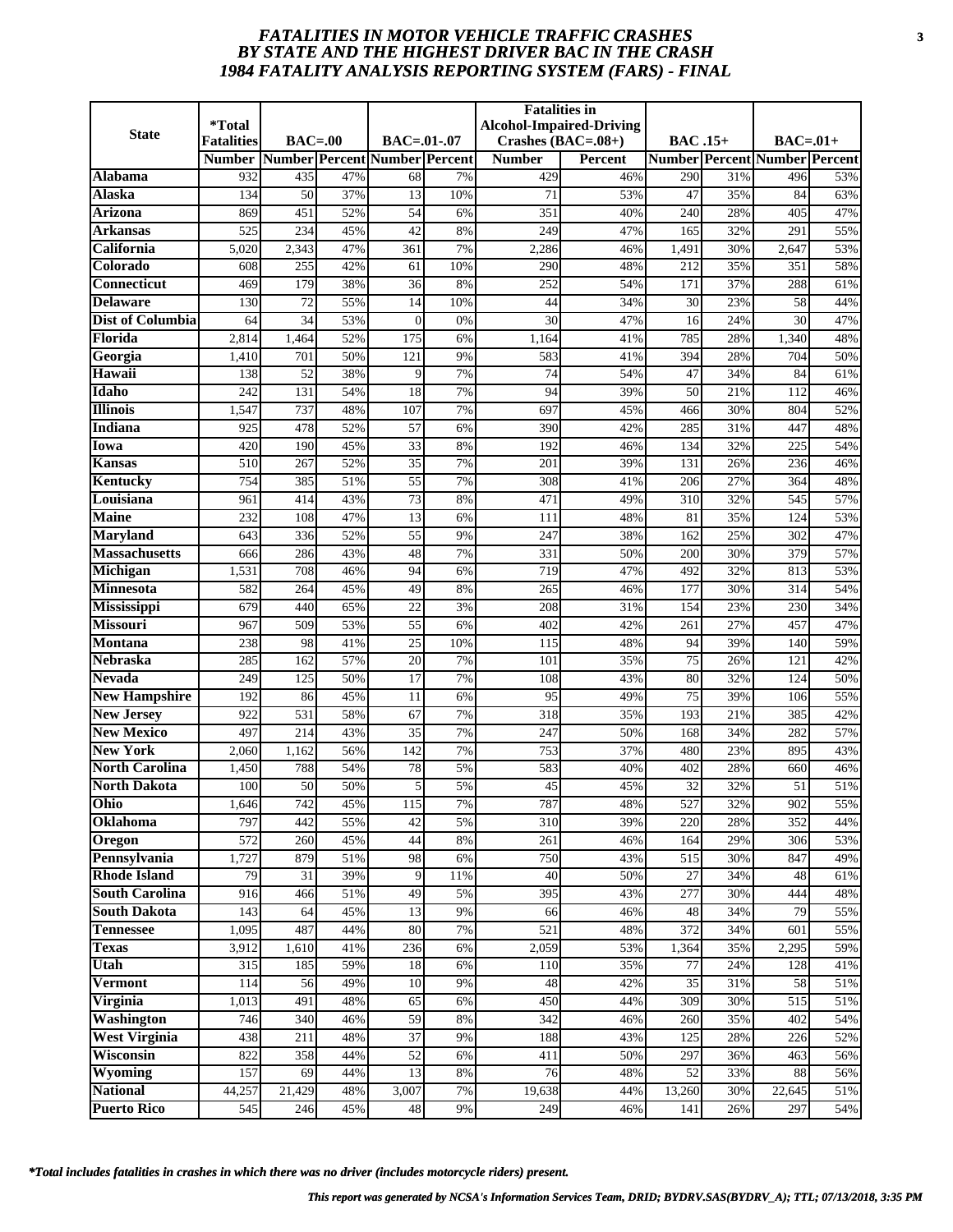# *FATALITIES IN MOTOR VEHICLE TRAFFIC CRASHES* **4** *BY STATE AND THE HIGHEST DRIVER BAC IN THE CRASH 1985 FATALITY ANALYSIS REPORTING SYSTEM (FARS) - FINAL*

| <b>State</b>                           | *Total<br><b>Fatalities</b> | $BAC=00$  |            | $BAC = .01-.07$                     |          | <b>Fatalities</b> in<br>Crashes $(BAC=.08+)$ | <b>Alcohol-Impaired-Driving</b> | <b>BAC</b> .15+ |            | $BAC=01+$                            |            |
|----------------------------------------|-----------------------------|-----------|------------|-------------------------------------|----------|----------------------------------------------|---------------------------------|-----------------|------------|--------------------------------------|------------|
|                                        | <b>Number</b>               |           |            | Number   Percent   Number   Percent |          | <b>Number</b>                                | Percent                         |                 |            | <b>Number Percent Number Percent</b> |            |
| Alabama                                | 882                         | 476       | 54%        | 52                                  | 6%       | 353                                          | 40%                             | 243             | 28%        | 405                                  | 46%        |
| Alaska                                 | 127                         | 54        | 43%        | 5                                   | 4%       | 67                                           | 53%                             | 51              | 40%        | 72                                   | 56%        |
| <b>Arizona</b>                         | 893                         | 449       | 50%        | $\overline{58}$                     | 7%       | 379                                          | 42%                             | 262             | 29%        | 437                                  | 49%        |
| Arkansas                               | 534                         | 250       | 47%        | $\overline{32}$                     | 6%       | 250                                          | 47%                             | 169             | 32%        | 282                                  | 53%        |
| California                             | 4,960                       | 2,542     | 51%        | 344                                 | 7%       | 2,049                                        | 41%                             | 1,339           | 27%        | 2,392                                | 48%        |
| Colorado                               | 579                         | 279       | 48%        | 37                                  | 6%       | 261                                          | 45%                             | 195             | 34%        | 298                                  | 51%        |
| <b>Connecticut</b>                     | 448                         | 195       | 43%        | $\overline{31}$                     | 7%       | 221                                          | 49%                             | 141             | 31%        | 252                                  | 56%        |
| <b>Delaware</b>                        | 104                         | 36        | 34%        | 11                                  | 11%      | 57                                           | 55%                             | 38              | 36%        | 68                                   | 66%        |
| Dist of Columbia                       | 60                          | 37        | 62%        | 1                                   | 1%       | 21                                           | 35%                             | 13              | 22%        | 22                                   | 36%        |
| Florida                                | 2,832                       | 1,543     | 54%        | 231                                 | 8%       | 1,048                                        | 37%                             | 699             | 25%        | 1,279                                | 45%        |
| Georgia                                | 1,361                       | 742       | 54%        | 107                                 | 8%       | 510                                          | 37%                             | 345             | 25%        | 617                                  | 45%        |
| Hawaii                                 | 126                         | 50        | 39%        | 13                                  | 10%      | 64                                           | 51%                             | 46              | 37%        | 76                                   | 61%        |
| Idaho                                  | 255                         | 121       | 47%        | 22                                  | 8%       | 113                                          | 44%                             | 74              | 29%        | 134                                  | 53%        |
| <b>Illinois</b>                        | 1,534                       | 787       | 51%        | 98                                  | 6%       | 646                                          | 42%                             | 438             | 29%        | 743                                  | 48%        |
| Indiana                                | 974                         | 552       | 57%        | 65                                  | 7%       | 353                                          | 36%                             | 242             | 25%        | 418                                  | 43%        |
| Iowa                                   | 474                         | 226       | 48%        | 38                                  | 8%       | 207                                          | 44%                             | 140             | 30%        | 245                                  | 52%        |
| Kansas                                 | 486                         | 280       | 58%        | 22                                  | 5%       | 182                                          | 37%                             | 132             | 27%        | 204                                  | 42%        |
| Kentucky                               | 712                         | 395       | 55%        | $\overline{37}$                     | 5%       | 276                                          | 39%                             | 181             | 25%        | 313                                  | 44%        |
| Louisiana                              | 931                         | 492       | 53%        | 75                                  | 8%       | 364                                          | 39%                             | 221             | 24%        | 439                                  | 47%        |
| <b>Maine</b>                           | 206                         | 102       | 50%        | 20                                  | 10%      | 83                                           | 40%                             | 57              | 28%        | 103                                  | 50%        |
| <b>Maryland</b>                        | 729                         | 396       | 54%        | 55                                  | 7%       | 278                                          | 38%                             | 154             | 21%        | 333                                  | 46%        |
| <b>Massachusetts</b>                   | 742                         | 380       | 51%        | 50                                  | 7%       | 313                                          | 42%                             | 200             | 27%        | 362                                  | 49%        |
| Michigan                               | 1,545                       | 814       | 53%        | 98                                  | 6%       | 629                                          | 41%                             | 420             | 27%        | 727                                  | 47%        |
| Minnesota                              | 608                         | 331       | 54%        | 45                                  | 7%       | 225                                          | 37%                             | 156             | 26%        | 270                                  | 44%        |
| <b>Mississippi</b>                     | 662                         | 439       | 66%        | 30                                  | 4%       | 192                                          | 29%                             | 130             | 20%        | 222                                  | 34%        |
| <b>Missouri</b>                        | 931                         | 523       | 56%        | 50                                  | 5%       | 358                                          | 38%                             | 230             | 25%        | 408                                  | 44%        |
| <b>Montana</b>                         | 223                         | 74        | 33%        | 19                                  | 9%       | 127                                          | 57%                             | 93              | 42%        | 146                                  | 65%        |
| <b>Nebraska</b>                        | 237                         | 141       | 59%        | 16                                  | 7%       | 80                                           | 34%                             | 62              | 26%        | 96                                   | 41%        |
| <b>Nevada</b>                          | 259                         | 121       | 47%        | 17                                  | 7%       | 121                                          | 47%                             | 76              | 29%        | 139                                  | 53%        |
| <b>New Hampshire</b>                   | 191                         | 63        | 33%        | 53                                  | 28%      | 75                                           | 39%                             | 46              | 24%        | 128                                  | 67%        |
| <b>New Jersey</b><br><b>New Mexico</b> | 964                         | 556       | 58%        | 71                                  | 7%       | 335                                          | 35%                             | 194             | 20%        | 406                                  | 42%        |
| <b>New York</b>                        | $\overline{535}$            | 254       | 47%        | $\overline{35}$                     | 7%       | 244                                          | 46%                             | 184             | 34%        | 279                                  | 52%        |
| <b>North Carolina</b>                  | 2,006                       | 1,170     | 58%        | 134                                 | 7%       | 698                                          | 35%                             | 436             | 22%        | 833                                  | 42%<br>40% |
| <b>North Dakota</b>                    | 1,482                       | 884<br>39 | 60%        | 78                                  | 5%       | 517<br>43                                    | 35%<br>48%                      | 343<br>31       | 23%        | 596<br>51                            |            |
| Ohio                                   | 90<br>1,646                 | 774       | 44%<br>47% | 8<br>115                            | 9%<br>7% | 754                                          | 46%                             | 494             | 35%<br>30% | 869                                  | 56%<br>53% |
| Oklahoma                               | 744                         | 417       | 56%        | 51                                  | 7%       | 275                                          | 37%                             | 186             | 25%        | 326                                  | 44%        |
| Oregon                                 | 559                         | 275       | 49%        | 38                                  | 7%       | 244                                          | 44%                             | 169             | 30%        | 281                                  | 50%        |
| Pennsylvania                           | 1,771                       | 878       | 50%        | 100                                 | 6%       | 791                                          | 45%                             | 547             | 31%        | 891                                  | 50%        |
| <b>Rhode Island</b>                    | 109                         | 56        | 51%        | 6                                   | 6%       | 47                                           | 43%                             | 33              | 31%        | 53                                   | 49%        |
| <b>South Carolina</b>                  | 951                         | 471       | 50%        | 55                                  | 6%       | 425                                          | 45%                             | 279             | 29%        | 480                                  | 50%        |
| <b>South Dakota</b>                    | 130                         | 57        | 43%        | $\overline{4}$                      | 3%       | 69                                           | 53%                             | 49              | 37%        | 73                                   | 56%        |
| <b>Tennessee</b>                       | 1,101                       | 541       | 49%        | 85                                  | 8%       | 469                                          | 43%                             | 333             | 30%        | 554                                  | 50%        |
| <b>Texas</b>                           | 3,678                       | 1,574     | 43%        | 251                                 | 7%       | 1,840                                        | 50%                             | 1,201           | 33%        | 2,091                                | 57%        |
| Utah                                   | 303                         | 194       | 64%        | 13                                  | 4%       | 95                                           | 31%                             | 64              | 21%        | 108                                  | 36%        |
| <b>Vermont</b>                         | 115                         | 61        | 53%        | 9                                   | 8%       | 45                                           | 39%                             | 26              | 23%        | 54                                   | 47%        |
| Virginia                               | 976                         | 523       | 54%        | 58                                  | 6%       | 390                                          | 40%                             | 264             | 27%        | 449                                  | 46%        |
| <b>Washington</b>                      | 744                         | 352       | 47%        | 55                                  | 7%       | 335                                          | 45%                             | 242             | 33%        | 389                                  | 52%        |
| <b>West Virginia</b>                   | 420                         | 206       | 49%        | 20                                  | 5%       | 194                                          | 46%                             | 138             | 33%        | 214                                  | 51%        |
| Wisconsin                              | 744                         | 351       | 47%        | 38                                  | 5%       | 355                                          | 48%                             | 251             | 34%        | 393                                  | 53%        |
| Wyoming                                | 152                         | 70        | 46%        | 19                                  | 13%      | 63                                           | 41%                             | 41              | 27%        | 82                                   | 54%        |
| <b>National</b>                        | 43,825                      | 22,589    | 52%        | 2,974                               | 7%       | 18,125                                       | 41%                             | 12,096          | 28%        | 21,098                               | 48%        |
| <b>Puerto Rico</b>                     | 600                         | 272       | 45%        | 51                                  | $8\%$    | 275                                          | 46%                             | 154             | 26%        | 325                                  | 54%        |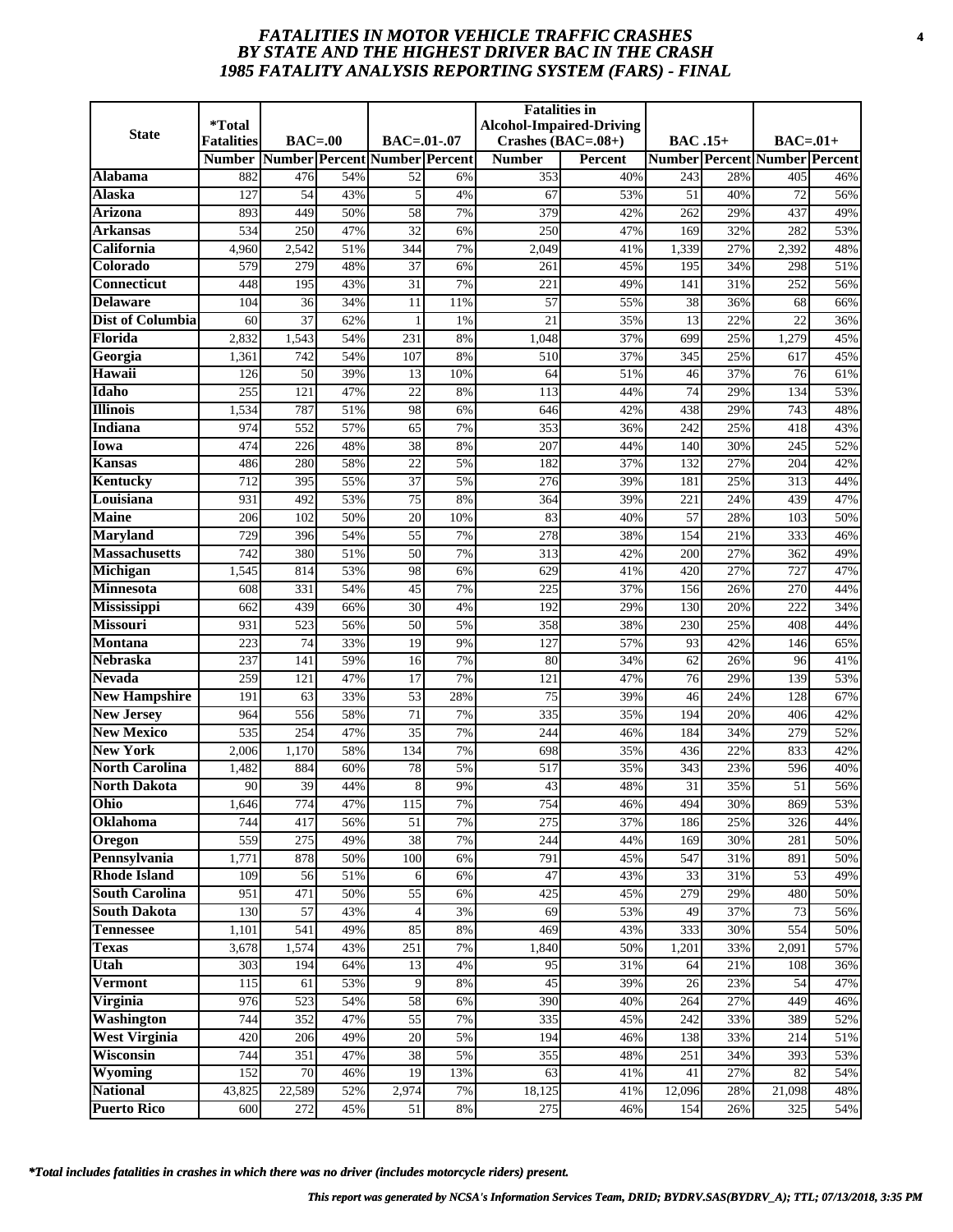# *FATALITIES IN MOTOR VEHICLE TRAFFIC CRASHES* **5** *BY STATE AND THE HIGHEST DRIVER BAC IN THE CRASH 1986 FATALITY ANALYSIS REPORTING SYSTEM (FARS) - FINAL*

| <b>State</b>            | *Total<br><b>Fatalities</b> | $BAC=00$  |            | $BAC=.01-.07$                 |           | <b>Fatalities in</b><br><b>Alcohol-Impaired-Driving</b><br>Crashes $(BAC=.08+)$ |                | <b>BAC</b> .15+  |            | $BAC=.01+$                           |            |
|-------------------------|-----------------------------|-----------|------------|-------------------------------|-----------|---------------------------------------------------------------------------------|----------------|------------------|------------|--------------------------------------|------------|
|                         | <b>Number</b>               |           |            | Number Percent Number Percent |           | <b>Number</b>                                                                   | <b>Percent</b> |                  |            | <b>Number Percent Number Percent</b> |            |
| Alabama                 | 1,081                       | 509       | 47%        | 84                            | 8%        | 482                                                                             | 45%            | 320              | 30%        | 567                                  | 52%        |
| <b>Alaska</b>           | 101                         | 44        | 44%        | 9                             | 9%        | 48                                                                              | 47%            | 36               | 35%        | 57                                   | 56%        |
| Arizona                 | 1,007                       | 487       | 48%        | $\overline{75}$               | 7%        | 444                                                                             | 44%            | 297              | 29%        | 519                                  | 52%        |
| Arkansas                | 603                         | 262       | 43%        | $\overline{42}$               | 7%        | 298                                                                             | 49%            | 181              | 30%        | 341                                  | 56%        |
| California              | 5,253                       | 2,651     | 50%        | 431                           | 8%        | 2,147                                                                           | 41%            | 1,373            | 26%        | 2,578                                | 49%        |
| Colorado                | 603                         | 260       | 43%        | 50                            | 8%        | 291                                                                             | 48%            | 192              | 32%        | 340                                  | 56%        |
| <b>Connecticut</b>      | 455                         | 209       | 46%        | $\overline{35}$               | 8%        | 211                                                                             | 46%            | 146              | 32%        | 247                                  | 54%        |
| <b>Delaware</b>         | 136                         | 63        | 46%        | 12                            | 9%        | 61                                                                              | 45%            | 50               | 37%        | 73                                   | 54%        |
| <b>Dist of Columbia</b> | 44                          | 29        | 65%        | $\mathcal{D}$                 | 4%        | 13                                                                              | 28%            | 8                | 19%        | 14                                   | 32%        |
| Florida                 | 2,831                       | 1,453     | 51%        | 203                           | 7%        | 1,167                                                                           | 41%            | 760              | 27%        | 1,369                                | 48%        |
| Georgia                 | 1,530                       | 789       | 52%        | 123                           | 8%        | 612                                                                             | 40%            | 426              | 28%        | 736                                  | 48%        |
| Hawaii                  | 120                         | 54        | 45%        | 12                            | 10%       | 54                                                                              | 45%            | 39               | 32%        | 66                                   | 55%        |
| Idaho                   | 258                         | 115       | 45%        | 27                            | 10%       | 115                                                                             | 45%            | 72               | 28%        | 142                                  | 55%        |
| <b>Illinois</b>         | 1,596                       | 803       | 50%        | 116                           | 7%        | 674                                                                             | 42%            | 456              | 29%        | 790                                  | 49%        |
| <b>Indiana</b>          | 1,038                       | 526       | 51%        | 82                            | 8%        | 429                                                                             | 41%            | 312              | 30%        | 512                                  | 49%        |
| Iowa                    | 441                         | 220       | 50%        | 31                            | 7%        | 184                                                                             | 42%            | 123              | 28%        | 215                                  | 49%        |
| <b>Kansas</b>           | 500                         | 233       | 47%        | 40                            | 8%        | 225                                                                             | 45%            | 159              | 32%        | 265                                  | 53%        |
| Kentucky                | 805                         | 429       | 53%        | $\overline{50}$               | 6%        | 326                                                                             | 41%            | $\overline{211}$ | 26%        | 376                                  | 47%        |
| Louisiana               | 932                         | 473       | 51%        | 65                            | 7%        | 393                                                                             | 42%            | 236              | 25%        | 458                                  | 49%        |
| <b>Maine</b>            | 214                         | 104       | 48%        | 19                            | 9%        | 90                                                                              | 42%            | 56               | 26%        | 109                                  | 51%        |
| <b>Maryland</b>         | 784                         | 414       | 53%        | 60                            | 8%        | 308                                                                             | 39%            | 203              | 26%        | 368                                  | 47%        |
| <b>Massachusetts</b>    | 752                         | 375       | 50%        | 63                            | 8%        | 315                                                                             | 42%            | 203              | 27%        | 377                                  | 50%        |
| Michigan                | 1,605                       | 805       | 50%        | 121                           | 8%        | 675                                                                             | 42%            | 445              | 28%        | 796                                  | 50%        |
| Minnesota               | 571                         | 303       | 53%        | 34                            | 6%        | 227                                                                             | 40%            | 152              | 27%        | 261                                  | 46%        |
| <b>Mississippi</b>      | 771                         | 499       | 65%        | 46                            | 6%        | 226                                                                             | 29%            | 142              | 18%        | 272                                  | 35%        |
| <b>Missouri</b>         | 1,129                       | 547       | 48%        | 85                            | 8%        | 488                                                                             | 43%            | 315              | 28%        | 573                                  | 51%        |
| <b>Montana</b>          | 222                         | 103       | 46%        | 18                            | 8%        | 101                                                                             | 46%            | 77               | 35%        | 119                                  | 54%        |
| Nebraska                | 290                         | 153       | 53%        | 23                            | 8%        | 113                                                                             | 39%            | 73               | 25%        | 137                                  | 47%        |
| <b>Nevada</b>           | 233                         | 108       | 46%        | 19                            | 8%        | 106                                                                             | 45%            | 77               | 33%        | 125                                  | 53%        |
| <b>New Hampshire</b>    | 172                         | 43        | 25%        | 58                            | 34%       | 72                                                                              | 42%            | 45               | 26%        | 129                                  | 75%        |
| <b>New Jersey</b>       | 1,039                       | 620       | 60%        | 90                            | 9%        | 326                                                                             | 31%            | 186              | 18%        | 416                                  | 40%        |
| <b>New Mexico</b>       | 499                         | 221       | 44%        | 43                            | 9%        | 236                                                                             | 47%            | 155              | 31%        | 279                                  | 56%        |
| <b>New York</b>         | 2,121                       | 1,249     | 59%        | 159                           | 8%        | 704                                                                             | 33%            | 440              | 21%        | 863                                  | 41%        |
| <b>North Carolina</b>   | 1,647                       | 927       | 56%        | 99                            | 6%        | 619                                                                             | 38%            | 416              | 25%        | 717                                  | 44%        |
| North Dakota            | 100                         | 53        | 53%        | 3                             | 3%        | 43                                                                              | 43%            | 28               | 28%        | 46                                   | 46%        |
| Ohio                    | 1,673                       | 740       | 44%        | 125                           | 7%        | 808                                                                             | 48%            | 552              | 33%        | 933                                  | 56%        |
| <b>Oklahoma</b>         | 698                         | 378       | 54%        | 55                            | 8%        | 264                                                                             | 38%            | 174              | 25%        | 319                                  | 46%        |
| Oregon<br>Pennsylvania  | 619                         | 333       | 54%<br>48% | 44                            | 7%        | 240                                                                             | 39%            | 167              | 27%        | 284                                  | 46%        |
| <b>Rhode Island</b>     | 1,894<br>124                | 907<br>50 | 40%        | 118<br>12                     | 6%<br>10% | 868<br>62                                                                       | 46%<br>50%     | 624<br>40        | 33%<br>32% | 986<br>74                            | 52%<br>60% |
| <b>South Carolina</b>   | 1,059                       | 470       | 44%        | $77 \,$                       | 7%        | 511                                                                             | 48%            | 345              | 33%        | 588                                  | 56%        |
| <b>South Dakota</b>     | 134                         | 66        | 49%        | 9                             | 6%        | 59                                                                              | 44%            | 44               | 33%        | 67                                   | 50%        |
| <b>Tennessee</b>        | 1,230                       | 572       | 46%        | 81                            | 7%        | 564                                                                             | 46%            | 380              | 31%        | 645                                  | 52%        |
| <b>Texas</b>            | 3,567                       | 1,517     | 43%        | 282                           | 8%        | 1,759                                                                           | 49%            | 1,182            | 33%        | 2,041                                | 57%        |
| Utah                    | 313                         | 204       | 65%        | 15                            | 5%        | 94                                                                              | 30%            | 62               | 20%        | 109                                  | 35%        |
| <b>Vermont</b>          | 109                         | 33        | 30%        | 24                            | 22%       | $\overline{52}$                                                                 | 48%            | 35               | 32%        | 76                                   | 70%        |
| Virginia                | 1,126                       | 564       | 50%        | 89                            | 8%        | 462                                                                             | 41%            | 310              | 28%        | 550                                  | 49%        |
| Washington              | 703                         | 311       | 44%        | 57                            | 8%        | 331                                                                             | 47%            | 208              | 30%        | 388                                  | 55%        |
| <b>West Virginia</b>    | 440                         | 208       | 47%        | 25                            | 6%        | 206                                                                             | 47%            | 135              | 31%        | 231                                  | 53%        |
| Wisconsin               | 747                         | 335       | 45%        | 38                            | 5%        | 374                                                                             | 50%            | 268              | 36%        | 412                                  | 55%        |
| Wyoming                 | 168                         | 79        | 47%        | 10                            | 6%        | 79                                                                              | 47%            | 55               | 33%        | 89                                   | 53%        |
| <b>National</b>         | 46,087                      | 22,896    | 50%        | 3,487                         | 8%        | 19,554                                                                          | 42%            | 12,988           | 28%        | 23,041                               | 50%        |
| <b>Puerto Rico</b>      | 592                         | 258       | 43%        | 60                            | 10%       | 273                                                                             | 46%            | 177              | 30%        | 334                                  | 56%        |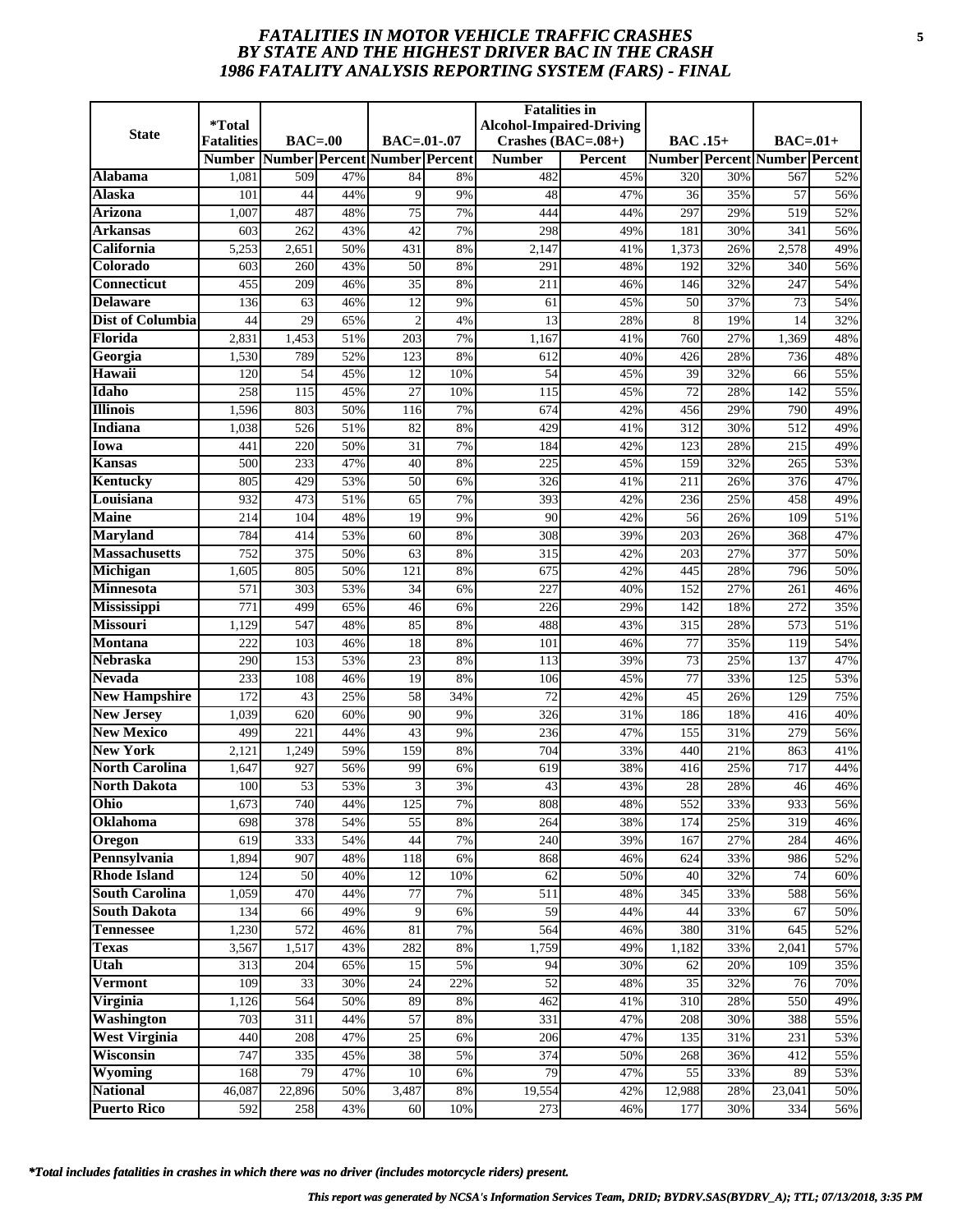# *FATALITIES IN MOTOR VEHICLE TRAFFIC CRASHES* **6** *BY STATE AND THE HIGHEST DRIVER BAC IN THE CRASH 1987 FATALITY ANALYSIS REPORTING SYSTEM (FARS) - FINAL*

| <b>State</b>                              | <i><b>*Total</b></i> |                         |            |                               |          | <b>Fatalities</b> in | <b>Alcohol-Impaired-Driving</b> |                 |            |                                      |            |
|-------------------------------------------|----------------------|-------------------------|------------|-------------------------------|----------|----------------------|---------------------------------|-----------------|------------|--------------------------------------|------------|
|                                           | <b>Fatalities</b>    | $BAC=00$                |            | $BAC = .01-.07$               |          | Crashes $(BAC=.08+)$ |                                 | <b>BAC</b> .15+ |            | $BAC=01+$                            |            |
|                                           | <b>Number</b>        |                         |            | Number Percent Number Percent |          | <b>Number</b>        | <b>Percent</b>                  |                 |            | <b>Number Percent Number Percent</b> |            |
| Alabama<br>Alaska                         | 1,111<br>76          | 532<br>37               | 48%<br>49% | 72<br>$\overline{7}$          | 6%<br>9% | 502<br>31            | 45%<br>41%                      | 366<br>18       | 33%<br>23% | 574<br>38                            | 52%<br>49% |
| <b>Arizona</b>                            | 939                  | 471                     | 50%        | 66                            | 7%       | 395                  | 42%                             | 289             | 31%        | 460                                  | 49%        |
| Arkansas                                  | 639                  | 294                     | 46%        | 58                            | 9%       | 288                  | 45%                             | 193             | 30%        | 345                                  | 54%        |
| California                                | 5,504                | 2,796                   | 51%        | 470                           | 9%       | 2,221                | 40%                             | 1,476           | 27%        | 2,691                                | 49%        |
| Colorado                                  | 591                  | 318                     | 54%        | 41                            | 7%       | 229                  | 39%                             | 159             | 27%        | 271                                  | 46%        |
| <b>Connecticut</b>                        | 449                  | 194                     | 43%        | $\overline{33}$               | 7%       | 222                  | 49%                             | 153             | 34%        | 255                                  | 57%        |
| <b>Delaware</b>                           | 146                  | 73                      | 50%        | 12                            | 8%       | 61                   | 42%                             | 44              | 30%        | 73                                   | 50%        |
| Dist of Columbia                          | 53                   | 36                      | 68%        | 8                             | 14%      | 10                   | 18%                             | $\overline{4}$  | 7%         | 17                                   | 32%        |
| Florida                                   | 2,839                | 1,530                   | 54%        | 183                           | 6%       | 1,119                | 39%                             | 747             | 26%        | 1,303                                | 46%        |
| Georgia                                   | 1,599                | 873                     | 55%        | 115                           | 7%       | 609                  | 38%                             | 427             | 27%        | 724                                  | 45%        |
| Hawaii                                    | 139                  | 57                      | 41%        | $\mathbf Q$                   | 7%       | 73                   | 52%                             | 46              | 33%        | 82                                   | 59%        |
| Idaho                                     | 260                  | 128                     | 49%        | 14                            | 6%       | 115                  | 44%                             | 78              | 30%        | 130                                  | 50%        |
| <b>Illinois</b>                           | 1,654                | 892                     | 54%        | 94                            | 6%       | 667                  | 40%                             | 459             | 28%        | 761                                  | 46%        |
| <b>Indiana</b>                            | 1,055                | 617                     | 58%        | 77                            | 7%       | 361                  | 34%                             | 272             | 26%        | 438                                  | 42%        |
| Iowa                                      | 491                  | 244                     | 50%        | 38                            | 8%       | 209                  | 43%                             | 150             | 30%        | 247                                  | 50%        |
| Kansas                                    | 491                  | 248                     | 50%        | 44                            | 9%       | 198                  | 40%                             | 125             | 26%        | 242                                  | 49%        |
| Kentucky                                  | 844                  | 464                     | 55%        | 54                            | 6%       | 322                  | 38%                             | 237             | 28%        | 375                                  | 44%        |
| Louisiana                                 | 826                  | 413                     | 50%        | 67                            | 8%       | 346                  | 42%                             | 225             | 27%        | 413                                  | 50%        |
| <b>Maine</b>                              | 232                  | 119                     | 51%        | 25                            | 11%      | 87                   | 38%                             | 59              | 25%        | 112                                  | 48%        |
| <b>Maryland</b>                           | 814                  | 471                     | 58%        | 58                            | 7%       | 284                  | 35%                             | 175             | 21%        | 343                                  | 42%        |
| <b>Massachusetts</b>                      | 689                  | 340                     | 49%        | 45                            | 7%       | 303                  | 44%                             | 207             | 30%        | 349                                  | 51%        |
| Michigan                                  | 1,602                | 818                     | 51%        | 108                           | 7%       | 669                  | 42%                             | 453             | 28%        | 776                                  | 48%        |
| <b>Minnesota</b>                          | 530                  | 299                     | 56%        | 22                            | 4%       | 194                  | 37%                             | 133             | 25%        | 217                                  | 41%        |
| <b>Mississippi</b>                        | 756                  | 526                     | 70%        | 26                            | 3%       | 204                  | 27%                             | 134             | 18%        | 230                                  | 30%        |
| <b>Missouri</b>                           | 1,045                | 533                     | 51%        | 60                            | 6%       | 449                  | 43%                             | 308             | 29%        | 509                                  | 49%        |
| <b>Montana</b>                            | 234                  | 96                      | 41%        | 12                            | 5%       | 122                  | 52%                             | 87              | 37%        | 134                                  | 57%        |
| <b>Nebraska</b>                           | 297                  | 169                     | 57%        | 34                            | 12%      | 94                   | 32%                             | 65              | 22%        | 128                                  | 43%        |
| <b>Nevada</b>                             | 262                  | 122                     | 47%        | 25                            | 10%      | 115                  | 44%                             | 82              | 31%        | 140                                  | 53%        |
| <b>New Hampshire</b><br><b>New Jersey</b> | 179                  | 88                      | 49%        | 30<br>71                      | 17%      | 60                   | 34%                             | 39              | 22%        | 91                                   | 51%        |
| <b>New Mexico</b>                         | 1,023<br>568         | 645<br>$\overline{245}$ | 63%<br>43% | 49                            | 7%<br>9% | 307<br>274           | 30%<br>48%                      | 189<br>196      | 18%<br>34% | 378<br>323                           | 37%<br>57% |
| <b>New York</b>                           | 2,339                | 1,408                   | 60%        | 158                           | 7%       | 767                  | 33%                             | 480             | 21%        | 925                                  | 40%        |
| <b>North Carolina</b>                     | 1,584                | 918                     | 58%        | 78                            | 5%       | 586                  | 37%                             | 383             | 24%        | 663                                  | 42%        |
| <b>North Dakota</b>                       | 101                  | 45                      | 44%        | 3                             | 3%       | 53                   | 52%                             | 42              | 41%        | 55                                   | 55%        |
| Ohio                                      | 1,772                | 819                     | 46%        | 128                           | 7%       | 823                  | 46%                             | 534             | 30%        | 951                                  | 54%        |
| Oklahoma                                  | 597                  | 359                     | 60%        | 32                            | 5%       | 202                  | 34%                             | 132             | 22%        | 234                                  | 39%        |
| Oregon                                    | 619                  | 351                     | 57%        | 46                            | 7%       | 223                  | 36%                             | 154             | 25%        | 268                                  | 43%        |
| Pennsylvania                              | 1,987                | 999                     | 50%        | 99                            | 5%       | 886                  | 45%                             | 624             | 31%        | 985                                  | 50%        |
| <b>Rhode Island</b>                       | 113                  | 65                      | 57%        | $\overline{4}$                | 3%       | 44                   | 39%                             | 29              | 26%        | 48                                   | 43%        |
| <b>South Carolina</b>                     | 1,086                | 561                     | 52%        | 76                            | 7%       | 448                  | 41%                             | 313             | 29%        | 524                                  | 48%        |
| <b>South Dakota</b>                       | 134                  | 69                      | 51%        | 7                             | 5%       | 58                   | 43%                             | 40              | 30%        | 65                                   | 49%        |
| <b>Tennessee</b>                          | 1,247                | 647                     | 52%        | 85                            | 7%       | 499                  | 40%                             | 352             | 28%        | 584                                  | 47%        |
| <b>Texas</b>                              | 3,260                | 1,438                   | 44%        | 260                           | 8%       | 1,550                | 48%                             | 1,016           | 31%        | 1,810                                | 56%        |
| Utah                                      | 297                  | 210                     | 71%        | 11                            | 4%       | 75                   | 25%                             | 55              | 18%        | 86                                   | 29%        |
| <b>Vermont</b>                            | 119                  | 48                      | 40%        | 14                            | 12%      | $\overline{57}$      | 48%                             | 33              | 28%        | 71                                   | 60%        |
| Virginia                                  | 1,021                | 523                     | 51%        | 71                            | 7%       | 419                  | 41%                             | 278             | 27%        | 490                                  | 48%        |
| <b>Washington</b>                         | 780                  | 373                     | 48%        | 50                            | 6%       | 355                  | 45%                             | 235             | 30%        | 405                                  | 52%        |
| <b>West Virginia</b>                      | 471                  | 247                     | 52%        | 27                            | 6%       | 192                  | 41%                             | 140             | 30%        | 218                                  | 46%        |
| Wisconsin                                 | 797                  | 363                     | 45%        | 52                            | 6%       | 379                  | 48%                             | 263             | 33%        | 430                                  | 54%        |
| Wyoming                                   | 129                  | 58                      | 45%        | 11                            | 9%       | 60                   | 46%                             | 42              | 32%        | 71                                   | 55%        |
| <b>National</b>                           | 46,390               | $\overline{24,186}$     | 52%        | 3,238                         | 7%       | 18,813               | 41%                             | 12,733          | 27%        | 22,051                               | 48%        |
| <b>Puerto Rico</b>                        | 614                  | 282                     | 46%        | 44                            | 7%       | 287                  | 47%                             | 178             | 29%        | 331                                  | 54%        |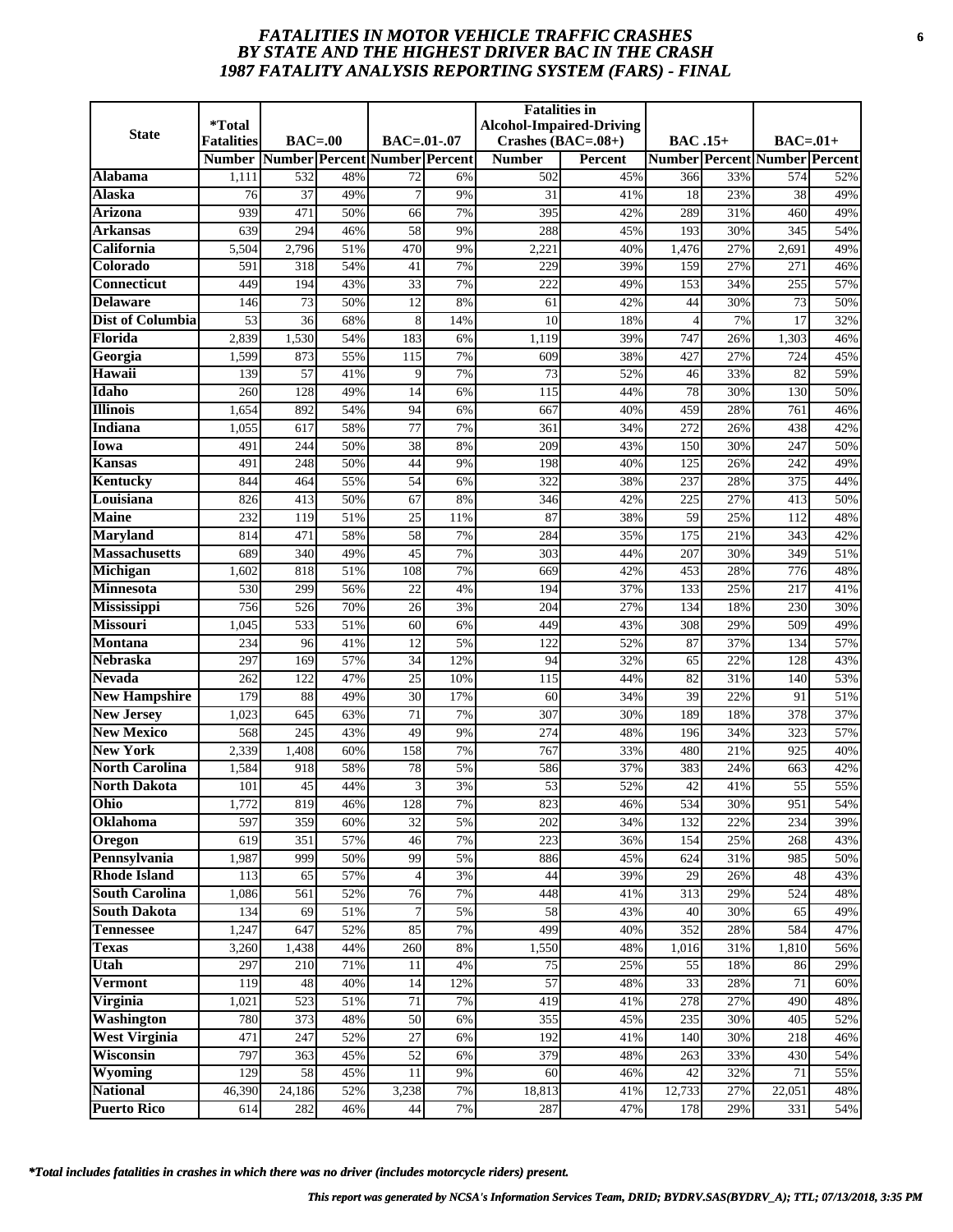# *FATALITIES IN MOTOR VEHICLE TRAFFIC CRASHES* **7** *BY STATE AND THE HIGHEST DRIVER BAC IN THE CRASH 1988 FATALITY ANALYSIS REPORTING SYSTEM (FARS) - FINAL*

|                                        | *Total            |            |            |                               |          | <b>Fatalities</b> in | <b>Alcohol-Impaired-Driving</b> |                |            |                                      |            |
|----------------------------------------|-------------------|------------|------------|-------------------------------|----------|----------------------|---------------------------------|----------------|------------|--------------------------------------|------------|
| <b>State</b>                           | <b>Fatalities</b> | $BAC=.00$  |            | $BAC=.01-.07$                 |          | Crashes (BAC=.08+)   |                                 | <b>BAC.15+</b> |            | $BAC=.01+$                           |            |
|                                        | <b>Number</b>     |            |            | Number Percent Number Percent |          | <b>Number</b>        | <b>Percent</b>                  |                |            | <b>Number Percent Number Percent</b> |            |
| <b>Alabama</b>                         | 1,024             | 557        | 54%        | 66                            | 6%       | 398                  | 39%                             | 278            | 27%        | 464                                  | 45%        |
| <b>Alaska</b>                          | 97                | 45         | 46%        | 5                             | 5%       | 46                   | 47%                             | 39             | 40%        | 50                                   | 52%        |
| Arizona                                | 944               | 505        | 53%        | 43                            | 5%       | 388                  | 41%                             | 252            | 27%        | 431                                  | 46%        |
| Arkansas                               | 610               | 259        | 42%        | 44                            | 7%       | 307                  | 50%                             | 210            | 34%        | 351                                  | 58%        |
| California                             | 5,392             | 2,936      | 54%        | 400                           | 7%       | 2,041                | 38%                             | 1,387          | 26%        | 2,441                                | 45%        |
| Colorado                               | 497               | 283        | 57%        | 33                            | 7%       | 179                  | 36%                             | 126            | 25%        | 213                                  | 43%        |
| Connecticut                            | 484               | 242        | 50%        | $\overline{32}$               | 7%       | 204                  | 42%                             | 133            | 28%        | 236                                  | 49%        |
| Delaware                               | 160               | 88         | 55%        | 18                            | 11%      | 54                   | 34%                             | 43             | 27%        | 72                                   | 45%        |
| Dist of Columbia                       | 61                | 42         | 68%        | 3                             | 5%       | 17                   | 27%                             | 10             | 17%        | 20                                   | 32%        |
| Florida                                | 3,078             | 1,728      | 56%        | 205                           | 7%       | 1,136                | 37%                             | 799            | 26%        | 1,342                                | 44%        |
| Georgia                                | 1,654             | 937        | 57%        | 105                           | 6%       | 602                  | 36%                             | 397            | 24%        | 707                                  | 43%        |
| Hawaii                                 | 148               | 66         | 44%        | 9                             | 6%       | $\overline{74}$      | 50%                             | 55             | 37%        | 82                                   | 56%        |
| Idaho                                  | 257               | 141        | 55%        | 20                            | 8%       | 96                   | 37%                             | 66             | 26%        | 116                                  | 45%        |
| <b>Illinois</b>                        | 1,837             | 973        | 53%        | 117                           | 6%       | 746                  | 41%                             | 519            | 28%        | 863                                  | 47%        |
| Indiana                                | 1,099             | 593        | 54%        | 69                            | 6%       | 429                  | 39%                             | 296            | 27%        | 499                                  | 45%        |
| <b>Iowa</b>                            | 557               | 286        | 51%        | 39                            | 7%       | 227                  | 41%                             | 159            | 28%        | 266                                  | 48%        |
| Kansas                                 | 483               | 266        | 55%        | 28                            | 6%       | 184                  | 38%                             | 136            | 28%        | 212                                  | 44%        |
| Kentucky                               | 838               | 448        | 53%        | $\overline{55}$               | 7%       | 333                  | 40%                             | 235            | 28%        | 389                                  | 46%        |
| Louisiana                              | 925               | 471        | 51%        | 76                            | 8%       | 378                  | 41%                             | 241            | 26%        | 454                                  | 49%        |
| <b>Maine</b>                           | 256               | 161        | 63%        | 14                            | 5%       | 79                   | 31%                             | 54             | 21%        | 93                                   | 36%        |
| <b>Maryland</b>                        | 781               | 468        | 60%        | $\overline{55}$               | 7%       | 253                  | 32%                             | 175            | 22%        | 308                                  | 39%        |
| <b>Massachusetts</b>                   | 725               | 356        | 49%        | 53                            | 7%       | 316                  | 44%                             | 206            | 28%        | 369                                  | 51%        |
| Michigan                               | 1,708             | 896        | 52%        | 125                           | 7%       | 685                  | 40%                             | 470            | 28%        | 811                                  | 47%        |
| <b>Minnesota</b>                       | 612               | 337        | 55%        | 48                            | 8%       | 221                  | 36%                             | 150            | 24%        | 269                                  | 44%        |
| <b>Mississippi</b>                     | 722               | 538        | 75%        | 20                            | 3%       | 164                  | 23%                             | 113            | 16%        | 184                                  | 25%        |
| <b>Missouri</b>                        | 1,103             | 532        | 48%        | 72                            | 7%       | 494                  | 45%                             | 346            | 31%        | 567                                  | 51%        |
| Montana                                | 198               | 88         | 45%        | 14                            | 7%       | 95                   | 48%                             | 77             | 39%        | 109                                  | 55%        |
| <b>Nebraska</b>                        | 261               | 133        | 51%        | 20                            | 8%       | 107                  | 41%                             | 67             | 26%        | 128                                  | 49%        |
| <b>Nevada</b>                          | 286               | 144        | 50%        | $\overline{27}$               | 10%      | 114                  | 40%                             | 77             | 27%        | 141                                  | 49%        |
| <b>New Hampshire</b>                   | 166               | 84         | 51%        | 21                            | 13%      | 60                   | 36%                             | 36             | 21%        | 81                                   | 49%        |
| <b>New Jersey</b><br><b>New Mexico</b> | 1,051<br>487      | 658<br>197 | 63%<br>40% | 60<br>$\overline{38}$         | 6%<br>8% | 331<br>251           | 31%<br>52%                      | 210<br>188     | 20%<br>39% | 391<br>289                           | 37%<br>59% |
| <b>New York</b>                        | 2,256             | 1,417      | 63%        | 156                           | 7%       | 675                  | 30%                             | 445            | 20%        | 831                                  | 37%        |
| <b>North Carolina</b>                  | 1,573             | 946        | 60%        | 76                            | 5%       | 550                  | 35%                             | 392            | 25%        | 626                                  | 40%        |
| <b>North Dakota</b>                    | 104               | 50         | 48%        | 3                             | 3%       | 49                   | 47%                             | 34             | 33%        | 52                                   | 50%        |
| Ohio                                   | 1,748             | 852        | 49%        | 136                           | 8%       | 756                  | 43%                             | 505            | 29%        | 892                                  | 51%        |
| Oklahoma                               | 638               | 351        | 55%        | 39                            | 6%       | 246                  | 38%                             | 167            | 26%        | 285                                  | 45%        |
| Oregon                                 | 677               | 374        | 55%        | 47                            | 7%       | 257                  | 38%                             | 158            | 23%        | 303                                  | 45%        |
| Pennsylvania                           | 1,931             | 1,051      | 54%        | 93                            | 5%       | 780                  | 40%                             | 579            | 30%        | 874                                  | 45%        |
| <b>Rhode Island</b>                    | 125               | 61         | 48%        | 10                            | 8%       | 54                   | 43%                             | 40             | 32%        | 65                                   | 52%        |
| <b>South Carolina</b>                  | 1,031             | 540        | 52%        | 65                            | 6%       | 427                  | 41%                             | 273            | 26%        | 491                                  | 48%        |
| <b>South Dakota</b>                    | 147               | 75         | 51%        | 9                             | 6%       | 62                   | 42%                             | 40             | 27%        | 71                                   | 48%        |
| <b>Tennessee</b>                       | 1,266             | 626        | 49%        | 104                           | 8%       | 529                  | 42%                             | 370            | 29%        | 633                                  | 50%        |
| <b>Texas</b>                           | 3,392             | 1,517      | 45%        | 244                           | 7%       | 1,618                | 48%                             | 1,105          | 33%        | 1,863                                | 55%        |
| Utah                                   | 297               | 184        | 62%        | 18                            | 6%       | 95                   | 32%                             | 65             | 22%        | 113                                  | 38%        |
| <b>Vermont</b>                         | 129               | 63         | 49%        | 9                             | 7%       | $\overline{56}$      | 44%                             | 33             | 26%        | 65                                   | 50%        |
| <b>Virginia</b>                        | 1,072             | 598        | 56%        | 71                            | 7%       | 397                  | 37%                             | 248            | 23%        | 468                                  | 44%        |
| Washington                             | 778               | 333        | 43%        | 48                            | 6%       | 394                  | 51%                             | 254            | 33%        | 442                                  | 57%        |
| <b>West Virginia</b>                   | 460               | 229        | 50%        | 27                            | 6%       | 203                  | 44%                             | 130            | 28%        | 230                                  | 50%        |
| Wisconsin                              | 807               | 362        | 45%        | 59                            | 7%       | 385                  | 48%                             | 295            | 37%        | 444                                  | 55%        |
| Wyoming                                | 155               | 77         | 50%        | $\overline{7}$                | 5%       | 70                   | 45%                             | 48             | 31%        | 77                                   | 50%        |
| <b>National</b>                        | 47,087            | 25,164     | 53%        | 3,156                         | 7%       | 18,611               | 40%                             | 12,726         | 27%        | 21,767                               | 46%        |
| <b>Puerto Rico</b>                     | 585               | 255        | 44%        | 58                            | 10%      | 267                  | 46%                             | 185            | 32%        | 326                                  | 56%        |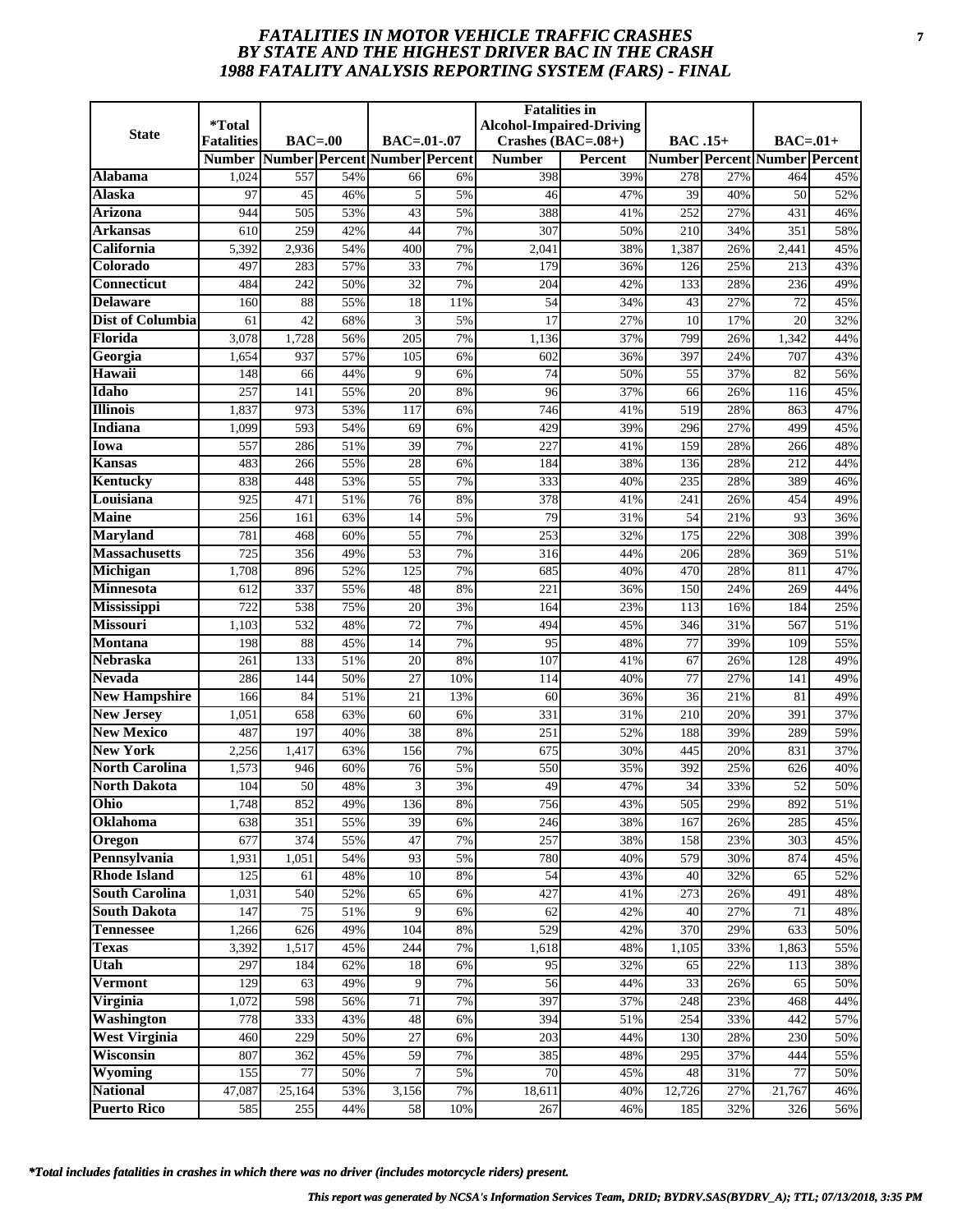# *FATALITIES IN MOTOR VEHICLE TRAFFIC CRASHES* **8** *BY STATE AND THE HIGHEST DRIVER BAC IN THE CRASH 1989 FATALITY ANALYSIS REPORTING SYSTEM (FARS) - FINAL*

| <b>State</b>                          | <i><b>*Total</b></i><br><b>Fatalities</b> | $BAC=00$         |            | $BAC = .01-.07$               |          | <b>Fatalities in</b><br>Crashes $(BAC=.08+)$ | <b>Alcohol-Impaired-Driving</b> | <b>BAC</b> .15+  |            | $BAC=01+$                            |            |
|---------------------------------------|-------------------------------------------|------------------|------------|-------------------------------|----------|----------------------------------------------|---------------------------------|------------------|------------|--------------------------------------|------------|
|                                       | <b>Number</b>                             |                  |            | Number Percent Number Percent |          | <b>Number</b>                                | <b>Percent</b>                  |                  |            | <b>Number Percent Number Percent</b> |            |
| Alabama                               | 1,029                                     | 532              | 52%        | 78                            | 8%       | 417                                          | 41%                             | 307              | 30%        | 495                                  | 48%        |
| Alaska                                | 84                                        | 43               | 51%        | 6                             | 7%       | 35                                           | 42%                             | 28               | 33%        | 41                                   | 49%        |
| <b>Arizona</b>                        | 879                                       | 485              | 55%        | $\overline{47}$               | 5%       | 344                                          | 39%                             | $\overline{230}$ | 26%        | 391                                  | 44%        |
| Arkansas                              | 647                                       | 284              | 44%        | 40                            | 6%       | 323                                          | 50%                             | 226              | 35%        | 363                                  | 56%        |
| California                            | 5,412                                     | 2,923            | 54%        | 370                           | 7%       | 2,098                                        | 39%                             | 1,375            | 25%        | 2,468                                | 46%        |
| Colorado                              | 527                                       | 297              | 56%        | 23                            | 4%       | 206                                          | 39%                             | 148              | 28%        | 229                                  | 43%        |
| <b>Connecticut</b>                    | 406                                       | $\overline{210}$ | 52%        | $\overline{17}$               | 4%       | 180                                          | 44%                             | 128              | 31%        | 196                                  | 48%        |
| <b>Delaware</b>                       | 116                                       | 59               | 51%        | 5                             | 5%       | 51                                           | 44%                             | 35               | 30%        | 56                                   | 48%        |
| Dist of Columbia                      | 72                                        | 46               | 64%        | 5                             | 6%       | 21                                           | 29%                             | 12               | 17%        | 26                                   | 36%        |
| Florida                               | 2,984                                     | 1,716            | 58%        | 187                           | 6%       | 1,073                                        | 36%                             | 759              | 25%        | 1,260                                | 42%        |
| Georgia                               | 1,632                                     | 933              | 57%        | 91                            | 6%       | 605                                          | 37%                             | 415              | 25%        | 696                                  | 43%        |
| Hawaii                                | 149                                       | 67               | 45%        | 12                            | 8%       | 70                                           | 47%                             | 47               | 31%        | 82                                   | 55%        |
| Idaho                                 | 238                                       | 134              | 56%        | 14                            | 6%       | 91                                           | 38%                             | 59               | 25%        | 104                                  | 44%        |
| <b>Illinois</b>                       | 1,748                                     | 927              | 53%        | 116                           | 7%       | 704                                          | 40%                             | 488              | 28%        | 820                                  | 47%        |
| <b>Indiana</b>                        | 971                                       | 547              | 56%        | 60                            | 6%       | 362                                          | 37%                             | 251              | 26%        | 423                                  | 44%        |
| Iowa                                  | 514                                       | 295              | 57%        | 34                            | 7%       | 183                                          | 36%                             | 121              | 24%        | 218                                  | 42%        |
| Kansas                                | 428                                       | 244              | 57%        | 29                            | 7%       | 153                                          | 36%                             | 109              | 25%        | 183                                  | 43%        |
| <b>Kentucky</b>                       | 772                                       | 448              | 58%        | $\overline{55}$               | 7%       | 268                                          | 35%                             | 189              | 25%        | 323                                  | 42%        |
| Louisiana                             | 878                                       | 481              | 55%        | $\overline{57}$               | 6%       | 341                                          | 39%                             | 226              | 26%        | 397                                  | 45%        |
| <b>Maine</b>                          | 194                                       | 127              | 66%        | 7                             | 3%       | 59                                           | 31%                             | 44               | 23%        | 66                                   | 34%        |
| <b>Maryland</b>                       | 726                                       | 448              | 62%        | 57                            | 8%       | 219                                          | 30%                             | 136              | 19%        | 276                                  | 38%        |
| <b>Massachusetts</b>                  | 696                                       | 341              | 49%        | 56                            | 8%       | 297                                          | 43%                             | 201              | 29%        | 353                                  | 51%        |
| Michigan                              | 1,639                                     | 907              | 55%        | 120                           | 7%       | 609                                          | 37%                             | 432              | 26%        | 729                                  | 44%        |
| <b>Minnesota</b>                      | 604<br>727                                | 329<br>484       | 54%<br>67% | 32<br>$\overline{23}$         | 5%<br>3% | 239<br>220                                   | 40%<br>30%                      | 155<br>145       | 26%<br>20% | 271<br>243                           | 45%<br>33% |
| <b>Mississippi</b><br><b>Missouri</b> | 1,052                                     | 515              | 49%        | 73                            | 7%       | 458                                          | 43%                             | 318              | 30%        | 531                                  | 50%        |
| <b>Montana</b>                        | 181                                       | 91               | 50%        | 12                            | 6%       | 75                                           | 42%                             | 49               | 27%        | 87                                   | 48%        |
| <b>Nebraska</b>                       | 296                                       | 178              | 60%        | 18                            | 6%       | $\overline{95}$                              | 32%                             | 63               | 21%        | 113                                  | 38%        |
| <b>Nevada</b>                         | 308                                       | 149              | 48%        | 14                            | 5%       | 145                                          | 47%                             | 105              | 34%        | 159                                  | 52%        |
| <b>New Hampshire</b>                  | 187                                       | 94               | 50%        | 16                            | 8%       | 77                                           | 41%                             | 56               | 30%        | 93                                   | 50%        |
| <b>New Jersey</b>                     | 891                                       | 564              | 63%        | 66                            | 7%       | 259                                          | 29%                             | 169              | 19%        | 325                                  | 36%        |
| <b>New Mexico</b>                     | 538                                       | 263              | 49%        | $\overline{38}$               | 7%       | 237                                          | 44%                             | 168              | 31%        | 275                                  | 51%        |
| <b>New York</b>                       | 2,260                                     | 1,467            | 65%        | 129                           | 6%       | 662                                          | 29%                             | 432              | 19%        | 791                                  | 35%        |
| <b>North Carolina</b>                 | 1,471                                     | 930              | 63%        | 65                            | 4%       | 475                                          | 32%                             | 350              | 24%        | 539                                  | 37%        |
| <b>North Dakota</b>                   | 81                                        | 46               | 57%        | 5                             | 6%       | 30                                           | 37%                             | 19               | 23%        | 35                                   | 43%        |
| Ohio                                  | 1,772                                     | 992              | 56%        | 88                            | 5%       | 686                                          | 39%                             | 485              | 27%        | 774                                  | 44%        |
| Oklahoma                              | 648                                       | 381              | 59%        | 27                            | 4%       | 238                                          | 37%                             | 172              | 27%        | 264                                  | 41%        |
| Oregon                                | 626                                       | 362              | 58%        | 37                            | 6%       | 225                                          | 36%                             | 170              | 27%        | 262                                  | 42%        |
| Pennsylvania                          | 1,877                                     | 976              | 52%        | 94                            | 5%       | 807                                          | 43%                             | 585              | 31%        | 901                                  | 48%        |
| <b>Rhode Island</b>                   | 100                                       | 54               | 54%        | 5                             | 5%       | 42                                           | 42%                             | 32               | 32%        | 46                                   | 46%        |
| <b>South Carolina</b>                 | 996                                       | 566              | 57%        | 63                            | 6%       | 364                                          | 36%                             | 235              | 24%        | 427                                  | 43%        |
| <b>South Dakota</b>                   | 152                                       | 71               | 47%        | 8                             | 6%       | 73                                           | 48%                             | 49               | 32%        | 81                                   | 53%        |
| <b>Tennessee</b>                      | 1,088                                     | 546              | 50%        | 65                            | 6%       | 471                                          | 43%                             | 339              | 31%        | 536                                  | 49%        |
| <b>Texas</b>                          | 3,370                                     | 1,614            | 48%        | 199                           | 6%       | 1,549                                        | 46%                             | 1,043            | 31%        | 1,749                                | 52%        |
| Utah                                  | 303                                       | 219              | 72%        | 9                             | 3%       | 73                                           | 24%                             | 50               | 17%        | 82                                   | 27%        |
| <b>Vermont</b>                        | 116                                       | 61               | 53%        | 14                            | 12%      | 40                                           | 34%                             | 30               | 26%        | 54                                   | 47%        |
| Virginia                              | 1,004                                     | 582              | 58%        | 56                            | 6%       | 365                                          | 36%                             | 252              | 25%        | 421                                  | 42%        |
| <b>Washington</b>                     | 781                                       | 374              | 48%        | 54                            | 7%       | 350                                          | 45%                             | 238              | 30%        | 405                                  | 52%        |
| <b>West Virginia</b><br>Wisconsin     | 468                                       | 240<br>442       | 51%        | 29                            | 6%       | 197                                          | 42%                             | 136              | 29%        | 227                                  | 48%        |
| Wyoming                               | 817<br>127                                | 69               | 54%<br>54% | 63                            | 8%<br>5% | 313<br>50                                    | 38%<br>40%                      | 218<br>36        | 27%<br>28% | 376<br>57                            | 46%<br>45% |
| <b>National</b>                       | 45,582                                    | 25,152           | 55%        | 2,793                         | 6%       | 17,521                                       | 38%                             | 12,062           | 26%        | 20,314                               | 45%        |
| <b>Puerto Rico</b>                    | $\overline{543}$                          | 275              | 51%        | 43                            | 8%       | 223                                          | 41%                             | 151              | 28%        | 266                                  | 49%        |
|                                       |                                           |                  |            |                               |          |                                              |                                 |                  |            |                                      |            |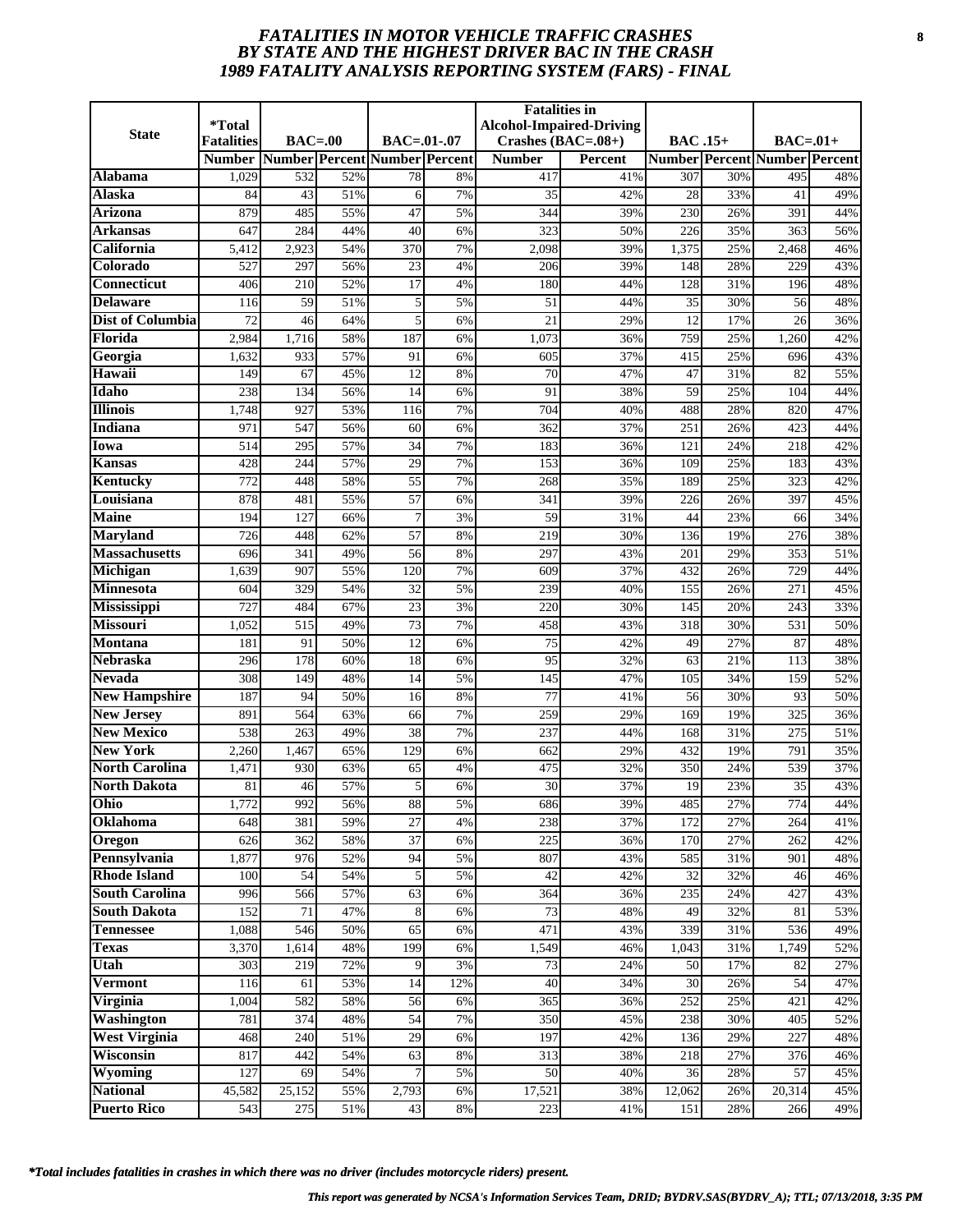# *FATALITIES IN MOTOR VEHICLE TRAFFIC CRASHES* **9** *BY STATE AND THE HIGHEST DRIVER BAC IN THE CRASH 1990 FATALITY ANALYSIS REPORTING SYSTEM (FARS) - FINAL*

| <b>State</b>                             | <i><b>*Total</b></i> |                               |            |                 |          | <b>Fatalities in</b> | <b>Alcohol-Impaired-Driving</b> |                 |            |                                      |            |
|------------------------------------------|----------------------|-------------------------------|------------|-----------------|----------|----------------------|---------------------------------|-----------------|------------|--------------------------------------|------------|
|                                          | <b>Fatalities</b>    | $BAC=00$                      |            | $BAC = .01-.07$ |          | Crashes $(BAC=.08+)$ |                                 | <b>BAC</b> .15+ |            | $BAC=01+$                            |            |
|                                          | <b>Number</b>        | Number Percent Number Percent |            |                 |          | <b>Number</b>        | <b>Percent</b>                  |                 |            | <b>Number Percent Number Percent</b> |            |
| Alabama                                  | 1,121                | 566                           | 50%        | 62              | 6%       | 492                  | 44%                             | 332             | 30%        | 554                                  | 49%        |
| Alaska                                   | 98                   | 51                            | 52%        | 6               | 6%       | 40                   | 41%                             | 29              | 29%        | 46                                   | 47%        |
| <b>Arizona</b>                           | 869                  | 489                           | 56%        | $\overline{38}$ | 4%       | 337                  | 39%                             | 230             | 26%        | 374                                  | 43%        |
| Arkansas<br>California                   | 604                  | 284                           | 47%        | 43              | 7%       | 276                  | 46%                             | 178             | 30%        | 319                                  | 53%        |
| Colorado                                 | 5,192<br>544         | 2,752<br>300                  | 53%<br>55% | 381<br>43       | 7%<br>8% | 2,036<br>201         | 39%<br>37%                      | 1,361<br>141    | 26%<br>26% | 2,416<br>244                         | 47%<br>45% |
| <b>Connecticut</b>                       | 385                  | 185                           | 48%        | $\overline{21}$ | 5%       | 179                  | 46%                             | 122             | 32%        | 200                                  | 52%        |
| <b>Delaware</b>                          | 138                  | 64                            | 46%        | 10              | 8%       | 64                   | 46%                             | 38              | 28%        | 74                                   | 54%        |
| Dist of Columbia                         | 48                   | 22                            | 46%        | 7               | 15%      | 19                   | 39%                             | 14              | 29%        | 26                                   | 54%        |
| Florida                                  | 2,891                | 1,587                         | 55%        | 176             | 6%       | 1,114                | 39%                             | 769             | 27%        | 1,290                                | 45%        |
| Georgia                                  | 1,562                | 886                           | 57%        | 100             | 6%       | 573                  | 37%                             | 397             | 25%        | 672                                  | 43%        |
| Hawaii                                   | 177                  | 91                            | 51%        | 17              | 10%      | 69                   | 39%                             | 40              | 23%        | 86                                   | 49%        |
| Idaho                                    | 244                  | 113                           | 46%        | 20              | 8%       | 110                  | 45%                             | 72              | 30%        | 131                                  | 54%        |
| <b>Illinois</b>                          | 1,589                | 839                           | 53%        | 114             | 7%       | 635                  | 40%                             | 432             | 27%        | 749                                  | 47%        |
| <b>Indiana</b>                           | 1,049                | 593                           | 57%        | 49              | 5%       | 398                  | 38%                             | 286             | 27%        | 448                                  | 43%        |
| Iowa                                     | 465                  | 240                           | 52%        | 34              | 7%       | 186                  | 40%                             | 134             | 29%        | 220                                  | 47%        |
| Kansas                                   | 444                  | 225                           | 51%        | 26              | 6%       | 191                  | 43%                             | 126             | 28%        | 216                                  | 49%        |
| <b>Kentucky</b>                          | 849                  | 495                           | 58%        | 49              | 6%       | 301                  | 35%                             | 191             | 23%        | 350                                  | 41%        |
| Louisiana                                | 959                  | 458                           | 48%        | 80              | 8%       | 417                  | 44%                             | 276             | 29%        | 498                                  | 52%        |
| <b>Maine</b>                             | 213                  | 120                           | 56%        | 21              | 10%      | 72                   | 34%                             | 43              | 20%        | 93                                   | 44%        |
| <b>Maryland</b>                          | 707                  | 429                           | 61%        | 41              | 6%       | 237                  | 34%                             | 153             | 22%        | 278                                  | 39%        |
| <b>Massachusetts</b>                     | 605                  | 278                           | 46%        | 39              | 7%       | 286                  | 47%                             | 185             | 31%        | 325                                  | 54%        |
| Michigan                                 | 1,571                | 826                           | 53%        | 100             | 6%       | 643                  | 41%                             | 448             | 28%        | 743                                  | 47%        |
| <b>Minnesota</b>                         | 566                  | 318                           | 56%        | 36              | 6%       | 207                  | 36%                             | 152             | 27%        | 243                                  | 43%        |
| <b>Mississippi</b>                       | 750                  | 489                           | 65%        | 44              | 6%       | 217                  | 29%                             | 146             | 19%        | 262                                  | 35%        |
| <b>Missouri</b>                          | 1,097                | 532                           | 49%        | 89              | 8%       | 471                  | 43%                             | 330             | 30%        | 560                                  | 51%        |
| <b>Montana</b>                           | 212                  | 100                           | 47%        | 11              | 5%       | 99                   | 47%                             | 77              | 36%        | 110                                  | 52%        |
| <b>Nebraska</b>                          | 262                  | 156                           | 59%        | $\overline{17}$ | 7%       | $\overline{85}$      | 32%                             | 59              | 22%        | 102                                  | 39%        |
| <b>Nevada</b>                            | 343                  | 164                           | 48%        | 18              | 5%       | 158                  | 46%                             | 117             | 34%        | 176                                  | 51%        |
| <b>New Hampshire</b>                     | 158                  | 83                            | 53%        | 10              | 6%       | 64                   | 41%                             | 44              | 28%        | 74                                   | 47%        |
| <b>New Jersey</b>                        | 886                  | 565                           | 64%        | 60              | 7%       | 259                  | 29%                             | 169             | 19%        | 319                                  | 36%        |
| <b>New Mexico</b>                        | 499                  | $\overline{221}$              | 44%        | $\overline{34}$ | 7%       | 241                  | 48%                             | 179             | 36%        | 275                                  | 55%        |
| <b>New York</b><br><b>North Carolina</b> | 2,217                | 1,389                         | 63%        | 132             | 6%       | 688                  | 31%                             | 441             | 20%        | 820                                  | 37%        |
| <b>North Dakota</b>                      | 1,385<br>112         | 822<br>52                     | 59%        | 66              | 5%       | 497<br>55            | 36%<br>49%                      | 350<br>40       | 25%        | 563<br>59                            | 41%        |
| Ohio                                     | 1,638                | 938                           | 47%<br>57% | 4<br>89         | 4%<br>5% | 607                  | 37%                             | 417             | 36%<br>25% | 697                                  | 52%<br>43% |
| Oklahoma                                 | 641                  | 374                           | 58%        | 39              | 6%       | 226                  | 35%                             | 163             | 25%        | 265                                  | 41%        |
| Oregon                                   | 579                  | 320                           | 55%        | 47              | $8\%$    | 210                  | 36%                             | 140             | 24%        | 257                                  | 44%        |
| Pennsylvania                             | 1,646                | 847                           | 51%        | 94              | 6%       | 700                  | 43%                             | 502             | 31%        | 794                                  | 48%        |
| <b>Rhode Island</b>                      | 84                   | 35                            | 42%        | 7               | 8%       | 42                   | 50%                             | 33              | 39%        | 49                                   | 58%        |
| <b>South Carolina</b>                    | 979                  | 525                           | 54%        | 68              | 7%       | 386                  | 39%                             | 267             | 27%        | 454                                  | 46%        |
| <b>South Dakota</b>                      | 153                  | 75                            | 49%        | 7               | 4%       | 66                   | 43%                             | 49              | 32%        | 72                                   | 47%        |
| <b>Tennessee</b>                         | 1,177                | 606                           | 51%        | 97              | 8%       | 474                  | 40%                             | 331             | 28%        | 571                                  | 49%        |
| <b>Texas</b>                             | 3,250                | 1,409                         | 43%        | 229             | 7%       | 1,602                | 49%                             | 1,130           | 35%        | 1,832                                | 56%        |
| Utah                                     | 272                  | 206                           | 76%        | 9               | 3%       | 57                   | 21%                             | 28              | 10%        | 66                                   | 24%        |
| <b>Vermont</b>                           | 90                   | 41                            | 46%        | 9               | 9%       | 40                   | 45%                             | 31              | 35%        | 49                                   | 54%        |
| Virginia                                 | 1,079                | 576                           | 53%        | 75              | 7%       | 420                  | 39%                             | 296             | 27%        | 495                                  | 46%        |
| <b>Washington</b>                        | 825                  | 373                           | 45%        | 63              | 8%       | 385                  | 47%                             | 269             | 33%        | 448                                  | 54%        |
| <b>West Virginia</b>                     | 481                  | 258                           | 54%        | 21              | 4%       | 199                  | 41%                             | 149             | 31%        | 220                                  | 46%        |
| Wisconsin                                | 769                  | 407                           | 53%        | 42              | 5%       | 309                  | 40%                             | 234             | 30%        | 351                                  | 46%        |
| Wyoming                                  | 125                  | 50                            | 40%        | 8               | 6%       | 67                   | 54%                             | 43              | 35%        | 75                                   | 60%        |
| <b>National</b>                          | 44,599               | 23,823                        | 53%        | 2,901           | 7%       | 17,705               | 40%                             | 12,181          | 27%        | 20,607                               | 46%        |
| <b>Puerto Rico</b>                       | 473                  | 231                           | 49%        | 43              | 9%       | 195                  | 41%                             | 131             | 28%        | 238                                  | 50%        |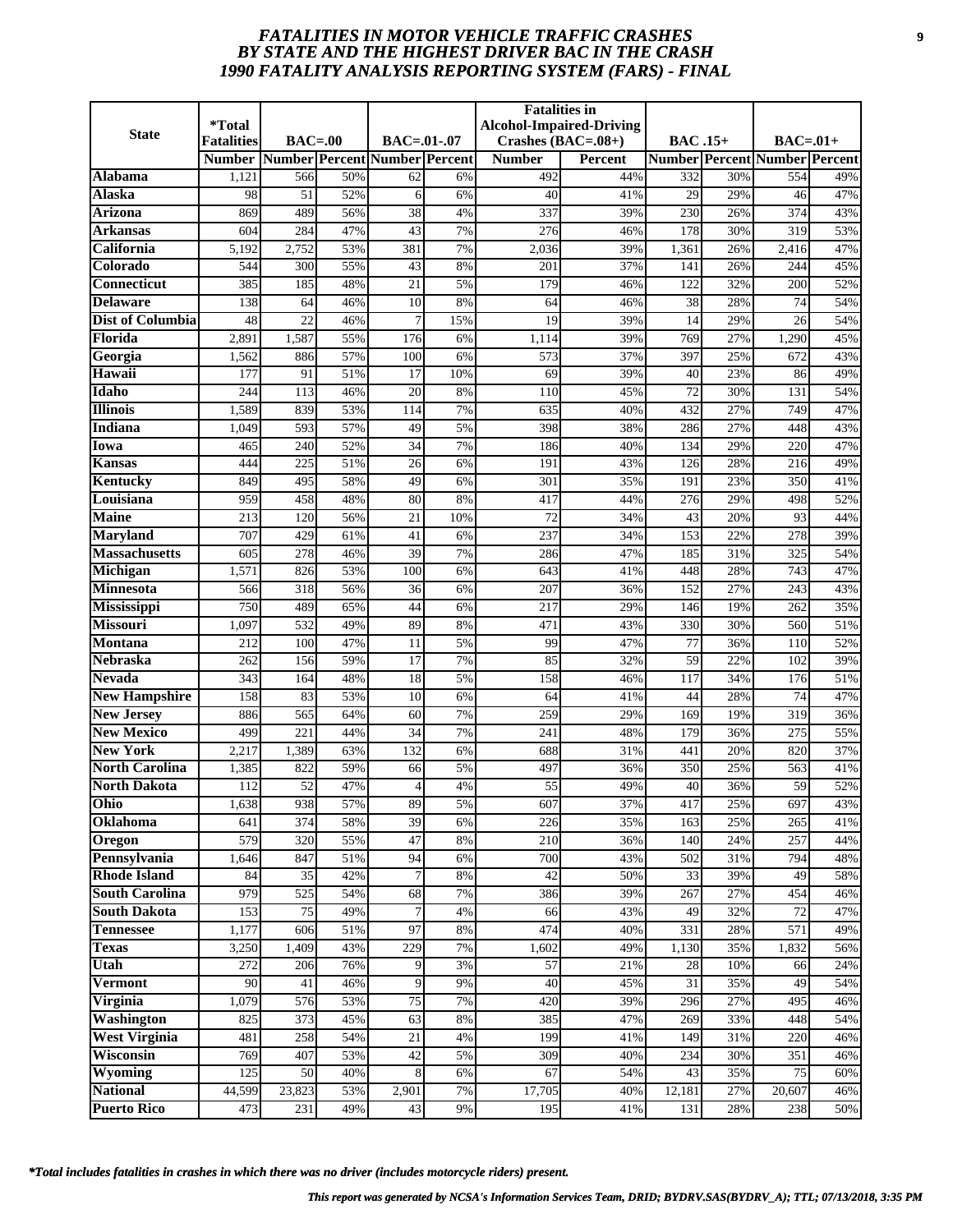# *FATALITIES IN MOTOR VEHICLE TRAFFIC CRASHES* **10** *BY STATE AND THE HIGHEST DRIVER BAC IN THE CRASH 1991 FATALITY ANALYSIS REPORTING SYSTEM (FARS) - FINAL*

| <b>State</b>                           | <i>*</i> Total<br><b>Fatalities</b> | $BAC=00$                |            | BAC=.01-.07                   |          | <b>Fatalities</b> in<br>Crashes $(BAC=.08+)$ | <b>Alcohol-Impaired-Driving</b> | <b>BAC</b> .15+ |            | $BAC=.01+$                           |            |
|----------------------------------------|-------------------------------------|-------------------------|------------|-------------------------------|----------|----------------------------------------------|---------------------------------|-----------------|------------|--------------------------------------|------------|
|                                        | <b>Number</b>                       |                         |            | Number Percent Number Percent |          | <b>Number</b>                                | Percent                         |                 |            | <b>Number Percent Number Percent</b> |            |
| Alabama                                | 1,116                               | 604                     | 54%        | 54                            | 5%       | 456                                          | 41%                             | 317             | 28%        | 509                                  | 46%        |
| <b>Alaska</b>                          | 101                                 | 56                      | 55%        | 5                             | 5%       | 41                                           | 40%                             | 29              | 28%        | 46                                   | 45%        |
| Arizona                                | 816                                 | 439                     | 54%        | 37                            | 5%       | 337                                          | 41%                             | 242             | 30%        | 374                                  | 46%        |
| Arkansas                               | 608                                 | 263                     | 43%        | $\overline{59}$               | 10%      | 286                                          | 47%                             | 197             | 32%        | 345                                  | 57%        |
| California                             | 4,688                               | 2,694                   | 57%        | 293                           | 6%       | 1,677                                        | 36%                             | 1,128           | 24%        | 1,970                                | 42%        |
| Colorado                               | 543                                 | 278                     | 51%        | 32                            | 6%       | 232                                          | 43%                             | 166             | 31%        | 264                                  | 49%        |
| <b>Connecticut</b>                     | 310                                 | 151                     | 49%        | $\overline{25}$               | 8%       | 134                                          | 43%                             | 91              | 29%        | 159                                  | 51%        |
| <b>Delaware</b>                        | 102                                 | 58                      | 57%        | $\Delta$                      | 4%       | 40                                           | 39%                             | 20              | 19%        | 44                                   | 43%        |
| <b>Dist of Columbia</b>                | 63                                  | 44                      | 70%        | 3                             | 4%       | 16                                           | 26%                             | 11              | 17%        | 19                                   | 30%        |
| Florida                                | 2,463                               | 1,399                   | 57%        | 137                           | 6%       | 912                                          | 37%                             | 600             | 24%        | 1,050                                | 43%        |
| Georgia                                | 1,389                               | 791                     | 57%        | 96                            | 7%       | 495                                          | 36%                             | 341             | 25%        | 591                                  | 43%        |
| Hawaii                                 | 135                                 | 61                      | 45%        | 8                             | 6%       | 65                                           | 48%                             | 47              | 35%        | 73                                   | 54%        |
| Idaho                                  | 264                                 | 141                     | 53%        | 16                            | 6%       | 107                                          | 41%                             | 84              | 32%        | 123                                  | 47%        |
| <b>Illinois</b>                        | 1,448                               | 765                     | 53%        | 100                           | 7%       | 582                                          | 40%                             | 408             | 28%        | 681                                  | 47%        |
| <b>Indiana</b>                         | 1,022                               | 553                     | 54%        | 53                            | 5%       | 413                                          | 40%                             | 305             | 30%        | 466                                  | 46%        |
| Iowa                                   | 488                                 | 291                     | 60%        | 32                            | 7%       | 161                                          | 33%                             | 115             | 23%        | 193                                  | 40%        |
| Kansas                                 | 409                                 | 223                     | 55%        | 24                            | 6%       | 157                                          | 38%                             | 120             | 29%        | 181                                  | 44%        |
| Kentucky                               | 826                                 | 452                     | 55%        | $\overline{51}$               | 6%       | 311                                          | 38%                             | 214             | 26%        | 362                                  | 44%        |
| Louisiana                              | 862                                 | 426                     | 49%        | 65                            | 8%       | 368                                          | 43%                             | 236             | 27%        | 434                                  | 50%        |
| <b>Maine</b>                           | 205                                 | 125                     | 61%        | 24                            | 12%      | 56                                           | 27%                             | 32              | 16%        | 80                                   | 39%        |
| <b>Maryland</b>                        | 694                                 | 476                     | 69%        | $\overline{34}$               | 5%       | 184                                          | 26%                             | 126             | 18%        | 218                                  | 31%        |
| <b>Massachusetts</b>                   | 552                                 | 287                     | 52%        | 46                            | 8%       | 218                                          | 40%                             | 148             | 27%        | 264                                  | 48%        |
| Michigan                               | 1,421                               | 785                     | 55%        | 87                            | 6%       | 546                                          | 38%                             | 383             | 27%        | 634                                  | 45%        |
| Minnesota                              | 531                                 | 305                     | 57%        | 49                            | 9%       | 171                                          | 32%                             | 115             | 22%        | 220                                  | 41%        |
| Mississippi                            | 714                                 | 451                     | 63%        | $\overline{32}$               | 5%       | 231                                          | 32%                             | 162             | 23%        | 263                                  | 37%        |
| <b>Missouri</b>                        | 1,011                               | 508                     | 50%        | 62                            | 6%       | 436                                          | 43%                             | 312             | 31%        | 498                                  | 49%        |
| <b>Montana</b>                         | 200                                 | 92                      | 46%        | 6                             | 3%       | 98                                           | 49%                             | 80              | 40%        | 105                                  | 52%        |
| <b>Nebraska</b>                        | 275                                 | 159                     | 58%        | 24                            | 9%       | 88                                           | 32%                             | 54              | 19%        | 112                                  | 41%        |
| <b>Nevada</b>                          | 298                                 | 147                     | 49%        | 20                            | 7%       | 130                                          | 44%                             | 97              | 32%        | 150                                  | 50%        |
| <b>New Hampshire</b>                   | 144                                 | 84                      | 58%        | 5                             | 3%       | 55                                           | 38%                             | 39              | 27%        | 60                                   | 42%        |
| <b>New Jersey</b><br><b>New Mexico</b> | 783<br>469                          | 516<br>$\overline{241}$ | 66%<br>51% | 43<br>$\overline{18}$         | 5%<br>4% | 224<br>200                                   | 29%<br>43%                      | 143<br>141      | 18%<br>30% | 266<br>218                           | 34%<br>46% |
| <b>New York</b>                        | 2,008                               | 1,319                   | 66%        | 86                            | 4%       | 593                                          | 30%                             | 376             | 19%        | 679                                  | 34%        |
| <b>North Carolina</b>                  | 1,369                               | 853                     | 62%        | 52                            | 4%       | 464                                          | 34%                             | 314             | 23%        | 516                                  | 38%        |
| <b>North Dakota</b>                    | 94                                  | 44                      | 47%        | 5                             | 5%       | 46                                           | 48%                             | 31              | 33%        | 50                                   | 53%        |
| Ohio                                   | 1,636                               | 953                     | 58%        | 74                            | 5%       | 609                                          | 37%                             | 424             | 26%        | 683                                  | 42%        |
| Oklahoma                               | 652                                 | 372                     | 57%        | 43                            | 7%       | 238                                          | 37%                             | 168             | 26%        | 281                                  | 43%        |
| Oregon                                 | 482                                 | 264                     | 55%        | 33                            | 7%       | 185                                          | 38%                             | 128             | 27%        | 218                                  | 45%        |
| Pennsylvania                           | 1,661                               | 893                     | 54%        | 90                            | 5%       | 671                                          | 40%                             | 480             | 29%        | 761                                  | 46%        |
| <b>Rhode Island</b>                    | 88                                  | 46                      | 53%        | 9                             | 10%      | $\overline{33}$                              | 37%                             | 25              | 29%        | 42                                   | 47%        |
| <b>South Carolina</b>                  | 890                                 | 511                     | 57%        | 41                            | 5%       | 338                                          | 38%                             | 243             | 27%        | 379                                  | 43%        |
| <b>South Dakota</b>                    | 143                                 | 79                      | 55%        | 1                             | 1%       | 59                                           | 41%                             | 49              | 34%        | 60                                   | 42%        |
| <b>Tennessee</b>                       | 1,113                               | 542                     | 49%        | 92                            | 8%       | 464                                          | 42%                             | 310             | 28%        | 556                                  | 50%        |
| <b>Texas</b>                           | 3,078                               | 1,423                   | 46%        | 220                           | 7%       | 1,424                                        | 46%                             | 965             | 31%        | 1,645                                | 53%        |
| Utah                                   | 271                                 | 190                     | 70%        | 16                            | 6%       | 65                                           | 24%                             | 49              | 18%        | 81                                   | 30%        |
| <b>Vermont</b>                         | 110                                 | 52                      | 48%        | 12                            | 11%      | 45                                           | 41%                             | 30              | 27%        | 57                                   | 51%        |
| Virginia                               | 948                                 | 554                     | 58%        | 48                            | 5%       | 339                                          | 36%                             | 227             | 24%        | 387                                  | 41%        |
| Washington                             | 682                                 | 330                     | 48%        | 39                            | 6%       | 312                                          | 46%                             | 221             | 32%        | 351                                  | 51%        |
| <b>West Virginia</b>                   | 414                                 | 226                     | 55%        | 25                            | 6%       | 163                                          | 39%                             | 113             | 27%        | 188                                  | 45%        |
| Wisconsin                              | 797                                 | 446                     | 56%        | 47                            | 6%       | 301                                          | 38%                             | 225             | 28%        | 348                                  | 44%        |
| Wyoming                                | 122                                 | 66                      | 54%        | 4                             | 3%       | 52                                           | 43%                             | 32              | 27%        | 56                                   | 46%        |
| <b>National</b>                        | 41,508                              | 23,025                  | 55%        | 2,480                         | 6%       | 15,827                                       | 38%                             | 10,908          | 26%        | 18,307                               | 44%        |
| <b>Puerto Rico</b>                     | 495                                 | 274                     | 55%        | 45                            | 9%       | 175                                          | 35%                             | 118             | 24%        | 221                                  | 45%        |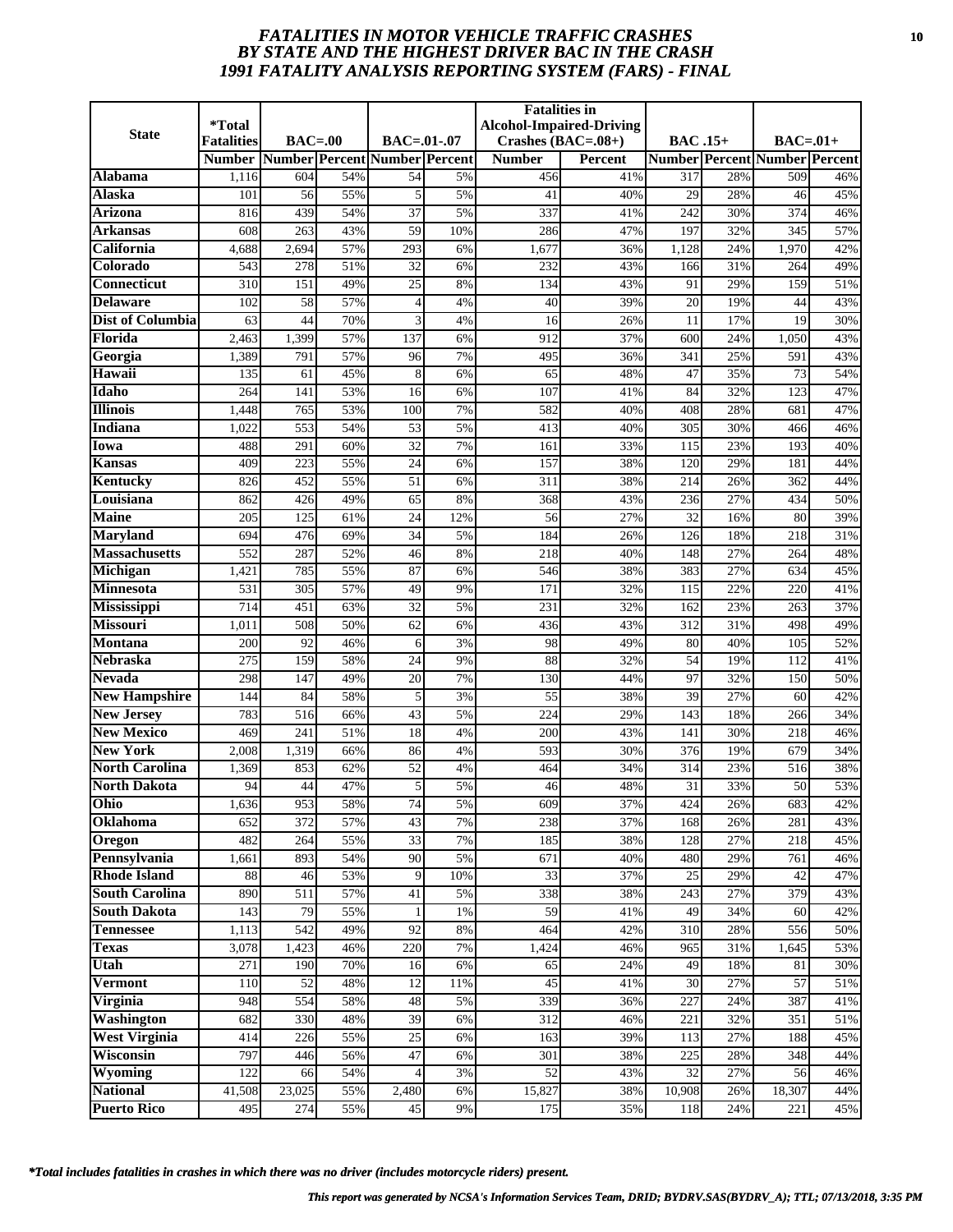# *FATALITIES IN MOTOR VEHICLE TRAFFIC CRASHES* **11** *BY STATE AND THE HIGHEST DRIVER BAC IN THE CRASH 1992 FATALITY ANALYSIS REPORTING SYSTEM (FARS) - FINAL*

|                           | <i><b>*Total</b></i> |                               |            |                 |          | <b>Fatalities in</b> | <b>Alcohol-Impaired-Driving</b> |                 |            |                                      |            |
|---------------------------|----------------------|-------------------------------|------------|-----------------|----------|----------------------|---------------------------------|-----------------|------------|--------------------------------------|------------|
| <b>State</b>              | <b>Fatalities</b>    | $BAC=00$                      |            | $BAC = .01-.07$ |          | Crashes $(BAC=.08+)$ |                                 | <b>BAC</b> .15+ |            | $BAC=01+$                            |            |
|                           | <b>Number</b>        | Number Percent Number Percent |            |                 |          | <b>Number</b>        | <b>Percent</b>                  |                 |            | <b>Number Percent Number Percent</b> |            |
| Alabama                   | 1,031                | 560                           | 54%        | 51              | 5%       | 419                  | 41%                             | 290             | 28%        | 470                                  | 46%        |
| Alaska                    | 108                  | 43                            | 40%        | 12              | 11%      | 49                   | 46%                             | 39              | 36%        | 61                                   | 57%        |
| <b>Arizona</b>            | 809                  | 463                           | 57%        | 43              | 5%       | 301                  | 37%                             | 204             | 25%        | 344                                  | 42%        |
| Arkansas                  | 588                  | 321                           | 55%        | 40              | 7%       | $\overline{226}$     | 38%                             | 126             | 21%        | 267                                  | 45%        |
| California                | 4,192                | 2,418                         | 58%        | 302             | 7%       | 1,455                | 35%                             | 966             | 23%        | 1,757                                | 42%        |
| Colorado                  | 522                  | 276                           | 53%        | 36              | 7%       | 209                  | 40%                             | 134             | 26%        | 245                                  | 47%        |
| <b>Connecticut</b>        | 296                  | 161                           | 54%        | $\overline{17}$ | 6%       | 117                  | 40%                             | 82              | 28%        | 134                                  | 45%        |
| <b>Delaware</b>           | 140                  | 88                            | 63%        | 6               | 5%       | 46                   | 33%                             | 30              | 22%        | 52                                   | 37%        |
| <b>Dist of Columbia</b>   | 50                   | 34                            | 68%        | 3               | 5%       | 13                   | 27%                             | 6               | 12%        | 16                                   | 32%        |
| Florida                   | 2,427                | 1,463                         | 60%        | 140             | 6%       | 820                  | 34%                             | 582             | 24%        | 960                                  | 40%        |
| Georgia                   | 1,315                | 844                           | 64%        | 65              | 5%       | 401                  | 31%                             | 276             | 21%        | 466                                  | 35%        |
| Hawaii                    | 129                  | 67                            | 52%        | 6               | 5%       | 55                   | 43%                             | 34              | 26%        | 62                                   | 48%        |
| Idaho                     | 243                  | 140                           | 58%        | 12              | 5%       | 91                   | 37%                             | 68              | 28%        | 103                                  | 42%        |
| <b>Illinois</b>           | 1,384                | 776                           | 56%        | 95              | 7%       | 513                  | 37%                             | 351             | 25%        | 607                                  | 44%        |
| <b>Indiana</b>            | 901                  | 544                           | 60%        | 68              | 8%       | 288                  | 32%                             | 202             | 22%        | 356                                  | 40%        |
| Iowa                      | 437                  | 272                           | 62%        | 37<br>24        | 8%       | 126                  | 29%                             | 85              | 19%        | 163                                  | 37%        |
| Kansas<br><b>Kentucky</b> | 387<br>815           | 232<br>501                    | 60%<br>62% | 41              | 6%<br>5% | 130<br>271           | 34%<br>33%                      | 101<br>191      | 26%<br>23% | 154<br>313                           | 40%<br>38% |
| Louisiana                 | 886                  | 451                           | 51%        | 65              | 7%       | 366                  | 41%                             | 230             | 26%        | 431                                  | 49%        |
| <b>Maine</b>              | 214                  | 126                           | 59%        | 13              | 6%       | 74                   | 34%                             | 48              | 23%        | 87                                   | 41%        |
| <b>Maryland</b>           | 659                  | 443                           | 67%        | 35              | 5%       | 179                  | 27%                             | 118             | 18%        | 214                                  | 32%        |
| <b>Massachusetts</b>      | 485                  | 247                           | 51%        | $\overline{34}$ | 7%       | 203                  | 42%                             | 135             | 28%        | 236                                  | 49%        |
| Michigan                  | 1,300                | 790                           | 61%        | 78              | 6%       | 426                  | 33%                             | 287             | 22%        | 504                                  | 39%        |
| <b>Minnesota</b>          | 581                  | 352                           | 61%        | 23              | 4%       | 204                  | 35%                             | 143             | 25%        | 227                                  | 39%        |
| <b>Mississippi</b>        | 766                  | 409                           | 53%        | $\overline{53}$ | 7%       | 304                  | 40%                             | 210             | 27%        | 357                                  | 47%        |
| <b>Missouri</b>           | 985                  | 530                           | 54%        | 61              | 6%       | 393                  | 40%                             | 280             | 28%        | 454                                  | 46%        |
| <b>Montana</b>            | 192                  | 93                            | 48%        | 9               | 5%       | 90                   | 47%                             | 66              | 34%        | 99                                   | 51%        |
| <b>Nebraska</b>           | 269                  | 182                           | 68%        | 20              | 7%       | 66                   | 25%                             | 49              | 18%        | 86                                   | 32%        |
| <b>Nevada</b>             | 254                  | 137                           | 54%        | $\overline{12}$ | 5%       | 103                  | 41%                             | 71              | 28%        | 115                                  | 45%        |
| <b>New Hampshire</b>      | 122                  | 85                            | 70%        | 3               | 2%       | 34                   | 28%                             | 25              | 21%        | 37                                   | 30%        |
| <b>New Jersey</b>         | 763                  | 530                           | 70%        | 55              | 7%       | 178                  | 23%                             | 117             | 15%        | 233                                  | 30%        |
| <b>New Mexico</b>         | 460                  | $\overline{223}$              | 48%        | $\overline{22}$ | 5%       | 213                  | 46%                             | 164             | 36%        | 236                                  | 51%        |
| <b>New York</b>           | 1,815                | 1,251                         | 69%        | 102             | 6%       | 461                  | 25%                             | 279             | 15%        | 563                                  | 31%        |
| <b>North Carolina</b>     | 1,265                | 796                           | 63%        | 60              | 5%       | 408                  | 32%                             | 274             | 22%        | 469                                  | 37%        |
| <b>North Dakota</b>       | 88                   | 49                            | 56%        | $\overline{c}$  | 3%       | 35                   | 39%                             | 27              | 31%        | 37                                   | 42%        |
| Ohio                      | 1,439                | 943                           | 66%        | 69              | 5%       | 426                  | 30%                             | 281             | 19%        | 494                                  | 34%        |
| Oklahoma                  | 613                  | 361                           | 59%        | 34              | 5%       | 212                  | 35%                             | 144             | 23%        | 246                                  | 40%        |
| Oregon                    | 471                  | 280                           | 60%        | 32              | 7%       | 156                  | 33%                             | 103             | 22%        | 189                                  | 40%        |
| Pennsylvania              | 1,545                | 871                           | 56%        | 86              | 6%       | 587                  | 38%                             | 430             | 28%        | 673                                  | 44%        |
| <b>Rhode Island</b>       | 79                   | 39                            | 50%        | $\overline{4}$  | 5%       | 36                   | 45%                             | 25              | 32%        | 40                                   | 50%        |
| <b>South Carolina</b>     | 807                  | 491                           | 61%        | 45              | 6%       | 270                  | 33%                             | 183             | 23%        | 315                                  | 39%        |
| <b>South Dakota</b>       | 161                  | 86                            | 53%        | 10              | 6%       | 63                   | 39%                             | 43              | 26%        | 72                                   | 45%        |
| <b>Tennessee</b>          | 1,153                | 616                           | 53%        | 55              | 5%       | 472                  | 41%                             | 341             | 30%        | 527                                  | 46%        |
| <b>Texas</b>              | 3,059                | 1,419                         | 46%        | 202             | 7%       | 1,429                | 47%                             | 957             | 31%        | 1,631                                | 53%        |
| Utah                      | 269                  | 193                           | 72%        | 16              | 6%       | 60                   | 22%                             | 36              | 13%        | 76                                   | 28%        |
| <b>Vermont</b>            | 96                   | 57                            | 59%        |                 | 4%       | $\overline{35}$      | 36%                             | 23              | 24%        | 38                                   | 40%        |
| Virginia                  | 839                  | 500                           | 60%        | 44              | 5%       | 293                  | 35%                             | 210             | 25%        | 337                                  | 40%        |
| <b>Washington</b>         | 651                  | 333                           | 51%        | 43              | 7%       | 273                  | 42%                             | 207             | 32%        | 316                                  | 48%        |
| <b>West Virginia</b>      | 420                  | 232                           | 55%        | 19              | 5%       | 158                  | 38%                             | 107             | 25%        | 178                                  | 42%        |
| Wisconsin                 | 652                  | 358                           | 55%        | 39              | 6%       | 253                  | 39%                             | 181             | 28%        | 292                                  | 45%        |
| Wyoming                   | 118                  | 53                            | 45%        | 8               | 7%       | 56                   | 48%                             | 45              | 38%        | 64                                   | 54%        |
| <b>National</b>           | 39,250               | 22,726                        | 58%        | 2,352           | 6%       | 14,049               | 36%                             | 9,604           | 24%        | 16,401                               | 42%        |
| <b>Puerto Rico</b>        | 571                  | 310                           | 54%        | 53              | 9%       | 208                  | 36%                             | 141             | 25%        | 261                                  | 46%        |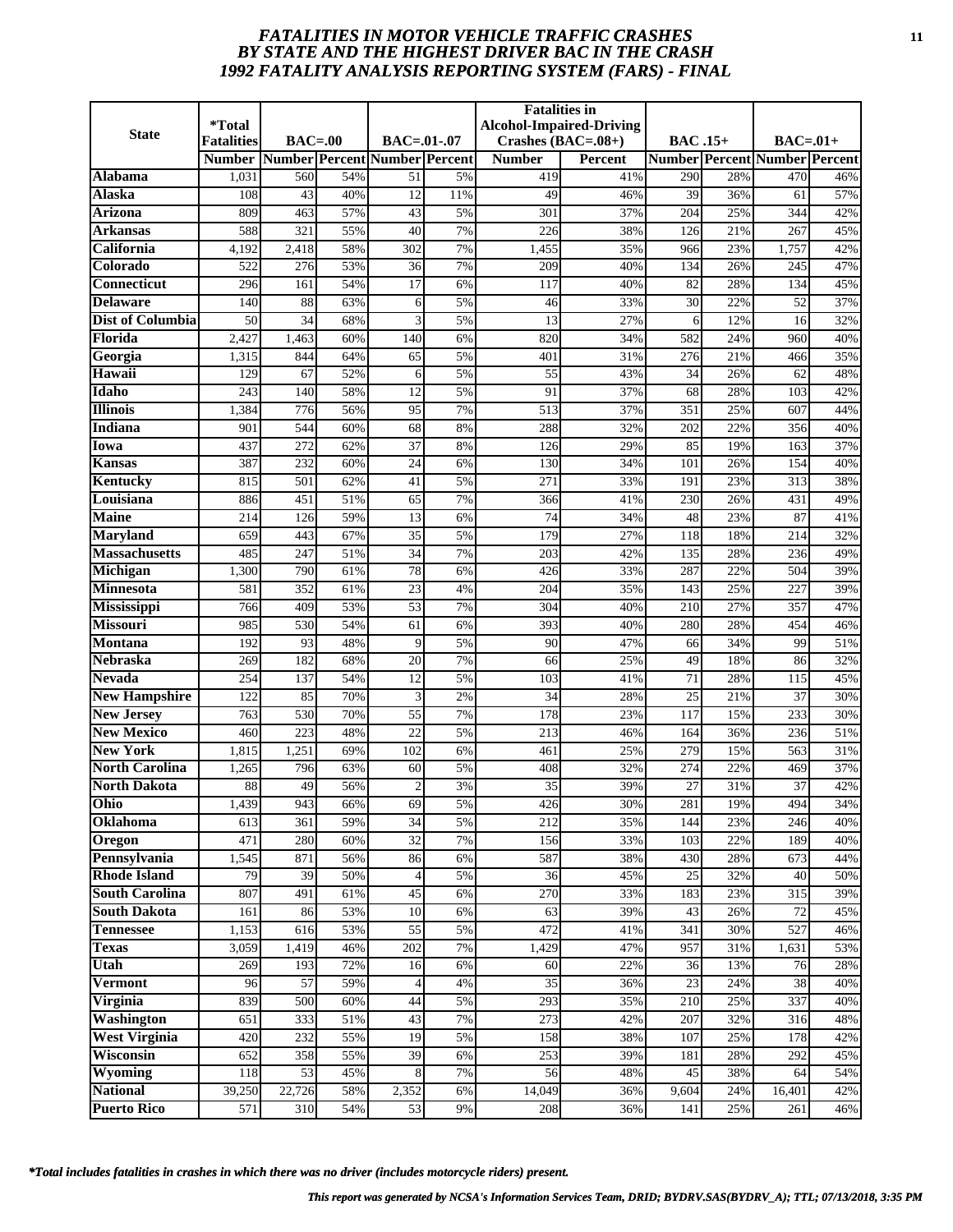# *FATALITIES IN MOTOR VEHICLE TRAFFIC CRASHES* **12** *BY STATE AND THE HIGHEST DRIVER BAC IN THE CRASH 1993 FATALITY ANALYSIS REPORTING SYSTEM (FARS) - FINAL*

| <b>State</b>                          | <i><b>*Total</b></i> |                  |            |                               |          | <b>Fatalities in</b> | <b>Alcohol-Impaired-Driving</b> |                 |            |                                      |            |
|---------------------------------------|----------------------|------------------|------------|-------------------------------|----------|----------------------|---------------------------------|-----------------|------------|--------------------------------------|------------|
|                                       | <b>Fatalities</b>    | $BAC=00$         |            | $BAC = .01-.07$               |          | Crashes $(BAC=.08+)$ |                                 | <b>BAC</b> .15+ |            | $BAC=01+$                            |            |
|                                       | <b>Number</b>        |                  |            | Number Percent Number Percent |          | <b>Number</b>        | <b>Percent</b>                  |                 |            | <b>Number Percent Number Percent</b> |            |
| Alabama<br>Alaska                     | 1,044<br>118         | 589<br>70        | 56%<br>59% | 43<br>$\overline{2}$          | 4%<br>2% | 411<br>46            | 39%<br>39%                      | 275<br>35       | 26%<br>29% | 454<br>48                            | 43%<br>41% |
| <b>Arizona</b>                        | 801                  | 451              | 56%        | 46                            | 6%       | 293                  | 37%                             | 199             | 25%        | 339                                  | 42%        |
| Arkansas                              | 583                  | 357              | 61%        | 40                            | 7%       | 186                  | 32%                             | 125             | 21%        | 226                                  | 39%        |
| California                            | 4,164                | 2,598            | 62%        | 260                           | 6%       | 1,281                | 31%                             | 815             | 20%        | 1,542                                | 37%        |
| Colorado                              | 559                  | 341              | 61%        | 25                            | 4%       | 190                  | 34%                             | 133             | 24%        | 214                                  | 38%        |
| <b>Connecticut</b>                    | 342                  | 194              | 57%        | 14                            | 4%       | 131                  | 38%                             | 90              | 26%        | 145                                  | 42%        |
| <b>Delaware</b>                       | 110                  | 62               | 56%        | 5                             | 5%       | 43                   | 39%                             | 27              | 24%        | 48                                   | 44%        |
| <b>Dist of Columbia</b>               | 57                   | 38               | 67%        | 4                             | 6%       | 14                   | 25%                             | $\overline{7}$  | 13%        | 18                                   | 31%        |
| Florida                               | 2,636                | 1,614            | 61%        | 135                           | 5%       | 884                  | 34%                             | 590             | 22%        | 1,019                                | 39%        |
| Georgia                               | 1,394                | 911              | 65%        | 76                            | 5%       | 405                  | 29%                             | 260             | 19%        | 481                                  | 35%        |
| Hawaii                                | 134                  | 60               | 45%        | 16                            | 12%      | 57                   | 42%                             | 39              | 29%        | 73                                   | 54%        |
| Idaho                                 | 230                  | 120              | 52%        | 11                            | 5%       | 95                   | 41%                             | 66              | 29%        | 105                                  | 46%        |
| <b>Illinois</b>                       | 1,392                | 819              | 59%        | 77                            | 5%       | 497                  | 36%                             | 331             | 24%        | 574                                  | 41%        |
| <b>Indiana</b>                        | 901                  | 574              | 64%        | 61                            | 7%       | 266                  | 29%                             | 200             | 22%        | 327                                  | 36%        |
| Iowa                                  | 459                  | 258              | 56%        | 33                            | 7%       | 167                  | 36%                             | 107             | 23%        | 200                                  | 44%        |
| Kansas                                | 428                  | 281              | 66%        | 23                            | 5%       | 121                  | 28%                             | 90              | 21%        | 144                                  | 34%        |
| Kentucky                              | 871                  | 550              | 63%        | 45                            | 5%       | 270                  | 31%                             | 186             | 21%        | 315                                  | 36%        |
| Louisiana                             | 878                  | 447              | 51%        | 68                            | 8%       | 359                  | 41%                             | 229             | 26%        | 427                                  | 49%        |
| <b>Maine</b>                          | 185                  | 112              | 61%        | 14                            | 8%       | 59                   | 32%                             | 44              | 24%        | 73                                   | 39%        |
| <b>Maryland</b>                       | 666                  | 463              | 69%        | 38                            | 6%       | 165                  | 25%                             | 92              | 14%        | 203                                  | 31%        |
| <b>Massachusetts</b>                  | 475                  | 281              | 59%        | $\overline{34}$               | 7%       | 159                  | 33%                             | 103             | 22%        | 193                                  | 41%        |
| Michigan                              | 1,414                | 837              | 59%        | 86                            | 6%       | 489                  | 35%                             | 325             | 23%        | 575                                  | 41%        |
| <b>Minnesota</b>                      | 538                  | 335              | 62%        | 29                            | 5%       | 173                  | 32%                             | 123             | 23%        | 202                                  | 38%        |
| <b>Mississippi</b>                    | 813                  | 444              | 55%        | $\overline{57}$               | 7%       | 312                  | 38%                             | 211             | 26%        | 369                                  | 45%        |
| <b>Missouri</b>                       | 947                  | 504              | 53%        | 51                            | 5%       | 387                  | 41%                             | 268             | 28%        | 438                                  | 46%        |
| <b>Montana</b>                        | 195                  | 84               | 43%        | 17                            | 9%       | 93                   | 48%                             | 77              | 39%        | 110                                  | 57%        |
| <b>Nebraska</b>                       | 254                  | 155              | 61%        | 28                            | 11%      | 70                   | 28%                             | 47              | 18%        | 99                                   | 39%        |
| <b>Nevada</b><br><b>New Hampshire</b> | 263                  | 164              | 62%        | $\overline{21}$               | 8%       | 77                   | 29%                             | 49              | 19%        | 98<br>47                             | 37%        |
| <b>New Jersey</b>                     | 121<br>789           | 74<br>551        | 61%<br>70% | 8<br>54                       | 6%<br>7% | 40<br>182            | 33%<br>23%                      | 29<br>126       | 24%<br>16% | 236                                  | 39%<br>30% |
| <b>New Mexico</b>                     | 431                  | $\overline{211}$ | 49%        | $\overline{30}$               | 7%       | 185                  | 43%                             | 139             | 32%        | 215                                  | 50%        |
| <b>New York</b>                       | 1,790                | 1,255            | 70%        | 91                            | 5%       | 441                  | 25%                             | 267             | 15%        | 532                                  | 30%        |
| <b>North Carolina</b>                 | 1,389                | 936              | 67%        | 72                            | 5%       | 380                  | 27%                             | 256             | 18%        | 452                                  | 33%        |
| <b>North Dakota</b>                   | 89                   | 47               | 53%        | 3                             | 3%       | 40                   | 44%                             | 26              | 29%        | 42                                   | 47%        |
| Ohio                                  | 1,478                | 931              | 63%        | 67                            | 5%       | 478                  | 32%                             | 310             | 21%        | 546                                  | 37%        |
| Oklahoma                              | 671                  | 402              | 60%        | 39                            | 6%       | 225                  | 34%                             | 150             | 22%        | 264                                  | 39%        |
| Oregon                                | 523                  | 324              | 62%        | 40                            | $8\%$    | 159                  | 30%                             | 114             | 22%        | 199                                  | 38%        |
| Pennsylvania                          | 1,529                | 876              | 57%        | 73                            | 5%       | 578                  | 38%                             | 425             | 28%        | 651                                  | 43%        |
| <b>Rhode Island</b>                   | 74                   | 37               | 49%        | 5                             | 7%       | 33                   | 44%                             | 25              | 34%        | 37                                   | 51%        |
| <b>South Carolina</b>                 | 846                  | 584              | 69%        | 31                            | 4%       | 231                  | 27%                             | 159             | 19%        | 262                                  | 31%        |
| <b>South Dakota</b>                   | 140                  | 87               | 62%        | 6                             | 4%       | 47                   | 34%                             | 31              | 22%        | 53                                   | 38%        |
| <b>Tennessee</b>                      | 1,170                | 653              | 56%        | 77                            | 7%       | 434                  | 37%                             | 303             | 26%        | 511                                  | 44%        |
| <b>Texas</b>                          | 3,043                | 1,448            | 48%        | 181                           | 6%       | 1,405                | 46%                             | 982             | 32%        | 1,586                                | 52%        |
| Utah                                  | 303                  | 223              | 73%        | 16                            | 5%       | 64                   | $\overline{21}\%$               | 43              | 14%        | 80                                   | 26%        |
| <b>Vermont</b>                        | 110                  | 61               | 56%        | 8                             | 7%       | 40                   | 36%                             | 33              | 30%        | 48                                   | 43%        |
| Virginia                              | 879                  | 513              | 58%        | 55                            | 6%       | 307                  | 35%                             | 210             | 24%        | 362                                  | 41%        |
| <b>Washington</b>                     | 661                  | 340              | 51%        | 31                            | 5%       | 288                  | 44%                             | 198             | 30%        | 318                                  | 48%        |
| <b>West Virginia</b>                  | 429                  | 248              | 58%        | 14                            | 3%       | 167                  | 39%                             | 114             | 26%        | 181                                  | 42%        |
| Wisconsin                             | 714                  | 397              | 56%        | 39                            | 5%       | 275                  | 38%                             | 200             | 28%        | 314                                  | 44%        |
| Wyoming                               | 120                  | 71               | 59%        |                               | 2%       | 44                   | 37%                             | 31              | 26%        | 47                                   | 39%        |
| <b>National</b>                       | 40,150               | 23,979           | 60%        | 2,300                         | 6%       | 13,739               | 34%                             | 9,310           | 23%        | 16,039                               | 40%        |
| <b>Puerto Rico</b>                    | 600                  | 323              | 54%        | 63                            | 11%      | 211                  | 35%                             | 131             | 22%        | 274                                  | 46%        |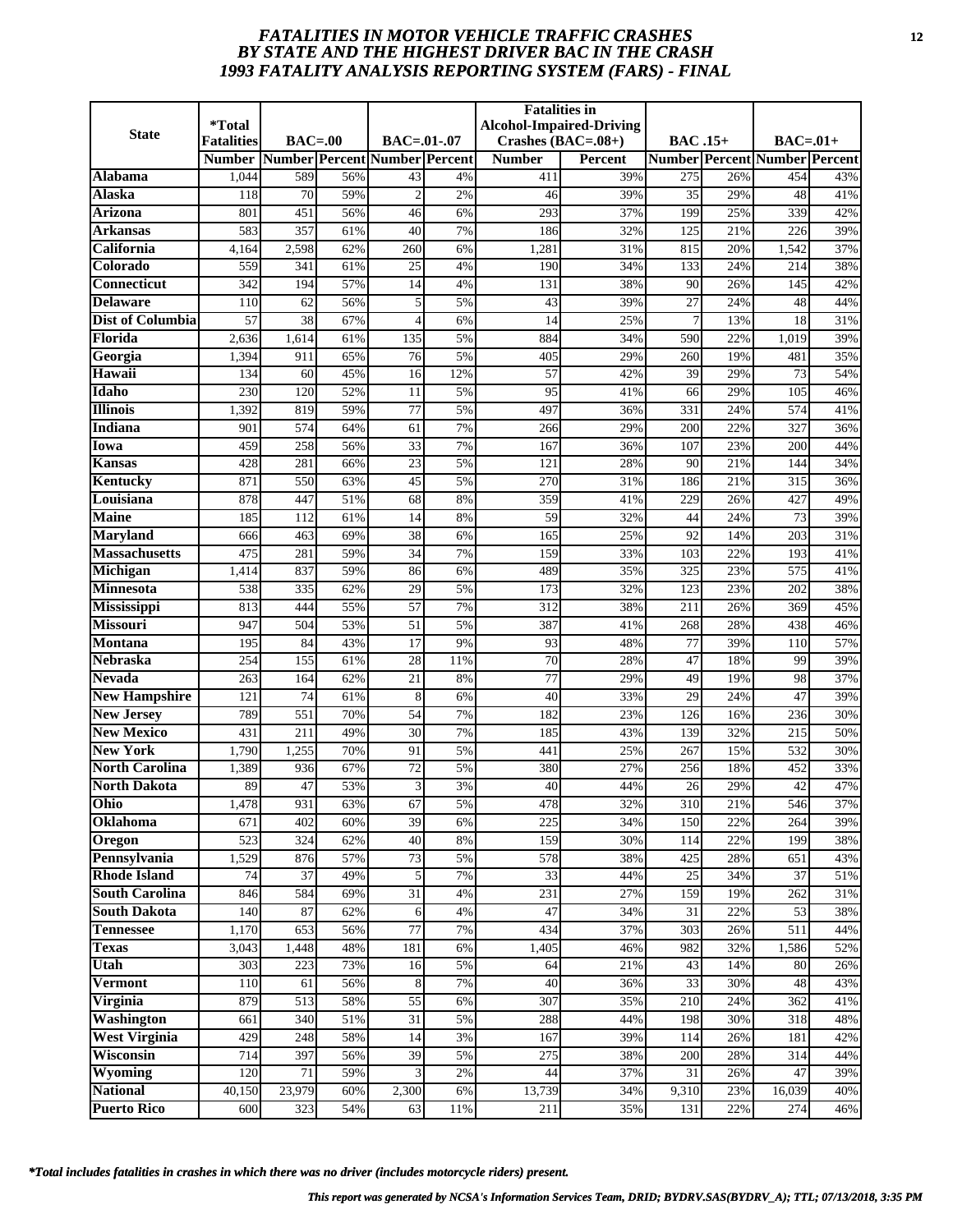# *FATALITIES IN MOTOR VEHICLE TRAFFIC CRASHES* **13** *BY STATE AND THE HIGHEST DRIVER BAC IN THE CRASH 1994 FATALITY ANALYSIS REPORTING SYSTEM (FARS) - FINAL*

| <b>State</b>                           | <i>*</i> Total<br><b>Fatalities</b> | $BAC=00$                |            | BAC=.01-.07                   |          | <b>Fatalities</b> in<br>Crashes $(BAC=.08+)$ | <b>Alcohol-Impaired-Driving</b> | <b>BAC</b> .15+ |            | $BAC=.01+$                           |            |
|----------------------------------------|-------------------------------------|-------------------------|------------|-------------------------------|----------|----------------------------------------------|---------------------------------|-----------------|------------|--------------------------------------|------------|
|                                        | <b>Number</b>                       |                         |            | Number Percent Number Percent |          | <b>Number</b>                                | Percent                         |                 |            | <b>Number Percent Number Percent</b> |            |
| Alabama                                | 1,083                               | 639                     | 59%        | 48                            | 4%       | 392                                          | 36%                             | 269             | 25%        | 440                                  | 41%        |
| <b>Alaska</b>                          | 85                                  | 38                      | 45%        | 8                             | 9%       | 37                                           | 43%                             | 32              | 38%        | 45                                   | 53%        |
| Arizona                                | 904                                 | 542                     | 60%        | 50                            | 5%       | 299                                          | 33%                             | 205             | 23%        | 349                                  | 39%        |
| Arkansas                               | 609                                 | 396                     | 65%        | 41                            | 7%       | 169                                          | 28%                             | 116             | 19%        | 210                                  | 35%        |
| California                             | 4,232                               | 2,717                   | 64%        | 254                           | 6%       | 1,245                                        | 29%                             | 799             | 19%        | 1,499                                | 35%        |
| Colorado                               | 586                                 | 322                     | 55%        | 46                            | 8%       | 217                                          | 37%                             | 152             | 26%        | 264                                  | 45%        |
| <b>Connecticut</b>                     | 310                                 | 173                     | 56%        | $\overline{19}$               | 6%       | 117                                          | 38%                             | 84              | 27%        | 136                                  | 44%        |
| <b>Delaware</b>                        | 112                                 | 57                      | 51%        | 10                            | 9%       | 45                                           | 40%                             | 31              | 27%        | 55                                   | 49%        |
| <b>Dist of Columbia</b>                | 69                                  | 41                      | 59%        | $\overline{4}$                | 5%       | 24                                           | 35%                             | 16              | 22%        | 28                                   | 41%        |
| Florida                                | 2,687                               | 1,731                   | 64%        | 132                           | 5%       | 815                                          | 30%                             | 567             | 21%        | 948                                  | 35%        |
| Georgia                                | 1,425                               | 947                     | 66%        | 98                            | 7%       | 378                                          | 27%                             | 266             | 19%        | 476                                  | 33%        |
| Hawaii                                 | 122                                 | 69                      | 57%        | 8                             | 7%       | 45                                           | 37%                             | 29              | 24%        | 53                                   | 43%        |
| Idaho                                  | 250                                 | 156                     | 63%        | 9                             | 4%       | 82                                           | 33%                             | 59              | 24%        | 91                                   | 36%        |
| <b>Illinois</b>                        | 1,554                               | 919                     | 59%        | 82                            | 5%       | 553                                          | 36%                             | 397             | 26%        | 634                                  | 41%        |
| <b>Indiana</b>                         | 971                                 | 632                     | 65%        | 46                            | 5%       | 287                                          | 30%                             | 220             | 23%        | 333                                  | 34%        |
| Iowa                                   | 478                                 | 271                     | 57%        | 41                            | 9%       | 164                                          | 34%                             | 112             | 23%        | 205                                  | 43%        |
| <b>Kansas</b>                          | 442                                 | 275                     | 62%        | 22                            | 5%       | 140                                          | 32%                             | 95              | 21%        | 163                                  | 37%        |
| Kentucky                               | 778                                 | 475                     | 61%        | 62                            | 8%       | 233                                          | 30%                             | 154             | 20%        | 295                                  | 38%        |
| Louisiana                              | 843                                 | 451                     | 54%        | 51                            | 6%       | 340                                          | 40%                             | 214             | 25%        | 391                                  | 46%        |
| <b>Maine</b>                           | 188                                 | 130                     | 69%        | 12                            | 6%       | 47                                           | 25%                             | 23              | 12%        | 58                                   | 31%        |
| <b>Maryland</b>                        | 651                                 | 457                     | 70%        | $\overline{35}$               | 5%       | 158                                          | 24%                             | 107             | 16%        | 193                                  | 30%        |
| <b>Massachusetts</b>                   | 440                                 | 241                     | 55%        | $\overline{25}$               | 6%       | 172                                          | 39%                             | 112             | 25%        | 197                                  | 45%        |
| Michigan                               | 1,421                               | 863                     | 61%        | 79                            | 6%       | 476                                          | 34%                             | 329             | 23%        | 555                                  | 39%        |
| Minnesota                              | 646                                 | 404                     | 63%        | 35                            | 5%       | 204                                          | 32%                             | 140             | 22%        | 239                                  | 37%        |
| Mississippi                            | 791                                 | 451                     | 57%        | 45                            | 6%       | 295                                          | 37%                             | 199             | 25%        | 340                                  | 43%        |
| <b>Missouri</b>                        | 1,089                               | 562                     | 52%        | 64                            | 6%       | 458                                          | 42%                             | 313             | 29%        | 522                                  | 48%        |
| <b>Montana</b>                         | 202                                 | 100                     | 50%        | 11                            | 5%       | 91                                           | 45%                             | 71              | 35%        | 102                                  | 50%        |
| <b>Nebraska</b>                        | 271                                 | 160                     | 59%        | 29                            | 11%      | 81                                           | 30%                             | 59              | 22%        | 110                                  | 41%        |
| <b>Nevada</b>                          | 294                                 | 167                     | 57%        | 23                            | 8%       | 104                                          | 36%                             | 78              | 26%        | 128                                  | 43%        |
| <b>New Hampshire</b>                   | 119                                 | 70                      | 58%        | 6                             | 5%       | 44                                           | 37%                             | 30              | 25%        | 49                                   | 42%        |
| <b>New Jersey</b><br><b>New Mexico</b> | 761<br>447                          | 518<br>$\overline{243}$ | 68%<br>54% | 33<br>$\overline{24}$         | 4%<br>5% | 209<br>175                                   | 27%<br>39%                      | 143<br>126      | 19%<br>28% | 241<br>199                           | 32%<br>45% |
| <b>New York</b>                        | 1,678                               | 1,200                   | 72%        | 82                            | 5%       | 392                                          | 23%                             | 244             | 15%        | 474                                  | 28%        |
| <b>North Carolina</b>                  | 1,431                               | 969                     | 68%        | 58                            | 4%       | 405                                          | 28%                             | 294             | 21%        | 462                                  | 32%        |
| <b>North Dakota</b>                    | 88                                  | 43                      | 48%        | 3                             | 4%       | 40                                           | 46%                             | 26              | 30%        | 43                                   | 49%        |
| Ohio                                   | 1,370                               | 944                     | 69%        | 58                            | 4%       | 368                                          | 27%                             | 241             | 18%        | 426                                  | 31%        |
| Oklahoma                               | 687                                 | 422                     | 61%        | 40                            | 6%       | 225                                          | 33%                             | 150             | 22%        | 264                                  | 38%        |
| Oregon                                 | 494                                 | 311                     | 63%        | 26                            | 5%       | 155                                          | 31%                             | 106             | 22%        | 181                                  | 37%        |
| Pennsylvania                           | 1,441                               | 868                     | 60%        | $72\,$                        | 5%       | 501                                          | 35%                             | 349             | 24%        | 573                                  | 40%        |
| <b>Rhode Island</b>                    | 63                                  | 36                      | 58%        | $\overline{7}$                | 11%      | 19                                           | 30%                             | 14              | 23%        | 26                                   | 41%        |
| <b>South Carolina</b>                  | 847                                 | 614                     | 72%        | 24                            | 3%       | 208                                          | 25%                             | 143             | 17%        | 232                                  | 27%        |
| <b>South Dakota</b>                    | 154                                 | 84                      | 54%        | 7                             | 5%       | 60                                           | 39%                             | 45              | 29%        | 67                                   | 43%        |
| <b>Tennessee</b>                       | 1,214                               | 743                     | 61%        | 67                            | 6%       | 398                                          | 33%                             | 282             | 23%        | 465                                  | 38%        |
| <b>Texas</b>                           | 3,187                               | 1,598                   | 50%        | 173                           | 5%       | 1,410                                        | 44%                             | 998             | 31%        | 1,583                                | 50%        |
| Utah                                   | 343                                 | 253                     | 74%        | 18                            | 5%       | 69                                           | 20%                             | 43              | 12%        | 87                                   | 25%        |
| <b>Vermont</b>                         | $\overline{77}$                     | 41                      | 53%        | 5                             | 6%       | $\overline{31}$                              | 41%                             | 19              | 24%        | 36                                   | 47%        |
| Virginia                               | 930                                 | 576                     | 62%        | 42                            | 5%       | 309                                          | 33%                             | 218             | 23%        | 351                                  | 38%        |
| Washington                             | 640                                 | 341                     | 53%        | 43                            | 7%       | 254                                          | 40%                             | 180             | 28%        | 298                                  | 46%        |
| <b>West Virginia</b>                   | 356                                 | 204                     | 57%        | 14                            | 4%       | 139                                          | 39%                             | 97              | 27%        | 153                                  | 43%        |
| Wisconsin                              | 712                                 | 411                     | 58%        | 42                            | 6%       | 256                                          | 36%                             | 185             | 26%        | 297                                  | 42%        |
| Wyoming                                | 144                                 | 75                      | 52%        | 5                             | 3%       | 60                                           | 41%                             | 44              | 30%        | 64                                   | 45%        |
| <b>National</b>                        | 40,716                              | 24,948                  | 61%        | 2,236                         | 5%       | 13,390                                       | 33%                             | 9,224           | 23%        | 15,626                               | 38%        |
| <b>Puerto Rico</b>                     | 598                                 | 353                     | 59%        | 47                            | 8%       | 193                                          | 32%                             | 122             | 20%        | 241                                  | 40%        |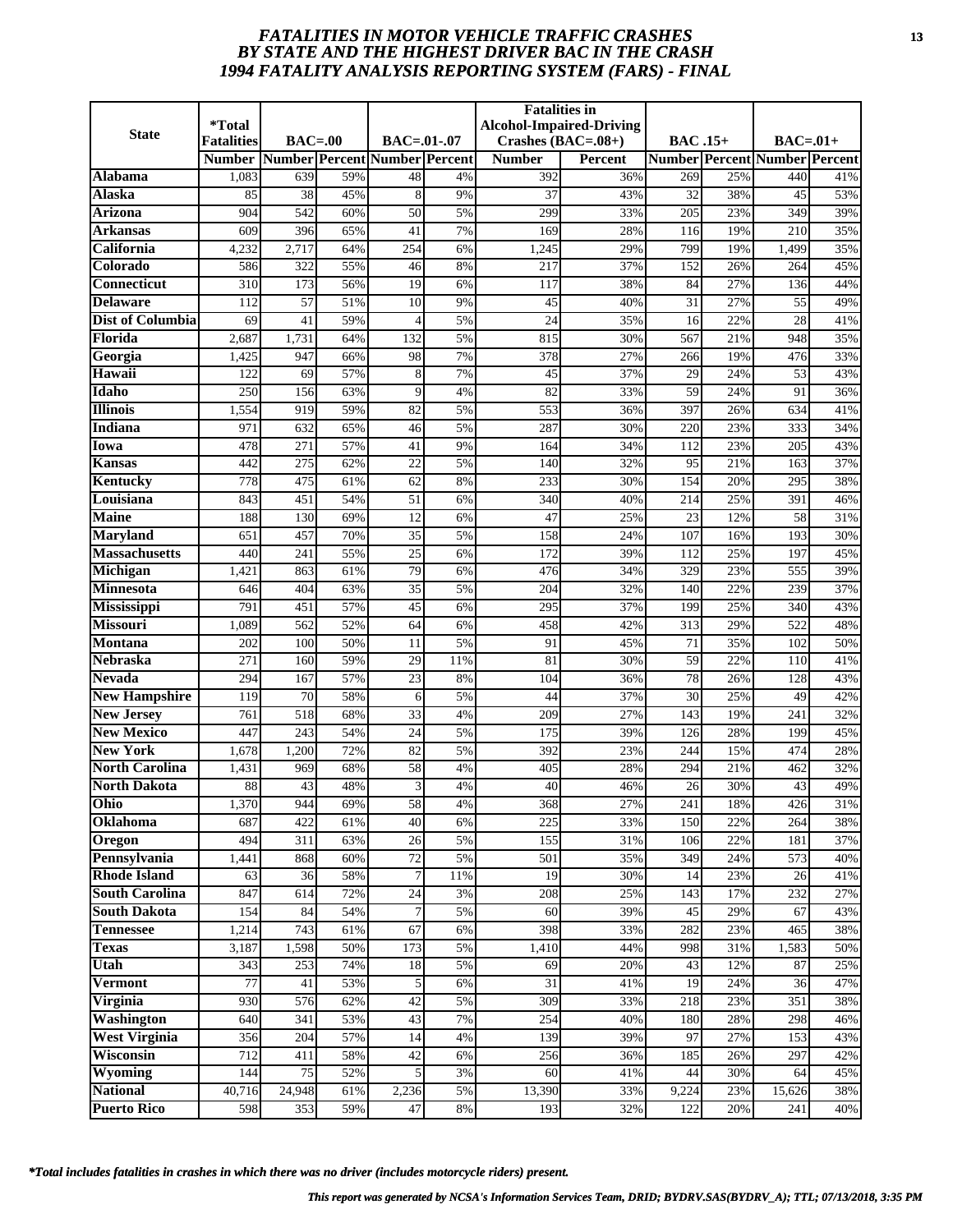# *FATALITIES IN MOTOR VEHICLE TRAFFIC CRASHES* **14** *BY STATE AND THE HIGHEST DRIVER BAC IN THE CRASH 1995 FATALITY ANALYSIS REPORTING SYSTEM (FARS) - FINAL*

|                                   | <i><b>*Total</b></i> |                               |            |                    |          | <b>Fatalities in</b> | <b>Alcohol-Impaired-Driving</b> |                 |            |                                      |            |
|-----------------------------------|----------------------|-------------------------------|------------|--------------------|----------|----------------------|---------------------------------|-----------------|------------|--------------------------------------|------------|
| <b>State</b>                      | <b>Fatalities</b>    | $BAC=00$                      |            | $BAC = .01-.07$    |          | Crashes $(BAC=.08+)$ |                                 | <b>BAC</b> .15+ |            | $BAC=01+$                            |            |
|                                   | <b>Number</b>        | Number Percent Number Percent |            |                    |          | <b>Number</b>        | <b>Percent</b>                  |                 |            | <b>Number Percent Number Percent</b> |            |
| Alabama                           | 1,114                | 647                           | 58%        | 52                 | 5%       | 415                  | 37%                             | 271             | 24%        | 467                                  | 42%        |
| Alaska                            | 87                   | 39                            | 45%        | 10                 | 12%      | 35                   | 40%                             | 25              | 29%        | 45                                   | 51%        |
| <b>Arizona</b>                    | 1,035                | 612                           | 59%        | 62                 | 6%       | 333                  | 32%                             | 220             | 21%        | 395                                  | 38%        |
| Arkansas                          | 631                  | 400                           | 63%        | 62                 | 10%      | 166                  | 26%                             | 120             | 19%        | 228                                  | 36%        |
| California                        | 4,192                | 2,661                         | 63%        | 291                | 7%       | 1,217                | 29%                             | 783             | 19%        | 1,509                                | 36%        |
| Colorado                          | 645                  | 365                           | 57%        | 46                 | 7%       | 234                  | 36%                             | 156             | 24%        | 280                                  | 43%        |
| <b>Connecticut</b>                | 317                  | $\overline{175}$              | 55%        | 11                 | 4%       | 131                  | 41%                             | 91              | 29%        | 142                                  | 45%        |
| <b>Delaware</b>                   | 121                  | 81                            | 67%        | 7                  | 5%       | 34                   | 28%                             | 23              | 19%        | 40                                   | 33%        |
| Dist of Columbia                  | 58                   | 29                            | 49%        | $\overline{c}$     | 4%       | 26                   | 45%                             | 16              | 27%        | 28                                   | 49%        |
| Florida                           | 2,805                | 1,846                         | 66%        | 154                | 5%       | 803                  | 29%                             | 567             | 20%        | 956                                  | 34%        |
| Georgia                           | 1,488                | 1,017                         | 68%        | 75                 | 5%       | 393                  | 26%                             | 264             | 18%        | 467                                  | 31%        |
| Hawaii                            | 130                  | 67                            | 52%        | 20                 | 15%      | 43                   | 33%                             | 23              | 18%        | 63                                   | 48%        |
| Idaho                             | 262                  | 173                           | 66%        | 12                 | 4%       | 72                   | 28%                             | 49              | 19%        | 84                                   | 32%        |
| <b>Illinois</b>                   | 1,586                | 954                           | 60%        | 83                 | 5%       | 549                  | 35%                             | 386             | 24%        | 632                                  | 40%        |
| <b>Indiana</b>                    | 960                  | 629                           | 66%        | 48                 | 5%       | 280                  | 29%                             | 198             | 21%        | 328                                  | 34%        |
| Iowa                              | 527                  | 311                           | 59%        | 32                 | 6%       | 183                  | 35%                             | 121             | 23%        | 215                                  | 41%        |
| Kansas<br><b>Kentucky</b>         | 442<br>849           | 262<br>562                    | 59%<br>66% | 20<br>39           | 5%<br>5% | 158<br>244           | 36%<br>29%                      | 119<br>151      | 27%<br>18% | 178<br>283                           | 40%<br>33% |
| Louisiana                         | 894                  | 455                           | 51%        | 84                 | 9%       | 350                  | 39%                             | 228             | 26%        | 434                                  | 49%        |
| <b>Maine</b>                      | 187                  | 131                           | 70%        | 5                  | 2%       | 51                   | 27%                             | 37              | 20%        | 56                                   | 30%        |
| <b>Maryland</b>                   | 671                  | 461                           | 69%        | 44                 | 7%       | 165                  | 25%                             | 113             | 17%        | 209                                  | 31%        |
| <b>Massachusetts</b>              | 444                  | 263                           | 59%        | $\overline{25}$    | 6%       | 156                  | 35%                             | 104             | 23%        | 181                                  | 41%        |
| Michigan                          | 1,530                | 957                           | 63%        | 99                 | 6%       | 469                  | 31%                             | 325             | 21%        | 568                                  | 37%        |
| <b>Minnesota</b>                  | 597                  | 340                           | 57%        | 36                 | 6%       | 217                  | 36%                             | 158             | 26%        | 253                                  | 42%        |
| <b>Mississippi</b>                | 868                  | 520                           | 60%        | $\overline{30}$    | 3%       | 318                  | 37%                             | 212             | 24%        | 348                                  | 40%        |
| <b>Missouri</b>                   | 1,109                | 578                           | 52%        | 72                 | 6%       | 453                  | 41%                             | 309             | 28%        | 525                                  | 47%        |
| <b>Montana</b>                    | 215                  | 123                           | 57%        | 11                 | 5%       | 81                   | 38%                             | 63              | 29%        | 92                                   | 43%        |
| <b>Nebraska</b>                   | 254                  | 162                           | 64%        | 20                 | 8%       | 69                   | 27%                             | 39              | 15%        | 89                                   | 35%        |
| <b>Nevada</b>                     | 313                  | 185                           | 59%        | $\overline{19}$    | 6%       | 108                  | 34%                             | 79              | 25%        | 127                                  | 40%        |
| <b>New Hampshire</b>              | 118                  | 74                            | 63%        | 10                 | 9%       | 34                   | 29%                             | 25              | 21%        | 44                                   | 37%        |
| <b>New Jersey</b>                 | 774                  | 542                           | 70%        | 51                 | 7%       | 180                  | 23%                             | 115             | 15%        | 231                                  | 30%        |
| <b>New Mexico</b>                 | 485                  | 290                           | 60%        | $\overline{24}$    | 5%       | 171                  | 35%                             | 117             | 24%        | 195                                  | 40%        |
| <b>New York</b>                   | 1,679                | 1,196                         | 71%        | 86                 | 5%       | 389                  | 23%                             | 232             | 14%        | 475                                  | 28%        |
| <b>North Carolina</b>             | 1,448                | 1,030                         | 71%        | 51                 | 4%       | 363                  | 25%                             | 236             | 16%        | 413                                  | 29%        |
| <b>North Dakota</b>               | 74                   | 32                            | 43%        | 7                  | 9%       | 36                   | 48%                             | 22              | 30%        | 42                                   | 57%        |
| Ohio                              | 1,360                | 905                           | 67%        | 72                 | 5%       | 383                  | 28%                             | 277             | 20%        | 454                                  | 33%        |
| Oklahoma                          | 669                  | 428                           | 64%        | 28                 | 4%       | 213                  | 32%                             | 141             | 21%        | 240                                  | 36%        |
| Oregon                            | 574                  | 355                           | 62%        | 42                 | 7%       | 172                  | 30%                             | 119             | 21%        | 213                                  | 37%        |
| Pennsylvania                      | 1,480                | 907                           | 61%        | 73                 | 5%       | 499                  | 34%                             | 334             | 23%        | 571                                  | 39%        |
| <b>Rhode Island</b>               | 69                   | 46                            | 66%        | $\overline{2}$     | 3%       | 22                   | 31%                             | 14              | 20%        | 24                                   | 34%        |
| <b>South Carolina</b>             | 881                  | 575                           | 65%        | 41                 | 5%       | 264                  | 30%                             | 163             | 19%        | 305                                  | 35%        |
| <b>South Dakota</b>               | 158                  | 87                            | 55%        | 5                  | 3%       | 63                   | 40%                             | 42              | 27%        | 68                                   | 43%        |
| <b>Tennessee</b>                  | 1,259                | 760                           | 60%        | 59                 | 5%       | 437                  | 35%                             | 304             | 24%        | 497                                  | 39%        |
| <b>Texas</b>                      | 3,183                | 1,577                         | 50%        | 216                | 7%       | 1,385                | 44%                             | 935             | 29%        | 1,601                                | 50%        |
| Utah                              | 325                  | 243                           | 75%        | 10                 | 3%       | 72                   | 22%                             | 45              | 14%        | 82                                   | 25%        |
| <b>Vermont</b>                    | 106                  | 58                            | 55%        | 8                  | 7%       | 39                   | 37%                             | 28              | 26%        | 47                                   | 44%        |
| Virginia                          | 900                  | 558                           | 62%        | 56                 | 6%       | 281                  | 31%                             | 190             | 21%        | 337                                  | 37%        |
| <b>Washington</b>                 | 653                  | 357                           | 55%        | 41                 | 6%       | 252                  | 39%                             | 177             | 27%        | 293                                  | 45%        |
| <b>West Virginia</b><br>Wisconsin | 376                  | 220<br>439                    | 58%        | 21                 | 6%<br>5% | 131                  | 35%                             | 98              | 26%        | 152                                  | 40%        |
| Wyoming                           | 745<br>170           | 87                            | 59%<br>51% | 35<br>10           | 6%       | 269<br>73            | 36%<br>43%                      | 192<br>52       | 26%<br>31% | 304<br>83                            | 41%<br>49% |
| <b>National</b>                   | 41,817               | 25,768                        | 62%        | $\overline{2,}416$ | 6%       | 13,478               | 32%                             | 9,108           | 22%        | 15,893                               | 38%        |
| <b>Puerto Rico</b>                | 595                  | 321                           | 54%        | 54                 | 9%       | 218                  | 37%                             | 130             | 22%        | 272                                  | 46%        |
|                                   |                      |                               |            |                    |          |                      |                                 |                 |            |                                      |            |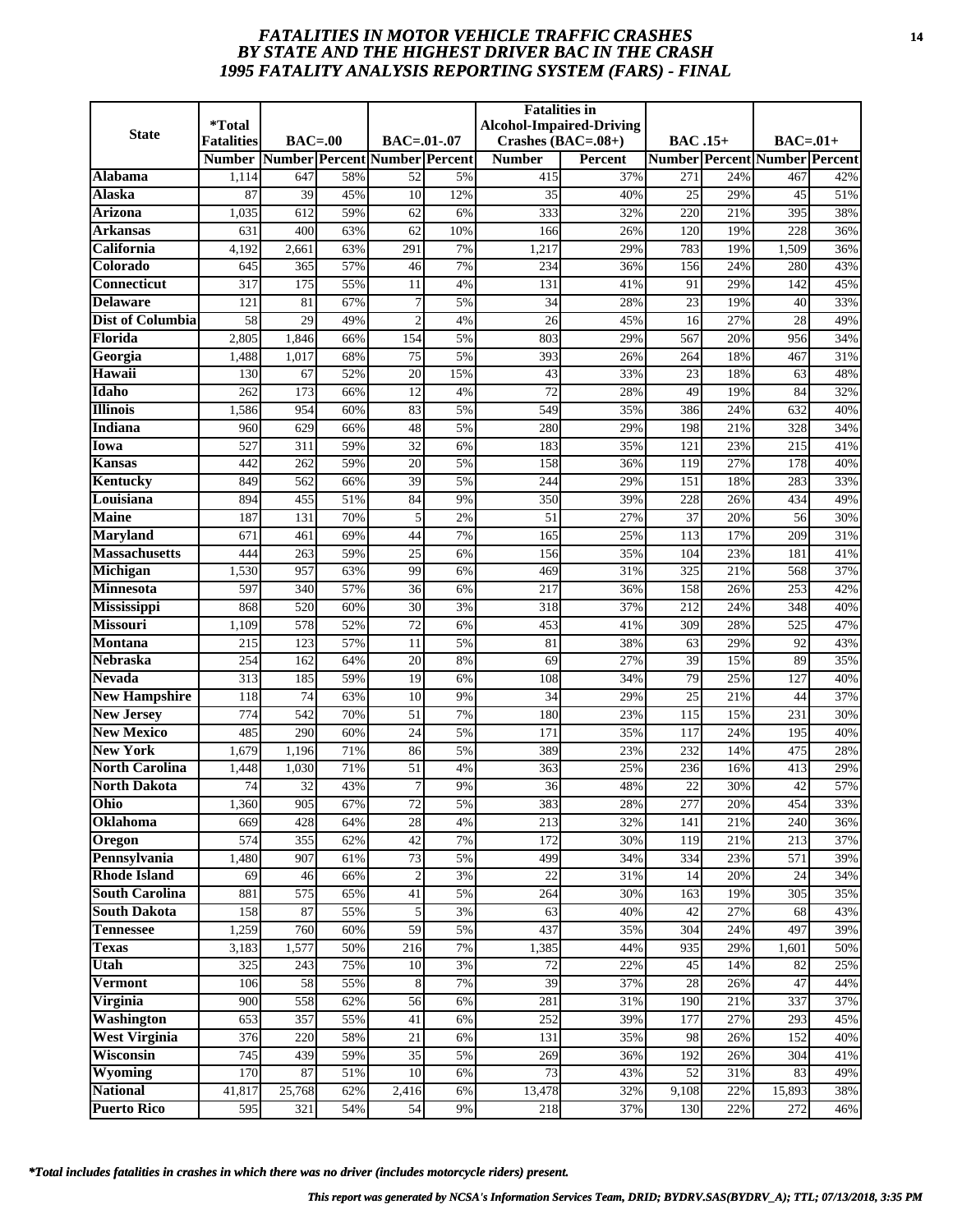# *FATALITIES IN MOTOR VEHICLE TRAFFIC CRASHES* **15** *BY STATE AND THE HIGHEST DRIVER BAC IN THE CRASH 1996 FATALITY ANALYSIS REPORTING SYSTEM (FARS) - FINAL*

| <b>State</b>            | <i><b>*Total</b></i>               | $BAC=00$                      |            | $BAC = .01-.07$    |             | <b>Fatalities in</b>                  | <b>Alcohol-Impaired-Driving</b> |                 |            |                                                   |            |
|-------------------------|------------------------------------|-------------------------------|------------|--------------------|-------------|---------------------------------------|---------------------------------|-----------------|------------|---------------------------------------------------|------------|
|                         | <b>Fatalities</b><br><b>Number</b> | Number Percent Number Percent |            |                    |             | Crashes $(BAC=.08+)$<br><b>Number</b> | <b>Percent</b>                  | <b>BAC</b> .15+ |            | $BAC=01+$<br><b>Number Percent Number Percent</b> |            |
| Alabama                 | 1,146                              | 663                           | 58%        | 54                 | 5%          | 427                                   | 37%                             | 282             | 25%        | 481                                               | 42%        |
| Alaska                  | 81                                 | 40                            | 49%        | $\overline{4}$     | 5%          | 37                                    | 46%                             | 27              | 34%        | 41                                                | 51%        |
| <b>Arizona</b>          | 994                                | 589                           | 59%        | $\overline{52}$    | 5%          | 322                                   | 32%                             | 213             | 21%        | 374                                               | 38%        |
| Arkansas                | 615                                | 383                           | 62%        | $\overline{42}$    | 7%          | 187                                   | 30%                             | 138             | 22%        | 229                                               | 37%        |
| California              | 3,989                              | 2,588                         | 65%        | 278                | 7%          | 1,107                                 | 28%                             | 713             | 18%        | 1,385                                             | 35%        |
| Colorado                | 617                                | 387                           | 63%        | 31                 | 5%          | 195                                   | 32%                             | 146             | 24%        | 226                                               | 37%        |
| <b>Connecticut</b>      | 310                                | 169                           | 54%        | $\overline{21}$    | 7%          | 119                                   | 39%                             | 77              | 25%        | 140                                               | 45%        |
| <b>Delaware</b>         | 116                                | 74                            | 64%        | 10                 | 9%          | 32                                    | 27%                             | 20              | 18%        | 42                                                | 36%        |
| <b>Dist of Columbia</b> | 62                                 | 39                            | 62%        | 3                  | 5%          | 20                                    | 33%                             | 11              | 18%        | 23                                                | 38%        |
| Florida                 | 2,753                              | 1,860                         | 68%        | 144                | 5%          | 749                                   | 27%                             | 520             | 19%        | 893                                               | 32%        |
| Georgia                 | 1,573                              | 1,050                         | 67%        | 94                 | 6%          | 429                                   | 27%                             | 294             | 19%        | 523                                               | 33%        |
| Hawaii                  | 148                                | 86                            | 58%        | 16                 | 11%         | 46                                    | 31%                             | 31              | 21%        | 62                                                | 42%        |
| Idaho                   | 258                                | 165                           | 64%        | 13                 | 5%          | 79                                    | 30%                             | 54              | 21%        | 92                                                | 36%        |
| <b>Illinois</b>         | 1,477                              | 858                           | 58%        | 85                 | 6%          | 534                                   | 36%                             | 361             | 24%        | 618                                               | 42%        |
| <b>Indiana</b>          | 984                                | 658                           | 67%        | 53                 | 5%          | 268                                   | 27%                             | 198             | 20%        | 321                                               | 33%        |
| Iowa                    | 465                                | 273                           | 59%        | 21                 | 5%          | 170                                   | 36%                             | 106             | 23%        | 191                                               | 41%        |
| Kansas                  | 490                                | 293                           | 60%        | 40                 | 8%          | 157                                   | 32%                             | 115             | 23%        | 197                                               | 40%        |
| Kentucky                | 842                                | 537                           | 64%        | 42                 | 5%          | 261                                   | 31%                             | 174             | 21%        | 303                                               | 36%        |
| Louisiana               | 902                                | 505                           | 56%        | 69                 | 8%          | 325                                   | 36%                             | 213             | 24%        | 394                                               | 44%        |
| <b>Maine</b>            | 169                                | 107                           | 63%        | 13                 | 7%          | 50                                    | 29%                             | 28              | 17%        | 62                                                | 37%        |
| <b>Maryland</b>         | 608                                | 427                           | 70%        | 33                 | 5%          | 141                                   | 23%                             | 84              | 14%        | 175                                               | 29%        |
| <b>Massachusetts</b>    | 417                                | 247                           | 59%        | $\overline{30}$    | 7%          | 138                                   | 33%                             | 88              | 21%        | 168                                               | 40%        |
| Michigan                | 1,505                              | 940                           | 62%        | 87                 | 6%          | 479                                   | 32%                             | 317             | 21%        | 566                                               | 38%        |
| <b>Minnesota</b>        | 576                                | 368                           | 64%        | 31                 | 5%          | 172                                   | 30%                             | 108             | 19%        | 203                                               | 35%        |
| <b>Mississippi</b>      | 811                                | 478                           | 59%        | $\overline{35}$    | 4%          | 299                                   | 37%                             | 181             | 22%        | 334                                               | 41%        |
| <b>Missouri</b>         | 1,148                              | 594                           | 52%        | 63                 | 6%          | 481                                   | 42%                             | 332             | 29%        | 544                                               | 47%        |
| <b>Montana</b>          | 200                                | 125                           | 62%        | 5                  | 2%          | 70                                    | 35%                             | 51              | 25%        | 74                                                | 37%        |
| <b>Nebraska</b>         | 293                                | 196                           | 67%        | 16                 | 6%          | 79                                    | 27%                             | 40              | 14%        | 95                                                | 32%        |
| <b>Nevada</b>           | 348                                | 200                           | 57%        | 26                 | 8%          | 122                                   | 35%                             | 87              | 25%        | 148                                               | 43%        |
| <b>New Hampshire</b>    | 134                                | 92                            | 69%        | 5                  | 4%          | 37                                    | 27%                             | 23              | 17%        | 42                                                | 31%        |
| <b>New Jersey</b>       | 814                                | 579                           | 71%        | 51                 | 6%          | 183                                   | 23%                             | 114             | 14%        | 234                                               | 29%        |
| <b>New Mexico</b>       | 485                                | $\overline{273}$              | 56%        | $\overline{27}$    | 5%          | 181                                   | 37%                             | 133             | 27%        | 207                                               | 43%        |
| <b>New York</b>         | 1,593                              | 1,122                         | 70%        | 79                 | 5%          | 381                                   | 24%                             | 229             | 14%        | 460                                               | 29%        |
| <b>North Carolina</b>   | 1,494                              | 1,023                         | 68%        | 71                 | 5%          | 397                                   | 27%                             | 259             | 17%        | 468                                               | 31%        |
| <b>North Dakota</b>     | 85                                 | 38                            | 44%        | 4                  | 4%          | 44                                    | 52%                             | 31              | 36%        | 48                                                | 56%        |
| Ohio                    | 1,391                              | 911                           | 66%        | 77                 | 6%          | 400                                   | 29%                             | 270             | 19%        | 477                                               | 34%        |
| Oklahoma                | 772                                | 498                           | 65%        | 45                 | 6%          | 229                                   | 30%                             | 159             | 21%        | 274                                               | 35%        |
| Oregon<br>Pennsylvania  | 526<br>1,469                       | 321<br>928                    | 61%<br>63% | 41<br>60           | $8\%$<br>4% | 162<br>481                            | 31%<br>33%                      | 123<br>342      | 23%<br>23% | 203<br>541                                        | 39%<br>37% |
| <b>Rhode Island</b>     | 69                                 | 43                            | 63%        | 5                  | 7%          | 20                                    | 29%                             | 15              | 22%        | 25                                                | 36%        |
| <b>South Carolina</b>   | 930                                | 556                           | 60%        | 51                 | 5%          | 322                                   | 35%                             | 208             | 22%        | 373                                               | 40%        |
| <b>South Dakota</b>     | 175                                | 107                           | 61%        | 13                 | 7%          | 55                                    | 31%                             | 41              | 23%        | 68                                                | 39%        |
| <b>Tennessee</b>        | 1,239                              | 749                           | 60%        | 60                 | 5%          | 423                                   | 34%                             | 303             | 24%        | 483                                               | 39%        |
| <b>Texas</b>            | 3,742                              | 1,938                         | 52%        | 229                | 6%          | 1,569                                 | 42%                             | 1,057           | 28%        | 1,799                                             | 48%        |
| Utah                    | 321                                | 241                           | 75%        | 15                 | 5%          | 65                                    | 20%                             | 39              | 12%        | 80                                                | 25%        |
| <b>Vermont</b>          | 88                                 | 51                            | 58%        | $\overline{4}$     | 5%          | $\overline{33}$                       | 37%                             | 26              | 29%        | 37                                                | 42%        |
| Virginia                | 877                                | 559                           | 64%        | 43                 | 5%          | 275                                   | 31%                             | 187             | 21%        | 318                                               | 36%        |
| <b>Washington</b>       | 712                                | 377                           | 53%        | 48                 | 7%          | 285                                   | 40%                             | 200             | 28%        | 333                                               | 47%        |
| <b>West Virginia</b>    | 348                                | 219                           | 63%        | 20                 | 6%          | 106                                   | 30%                             | 74              | 21%        | 126                                               | 36%        |
| Wisconsin               | 761                                | 442                           | 58%        | 43                 | 6%          | 273                                   | 36%                             | 200             | 26%        | 316                                               | 42%        |
| Wyoming                 | 143                                | 87                            | 61%        | 16                 | 11%         | 39                                    | 27%                             | 22              | 16%        | 55                                                | 39%        |
| <b>National</b>         | 42,065                             | 26,052                        | 62%        | $\overline{2,}415$ | 6%          | 13,451                                | 32%                             | 9,065           | 22%        | 15,866                                            | 38%        |
| <b>Puerto Rico</b>      | 601                                | 343                           | 57%        | 43                 | 7%          | 213                                   | 35%                             | 126             | 21%        | 256                                               | 43%        |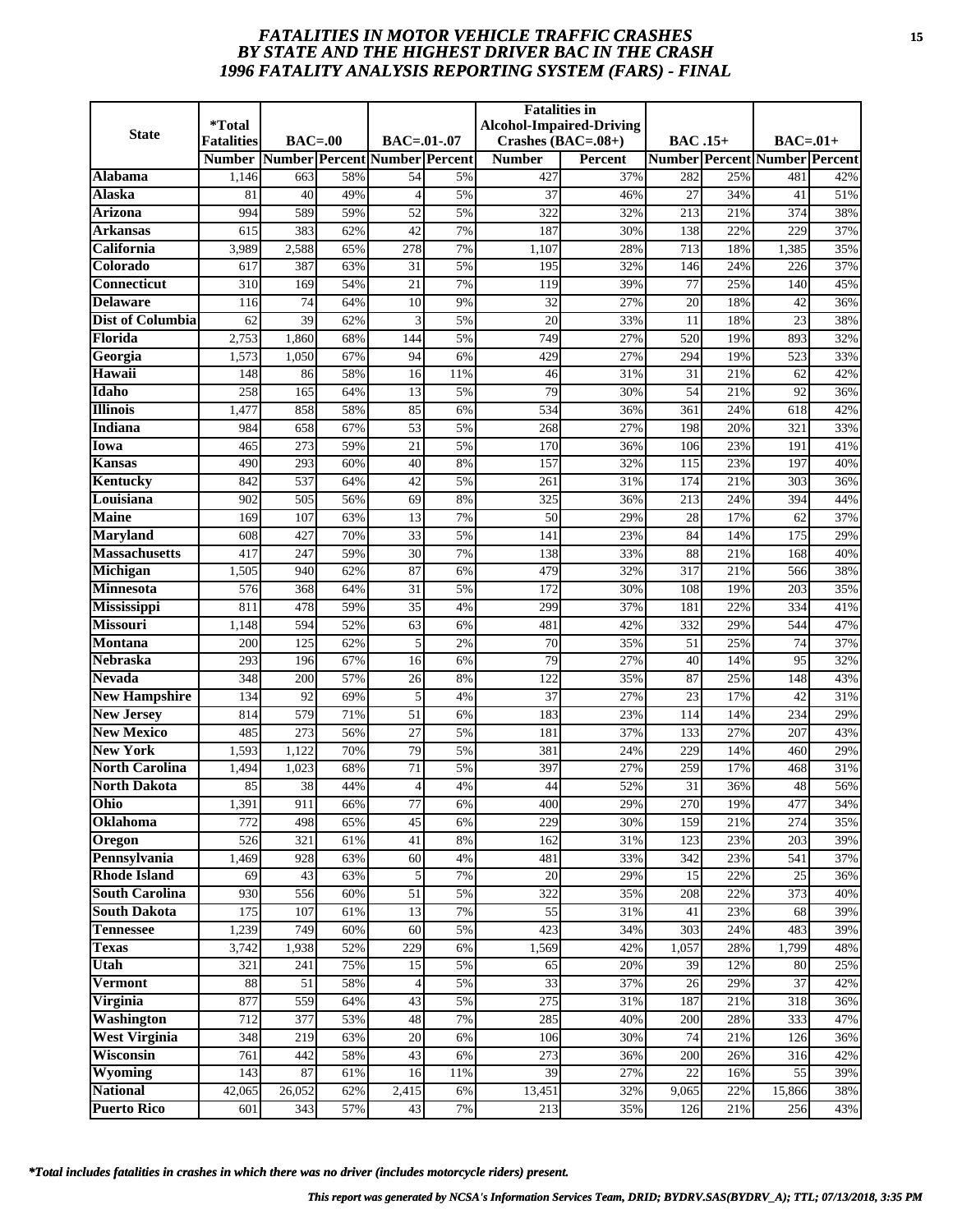# *FATALITIES IN MOTOR VEHICLE TRAFFIC CRASHES* **16** *BY STATE AND THE HIGHEST DRIVER BAC IN THE CRASH 1997 FATALITY ANALYSIS REPORTING SYSTEM (FARS) - FINAL*

| <b>State</b>                          | <i><b>*Total</b></i> |                               |            |                       |          | <b>Fatalities in</b> | <b>Alcohol-Impaired-Driving</b> |                                    |            |                                      |            |
|---------------------------------------|----------------------|-------------------------------|------------|-----------------------|----------|----------------------|---------------------------------|------------------------------------|------------|--------------------------------------|------------|
|                                       | <b>Fatalities</b>    | $BAC=00$                      |            | $BAC = .01-.07$       |          | Crashes $(BAC=.08+)$ |                                 | <b>BAC</b> .15+                    |            | $BAC=01+$                            |            |
|                                       | <b>Number</b>        | Number Percent Number Percent |            |                       |          | <b>Number</b>        | <b>Percent</b>                  |                                    |            | <b>Number Percent Number Percent</b> |            |
| Alabama                               | 1,192                | 721                           | 60%        | 61                    | 5%       | 408                  | 34%                             | 277                                | 23%        | 469                                  | 39%        |
| Alaska                                | 77                   | 38                            | 50%        | 9                     | 12%      | 29                   | 37%                             | 17                                 | 22%        | 38                                   | 49%        |
| <b>Arizona</b>                        | 951                  | 547                           | 57%        | 43                    | 5%       | 337                  | 35%                             | 219                                | 23%        | 381                                  | 40%        |
| Arkansas                              | 660                  | 457                           | 69%        | $\overline{37}$       | 6%       | 165                  | 25%                             | 117                                | 18%        | 202                                  | 31%        |
| California                            | 3,688                | 2,537                         | 69%        | 219                   | 6%       | 914                  | 25%                             | 568                                | 15%        | 1,132                                | 31%        |
| Colorado                              | 613                  | 404                           | 66%        | 32                    | 5%       | 176                  | 29%                             | 118                                | 19%        | 208                                  | 34%        |
| <b>Connecticut</b>                    | 339                  | 199                           | 59%        | $\overline{21}$       | 6%       | 120                  | 35%                             | 80                                 | 23%        | 140                                  | 41%        |
| <b>Delaware</b>                       | 143                  | 85                            | 59%        | 14                    | 10%      | 41                   | 29%                             | 29                                 | 20%        | 55                                   | 39%        |
| Dist of Columbia                      | 60                   | 32                            | 53%        | 3                     | 6%       | 24                   | 40%                             | 16                                 | 27%        | 27                                   | 46%        |
| Florida                               | 2,785                | 1,971                         | 71%        | 111                   | 4%       | 702                  | 25%                             | 499                                | 18%        | 812                                  | 29%        |
| Georgia                               | 1,577                | 1,063                         | 67%        | 100                   | 6%       | 412                  | 26%                             | 281                                | 18%        | 512                                  | 32%        |
| Hawaii                                | 131                  | 76                            | 58%        | 8                     | 6%       | 48                   | 36%                             | 36                                 | 28%        | 56                                   | 42%        |
| Idaho                                 | 259                  | 159                           | 61%        | 14                    | 6%       | 85                   | 33%                             | 61                                 | 24%        | 99                                   | 38%        |
| <b>Illinois</b>                       | 1,397                | 855                           | 61%        | 87                    | 6%       | 454                  | 32%                             | 297                                | 21%        | 540                                  | 39%        |
| <b>Indiana</b>                        | 935                  | 628                           | 67%        | 33                    | 3%       | 273                  | 29%                             | 210                                | 22%        | 305                                  | 33%        |
| Iowa                                  | 468                  | 299                           | 64%        | 34                    | 7%       | 134                  | 29%                             | 83                                 | 18%        | 168                                  | 36%        |
| Kansas                                | 482                  | 337                           | 70%        | 19                    | 4%       | 124                  | 26%                             | 93                                 | 19%        | 143                                  | 30%        |
| <b>Kentucky</b>                       | 857                  | 565                           | 66%        | $\overline{36}$       | 4%       | 251                  | 29%                             | 175                                | 20%        | 287                                  | 33%        |
| Louisiana                             | 931                  | 544                           | 58%        | 58                    | 6%       | 322                  | 35%                             | 210                                | 23%        | 380                                  | 41%        |
| <b>Maine</b>                          | 192                  | 132                           | 69%        | 7                     | 4%       | 53                   | 28%                             | 37                                 | 19%        | 60                                   | 31%        |
| <b>Maryland</b>                       | 611                  | 418                           | 68%        | 33                    | 5%       | 159                  | 26%                             | 104                                | 17%        | 192                                  | 31%        |
| <b>Massachusetts</b>                  | 441                  | $\overline{261}$              | 59%        | 33                    | 7%       | 146                  | 33%                             | 98                                 | 22%        | 179                                  | 40%        |
| Michigan                              | 1,446                | 923                           | 64%        | 95                    | 7%       | 427                  | 30%                             | 268                                | 18%        | 522                                  | 36%        |
| <b>Minnesota</b>                      | 600                  | 416                           | 69%        | 21                    | 4%       | 163                  | 27%                             | 119                                | 20%        | 184                                  | 31%        |
| <b>Mississippi</b>                    | 861                  | 527                           | 61%        | $\overline{30}$       | 4%       | 304                  | 35%                             | 205                                | 24%        | 334                                  | 39%        |
| <b>Missouri</b>                       | 1,192                | 714                           | 60%        | 68                    | 6%       | 406                  | 34%                             | 279                                | 23%        | 475                                  | 40%        |
| <b>Montana</b><br><b>Nebraska</b>     | 265                  | 143                           | 54%        | 11                    | 4%       | 109<br>86            | 41%                             | 79                                 | 30%<br>18% | 120                                  | 45%        |
|                                       | 302                  | 196                           | 65%        | 15<br>$\overline{32}$ | 5%       |                      | 29%                             | $\overline{53}$<br>$\overline{70}$ |            | 102                                  | 34%        |
| <b>Nevada</b><br><b>New Hampshire</b> | 347                  | 214                           | 62%        |                       | 9%       | 101                  | 29%                             |                                    | 20%        | 133                                  | 38%        |
| <b>New Jersey</b>                     | 125<br>775           | 68<br>538                     | 54%<br>69% | 9<br>52               | 8%<br>7% | 48<br>183            | 38%<br>24%                      | 35<br>117                          | 28%<br>15% | 57<br>235                            | 46%<br>30% |
| <b>New Mexico</b>                     | 484                  | 294                           | 61%        | $\overline{30}$       | 6%       | 159                  | 33%                             | 108                                | 22%        | 189                                  | 39%        |
| <b>New York</b>                       | 1,652                | 1,203                         | 73%        | 82                    | 5%       | 365                  | 22%                             | 227                                | 14%        | 447                                  | 27%        |
| <b>North Carolina</b>                 | 1,483                | 1,006                         | 68%        | 67                    | 5%       | 409                  | 28%                             | 271                                | 18%        | 476                                  | 32%        |
| <b>North Dakota</b>                   | 105                  | 52                            | 50%        | 3                     | 3%       | 50                   | 48%                             | 35                                 | 33%        | 53                                   | 50%        |
| Ohio                                  | 1,441                | 945                           | 66%        | 61                    | 4%       | 434                  | 30%                             | 310                                | 21%        | 495                                  | 34%        |
| Oklahoma                              | 838                  | 530                           | 63%        | 39                    | 5%       | 265                  | 32%                             | 172                                | 21%        | 304                                  | 36%        |
| Oregon                                | 524                  | 316                           | 60%        | 40                    | $8\%$    | 168                  | 32%                             | 114                                | 22%        | 208                                  | 40%        |
| Pennsylvania                          | 1,557                | 967                           | 62%        | 64                    | 4%       | 525                  | 34%                             | 379                                | 24%        | 589                                  | 38%        |
| <b>Rhode Island</b>                   | 75                   | 36                            | 48%        | 5                     | 6%       | 35                   | 46%                             | 22                                 | 29%        | 39                                   | 52%        |
| <b>South Carolina</b>                 | 903                  | 594                           | 66%        | 31                    | 3%       | 278                  | 31%                             | 193                                | 21%        | 309                                  | 34%        |
| <b>South Dakota</b>                   | 148                  | 87                            | 59%        | 13                    | 9%       | 46                   | 31%                             | 32                                 | 21%        | 59                                   | 40%        |
| <b>Tennessee</b>                      | 1,225                | 745                           | 61%        | $\overline{57}$       | 5%       | 415                  | 34%                             | 294                                | 24%        | 472                                  | 39%        |
| <b>Texas</b>                          | 3,513                | 1,969                         | 56%        | 190                   | 5%       | 1,346                | 38%                             | 876                                | 25%        | 1,536                                | 44%        |
| Utah                                  | 366                  | 292                           | 80%        | 16                    | 4%       | 58                   | 16%                             | 34                                 | 9%         | 74                                   | 20%        |
| <b>Vermont</b>                        | 96                   | 59                            | 61%        |                       | 4%       | $\overline{33}$      | 34%                             | 23                                 | 24%        | 37                                   | 38%        |
| Virginia                              | 984                  | 612                           | 62%        | 58                    | 6%       | 310                  | 31%                             | 201                                | 20%        | 367                                  | 37%        |
| <b>Washington</b>                     | 674                  | 389                           | 58%        | 48                    | 7%       | 231                  | 34%                             | 149                                | 22%        | 279                                  | 41%        |
| <b>West Virginia</b>                  | 381                  | 235                           | 62%        | 14                    | 4%       | 129                  | 34%                             | 92                                 | 24%        | 144                                  | 38%        |
| Wisconsin                             | 725                  | $\overline{410}$              | 57%        | 47                    | 6%       | 265                  | 37%                             | 191                                | 26%        | 312                                  | 43%        |
| Wyoming                               | 137                  | 97                            | 71%        |                       | 3%       | 36                   | 26%                             | 24                                 | 18%        | 40                                   | 29%        |
| <b>National</b>                       | 42,013               | 26,902                        | 64%        | 2,216                 | 5%       | 12,757               | 30%                             | 8,591                              | 20%        | 14,973                               | 36%        |
| <b>Puerto Rico</b>                    | 592                  | 371                           | 63%        | 40                    | 7%       | 179                  | 30%                             | 115                                | 19%        | 219                                  | 37%        |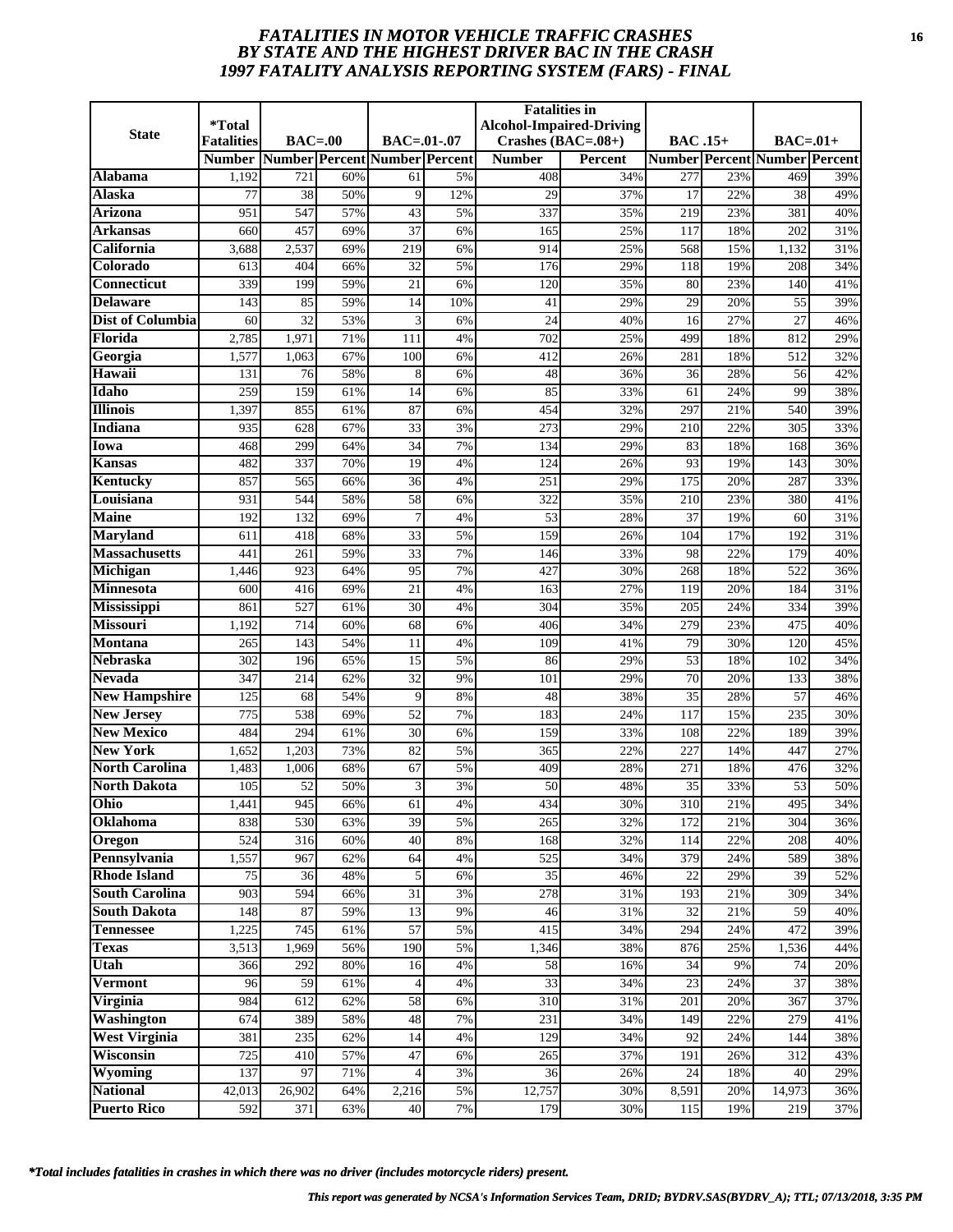# *FATALITIES IN MOTOR VEHICLE TRAFFIC CRASHES* **17** *BY STATE AND THE HIGHEST DRIVER BAC IN THE CRASH 1998 FATALITY ANALYSIS REPORTING SYSTEM (FARS) - FINAL*

| <b>State</b>                           | <i>*Total</i><br><b>Fatalities</b> | $BAC=00$   |            | <b>BAC=.01-.07</b>            |          | <b>Fatalities</b> in<br>Crashes $(BAC=.08+)$ | <b>Alcohol-Impaired-Driving</b> | <b>BAC.15+</b> |            | $BAC=01+$                            |            |
|----------------------------------------|------------------------------------|------------|------------|-------------------------------|----------|----------------------------------------------|---------------------------------|----------------|------------|--------------------------------------|------------|
|                                        | <b>Number</b>                      |            |            | Number Percent Number Percent |          | <b>Number</b>                                | Percent                         |                |            | <b>Number Percent Number Percent</b> |            |
| Alabama                                | 1,071                              | 651        | 61%        | 50                            | 5%       | 369                                          | 34%                             | 253            | 24%        | 419                                  | 39%        |
| Alaska                                 | 70                                 | 42         | 59%        | $\overline{4}$                | 5%       | 24                                           | 34%                             | 16             | 23%        | 28                                   | 39%        |
| Arizona                                | 980                                | 587        | 60%        | 64                            | 7%       | 309                                          | 32%                             | 208            | 21%        | 373                                  | 38%        |
| Arkansas                               | 625                                | 419        | 67%        | 37                            | 6%       | 165                                          | 26%                             | 106            | 17%        | 202                                  | 32%        |
| California                             | 3,494                              | 2,348      | 67%        | 216                           | 6%       | 921                                          | 26%                             | 600            | 17%        | 1,137                                | 33%        |
| Colorado                               | 628                                | 409        | 65%        | 33                            | 5%       | 186                                          | 30%                             | 129            | 21%        | 219                                  | 35%        |
| <b>Connecticut</b>                     | 329                                | 196        | 59%        | 12                            | 4%       | 121                                          | 37%                             | 76             | 23%        | 133                                  | 41%        |
| <b>Delaware</b>                        | 115                                | 78         | 68%        | 5                             | 4%       | 32                                           | 28%                             | 23             | 20%        | 37                                   | 32%        |
| <b>Dist of Columbia</b>                | 54                                 | 29         | 54%        | 5                             | 10%      | 20                                           | 36%                             | 13             | 24%        | 25                                   | 46%        |
| Florida                                | 2,825                              | 1,975      | 70%        | 153                           | 5%       | 696                                          | 25%                             | 453            | 16%        | 849                                  | 30%        |
| Georgia                                | 1,568                              | 1,103      | 70%        | 85                            | 5%       | 371                                          | 24%                             | 258            | 16%        | 456                                  | 29%        |
| Hawaii                                 | 120                                | 66         | 55%        | 11                            | 9%       | 44                                           | 36%                             | 28             | 23%        | 54                                   | 45%        |
| Idaho                                  | 265                                | 168        | 63%        | 14                            | 5%       | 80                                           | 30%                             | 53             | 20%        | 94                                   | 35%        |
| <b>Illinois</b>                        | 1,393                              | 825        | 59%        | 87                            | 6%       | 476                                          | 34%                             | 323            | 23%        | 562                                  | 40%        |
| <b>Indiana</b>                         | 982                                | 601        | 61%        | 57                            | 6%       | 319                                          | 32%                             | 216            | 22%        | 376                                  | 38%        |
| Iowa                                   | 449                                | 293        | 65%        | 24                            | 5%       | 133                                          | 30%                             | 83             | 18%        | 156                                  | 35%        |
| <b>Kansas</b>                          | 492                                | 337        | 68%        | 24                            | 5%       | 130                                          | 26%                             | 95             | 19%        | 154                                  | 31%        |
| Kentucky                               | 858                                | 578        | 67%        | 41                            | 5%       | 237                                          | 28%                             | 167            | 19%        | 278                                  | 32%        |
| Louisiana                              | 926                                | 522        | 56%        | 69                            | 7%       | 331                                          | 36%                             | 218            | 24%        | 400                                  | 43%        |
| <b>Maine</b>                           | 192                                | 142        | 74%        | 6                             | 3%       | 45                                           | 23%                             | 33             | 17%        | 51                                   | 26%        |
| <b>Maryland</b>                        | 606                                | 419        | 69%        | 43                            | 7%       | 142                                          | 23%                             | 85             | 14%        | 186                                  | 31%        |
| <b>Massachusetts</b>                   | 406                                | 241        | 59%        | 30                            | 7%       | 134                                          | 33%                             | 89             | 22%        | 164                                  | 40%        |
| Michigan                               | 1,366                              | 862        | 63%        | 75                            | 5%       | 427                                          | 31%                             | 294            | 22%        | 502                                  | 37%        |
| Minnesota                              | 650                                | 384        | 59%        | 49                            | 8%       | 216                                          | 33%                             | 145            | 22%        | 265                                  | 41%        |
| <b>Mississippi</b>                     | 948                                | 603        | 64%        | 38                            | 4%       | 307                                          | 32%                             | 222            | 23%        | 345                                  | 36%        |
| <b>Missouri</b>                        | 1,169                              | 683        | 58%        | 85                            | 7%       | 396                                          | 34%                             | 244            | 21%        | 481                                  | 41%        |
| <b>Montana</b>                         | 237                                | 133        | 56%        | 16                            | 7%       | 84                                           | 36%                             | 62             | 26%        | 101                                  | 42%        |
| Nebraska                               | 315                                | 198        | 63%        | 25                            | 8%       | 89                                           | 28%                             | 58             | 18%        | 114                                  | 36%        |
| <b>Nevada</b>                          | 361                                | 208        | 58%        | 41                            | 11%      | 111                                          | 31%                             | 74             | 21%        | 152                                  | 42%        |
| <b>New Hampshire</b>                   | 128                                | 71         | 56%        | 17                            | 13%      | 39                                           | 30%                             | 27             | 21%        | 56                                   | 44%        |
| <b>New Jersey</b><br><b>New Mexico</b> | 741<br>424                         | 512<br>258 | 69%<br>61% | 52<br>23                      | 7%       | 176<br>143                                   | 24%<br>34%                      | 111<br>96      | 15%<br>23% | 229                                  | 31%<br>39% |
| <b>New York</b>                        | 1,514                              | 1,124      | 74%        | 91                            | 6%<br>6% | 296                                          | 20%                             | 169            | 11%        | 166<br>387                           | 26%        |
| <b>North Carolina</b>                  | 1,596                              | 1.118      | 70%        | 70                            | 4%       | 407                                          | 26%                             | 258            | 16%        | 477                                  | 30%        |
| <b>North Dakota</b>                    | 92                                 | 49         | 53%        | 4                             | 4%       | 40                                           | 43%                             | 27             | 29%        | 44                                   | 47%        |
| Ohio                                   | 1,422                              | 928        | 65%        | 60                            | 4%       | 432                                          | 30%                             | 299            | 21%        | 492                                  | 35%        |
| Oklahoma                               | 755                                | 500        | 66%        | 28                            | 4%       | $\overline{225}$                             | 30%                             | 168            | 22%        | 253                                  | 34%        |
| Oregon                                 | 538                                | 333        | 62%        | 41                            | 8%       | 164                                          | 30%                             | 110            | 20%        | 205                                  | 38%        |
| Pennsylvania                           | 1,481                              | 871        | 59%        | 68                            | 5%       | 536                                          | 36%                             | 393            | 27%        | 604                                  | 41%        |
| <b>Rhode Island</b>                    | 74                                 | 39         | 53%        | 8                             | 10%      | $26\,$                                       | 35%                             | 21             | 28%        | 34                                   | 45%        |
| <b>South Carolina</b>                  | 1,002                              | 677        | 68%        | 38                            | 4%       | 285                                          | 28%                             | 187            | 19%        | 324                                  | 32%        |
| <b>South Dakota</b>                    | 165                                | 99         | 60%        | 8                             | 5%       | 55                                           | 33%                             | 39             | 24%        | 63                                   | 38%        |
| <b>Tennessee</b>                       | 1,216                              | 732        | 60%        | $\overline{72}$               | 6%       | 404                                          | 33%                             | 293            | 24%        | 476                                  | 39%        |
| <b>Texas</b>                           | 3,586                              | 1,989      | 55%        | 194                           | 5%       | 1,401                                        | 39%                             | 931            | 26%        | 1,594                                | 44%        |
| Utah                                   | 350                                | 295        | 84%        | 8                             | 2%       | 47                                           | 13%                             | 31             | 9%         | 55                                   | 16%        |
| Vermont                                | 104                                | 65         | 63%        | 6                             | 6%       | $\overline{33}$                              | 32%                             | 23             | 22%        | 39                                   | 38%        |
| Virginia                               | 935                                | 615        | 66%        | 54                            | 6%       | 264                                          | 28%                             | 180            | 19%        | 317                                  | 34%        |
| Washington                             | 662                                | 374        | 57%        | 44                            | 7%       | 244                                          | 37%                             | 166            | 25%        | 288                                  | 43%        |
| <b>West Virginia</b>                   | 354                                | 217        | 61%        | 16                            | 5%       | 119                                          | 34%                             | 87             | 25%        | 135                                  | 38%        |
| <b>Wisconsin</b>                       | 714                                | 430        | 60%        | 41                            | 6%       | 243                                          | 34%                             | 175            | 25%        | 283                                  | 40%        |
| <b>Wyoming</b>                         | 154                                | 83         | 54%        | 11                            | 7%       | 60                                           | 39%                             | 50             | 32%        | 71                                   | 46%        |
| <b>National</b>                        | 41,501                             | 26,477     | 64%        | 2,353                         | 6%       | 12,546                                       | 30%                             | 8,461          | 20%        | 14,899                               | 36%        |
| <b>Puerto Rico</b>                     | 558                                | 333        | 60%        | 45                            | 8%       | 177                                          | 32%                             | 106            | 19%        | 222                                  | 40%        |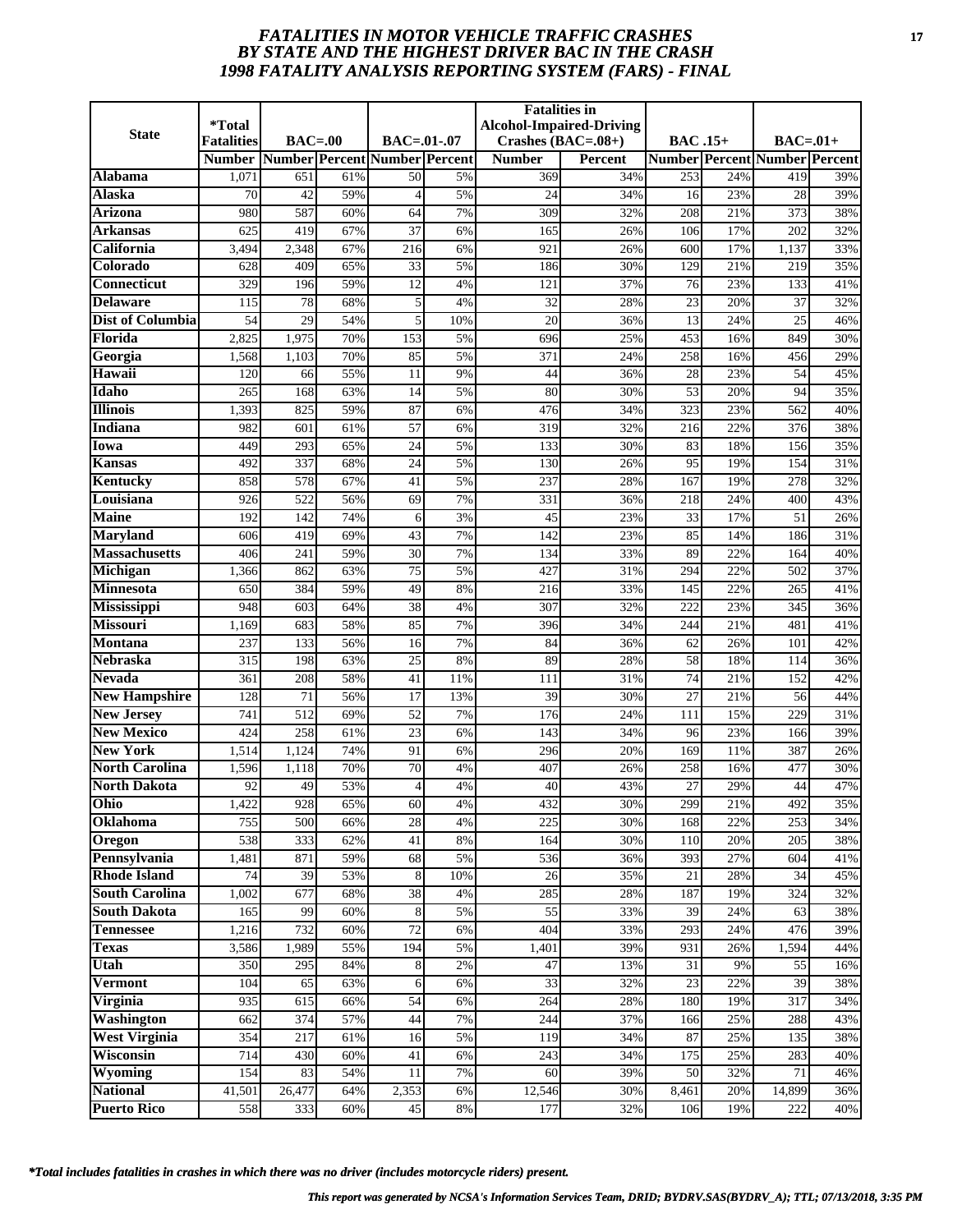# *FATALITIES IN MOTOR VEHICLE TRAFFIC CRASHES* **18** *BY STATE AND THE HIGHEST DRIVER BAC IN THE CRASH 1999 FATALITY ANALYSIS REPORTING SYSTEM (FARS) - FINAL*

| <b>State</b>                           | <i><b>*Total</b></i><br><b>Fatalities</b> | $BAC=00$                      |            | $BAC = .01-.07$       |          | <b>Fatalities in</b>                  | <b>Alcohol-Impaired-Driving</b> |                 |            |                                                   |            |
|----------------------------------------|-------------------------------------------|-------------------------------|------------|-----------------------|----------|---------------------------------------|---------------------------------|-----------------|------------|---------------------------------------------------|------------|
|                                        | <b>Number</b>                             | Number Percent Number Percent |            |                       |          | Crashes $(BAC=.08+)$<br><b>Number</b> | <b>Percent</b>                  | <b>BAC</b> .15+ |            | $BAC=01+$<br><b>Number Percent Number Percent</b> |            |
| Alabama                                | 1,138                                     | 700                           | 62%        | 44                    | 4%       | 391                                   | 34%                             | 263             | 23%        | 435                                               | 38%        |
| Alaska                                 | 79                                        | 41                            | 52%        | 5                     | 6%       | 33                                    | 42%                             | 21              | 26%        | 38                                                | 48%        |
| <b>Arizona</b>                         | 1,024                                     | 663                           | 65%        | $\overline{50}$       | 5%       | 293                                   | 29%                             | 195             | 19%        | 342                                               | 33%        |
| Arkansas                               | 604                                       | 402                           | 67%        | 41                    | 7%       | 161                                   | 27%                             | 102             | 17%        | 202                                               | 33%        |
| California                             | 3,559                                     | 2,397                         | 67%        | 220                   | 6%       | 926                                   | 26%                             | 588             | 17%        | 1,146                                             | 32%        |
| Colorado                               | 626                                       | 420                           | 67%        | 34                    | 5%       | 168                                   | 27%                             | 105             | 17%        | 202                                               | 32%        |
| <b>Connecticut</b>                     | 301                                       | 175                           | 58%        | 18                    | 6%       | 108                                   | 36%                             | $\overline{78}$ | 26%        | 125                                               | 42%        |
| <b>Delaware</b>                        | 100                                       | 66                            | 66%        | 4                     | 4%       | 30                                    | 30%                             | 23              | 23%        | 34                                                | 34%        |
| <b>Dist of Columbia</b>                | 41                                        | 22                            | 53%        |                       | 9%       | 16                                    | 38%                             | 10              | 23%        | 19                                                | 47%        |
| Florida                                | 2,920                                     | 1,998                         | 68%        | 145                   | 5%       | 774                                   | 27%                             | 525             | 18%        | 920                                               | 31%        |
| Georgia                                | 1,508                                     | 1,044                         | 69%        | 76                    | 5%       | 386                                   | 26%                             | 251             | 17%        | 462                                               | 31%        |
| Hawaii                                 | 98                                        | 58                            | 59%        | $\overline{7}$        | 7%       | 34                                    | 34%                             | 23              | 24%        | 40                                                | 41%        |
| Idaho                                  | 278                                       | 177                           | 64%        | 15                    | 5%       | 82                                    | 29%                             | 54              | 20%        | 97                                                | 35%        |
| <b>Illinois</b>                        | 1,456                                     | 865                           | 59%        | 102                   | 7%       | 488                                   | 33%                             | 326             | 22%        | 590                                               | 41%        |
| Indiana                                | 1,020                                     | 657                           | 64%        | 62                    | 6%       | 299                                   | 29%                             | 225             | 22%        | 360                                               | 35%        |
| Iowa                                   | 490                                       | 326                           | 67%        | 30                    | 6%       | 134                                   | 27%                             | 87              | 18%        | 164                                               | 33%        |
| Kansas                                 | 540                                       | 354                           | 65%        | 31                    | 6%       | 153                                   | 28%                             | 96              | 18%        | 184                                               | 34%        |
| Kentucky                               | 814                                       | 530                           | 65%        | 33                    | 4%       | 248                                   | 30%                             | 173             | 21%        | 281                                               | 35%        |
| Louisiana                              | 938                                       | 538                           | 57%        | $\overline{52}$       | 6%       | 346                                   | 37%                             | 211             | 22%        | 398                                               | 42%        |
| <b>Maine</b>                           | 181                                       | 126                           | 70%        | 7                     | 4%       | 48                                    | 27%                             | 30              | 17%        | 55                                                | 30%        |
| <b>Maryland</b>                        | 590                                       | 406                           | 69%        | 42                    | 7%       | 141                                   | 24%                             | 88              | 15%        | 183                                               | 31%        |
| <b>Massachusetts</b>                   | 414                                       | 239                           | 58%        | $\overline{31}$       | 7%       | 143                                   | 35%                             | 89              | 21%        | 174                                               | 42%        |
| Michigan                               | 1,382                                     | 875                           | 63%        | 68                    | 5%       | 438                                   | 32%                             | 296             | 21%        | 506                                               | 37%        |
| <b>Minnesota</b>                       | 626                                       | 431                           | 69%        | 26                    | 4%       | 168                                   | 27%                             | 117             | 19%        | 193                                               | 31%        |
| <b>Mississippi</b>                     | 927                                       | 581                           | 63%        | $\overline{35}$       | 4%       | 311                                   | 34%                             | 204             | 22%        | 346                                               | 37%        |
| <b>Missouri</b>                        | 1,094                                     | 671                           | 61%        | 69                    | 6%       | 347                                   | 32%                             | 227             | 21%        | 416                                               | 38%        |
| <b>Montana</b>                         | 220                                       | 113                           | 51%        | 11                    | 5%       | 97                                    | 44%                             | 62              | 28%        | 107                                               | 49%        |
| <b>Nebraska</b>                        | 295                                       | 170                           | 58%        | 20                    | 7%       | 98                                    | 33%                             | 66              | 22%        | 118                                               | 40%        |
| <b>Nevada</b>                          | 350                                       | 220                           | 63%        | 30                    | 9%       | 100                                   | 28%                             | 70              | 20%        | 130                                               | 37%        |
| <b>New Hampshire</b>                   | 140                                       | 74                            | 53%        | 22                    | 15%      | 44                                    | 32%                             | 34              | 24%        | 66                                                | 47%        |
| <b>New Jersey</b><br><b>New Mexico</b> | 726                                       | 492                           | 68%        | 40                    | 5%       | 193                                   | 27%                             | 123             | 17%        | 233                                               | 32%        |
| <b>New York</b>                        | 460<br>1,599                              | 287<br>1,191                  | 62%<br>74% | $\overline{27}$<br>73 | 6%<br>5% | 145<br>330                            | 31%<br>21%                      | 105<br>196      | 23%<br>12% | 172<br>403                                        | 37%<br>25% |
| <b>North Carolina</b>                  | 1,505                                     | 1,011                         | 67%        | 77                    | 5%       | 414                                   | 28%                             | 251             | 17%        | 491                                               | 33%        |
| <b>North Dakota</b>                    | 119                                       | 62                            | 52%        | 8                     | 7%       | 49                                    | 41%                             | 39              | 33%        | 57                                                | 48%        |
| Ohio                                   | 1,430                                     | 938                           | 66%        | 68                    | 5%       | 423                                   | 30%                             | 282             | 20%        | 490                                               | 34%        |
| Oklahoma                               | 741                                       | 502                           | 68%        | $\overline{33}$       | 4%       | 206                                   | 28%                             | 147             | 20%        | 239                                               | 32%        |
| Oregon                                 | 414                                       | 253                           | 61%        | 17                    | 4%       | 140                                   | 34%                             | 90              | 22%        | 157                                               | 38%        |
| Pennsylvania                           | 1,549                                     | 967                           | 62%        | 78                    | 5%       | 499                                   | 32%                             | 349             | 22%        | 577                                               | 37%        |
| <b>Rhode Island</b>                    | 88                                        | 54                            | 62%        | 7                     | 8%       | 27                                    | 30%                             | 17              | 19%        | 34                                                | 38%        |
| <b>South Carolina</b>                  | 1,065                                     | 729                           | 68%        | 28                    | 3%       | 308                                   | 29%                             | 205             | 19%        | 336                                               | 32%        |
| <b>South Dakota</b>                    | 150                                       | 84                            | 56%        | $\overline{7}$        | 5%       | 55                                    | 36%                             | 41              | 27%        | 62                                                | 41%        |
| <b>Tennessee</b>                       | 1,302                                     | 806                           | 62%        | 62                    | 5%       | 433                                   | 33%                             | 297             | 23%        | 495                                               | 38%        |
| <b>Texas</b>                           | 3,522                                     | 1,985                         | 56%        | 221                   | 6%       | 1,312                                 | 37%                             | 888             | 25%        | 1,533                                             | 44%        |
| Utah                                   | 360                                       | 277                           | 77%        | 15                    | 4%       | 67                                    | 19%                             | 38              | 11%        | 81                                                | 23%        |
| <b>Vermont</b>                         | 90                                        | 56                            | 62%        | 7                     | 8%       | 26                                    | 29%                             | 17              | 18%        | 33                                                | 37%        |
| Virginia                               | 878                                       | 566                           | 64%        | 55                    | 6%       | 253                                   | 29%                             | 168             | 19%        | 308                                               | 35%        |
| <b>Washington</b>                      | 637                                       | 383                           | 60%        | 27                    | 4%       | 226                                   | 35%                             | 147             | 23%        | 253                                               | 40%        |
| <b>West Virginia</b>                   | 395                                       | 256                           | 65%        | 14                    | 4%       | 124                                   | 31%                             | 77              | 20%        | 138                                               | 35%        |
| Wisconsin                              | 745                                       | 442                           | 59%        | 32                    | 4%       | 266                                   | 36%                             | 193             | 26%        | 299                                               | 40%        |
| Wyoming                                | 189                                       | 120                           | 64%        |                       | 4%       | 61                                    | 32%                             | 42              | 22%        | 68                                                | 36%        |
| <b>National</b>                        | 41,717                                    | 26,798                        | 64%        | 2,235                 | 5%       | 12,555                                | 30%                             | 8,351           | 20%        | $\overline{14,790}$                               | 35%        |
| <b>Puerto Rico</b>                     | 558                                       | 352                           | 63%        | 42                    | 7%       | 163                                   | 29%                             | 101             | 18%        | 205                                               | 37%        |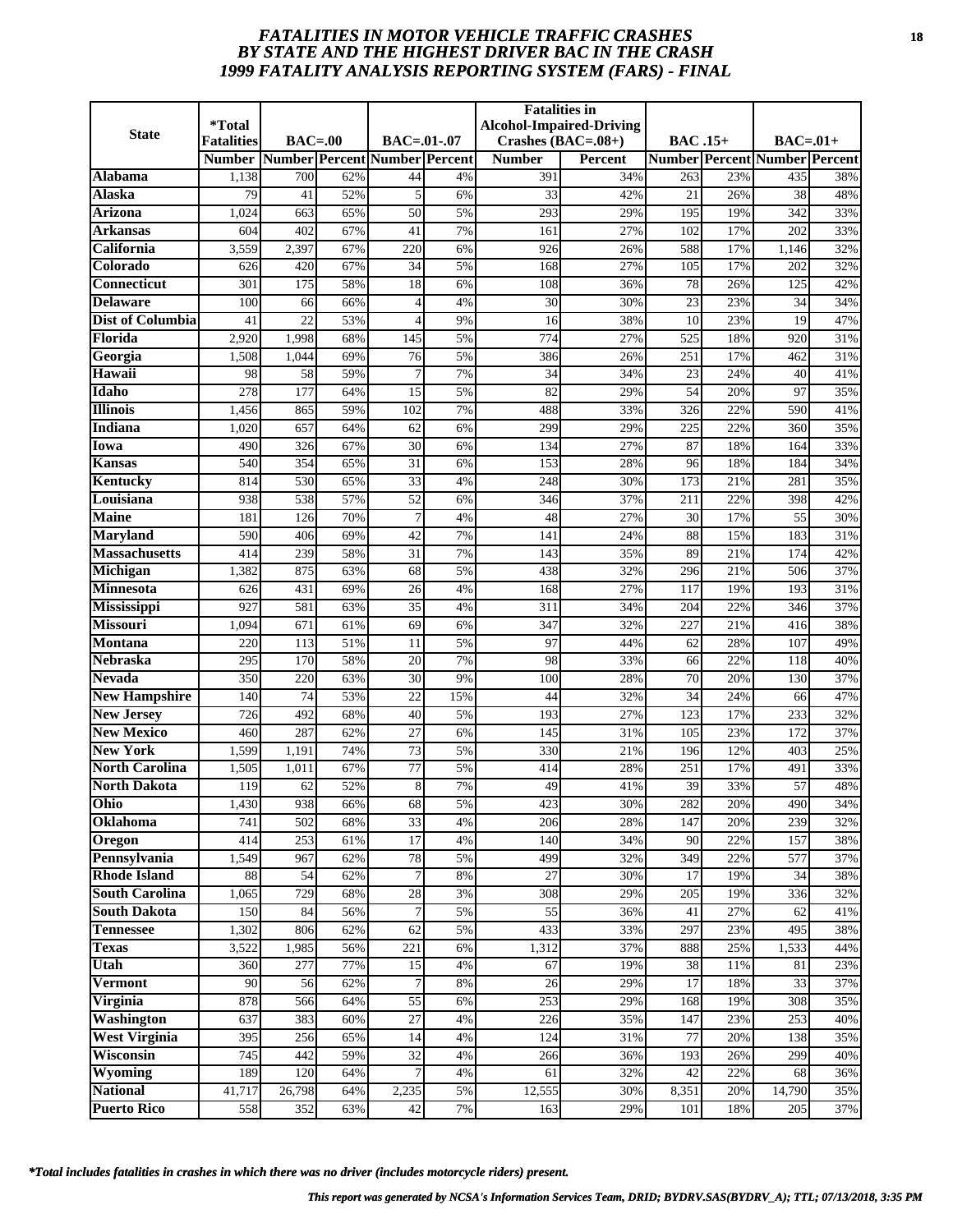# *FATALITIES IN MOTOR VEHICLE TRAFFIC CRASHES* **19** *BY STATE AND THE HIGHEST DRIVER BAC IN THE CRASH 2000 FATALITY ANALYSIS REPORTING SYSTEM (FARS) - FINAL*

| <b>State</b>                          | <i><b>*Total</b></i> |                               |            |                 |          | <b>Fatalities in</b> | <b>Alcohol-Impaired-Driving</b> |                  |            |                                      |            |
|---------------------------------------|----------------------|-------------------------------|------------|-----------------|----------|----------------------|---------------------------------|------------------|------------|--------------------------------------|------------|
|                                       | <b>Fatalities</b>    | $BAC=00$                      |            | $BAC = .01-.07$ |          | Crashes $(BAC=.08+)$ |                                 | <b>BAC</b> .15+  |            | $BAC=01+$                            |            |
|                                       | <b>Number</b>        | Number Percent Number Percent |            |                 |          | <b>Number</b>        | <b>Percent</b>                  |                  |            | <b>Number Percent Number Percent</b> |            |
| Alabama                               | 996                  | 589                           | 59%        | 51              | 5%       | 355                  | 36%                             | 236              | 24%        | 406                                  | 41%        |
| Alaska                                | 106                  | 52                            | 49%        | 6               | 5%       | 49                   | 46%                             | 33               | 31%        | 54                                   | 51%        |
| <b>Arizona</b>                        | 1,036                | 617                           | 60%        | $\overline{58}$ | 6%       | 347                  | 33%                             | $\overline{238}$ | 23%        | 405                                  | 39%        |
| Arkansas                              | 652                  | 445                           | 68%        | 45              | 7%       | 162                  | 25%                             | 105              | 16%        | 207                                  | 32%        |
| California                            | 3,753                | 2,522                         | 67%        | 239             | 6%       | 987                  | 26%                             | 622              | 17%        | 1,225                                | 33%        |
| Colorado                              | 681                  | 444                           | 65%        | 44              | 6%       | 192                  | 28%                             | 129              | 19%        | 237                                  | 35%        |
| <b>Connecticut</b>                    | 341                  | 193                           | 57%        | $\overline{20}$ | 6%       | 127                  | 37%                             | 90               | 26%        | 147                                  | 43%        |
| <b>Delaware</b>                       | 123                  | 69                            | 56%        | 10              | 8%       | 44                   | 36%                             | 24               | 19%        | 54                                   | 44%        |
| Dist of Columbia                      | 48                   | 29                            | 61%        | $\overline{2}$  | 5%       | 15                   | 30%                             | 9                | 18%        | 17                                   | 35%        |
| Florida                               | 2,999                | 1,930                         | 64%        | 178             | 6%       | 891                  | 30%                             | 588              | 20%        | 1,069                                | 36%        |
| Georgia                               | 1,541                | 1,013                         | 66%        | 92              | 6%       | 434                  | 28%                             | 293              | 19%        | 526                                  | 34%        |
| Hawaii                                | 132                  | 81                            | 61%        | 8               | 6%       | 42                   | 32%                             | 25               | 19%        | 50                                   | 38%        |
| Idaho                                 | 276                  | 158                           | 57%        | 29              | 11%      | 88                   | 32%                             | 60               | 22%        | 118                                  | 43%        |
| <b>Illinois</b>                       | 1,418                | 842                           | 59%        | 87              | 6%       | 488                  | 34%                             | 323              | 23%        | 575                                  | 41%        |
| <b>Indiana</b>                        | 886                  | 598                           | 68%        | 56              | 6%       | 227                  | 26%                             | 161              | 18%        | 284                                  | 32%        |
| Iowa                                  | 445                  | 309                           | 69%        | 21              | 5%       | 113                  | 25%                             | 76               | 17%        | 134                                  | 30%        |
| Kansas                                | 461                  | 300                           | 65%        | 24              | 5%       | 135                  | 29%                             | 88               | 19%        | 160                                  | 35%        |
| Kentucky                              | 820                  | 555                           | 68%        | 42              | 5%       | 222                  | 27%                             | 153              | 19%        | 264                                  | 32%        |
| Louisiana                             | 938                  | 513                           | 55%        | 68              | 7%       | 354                  | 38%                             | 219              | 23%        | 422                                  | 45%        |
| <b>Maine</b>                          | 169                  | 119                           | 70%        | 9               | 5%       | 39                   | 23%                             | 24               | 14%        | 48                                   | 29%        |
| <b>Maryland</b>                       | 588                  | 383                           | 65%        | 46              | 8%       | 159                  | 27%                             | 95               | 16%        | 204                                  | 35%        |
| <b>Massachusetts</b>                  | 433                  | 241                           | 56%        | 38              | 9%       | 152                  | 35%                             | 98               | 23%        | 191                                  | 44%        |
| Michigan                              | 1,382                | 905                           | 66%        | 76              | 6%       | 400                  | 29%                             | 269              | 19%        | 477                                  | 34%        |
| <b>Minnesota</b>                      | 625<br>949           | 378                           | 60%        | 33              | 5%<br>7% | 213                  | 34%                             | 151              | 24%        | 246                                  | 39%        |
| <b>Mississippi</b><br><b>Missouri</b> | 1,157                | 585<br>665                    | 62%<br>57% | 63<br>59        | 5%       | 302<br>432           | 32%<br>37%                      | 198<br>294       | 21%<br>25% | 365<br>490                           | 38%<br>42% |
| <b>Montana</b>                        | 237                  | 124                           | 52%        | 10              | 4%       | 100                  | 42%                             | 70               | 29%        | 110                                  | 47%        |
| <b>Nebraska</b>                       | 276                  | 180                           | 65%        | 24              | 9%       | $\overline{72}$      | 26%                             | 44               | 16%        | 96                                   | 35%        |
| <b>Nevada</b>                         | 323                  | 191                           | 59%        | $\overline{21}$ | 7%       | 108                  | 33%                             | $\overline{74}$  | 23%        | 129                                  | 40%        |
| <b>New Hampshire</b>                  | 126                  | 79                            | 63%        | 5               | 4%       | 42                   | 33%                             | $\overline{25}$  | 20%        | 47                                   | 37%        |
| <b>New Jersey</b>                     | 731                  | 454                           | 62%        | 48              | 7%       | 228                  | 31%                             | 150              | 21%        | 276                                  | 38%        |
| <b>New Mexico</b>                     | 432                  | $\overline{243}$              | 56%        | $\overline{34}$ | 8%       | 151                  | 35%                             | 101              | 23%        | 185                                  | 43%        |
| <b>New York</b>                       | 1,460                | 1,054                         | 72%        | 73              | 5%       | 329                  | 23%                             | 201              | 14%        | 402                                  | 28%        |
| <b>North Carolina</b>                 | 1,557                | 1,008                         | 65%        | 78              | 5%       | 470                  | 30%                             | 300              | 19%        | 548                                  | 35%        |
| <b>North Dakota</b>                   | 86                   | 46                            | 53%        | 4               | 4%       | 37                   | 43%                             | 31               | 36%        | 40                                   | 47%        |
| Ohio                                  | 1,366                | 830                           | 61%        | 68              | 5%       | 467                  | 34%                             | 323              | 24%        | 535                                  | 39%        |
| Oklahoma                              | 650                  | 435                           | 67%        | 34              | 5%       | 179                  | 27%                             | 117              | 18%        | 213                                  | 33%        |
| Oregon                                | 451                  | 283                           | 63%        | 37              | $8\%$    | 129                  | 29%                             | 87               | 19%        | 167                                  | 37%        |
| Pennsylvania                          | 1,520                | 915                           | 60%        | 60              | 4%       | 533                  | 35%                             | 395              | 26%        | 593                                  | 39%        |
| <b>Rhode Island</b>                   | 80                   | 42                            | 53%        | $\overline{4}$  | 5%       | 34                   | 42%                             | 24               | 30%        | 38                                   | 48%        |
| <b>South Carolina</b>                 | 1,065                | 620                           | 58%        | 55              | 5%       | 388                  | 36%                             | 261              | 24%        | 443                                  | 42%        |
| <b>South Dakota</b>                   | 173                  | 92                            | 53%        | 10              | 6%       | 67                   | 39%                             | 51               | 30%        | 77                                   | 44%        |
| <b>Tennessee</b>                      | 1,307                | 800                           | 61%        | 80              | 6%       | 415                  | 32%                             | 294              | 22%        | 495                                  | 38%        |
| <b>Texas</b>                          | 3,779                | 2,073                         | 55%        | 201             | 5%       | 1,499                | 40%                             | 981              | 26%        | 1,700                                | 45%        |
| Utah                                  | 373                  | 274                           | 73%        | 15              | 4%       | 84                   | 22%                             | 48               | 13%        | 99                                   | 27%        |
| <b>Vermont</b>                        | 76                   | 46                            | 61%        | 3               | 4%       | 26                   | 34%                             | 19               | 25%        | 29                                   | 38%        |
| Virginia                              | 929                  | 594                           | 64%        | 53              | 6%       | 280                  | 30%                             | 192              | 21%        | 333                                  | 36%        |
| Washington                            | 631                  | 361                           | 57%        | 43              | 7%       | 224                  | 36%                             | 153              | 24%        | 267                                  | 42%        |
| <b>West Virginia</b>                  | 411                  | 231                           | 56%        | 18              | 4%       | 159                  | 39%                             | 110              | 27%        | 177                                  | 43%        |
| Wisconsin                             | 799                  | 462                           | 58%        | 38              | 5%       | 295                  | 37%                             | 212              | 27%        | 334                                  | 42%        |
| Wyoming                               | 152                  | 109                           | 72%        |                 | 3%       | 39                   | 26%                             | 26               | 17%        | 43                                   | 28%        |
| <b>National</b>                       | 41,945               | 26,082                        | 62%        | 2,422           | 6%       | 13,324               | 32%                             | 8,885            | 21%        | 15,746                               | 38%        |
| <b>Puerto Rico</b>                    | 568                  | 347                           | 61%        | 51              | 9%       | 165                  | 29%                             | 104              | 18%        | 216                                  | 38%        |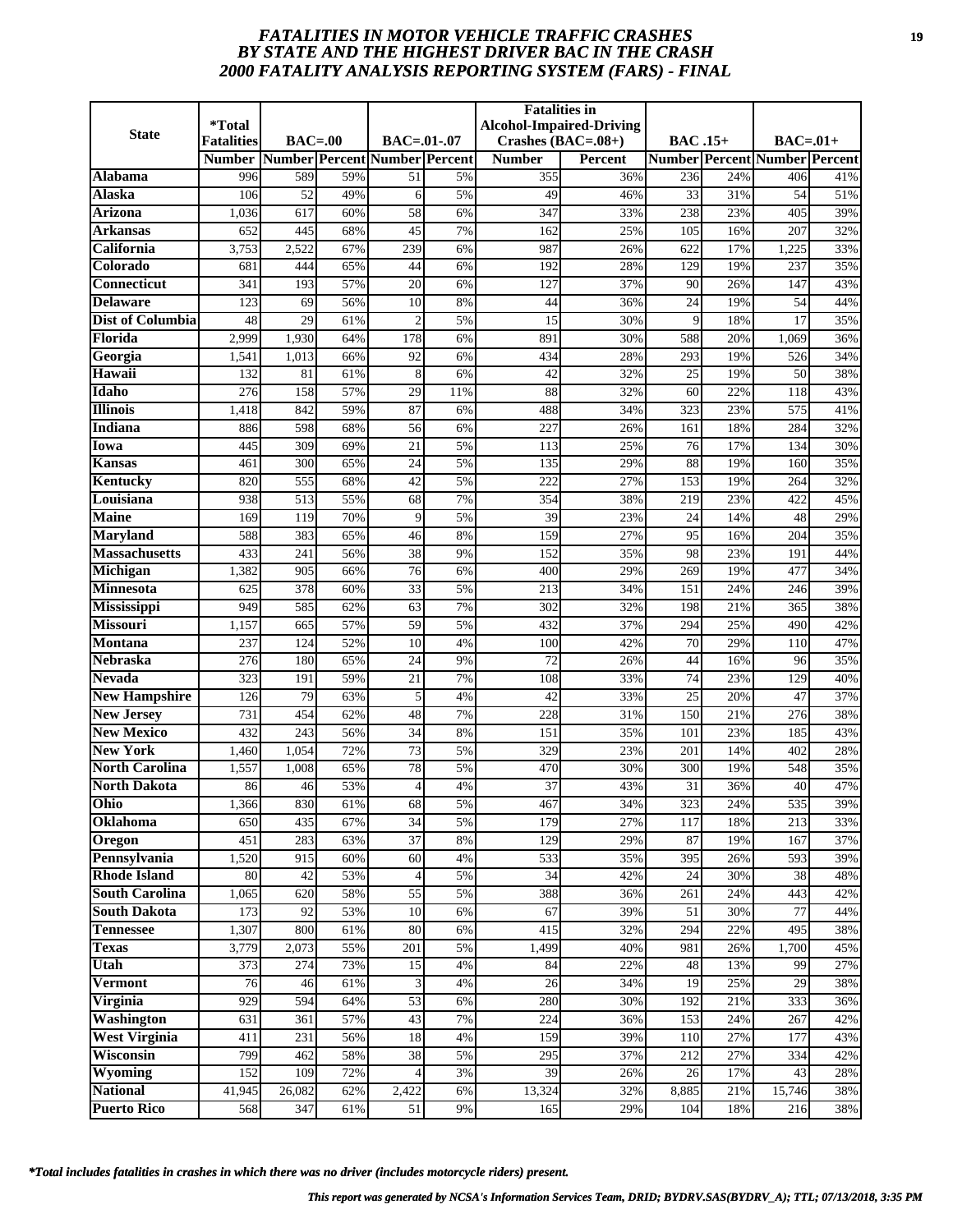# *FATALITIES IN MOTOR VEHICLE TRAFFIC CRASHES* **20** *BY STATE AND THE HIGHEST DRIVER BAC IN THE CRASH 2001 FATALITY ANALYSIS REPORTING SYSTEM (FARS) - FINAL*

| <b>State</b>                          | *Total                             |           |            |                                                         |           | <b>Fatalities</b> in                  | <b>Alcohol-Impaired-Driving</b> |                 |            |                                                    |            |
|---------------------------------------|------------------------------------|-----------|------------|---------------------------------------------------------|-----------|---------------------------------------|---------------------------------|-----------------|------------|----------------------------------------------------|------------|
|                                       | <b>Fatalities</b><br><b>Number</b> | $BAC=00$  |            | $BAC = .01-.07$<br><b>Number Percent Number Percent</b> |           | Crashes $(BAC=.08+)$<br><b>Number</b> | <b>Percent</b>                  | <b>BAC</b> .15+ |            | $BAC=.01+$<br><b>Number Percent Number Percent</b> |            |
| Alabama                               | 991                                | 634       | 64%        | 45                                                      | 5%        | 309                                   | 31%                             | 209             | 21%        | 354                                                | 36%        |
| Alaska                                | 89                                 | 44        | 49%        | $\overline{4}$                                          | 4%        | 42                                    | 47%                             | 29              | 32%        | 46                                                 | 51%        |
| <b>Arizona</b>                        | 1,051                              | 630       | 60%        | $\overline{56}$                                         | 5%        | 349                                   | 33%                             | 230             | 22%        | 406                                                | 39%        |
| Arkansas                              | 611                                | 431       | 70%        | 40                                                      | 7%        | 141                                   | 23%                             | 94              | 15%        | 180                                                | 30%        |
| California                            | 3,956                              | 2,607     | 66%        | 271                                                     | 7%        | 1,072                                 | 27%                             | 709             | 18%        | 1,343                                              | 34%        |
| Colorado                              | 741                                | 439       | 59%        | 48                                                      | 7%        | 254                                   | 34%                             | 158             | 21%        | 302                                                | 41%        |
| Connecticut                           | 318                                | 164       | 51%        | 19                                                      | 6%        | 134                                   | 42%                             | $\overline{76}$ | 24%        | 154                                                | 48%        |
| <b>Delaware</b>                       | 136                                | 76        | 56%        | 8                                                       | 6%        | 52                                    | 38%                             | 41              | 30%        | 60                                                 | 44%        |
| <b>Dist of Columbia</b>               | 68                                 | 35        | 52%        | 7                                                       | 10%       | 24                                    | 35%                             | 17              | 25%        | 31                                                 | 45%        |
| Florida                               | 3,012                              | 1,955     | 65%        | 170                                                     | 6%        | 886                                   | 29%                             | 591             | 20%        | 1,056                                              | 35%        |
| Georgia                               | 1,647                              | 1,152     | 70%        | 86                                                      | 5%        | 406                                   | 25%                             | 272             | 17%        | 492                                                | 30%        |
| Hawaii                                | 140                                | 85        | 61%        | 10                                                      | 7%        | 45                                    | 32%                             | 25              | 18%        | 55                                                 | 39%        |
| Idaho                                 | 259                                | 173       | 67%        | 11                                                      | 4%        | 72                                    | 28%                             | 48              | 18%        | 83                                                 | 32%        |
| <b>Illinois</b>                       | 1,414                              | 846       | 60%        | $\overline{77}$                                         | 5%        | 487                                   | 34%                             | 334             | 24%        | 564                                                | 40%        |
| <b>Indiana</b>                        | 909                                | 602       | 66%        | 55                                                      | 6%        | 246                                   | 27%                             | 171             | 19%        | 301                                                | 33%        |
| Iowa                                  | 446                                | 300       | 67%        | 29                                                      | 7%        | 115                                   | 26%                             | 70              | 16%        | 144                                                | 32%        |
| <b>Kansas</b>                         | 494                                | 309       | 63%        | 26                                                      | 5%        | 157                                   | 32%                             | 109             | 22%        | 183                                                | 37%        |
| Kentucky                              | 845                                | 611       | 72%        | 33                                                      | 4%        | 201                                   | 24%                             | 130             | 15%        | 234                                                | 28%        |
| Louisiana                             | 952                                | 555       | 58%        | 64                                                      | 7%        | 327                                   | 34%                             | 211             | 22%        | 391                                                | 41%        |
| <b>Maine</b>                          | 192                                | 130       | 68%        | $\overline{4}$                                          | 2%        | 59                                    | 30%                             | 41              | 21%        | 62                                                 | 33%        |
| <b>Maryland</b>                       | 659                                | 406       | 62%        | 54                                                      | 8%        | 198                                   | 30%                             | 114             | 17%        | 252                                                | 38%        |
| <b>Massachusetts</b>                  | 477                                | 264       | 55%        | 27                                                      | 6%        | 181                                   | 38%                             | 112             | 24%        | 208                                                | 44%        |
| Michigan                              | 1,328                              | 861       | 65%        | 72                                                      | 5%        | 395                                   | 30%                             | 257             | 19%        | 467                                                | 35%        |
| Minnesota                             | 568                                | 354       | 62%        | 30                                                      | 5%        | 184                                   | 32%                             | 131             | 23%        | 214                                                | 38%        |
| <b>Mississippi</b>                    | 784                                | 523       | 67%        | 28                                                      | 4%        | 233                                   | 30%                             | 155             | 20%        | 261                                                | 33%        |
| <b>Missouri</b>                       | 1,098                              | 602       | 55%        | 79                                                      | 7%        | 410                                   | 37%                             | 283             | 26%        | 488                                                | 44%        |
| Montana<br><b>Nebraska</b>            | 230                                | 128       | 55%        | 8                                                       | 3%        | 91                                    | 39%                             | 62              | 27%        | 99                                                 | 43%        |
|                                       | 246                                | 154       | 63%        | 18                                                      | 7%        | $\overline{73}$                       | 30%                             | 46              | 19%        | 92                                                 | 37%        |
| <b>Nevada</b><br><b>New Hampshire</b> | 314<br>142                         | 192<br>76 | 61%<br>54% | 19<br>14                                                | 6%<br>10% | 100<br>51                             | 32%<br>36%                      | 77<br>36        | 25%<br>26% | 119<br>66                                          | 38%<br>46% |
| <b>New Jersey</b>                     | 745                                | 497       | 67%        | 46                                                      | 6%        | 203                                   | 27%                             | 135             | 18%        | 249                                                | 33%        |
| <b>New Mexico</b>                     | 464                                | 279       | 60%        | $\overline{32}$                                         | 7%        | 153                                   | 33%                             | 103             | 22%        | 185                                                | 40%        |
| <b>New York</b>                       | 1,564                              | 1,134     | 73%        | 83                                                      | 5%        | 342                                   | 22%                             | 210             | 13%        | 425                                                | 27%        |
| <b>North Carolina</b>                 | 1,530                              | 1,052     | 69%        | 72                                                      | 5%        | 405                                   | 26%                             | 263             | 17%        | 477                                                | 31%        |
| <b>North Dakota</b>                   | 105                                | 51        | 49%        | 10                                                      | 9%        | 43                                    | 41%                             | 33              | 31%        | 53                                                 | 50%        |
| Ohio                                  | 1,378                              | 802       | 58%        | 95                                                      | 7%        | 476                                   | 35%                             | 349             | 25%        | 572                                                | 41%        |
| Oklahoma                              | 682                                | 428       | 63%        | 34                                                      | 5%        | 217                                   | 32%                             | 152             | 22%        | 252                                                | 37%        |
| Oregon                                | 488                                | 321       | 66%        | 31                                                      | 6%        | 136                                   | 28%                             | 89              | 18%        | 166                                                | 34%        |
| Pennsylvania                          | 1,532                              | 917       | 60%        | 79                                                      | 5%        | 527                                   | 34%                             | 364             | 24%        | 606                                                | 40%        |
| <b>Rhode Island</b>                   | 81                                 | 37        | 46%        | 9                                                       | 11%       | 35                                    | 44%                             | 22              | 27%        | 44                                                 | 54%        |
| <b>South Carolina</b>                 | 1,060                              | 528       | 50%        | 71                                                      | 7%        | 456                                   | 43%                             | 321             | 30%        | 527                                                | 50%        |
| <b>South Dakota</b>                   | 171                                | 90        | 53%        | 12                                                      | 7%        | 68                                    | 39%                             | 52              | 30%        | 80                                                 | 47%        |
| <b>Tennessee</b>                      | 1,251                              | 733       | 59%        | 69                                                      | 6%        | 439                                   | 35%                             | 292             | 23%        | 508                                                | 41%        |
| <b>Texas</b>                          | 3,736                              | 2,072     | 55%        | 222                                                     | 6%        | 1,439                                 | 39%                             | 963             | 26%        | 1,661                                              | 44%        |
| Utah                                  | 291                                | 226       | 78%        | 14                                                      | 5%        | 51                                    | 17%                             | 30              | 10%        | 65                                                 | 22%        |
| <b>Vermont</b>                        | 92                                 | 60        | 65%        | $\overline{2}$                                          | 2%        | 28                                    | 31%                             | 21              | 23%        | 30                                                 | 33%        |
| Virginia                              | 935                                | 616       | 66%        | 47                                                      | 5%        | 269                                   | 29%                             | 183             | 20%        | 316                                                | 34%        |
| <b>Washington</b>                     | 649                                | 390       | 60%        | 37                                                      | 6%        | 220                                   | 34%                             | 161             | 25%        | 256                                                | 39%        |
| <b>West Virginia</b>                  | 376                                | 248       | 66%        | 16                                                      | 4%        | 112                                   | 30%                             | 80              | 21%        | 127                                                | 34%        |
| Wisconsin                             | 763                                | 410       | 54%        | 40                                                      | 5%        | 309                                   | 41%                             | 230             | 30%        | 349                                                | 46%        |
| <b>Wyoming</b>                        | 186                                | 105       | 56%        | 11                                                      | 6%        | 70                                    | 38%                             | 59              | 32%        | 81                                                 | 44%        |
| <b>National</b>                       | 42,196                             | 26,334    | 62%        | 2,441                                                   | 6%        | 13,290                                | 31%                             | 8,947           | 21%        | 15,731                                             | 37%        |
| <b>Puerto Rico</b>                    | 495                                | 282       | 57%        | 35                                                      | 7%        | 178                                   | 36%                             | 108             | 22%        | 213                                                | 43%        |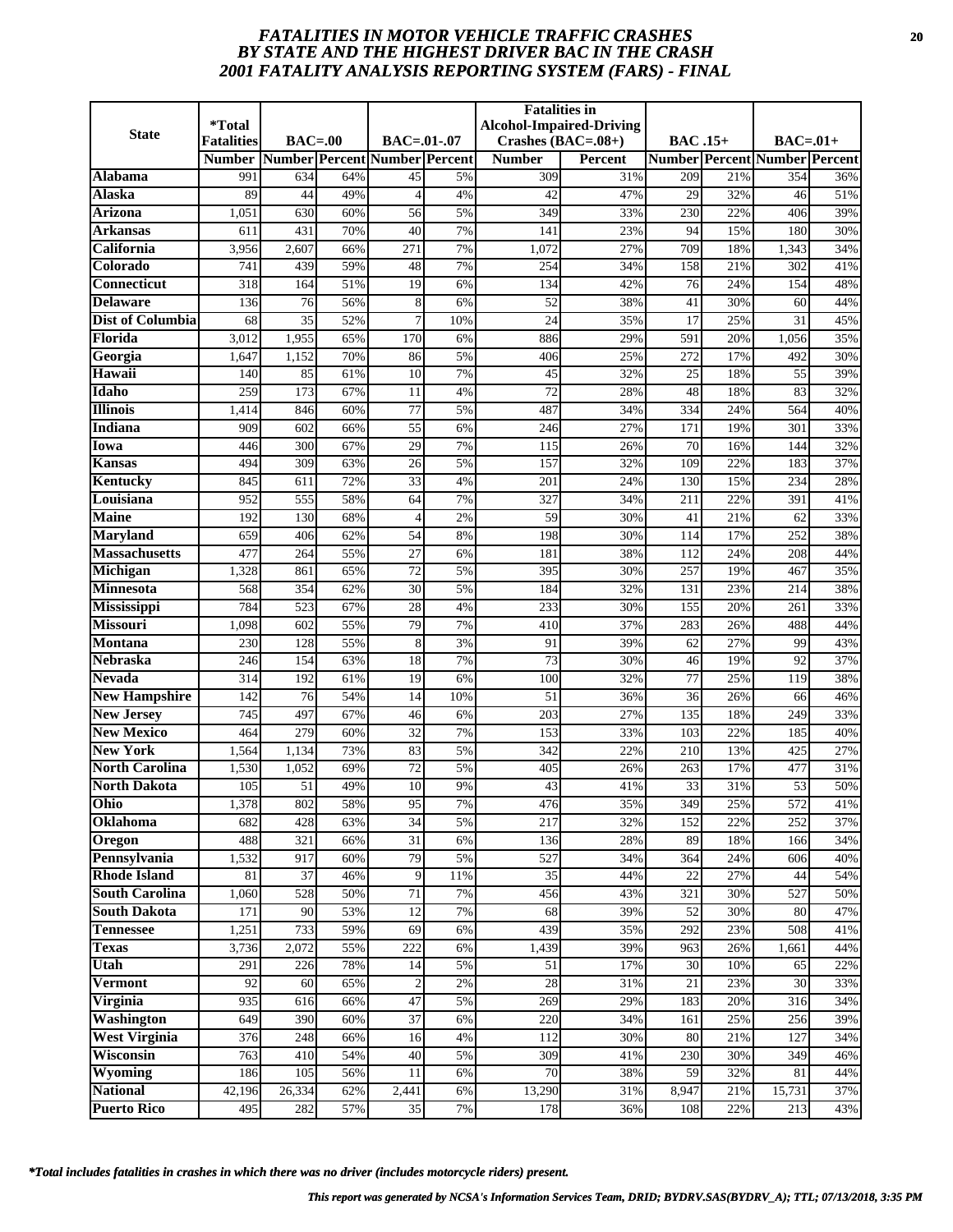# *FATALITIES IN MOTOR VEHICLE TRAFFIC CRASHES* **21** *BY STATE AND THE HIGHEST DRIVER BAC IN THE CRASH 2002 FATALITY ANALYSIS REPORTING SYSTEM (FARS) - FINAL*

|                                   | <i><b>*Total</b></i> |                               |            |                 |          | <b>Fatalities in</b> | <b>Alcohol-Impaired-Driving</b> |                  |            |                                      |            |
|-----------------------------------|----------------------|-------------------------------|------------|-----------------|----------|----------------------|---------------------------------|------------------|------------|--------------------------------------|------------|
| <b>State</b>                      | <b>Fatalities</b>    | $BAC=00$                      |            | $BAC = .01-.07$ |          | Crashes $(BAC=.08+)$ |                                 | <b>BAC</b> .15+  |            | $BAC=01+$                            |            |
|                                   | <b>Number</b>        | Number Percent Number Percent |            |                 |          | <b>Number</b>        | <b>Percent</b>                  |                  |            | <b>Number Percent Number Percent</b> |            |
| Alabama                           | 1,038                | 649                           | 62%        | 43              | 4%       | 343                  | 33%                             | 238              | 23%        | 385                                  | 37%        |
| Alaska                            | 89                   | 57                            | 64%        | 3               | 3%       | 30                   | 33%                             | 20               | 22%        | 32                                   | 36%        |
| <b>Arizona</b>                    | 1,132                | 681                           | 60%        | $\overline{56}$ | 5%       | 355                  | 31%                             | $\overline{219}$ | 19%        | 411                                  | 36%        |
| Arkansas                          | 640                  | 411                           | 64%        | 33              | 5%       | 194                  | 30%                             | 119              | 19%        | 228                                  | 36%        |
| California                        | 4,088                | 2,698                         | 66%        | 279             | 7%       | 1,099                | 27%                             | 724              | 18%        | 1,378                                | 34%        |
| Colorado                          | 743                  | 462                           | 62%        | 34              | 5%       | 246                  | 33%                             | 172              | 23%        | 280                                  | 38%        |
| <b>Connecticut</b>                | 325                  | 196                           | 60%        | 18              | 5%       | 111                  | 34%                             | $\overline{76}$  | 23%        | 129                                  | 40%        |
| <b>Delaware</b>                   | 124                  | 83                            | 67%        | 7               | 6%       | 33                   | 27%                             | 26               | 21%        | 41                                   | 33%        |
| Dist of Columbia                  | 47                   | 25                            | 54%        | $\mathcal{D}$   | 4%       | 20                   | 43%                             | 13               | 27%        | 22                                   | 46%        |
| Florida                           | 3,136                | 2,067                         | 66%        | 159             | 5%       | 909                  | 29%                             | 625              | 20%        | 1,069                                | 34%        |
| Georgia                           | 1,524                | 1,058                         | 69%        | 81              | 5%       | 383                  | 25%                             | 254              | 17%        | 464                                  | 30%        |
| Hawaii                            | 119                  | 76                            | 64%        | $\overline{7}$  | 6%       | 36                   | 30%                             | 12               | 10%        | 43                                   | 36%        |
| Idaho                             | 264                  | 177                           | 67%        | 15              | 6%       | 69                   | 26%                             | 57               | 21%        | 84                                   | 32%        |
| <b>Illinois</b>                   | 1,420                | 821                           | 58%        | 94              | 7%       | 502                  | 35%                             | 345              | 24%        | 596                                  | 42%        |
| <b>Indiana</b>                    | 792                  | 538                           | 68%        | 45              | 6%       | 207                  | 26%                             | 136              | 17%        | 252                                  | 32%        |
| Iowa                              | 405                  | 273                           | 67%        | 27              | 7%       | 105                  | 26%                             | 69               | 17%        | 132                                  | 33%        |
| Kansas                            | 507                  | 286                           | 56%        | 26              | 5%       | 189                  | 37%                             | 123              | 24%        | 215                                  | 42%        |
| <b>Kentucky</b><br>Louisiana      | 915<br>907           | 630<br>522                    | 69%<br>58% | 38<br>62        | 4%<br>7% | 247<br>321           | 27%<br>35%                      | 164<br>199       | 18%<br>22% | 285<br>382                           | 31%<br>42% |
| <b>Maine</b>                      | 216                  | 169                           | 78%        | $\overline{4}$  | 2%       | 44                   |                                 | 30               | 14%        | 47                                   | 22%        |
| <b>Maryland</b>                   | 661                  | 417                           | 63%        | 52              | 8%       | 193                  | 20%<br>29%                      | 118              | 18%        | 245                                  | 37%        |
| <b>Massachusetts</b>              | 459                  | 248                           | 54%        | 32              | 7%       | 178                  | 39%                             | 113              | 25%        | 210                                  | 46%        |
| Michigan                          | 1,277                | 845                           | 66%        | 64              | 5%       | 364                  | 28%                             | 245              | 19%        | 428                                  | 33%        |
| <b>Minnesota</b>                  | 657                  | 413                           | 63%        | 45              | 7%       | 198                  | 30%                             | 144              | 22%        | 243                                  | 37%        |
| <b>Mississippi</b>                | 885                  | 568                           | 64%        | 39              | 4%       | 278                  | 31%                             | 192              | 22%        | 317                                  | 36%        |
| <b>Missouri</b>                   | 1,208                | 718                           | 59%        | 67              | 6%       | 419                  | 35%                             | 275              | 23%        | 485                                  | 40%        |
| <b>Montana</b>                    | 269                  | 144                           | 54%        | 20              | 7%       | 100                  | 37%                             | 73               | 27%        | 120                                  | 45%        |
| <b>Nebraska</b>                   | 307                  | 192                           | 63%        | 20              | 7%       | 94                   | 31%                             | 64               | 21%        | 114                                  | 37%        |
| <b>Nevada</b>                     | 381                  | 235                           | 62%        | $\overline{22}$ | 6%       | 123                  | 32%                             | 88               | 23%        | 146                                  | 38%        |
| <b>New Hampshire</b>              | 127                  | 79                            | 62%        | 5               | 4%       | 43                   | 34%                             | 29               | 23%        | 48                                   | 38%        |
| <b>New Jersey</b>                 | 771                  | 538                           | 70%        | 38              | 5%       | 194                  | 25%                             | 126              | 16%        | 231                                  | 30%        |
| <b>New Mexico</b>                 | 449                  | 266                           | 59%        | $\overline{26}$ | 6%       | 157                  | 35%                             | 106              | 24%        | 183                                  | 41%        |
| <b>New York</b>                   | 1,530                | 1,115                         | 73%        | 67              | 4%       | 342                  | 22%                             | 213              | 14%        | 409                                  | 27%        |
| <b>North Carolina</b>             | 1,576                | 1,067                         | 68%        | 63              | 4%       | 444                  | 28%                             | 277              | 18%        | 507                                  | 32%        |
| <b>North Dakota</b>               | 97                   | 49                            | 50%        | 8               | 8%       | 40                   | 41%                             | 27               | 27%        | 48                                   | 50%        |
| Ohio                              | 1,418                | 882                           | 62%        | 65              | 5%       | 468                  | 33%                             | 322              | 23%        | 533                                  | 38%        |
| Oklahoma                          | 739                  | 505                           | 68%        | 36              | 5%       | 198                  | 27%                             | 129              | 17%        | 234                                  | 32%        |
| Oregon                            | 436                  | 277                           | 64%        | 25              | 6%       | 134                  | 31%                             | 104              | 24%        | 159                                  | 36%        |
| Pennsylvania                      | 1,614                | 1,002                         | 62%        | 87              | 5%       | 523                  | 32%                             | 383              | 24%        | 609                                  | 38%        |
| <b>Rhode Island</b>               | 84                   | 42                            | 50%        | 7               | 9%       | 35                   | 42%                             | 21               | 25%        | 42                                   | 50%        |
| <b>South Carolina</b>             | 1,053                | 540                           | 51%        | 64              | 6%       | 443                  | 42%                             | 302              | 29%        | 507                                  | 48%        |
| <b>South Dakota</b>               | 180                  | 90                            | 50%        | 13              | 7%       | 77                   | 43%                             | 55               | 31%        | 90                                   | 50%        |
| <b>Tennessee</b>                  | 1,177                | 720                           | 61%        | $\overline{72}$ | 6%       | 384                  | 33%                             | 257              | 22%        | 457                                  | 39%        |
| <b>Texas</b>                      | 3,823                | 2,158                         | 56%        | 197             | 5%       | 1,462                | 38%                             | 985              | 26%        | 1,659                                | 43%        |
| Utah                              | 328                  | 259                           | 79%        | 6               | 2%       | 63                   | 19%                             | 42               | 13%        | 69                                   | 21%        |
| <b>Vermont</b>                    | 78                   | 51                            | 65%        | 5               | 6%       | 22                   | 28%                             | 17               | 22%        | 27                                   | 35%        |
| Virginia                          | 914                  | 568                           | 62%        | 52              | 6%       | 293                  | 32%                             | 189              | 21%        | 344                                  | 38%        |
| <b>Washington</b>                 | 658<br>439           | 383                           | 58%        | 33<br>18        | 5%       | 241                  | 37%                             | 171<br>95        | 26%        | 273<br>170                           | 42%        |
| <b>West Virginia</b><br>Wisconsin |                      | 267                           | 61%<br>56% |                 | 4%<br>5% | 152                  | 35%                             |                  | 22%        |                                      | 39%        |
| Wyoming                           | 803<br>176           | 453<br>112                    | 63%        | 38              | $4\%$    | 312<br>57            | 39%<br>32%                      | 239<br>37        | 30%<br>21% | 349<br>63                            | 43%<br>36% |
| <b>National</b>                   | 43,005               | 27,080                        | 63%        | 6<br>2,321      | 5%       | 13,472               | 31%                             | 9,055            | 21%        | 15,793                               | 37%        |
| <b>Puerto Rico</b>                | 518                  | 332                           | 64%        | 38              | 7%       | 147                  | 28%                             | 76               | 15%        | 185                                  | 36%        |
|                                   |                      |                               |            |                 |          |                      |                                 |                  |            |                                      |            |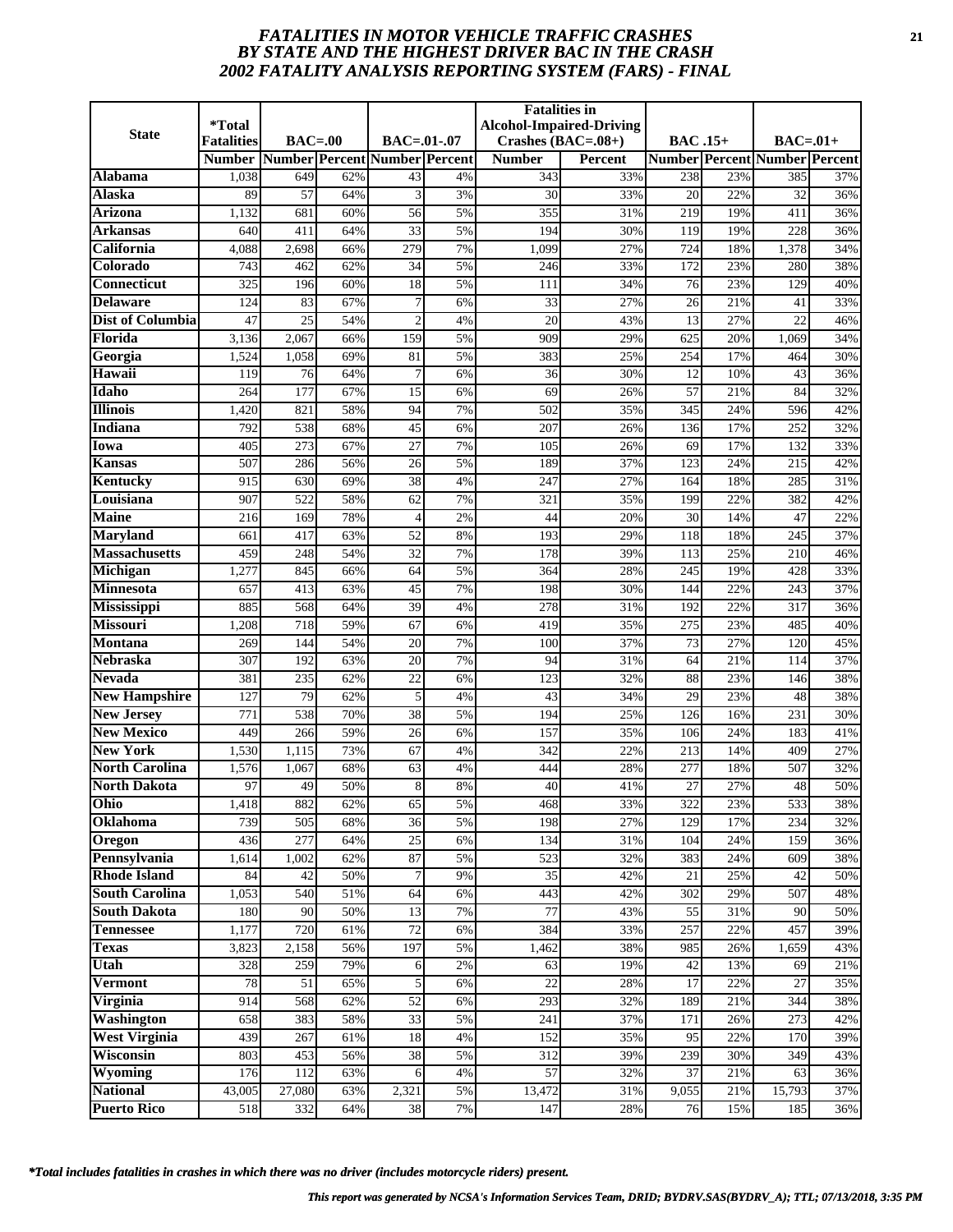# *FATALITIES IN MOTOR VEHICLE TRAFFIC CRASHES* **22** *BY STATE AND THE HIGHEST DRIVER BAC IN THE CRASH 2003 FATALITY ANALYSIS REPORTING SYSTEM (FARS) - FINAL*

| <b>State</b>                           | <i><b>*Total</b></i>               | $BAC=00$                      |            | $BAC = .01-.07$       |          | <b>Fatalities in</b>                  | <b>Alcohol-Impaired-Driving</b> |                  |            |                                                   |            |
|----------------------------------------|------------------------------------|-------------------------------|------------|-----------------------|----------|---------------------------------------|---------------------------------|------------------|------------|---------------------------------------------------|------------|
|                                        | <b>Fatalities</b><br><b>Number</b> | Number Percent Number Percent |            |                       |          | Crashes $(BAC=.08+)$<br><b>Number</b> | <b>Percent</b>                  | <b>BAC</b> .15+  |            | $BAC=01+$<br><b>Number Percent Number Percent</b> |            |
| Alabama                                | 1,004                              | 610                           | 61%        | 51                    | 5%       | 341                                   | 34%                             | 237              | 24%        | 392                                               | 39%        |
| Alaska                                 | 98                                 | 65                            | 66%        | 5                     | 5%       | 29                                    | 29%                             | 20               | 20%        | 33                                                | 34%        |
| <b>Arizona</b>                         | 1,118                              | 683                           | 61%        | $\overline{56}$       | 5%       | 342                                   | 31%                             | $\overline{215}$ | 19%        | 399                                               | 36%        |
| Arkansas                               | 640                                | 399                           | 62%        | 48                    | 8%       | 190                                   | 30%                             | 133              | 21%        | 239                                               | 37%        |
| California                             | 4,224                              | 2,838                         | 67%        | 230                   | 5%       | 1,149                                 | 27%                             | 729              | 17%        | 1,379                                             | 33%        |
| Colorado                               | 642                                | 413                           | 64%        | 23                    | 4%       | 203                                   | 32%                             | 143              | 22%        | 226                                               | 35%        |
| <b>Connecticut</b>                     | 298                                | 164                           | 55%        | $\overline{17}$       | 6%       | 115                                   | 39%                             | $\overline{75}$  | 25%        | 132                                               | 44%        |
| <b>Delaware</b>                        | 142                                | 88                            | 62%        | 9                     | 6%       | 46                                    | 32%                             | 33               | 23%        | 54                                                | 38%        |
| <b>Dist of Columbia</b>                | 67                                 | 38                            | 56%        | 4                     | 6%       | $\overline{25}$                       | 38%                             | 15               | 23%        | 29                                                | 44%        |
| Florida                                | 3,169                              | 2,090                         | 66%        | 170                   | 5%       | 907                                   | 29%                             | 630              | 20%        | 1,077                                             | 34%        |
| Georgia                                | 1,603                              | 1,178                         | 73%        | 65                    | 4%       | 355                                   | 22%                             | 234              | 15%        | 420                                               | 26%        |
| Hawaii                                 | 133                                | 67                            | 50%        | 18                    | 13%      | 48                                    | 36%                             | 32               | 24%        | 66                                                | 50%        |
| Idaho                                  | 293                                | 191                           | 65%        | 16                    | 5%       | 83                                    | 28%                             | 65               | 22%        | 99                                                | 34%        |
| <b>Illinois</b>                        | 1,454                              | 874                           | 60%        | 92                    | 6%       | 489                                   | 34%                             | 324              | 22%        | 580                                               | 40%        |
| <b>Indiana</b>                         | 833                                | 591                           | 71%        | 38                    | 5%       | 204                                   | 25%                             | 142              | 17%        | 242                                               | 29%        |
| Iowa                                   | 443                                | 302                           | 68%        | 26                    | 6%       | 114                                   | 26%                             | 82               | 19%        | 140                                               | 31%        |
| Kansas                                 | 469                                | 276                           | 59%        | 26                    | 6%       | 166                                   | 35%                             | 115              | 24%        | 192                                               | 41%        |
| <b>Kentucky</b>                        | 928                                | 667                           | 72%        | $\overline{36}$       | 4%       | 223                                   | 24%                             | 148              | 16%        | 259                                               | 28%        |
| Louisiana                              | 940                                | 561                           | 60%        | 42                    | 4%       | 336                                   | 36%                             | 223              | 24%        | 378                                               | 40%        |
| <b>Maine</b>                           | 207                                | 136                           | 66%        | 6                     | 3%       | 65                                    | 31%                             | 45               | 22%        | 71                                                | 34%        |
| <b>Maryland</b>                        | 650                                | 400                           | 62%        | 63                    | 10%      | 187                                   | 29%                             | 106              | 16%        | 250                                               | 38%        |
| <b>Massachusetts</b>                   | 462                                | 267                           | 58%        | 37                    | 8%       | 156                                   | 34%                             | 110              | 24%        | 194                                               | 42%        |
| Michigan                               | 1,283                              | 858                           | 67%        | 83                    | 6%       | 340                                   | 26%                             | 227              | 18%        | 423                                               | 33%        |
| <b>Minnesota</b>                       | 655                                | 394                           | 60%        | 44                    | 7%       | 212                                   | 32%                             | 149              | 23%        | 256                                               | 39%        |
| <b>Mississippi</b>                     | 872                                | 563                           | 65%        | $\overline{31}$       | 4%       | 278                                   | 32%                             | 182              | 21%        | 309                                               | 35%        |
| <b>Missouri</b>                        | 1,232                              | 754                           | 61%        | 78                    | 6%       | 394                                   | 32%                             | 263              | 21%        | 472                                               | 38%        |
| <b>Montana</b>                         | 262                                | 140                           | 53%        | 19                    | 7%       | 103                                   | 39%                             | 66               | 25%        | 122                                               | 47%        |
| <b>Nebraska</b>                        | 293                                | 176                           | 60%        | $\overline{22}$       | 7%       | 95                                    | 32%                             | 59               | 20%        | 116                                               | 40%        |
| <b>Nevada</b>                          | 368                                | 223                           | 61%        | $\overline{24}$       | 7%       | 121                                   | 33%                             | 80               | 22%        | 145                                               | 39%        |
| <b>New Hampshire</b>                   | 127                                | 80<br>499                     | 63%        | 10                    | 8%       | 36                                    | 29%                             | 23               | 18%        | 46                                                | 36%        |
| <b>New Jersey</b><br><b>New Mexico</b> | 733<br>439                         | 259                           | 68%<br>59% | 39<br>$\overline{30}$ | 5%<br>7% | 195<br>144                            | 27%<br>33%                      | 121<br>106       | 17%<br>24% | 235<br>174                                        | 32%<br>40% |
| <b>New York</b>                        | 1,493                              | 1,031                         | 69%        | 65                    | 4%       | 395                                   | 26%                             | 247              | 17%        | 460                                               | 31%        |
| <b>North Carolina</b>                  | 1,553                              | 1,075                         | 69%        | 72                    | 5%       | 403                                   | 26%                             | 271              | 17%        | 475                                               | 31%        |
| <b>North Dakota</b>                    | 105                                | 52                            | 50%        | 7                     | 6%       | 46                                    | 44%                             | 34               | 32%        | 53                                                | 50%        |
| Ohio                                   | 1,274                              | 835                           | 66%        | 67                    | 5%       | 370                                   | 29%                             | 268              | 21%        | 437                                               | 34%        |
| Oklahoma                               | 671                                | 424                           | 63%        | 36                    | 5%       | 212                                   | 32%                             | 144              | 21%        | 247                                               | 37%        |
| Oregon                                 | 512                                | 323                           | 63%        | 31                    | 6%       | 158                                   | 31%                             | 93               | 18%        | 188                                               | 37%        |
| Pennsylvania                           | 1,577                              | 1,001                         | 63%        | 77                    | 5%       | 496                                   | 31%                             | 337              | 21%        | 573                                               | 36%        |
| <b>Rhode Island</b>                    | 104                                | 49                            | 47%        | 6                     | 5%       | 50                                    | 48%                             | 36               | 34%        | 55                                                | 53%        |
| <b>South Carolina</b>                  | 969                                | 517                           | 53%        | 64                    | 7%       | 389                                   | 40%                             | 266              | 27%        | 453                                               | 47%        |
| <b>South Dakota</b>                    | 203                                | 105                           | 52%        | 8                     | 4%       | 82                                    | 40%                             | 57               | 28%        | 89                                                | 44%        |
| <b>Tennessee</b>                       | 1,193                              | 778                           | 65%        | 43                    | 4%       | 370                                   | 31%                             | 242              | 20%        | 413                                               | 35%        |
| <b>Texas</b>                           | 3,821                              | 2,187                         | 57%        | 223                   | 6%       | 1,405                                 | 37%                             | 945              | 25%        | 1,628                                             | 43%        |
| Utah                                   | 309                                | 265                           | 86%        | 8                     | 3%       | 36                                    | $\frac{12}{6}$                  | 15               | 5%         | 44                                                | 14%        |
| <b>Vermont</b>                         | 69                                 | 41                            | 60%        |                       | 9%       | 21                                    | 31%                             | 15               | 22%        | 28                                                | 40%        |
| Virginia                               | 943                                | 609                           | 65%        | 52                    | 6%       | 281                                   | 30%                             | 179              | 19%        | 333                                               | 35%        |
| Washington                             | 600                                | 365                           | 61%        | 30                    | 5%       | 203                                   | 34%                             | 149              | 25%        | 233                                               | 39%        |
| <b>West Virginia</b>                   | 394                                | 253                           | 64%        | 21                    | 5%       | 118                                   | 30%                             | 88               | 22%        | 139                                               | 35%        |
| Wisconsin                              | 848                                | 473                           | 56%        | 46                    | 5%       | 324                                   | 38%                             | 239              | 28%        | 370                                               | 44%        |
| Wyoming                                | 165                                | 106                           | 64%        | 13                    | 8%       | 46                                    | 28%                             | 32               | 20%        | 59                                                | 36%        |
| <b>National</b>                        | 42,884                             | 27,328                        | 64%        | 2,327                 | 5%       | 13,096                                | 31%                             | 8,786            | 20%        | 15,423                                            | 36%        |
| <b>Puerto Rico</b>                     | 495                                | 293                           | 59%        | 45                    | $9\%$    | 157                                   | 32%                             | 106              | 21%        | 202                                               | 41%        |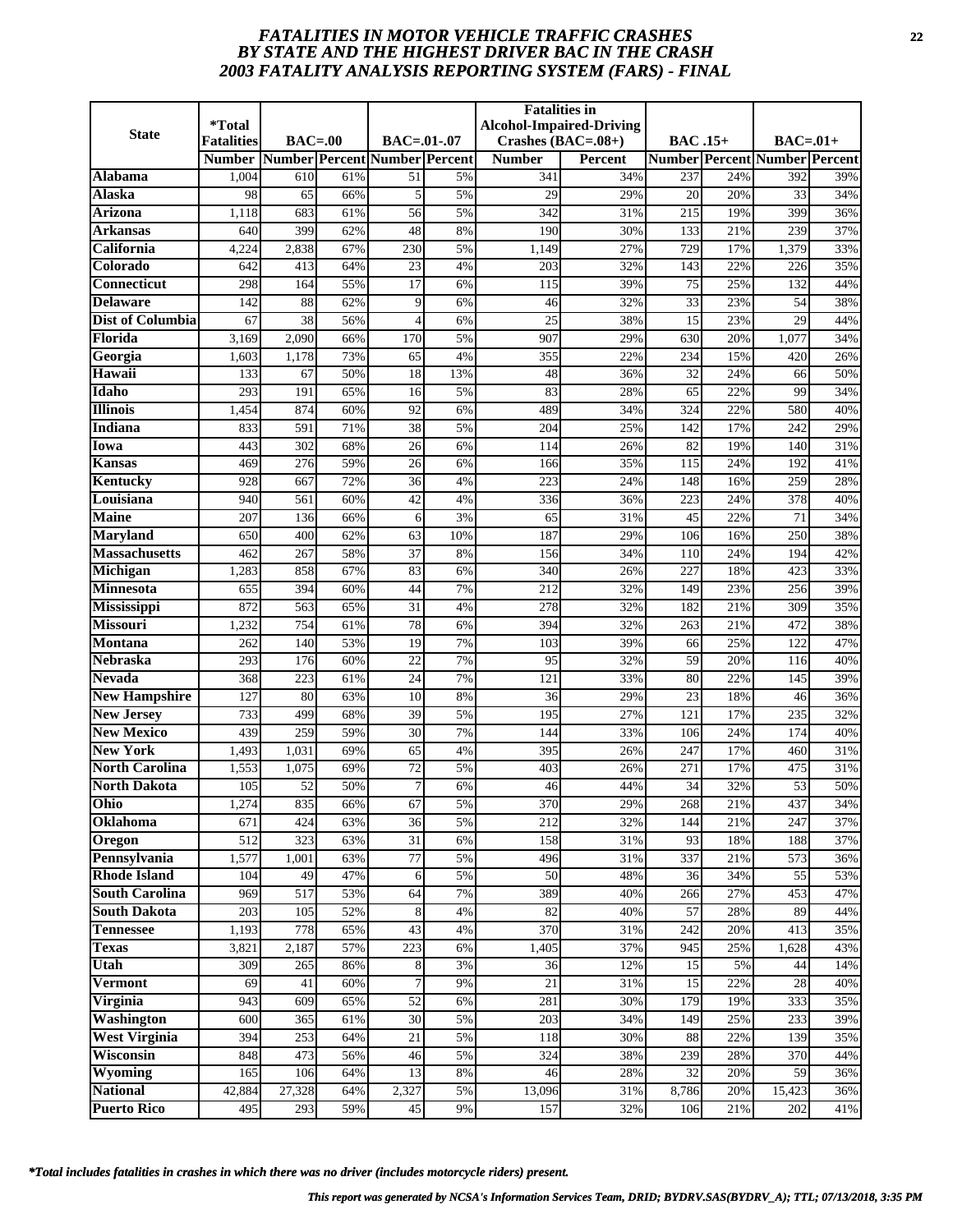# *FATALITIES IN MOTOR VEHICLE TRAFFIC CRASHES* **23** *BY STATE AND THE HIGHEST DRIVER BAC IN THE CRASH 2004 FATALITY ANALYSIS REPORTING SYSTEM (FARS) - FINAL*

|                                       | <i><b>*Total</b></i> |                               |            |                 |          | <b>Fatalities in</b> | <b>Alcohol-Impaired-Driving</b> |                 |            |                                      |            |
|---------------------------------------|----------------------|-------------------------------|------------|-----------------|----------|----------------------|---------------------------------|-----------------|------------|--------------------------------------|------------|
| <b>State</b>                          | <b>Fatalities</b>    | $BAC=00$                      |            | $BAC = .01-.07$ |          | Crashes $(BAC=.08+)$ |                                 | <b>BAC</b> .15+ |            | $BAC=01+$                            |            |
|                                       | <b>Number</b>        | Number Percent Number Percent |            |                 |          | <b>Number</b>        | <b>Percent</b>                  |                 |            | <b>Number Percent Number Percent</b> |            |
| Alabama                               | 1,154                | 748                           | 65%        | 45              | 4%       | 360                  | 31%                             | 238             | 21%        | 405                                  | 35%        |
| Alaska                                | 101                  | 71                            | 70%        | $\overline{2}$  | 2%       | 27                   | 27%                             | 18              | 18%        | 29                                   | 29%        |
| <b>Arizona</b>                        | 1,151                | 745                           | 65%        | $\overline{56}$ | 5%       | 334                  | 29%                             | 217             | 19%        | 389                                  | 34%        |
| Arkansas                              | 703                  | 456                           | 65%        | 47              | 7%       | 201                  | 29%                             | 140             | 20%        | 247                                  | 35%        |
| California                            | 4,120                | 2,680                         | 65%        | 253             | 6%       | 1,179                | 29%                             | 753             | 18%        | 1,432                                | 35%        |
| Colorado                              | 667                  | 431                           | 65%        | 36              | 5%       | 200                  | 30%                             | 130             | 20%        | 236                                  | 35%        |
| <b>Connecticut</b>                    | 294                  | 167                           | 57%        | $\overline{13}$ | 4%       | 112                  | 38%                             | $\overline{71}$ | 24%        | 125                                  | 43%        |
| <b>Delaware</b>                       | 134                  | 91                            | 68%        | $\overline{4}$  | 3%       | 39                   | 29%                             | 26              | 19%        | 43                                   | 32%        |
| <b>Dist of Columbia</b>               | 43                   | 26                            | 59%        | 5               | 11%      | 13                   | 30%                             | 8               | 19%        | 18                                   | 41%        |
| Florida                               | 3,244                | 2,189                         | 67%        | 167             | 5%       | 886                  | 27%                             | 596             | 18%        | 1,053                                | 32%        |
| Georgia                               | 1,634                | 1,158                         | 71%        | 69              | 4%       | 403                  | 25%                             | 272             | 17%        | 472                                  | 29%        |
| Hawaii                                | 142                  | 88                            | 62%        | 10              | 7%       | 44                   | 31%                             | 23              | 16%        | 54                                   | 38%        |
| Idaho                                 | 260                  | 172                           | 66%        | 11              | 4%       | 76                   | 29%                             | 53              | 20%        | 88                                   | 34%        |
| <b>Illinois</b>                       | 1,355                | 794                           | 59%        | 86              | 6%       | 475                  | 35%                             | 302             | 22%        | 561                                  | 41%        |
| Indiana                               | 947                  | 665                           | 70%        | 40              | 4%       | 241                  | 25%                             | 160             | 17%        | 281                                  | 30%        |
| Iowa                                  | 388                  | 282                           | 73%        | 19              | 5%       | 87                   | 22%                             | 53              | 14%        | 105                                  | 27%        |
| Kansas                                | 459                  | 321                           | 70%        | 23              | 5%       | 113                  | 25%                             | 76              | 17%        | 136                                  | 30%        |
| Kentucky                              | 964                  | 674                           | 70%        | $\overline{34}$ | 3%       | 256                  | 27%                             | 183             | 19%        | 290                                  | 30%        |
| Louisiana                             | 927                  | 535                           | 58%        | 74              | 8%       | 315                  | 34%                             | 210             | 23%        | 389                                  | 42%        |
| <b>Maine</b>                          | 194                  | 125                           | 65%        | 11              | 6%       | 57                   | 30%                             | 37              | 19%        | 69                                   | 35%        |
| <b>Maryland</b>                       | 643                  | 384                           | 60%        | 46              | 7%       | 211                  | 33%                             | 121             | 19%        | 257                                  | 40%        |
| <b>Massachusetts</b>                  | 476                  | 286                           | 60%        | 20              | 4%       | 169                  | 36%                             | 111             | 23%        | 189                                  | 40%        |
| Michigan                              | 1,159                | 769                           | 66%        | 57              | 5%       | 329                  | 28%                             | 222             | 19%        | 386                                  | 33%        |
| <b>Minnesota</b>                      | 567<br>900           | 387<br>563                    | 68%<br>63% | 24<br>25        | 4%<br>3% | 156<br>312           | 28%<br>35%                      | 116<br>215      | 21%<br>24% | 180<br>337                           | 32%<br>37% |
| <b>Mississippi</b><br><b>Missouri</b> | 1,130                | 700                           | 62%        | 59              | 5%       | 369                  | 33%                             | 242             | 21%        | 428                                  | 38%        |
| <b>Montana</b>                        | 229                  | 125                           | 55%        | 6               | 3%       | 97                   | 42%                             | 74              | 32%        | 103                                  | 45%        |
| <b>Nebraska</b>                       | 254                  | 163                           | 64%        | 13              | 5%       | $\overline{74}$      | 29%                             | $\overline{50}$ | 20%        | 88                                   | 35%        |
| <b>Nevada</b>                         | 395                  | 263                           | 67%        | 18              | 5%       | 112                  | 28%                             | 79              | 20%        | 129                                  | 33%        |
| <b>New Hampshire</b>                  | 171                  | 114                           | 67%        | 6               | 3%       | 51                   | 30%                             | 35              | 20%        | 57                                   | 33%        |
| <b>New Jersey</b>                     | 723                  | 488                           | 68%        | 50              | 7%       | 185                  | 26%                             | 120             | 17%        | 235                                  | 32%        |
| <b>New Mexico</b>                     | $\overline{521}$     | 340                           | 65%        | $\overline{25}$ | 5%       | 157                  | 30%                             | 114             | 22%        | 181                                  | 35%        |
| <b>New York</b>                       | 1,495                | 977                           | 65%        | 78              | 5%       | 435                  | 29%                             | 266             | 18%        | 513                                  | 34%        |
| <b>North Carolina</b>                 | 1,573                | 1,085                         | 69%        | 61              | 4%       | 423                  | 27%                             | 272             | 17%        | 484                                  | 31%        |
| <b>North Dakota</b>                   | 100                  | 62                            | 62%        | 4               | 4%       | 34                   | 34%                             | 29              | 29%        | 38                                   | 38%        |
| Ohio                                  | 1,286                | 816                           | 63%        | 72              | 6%       | 392                  | 31%                             | 296             | 23%        | 464                                  | 36%        |
| Oklahoma                              | 774                  | 517                           | 67%        | 32              | 4%       | 225                  | 29%                             | 149             | 19%        | 257                                  | 33%        |
| Oregon                                | 456                  | 262                           | 57%        | 42              | 9%       | 150                  | 33%                             | 97              | 21%        | 192                                  | 42%        |
| Pennsylvania                          | 1,490                | 905                           | 61%        | 67              | 4%       | 517                  | 35%                             | 348             | 23%        | 583                                  | 39%        |
| <b>Rhode Island</b>                   | 83                   | 43                            | 52%        | $\overline{2}$  | 3%       | 38                   | 46%                             | 27              | 32%        | 40                                   | 48%        |
| <b>South Carolina</b>                 | 1,046                | 618                           | 59%        | 54              | 5%       | 368                  | 35%                             | 267             | 26%        | 421                                  | 40%        |
| <b>South Dakota</b>                   | 197                  | 116                           | 59%        | 9               | 5%       | 71                   | 36%                             | 51              | 26%        | 80                                   | 41%        |
| <b>Tennessee</b>                      | 1,339                | 825                           | 62%        | $\overline{70}$ | 5%       | 439                  | 33%                             | 267             | 20%        | 509                                  | 38%        |
| <b>Texas</b>                          | 3,699                | 2,143                         | 58%        | 216             | 6%       | 1,336                | 36%                             | 928             | 25%        | 1,552                                | 42%        |
| Utah                                  | 296                  | 225                           | 76%        | 3               | 1%       | 67                   | 23%                             | 39              | 13%        | 70                                   | 24%        |
| <b>Vermont</b>                        | 98                   | 67                            | 68%        | 11              | 12%      | 20                   | 20%                             | 12              | 12%        | 31                                   | 32%        |
| Virginia                              | 922                  | 582                           | 63%        | 48              | 5%       | 288                  | 31%                             | 188             | 20%        | 336                                  | 36%        |
| Washington                            | 567                  | 340                           | 60%        | 23              | 4%       | 202                  | 36%                             | 139             | 24%        | 225                                  | 40%        |
| <b>West Virginia</b>                  | 410                  | 277                           | 68%        | 22              | 5%       | 108                  | 26%                             | 81              | 20%        | 130                                  | 32%        |
| Wisconsin                             | 792                  | 448                           | 57%        | 41              | 5%       | 297                  | 37%                             | 207             | 26%        | 338                                  | 43%        |
| Wyoming                               | 164                  | 107                           | 65%        | $\overline{6}$  | 4%       | 51                   | 31%                             | 37              | 23%        | 57                                   | 35%        |
| <b>National</b>                       | 42,836               | 27,413                        | 64%        | 2,212           | 5%       | 13,099               | 31%                             | 8,762           | 20%        | 15,311                               | 36%        |
| <b>Puerto Rico</b>                    | 495                  | 296                           | 60%        | 24              | 5%       | 174                  | 35%                             | 115             | 23%        | 198                                  | 40%        |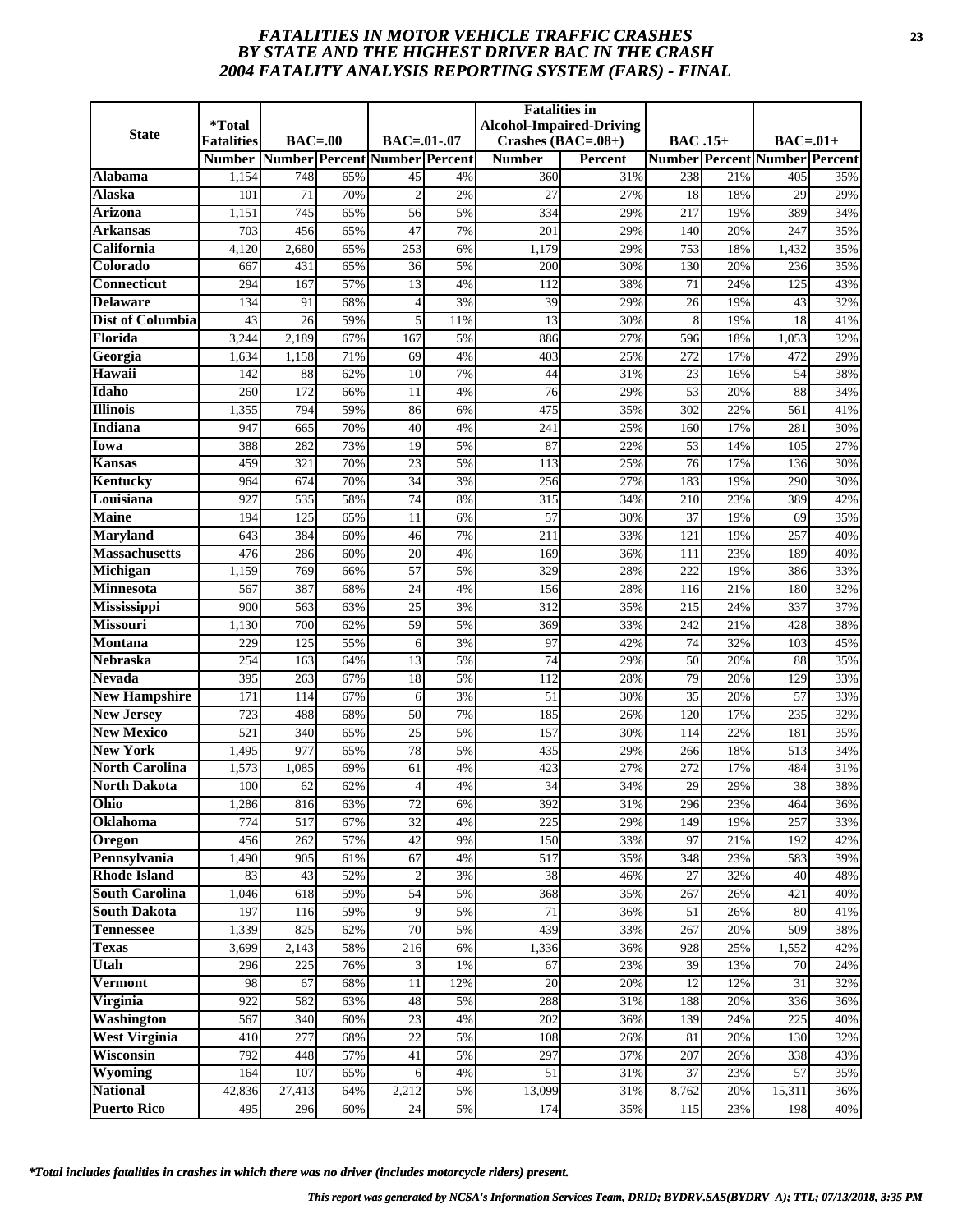# *FATALITIES IN MOTOR VEHICLE TRAFFIC CRASHES* **24** *BY STATE AND THE HIGHEST DRIVER BAC IN THE CRASH 2005 FATALITY ANALYSIS REPORTING SYSTEM (FARS) - FINAL*

| <b>State</b>                              | <i>*</i> Total<br><b>Fatalities</b> | $BAC=00$   |            | BAC=.01-.07                   |          | <b>Fatalities</b> in<br>Crashes $(BAC=.08+)$ | <b>Alcohol-Impaired-Driving</b> | <b>BAC</b> .15+ |            | $BAC=.01+$                           |            |
|-------------------------------------------|-------------------------------------|------------|------------|-------------------------------|----------|----------------------------------------------|---------------------------------|-----------------|------------|--------------------------------------|------------|
|                                           | <b>Number</b>                       |            |            | Number Percent Number Percent |          | <b>Number</b>                                | Percent                         |                 |            | <b>Number Percent Number Percent</b> |            |
| Alabama                                   | 1,148                               | 726        | 63%        | 49                            | 4%       | 373                                          | 33%                             | 256             | 22%        | 422                                  | 37%        |
| <b>Alaska</b>                             | 73                                  | 40         | 55%        | $\overline{4}$                | 5%       | 29                                           | 39%                             | 21              | 28%        | 33                                   | 45%        |
| Arizona                                   | 1,179                               | 737        | 63%        | 60                            | 5%       | 375                                          | 32%                             | 251             | 21%        | 435                                  | 37%        |
| Arkansas                                  | 654                                 | 445        | 68%        | 28                            | 4%       | 180                                          | 28%                             | 118             | 18%        | 208                                  | 32%        |
| California                                | 4,333                               | 2,783      | 64%        | 246                           | 6%       | 1,298                                        | 30%                             | 856             | 20%        | 1,544                                | 36%        |
| Colorado                                  | 606                                 | 369        | 61%        | 30                            | 5%       | 206                                          | 34%                             | 150             | 25%        | 236                                  | 39%        |
| <b>Connecticut</b>                        | $\overline{278}$                    | 159        | 57%        | $\overline{22}$               | 8%       | 98                                           | 35%                             | 66              | 24%        | 119                                  | 43%        |
| <b>Delaware</b>                           | 133                                 | 76         | 57%        | 6                             | 5%       | 51                                           | 39%                             | 37              | 28%        | 57                                   | 43%        |
| <b>Dist of Columbia</b>                   | 48                                  | 24         | 50%        | 5                             | 11%      | 19                                           | 39%                             | 12              | 25%        | 24                                   | 50%        |
| Florida                                   | 3,518                               | 2,200      | 63%        | 204                           | 6%       | 1,106                                        | 31%                             | 717             | 20%        | 1,311                                | 37%        |
| Georgia                                   | 1,729                               | 1,216      | 70%        | 79                            | 5%       | 433                                          | 25%                             | 276             | 16%        | 512                                  | 30%        |
| Hawaii                                    | 140                                 | 72         | 52%        | 12                            | 9%       | 54                                           | 39%                             | 36              | 26%        | 67                                   | 48%        |
| Idaho                                     | 275                                 | 188        | 68%        | $\overline{4}$                | 1%       | 82                                           | 30%                             | 47              | 17%        | 86                                   | 31%        |
| <b>Illinois</b>                           | 1,363                               | 808        | 59%        | 95                            | 7%       | 458                                          | 34%                             | 297             | 22%        | 553                                  | 41%        |
| <b>Indiana</b>                            | 938                                 | 630        | 67%        | 50                            | 5%       | 254                                          | 27%                             | 163             | 17%        | 305                                  | 32%        |
| Iowa                                      | 450                                 | 337        | 75%        | 17                            | 4%       | 94                                           | 21%                             | 56              | 12%        | 112                                  | 25%        |
| Kansas                                    | 428                                 | 293        | 68%        | 34                            | 8%       | 101                                          | 24%                             | 68              | 16%        | 135                                  | 32%        |
| Kentucky                                  | 985                                 | 690        | 70%        | 44                            | 4%       | 249                                          | 25%                             | 173             | 18%        | 293                                  | 30%        |
| Louisiana                                 | 963                                 | 563        | 58%        | 66                            | 7%       | 334                                          | 35%                             | 222             | 23%        | 400                                  | 42%        |
| <b>Maine</b>                              | 169                                 | 110        | 65%        | 9                             | 5%       | 50                                           | 30%                             | 24              | 14%        | 59                                   | 35%        |
| <b>Maryland</b>                           | 614                                 | 403        | 66%        | 45                            | 7%       | 165                                          | 27%                             | 98              | 16%        | 210                                  | 34%        |
| <b>Massachusetts</b>                      | 441                                 | 272        | 62%        | 21                            | 5%       | 148                                          | 34%                             | 98              | 22%        | 170                                  | 38%        |
| Michigan                                  | 1,129                               | 734        | 65%        | 64                            | 6%       | 327                                          | 29%                             | 210             | 19%        | 391                                  | 35%        |
| Minnesota                                 | 559                                 | 362        | 65%        | 30                            | 5%       | 163                                          | 29%                             | 129             | 23%        | 193                                  | 34%        |
| Mississippi                               | 931                                 | 564        | 61%        | 45                            | 5%       | 322                                          | 35%                             | 213             | 23%        | 367                                  | 39%        |
| <b>Missouri</b>                           | 1,257                               | 753        | 60%        | 83                            | 7%       | 420                                          | 33%                             | 283             | 23%        | 503                                  | 40%        |
| <b>Montana</b>                            | 251                                 | 128        | 51%        | 10                            | 4%       | 108                                          | 43%                             | 68              | 27%        | 118                                  | 47%        |
| <b>Nebraska</b>                           | 276                                 | 183        | 66%        | 15                            | 5%       | 74                                           | 27%                             | 52              | 19%        | 88                                   | 32%        |
| <b>Nevada</b>                             | 427                                 | 273        | 64%        | 18                            | 4%       | 135                                          | 32%                             | $\overline{81}$ | 19%        | 154<br>59                            | 36%        |
| <b>New Hampshire</b><br><b>New Jersey</b> | 166<br>747                          | 106<br>500 | 64%<br>67% | 5<br>44                       | 3%       | 54<br>203                                    | 33%                             | 35<br>131       | 21%<br>18% | 247                                  | 36%<br>33% |
| <b>New Mexico</b>                         | 488                                 | 321        | 66%        | $\overline{17}$               | 6%<br>3% | 149                                          | 27%<br>31%                      | 103             | 21%        | 166                                  | 34%        |
| <b>New York</b>                           | 1,434                               | 922        | 64%        | 90                            | 6%       | 417                                          | 29%                             | 253             | 18%        | 507                                  | 35%        |
| <b>North Carolina</b>                     | 1,547                               | 1,051      | 68%        | 63                            | 4%       | 429                                          | 28%                             | 295             | 19%        | 492                                  | 32%        |
| <b>North Dakota</b>                       | 123                                 | 64         | 52%        | 12                            | 9%       | 46                                           | 37%                             | 37              | 30%        | 58                                   | 47%        |
| Ohio                                      | 1,321                               | 826        | 63%        | 99                            | 7%       | 395                                          | 30%                             | 299             | 23%        | 493                                  | 37%        |
| Oklahoma                                  | 803                                 | 536        | 67%        | $\overline{35}$               | 4%       | 232                                          | 29%                             | 171             | 21%        | 267                                  | 33%        |
| Oregon                                    | 487                                 | 329        | 67%        | 31                            | 6%       | 125                                          | 26%                             | 88              | 18%        | 155                                  | 32%        |
| Pennsylvania                              | 1,616                               | 1,013      | 63%        | 74                            | 5%       | 526                                          | 33%                             | 370             | 23%        | 601                                  | 37%        |
| <b>Rhode Island</b>                       | 87                                  | 43         | 50%        | 10                            | 12%      | 34                                           | 39%                             | 23              | 27%        | 44                                   | 50%        |
| <b>South Carolina</b>                     | 1,094                               | 580        | 53%        | 78                            | 7%       | 436                                          | 40%                             | 314             | 29%        | 514                                  | 47%        |
| <b>South Dakota</b>                       | 186                                 | 112        | 60%        | $\overline{4}$                | 2%       | 70                                           | 37%                             | 48              | 26%        | 74                                   | 40%        |
| <b>Tennessee</b>                          | 1,270                               | 824        | 65%        | 68                            | 5%       | 376                                          | 30%                             | 241             | 19%        | 444                                  | 35%        |
| <b>Texas</b>                              | 3,536                               | 2,005      | 57%        | 205                           | 6%       | 1,320                                        | 37%                             | 874             | 25%        | 1,525                                | 43%        |
| Utah                                      | 282                                 | 244        | 87%        | 4                             | $2\%$    | 33                                           | 12%                             | 24              | 9%         | 38                                   | 13%        |
| <b>Vermont</b>                            | $\overline{73}$                     | 43         | 59%        |                               | 2%       | $\overline{28}$                              | 39%                             | 16              | 21%        | 30                                   | 41%        |
| Virginia                                  | 947                                 | 604        | 64%        | 62                            | 7%       | 279                                          | 29%                             | 191             | 20%        | 341                                  | 36%        |
| Washington                                | 649                                 | 365        | 56%        | 44                            | 7%       | 238                                          | 37%                             | 169             | 26%        | 282                                  | 43%        |
| <b>West Virginia</b>                      | 374                                 | 249        | 67%        | 12                            | 3%       | 110                                          | 29%                             | 75              | 20%        | 122                                  | 33%        |
| Wisconsin                                 | 815                                 | 445        | 55%        | 41                            | 5%       | 322                                          | 40%                             | 241             | 30%        | 363                                  | 44%        |
| Wyoming                                   | 170                                 | 105        | 62%        | 10                            | 6%       | 54                                           | 32%                             | 37              | 22%        | 63                                   | 37%        |
| <b>National</b>                           | 43,510                              | 27,423     | 63%        | 2,404                         | 6%       | 13,582                                       | 31%                             | 9,110           | 21%        | 15,985                               | 37%        |
| <b>Puerto Rico</b>                        | 457                                 | 260        | 57%        | 37                            | 8%       | 160                                          | 35%                             | 91              | 20%        | 197                                  | 43%        |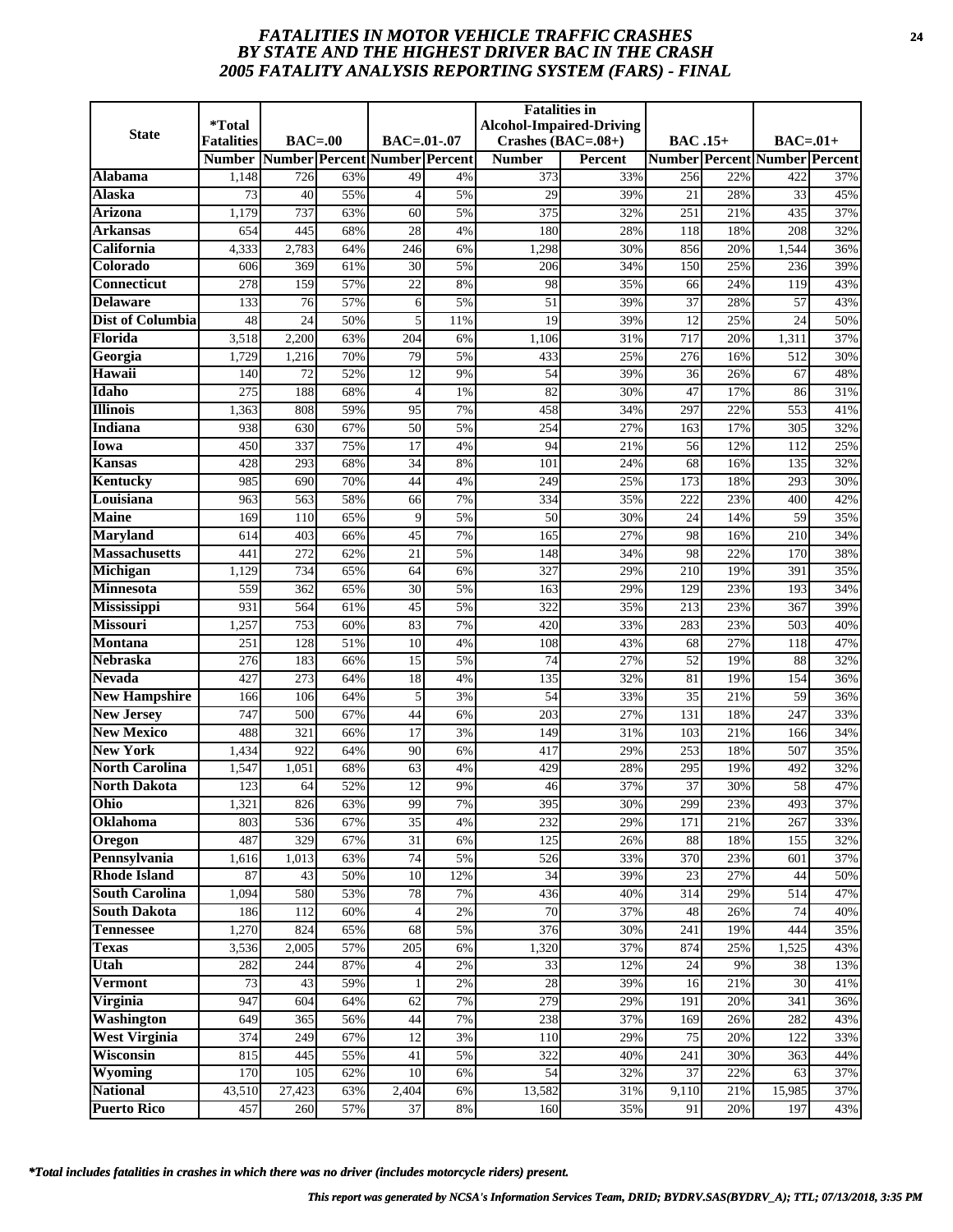# *FATALITIES IN MOTOR VEHICLE TRAFFIC CRASHES* **25** *BY STATE AND THE HIGHEST DRIVER BAC IN THE CRASH 2006 FATALITY ANALYSIS REPORTING SYSTEM (FARS) - FINAL*

|                                        | <i><b>*Total</b></i> |                               |            |                       |          | <b>Fatalities in</b> | <b>Alcohol-Impaired-Driving</b> |                  |            |                                      |            |
|----------------------------------------|----------------------|-------------------------------|------------|-----------------------|----------|----------------------|---------------------------------|------------------|------------|--------------------------------------|------------|
| <b>State</b>                           | <b>Fatalities</b>    | $BAC=00$                      |            | $BAC = .01-.07$       |          | Crashes $(BAC=.08+)$ |                                 | <b>BAC</b> .15+  |            | $BAC=.01+$                           |            |
|                                        | <b>Number</b>        | Number Percent Number Percent |            |                       |          | <b>Number</b>        | <b>Percent</b>                  |                  |            | <b>Number Percent Number Percent</b> |            |
| Alabama                                | 1,207                | 758                           | 63%        | 70                    | 6%       | 377                  | 31%                             | 251              | 21%        | 447                                  | 37%        |
| Alaska                                 | 74                   | 51                            | 68%        | 3                     | 4%       | 19                   | 26%                             | 15               | 20%        | 23                                   | 30%        |
| <b>Arizona</b>                         | 1,293                | 792                           | 61%        | 94                    | 7%       | 399                  | 31%                             | $\overline{270}$ | 21%        | 493                                  | 38%        |
| Arkansas                               | 665                  | 419                           | 63%        | 47                    | 7%       | 200                  | 30%                             | 133              | 20%        | 246                                  | 37%        |
| California                             | 4,240                | 2,732                         | 64%        | 229                   | 5%       | 1,272                | 30%                             | 788              | 19%        | 1,501                                | 35%        |
| Colorado                               | 535                  | 325                           | 61%        | 29                    | 5%       | 179                  | 33%                             | 134              | 25%        | 208                                  | 39%        |
| <b>Connecticut</b>                     | 311                  | 182                           | 59%        | 16                    | 5%       | 113                  | 36%                             | 84               | 27%        | 129                                  | 41%        |
| <b>Delaware</b>                        | 148                  | 99                            | 67%        | 6                     | 4%       | 43                   | 29%                             | 33               | 22%        | 49                                   | 33%        |
| <b>Dist of Columbia</b>                | 37                   | 23                            | 61%        | $\mathfrak{D}$        | 5%       | 13                   | 34%                             | $\overline{7}$   | 19%        | 14                                   | 39%        |
| Florida                                | 3,357                | 2,239                         | 67%        | 180                   | 5%       | 926                  | 28%                             | 602              | 18%        | 1,107                                | 33%        |
| Georgia                                | 1,693                | 1,144                         | 68%        | 89                    | 5%       | 454                  | 27%                             | 300              | 18%        | 544                                  | 32%        |
| Hawaii                                 | 161                  | 85                            | 53%        | 15                    | 10%      | 60                   | 37%                             | 42               | 26%        | 75                                   | 47%        |
| Idaho                                  | 267                  | 166                           | 62%        | 16                    | 6%       | 86                   | 32%                             | 59               | 22%        | 101                                  | 38%        |
| <b>Illinois</b>                        | 1,254                | 705                           | 56%        | 104                   | 8%       | 446                  | 36%                             | 302              | 24%        | 549                                  | 44%        |
| <b>Indiana</b>                         | 902                  | 608                           | 67%        | 46                    | 5%       | 245                  | 27%                             | 167              | 19%        | 291                                  | 32%        |
| Iowa                                   | 439                  | 301                           | 68%        | 20                    | 5%       | 119                  | 27%                             | 73               | 17%        | 139                                  | 32%        |
| Kansas                                 | 468                  | 315                           | 67%        | 27                    | 6%       | 125                  | 27%                             | 88               | 19%        | 152                                  | 33%        |
| Kentucky                               | 913                  | 660                           | 72%        | 38                    | 4%       | 216                  | 24%                             | 131              | 14%        | 253                                  | 28%        |
| Louisiana                              | 987                  | 554                           | 56%        | 62                    | 6%       | 371                  | 38%                             | 232              | 24%        | 433                                  | 44%        |
| <b>Maine</b>                           | 188                  | 117                           | 62%        | 19                    | 10%      | 52                   | 28%                             | 28               | 15%        | 71                                   | 38%        |
| <b>Maryland</b>                        | 652                  | 416                           | 64%        | 47                    | 7%       | 189                  | 29%                             | 113              | 17%        | 236                                  | 36%        |
| <b>Massachusetts</b>                   | 429                  | 252                           | 59%        | 28                    | 7%       | 144                  | 33%                             | 94               | 22%        | 172                                  | 40%        |
| Michigan                               | 1,086                | 684                           | 63%        | 63                    | 6%       | 335                  | 31%                             | 227              | 21%        | 398                                  | 37%        |
| <b>Minnesota</b>                       | 494                  | 317                           | 64%        | 27                    | 6%       | 149                  | 30%                             | 104              | 21%        | 176                                  | 36%        |
| <b>Mississippi</b>                     | 911                  | 538                           | 59%        | 38                    | 4%       | 335                  | 37%                             | 212              | 23%        | 373                                  | 41%        |
| <b>Missouri</b>                        | 1,096                | 612                           | 56%        | 89                    | 8%       | 386                  | 35%                             | 243              | 22%        | 475                                  | 43%        |
| <b>Montana</b>                         | 264                  | 142                           | 54%        | 10                    | 4%       | 104                  | 40%                             | 70               | 26%        | 114                                  | 43%        |
| <b>Nebraska</b>                        | 269                  | 179                           | 67%        | 16                    | 6%       | $\overline{71}$      | 27%                             | $\overline{57}$  | 21%        | 87                                   | 32%        |
| <b>Nevada</b>                          | 431                  | 261                           | 60%        | 26                    | 6%       | 144                  | 33%                             | 102              | 24%        | 170                                  | 40%        |
| <b>New Hampshire</b>                   | 127                  | 79                            | 62%        | 3                     | 2%       | 46                   | 36%                             | 30               | 24%        | 48                                   | 38%        |
| <b>New Jersey</b><br><b>New Mexico</b> | 771<br>484           | 490<br>328                    | 64%<br>68% | 62<br>$\overline{20}$ | 8%<br>4% | 218<br>136           | 28%<br>28%                      | 128<br>98        | 17%<br>20% | 280<br>156                           | 36%<br>32% |
| <b>New York</b>                        |                      | 929                           | 64%        | 90                    |          | 433                  | 30%                             | 273              | 19%        | 523                                  | 36%        |
| <b>North Carolina</b>                  | 1,454                | 1,056                         | 68%        | 76                    | 6%<br>5% | 421                  | 27%                             | 293              | 19%        | 497                                  | 32%        |
| <b>North Dakota</b>                    | 1,554<br>111         |                               |            |                       |          | 42                   | 37%                             | 31               | 28%        |                                      |            |
| Ohio                                   | 1,238                | 64<br>775                     | 57%<br>63% | 6<br>76               | 5%<br>6% | 386                  | 31%                             | 258              | 21%        | 47<br>461                            | 43%<br>37% |
| Oklahoma                               | 765                  | 525                           | 69%        | 42                    | 5%       | 199                  | 26%                             | 148              | 19%        | 240                                  | 31%        |
| Oregon                                 | 478                  | 300                           | 63%        | 30                    | 6%       | 148                  | 31%                             | 106              | 22%        | 178                                  | 37%        |
| Pennsylvania                           | 1,525                | 950                           | 62%        | 75                    | 5%       | 492                  | 32%                             | 359              | 24%        | 567                                  | 37%        |
| <b>Rhode Island</b>                    | 81                   | 44                            | 54%        | 8                     | 9%       | 30                   | 37%                             | 18               | 22%        | 38                                   | 46%        |
| <b>South Carolina</b>                  | 1,045                | 562                           | 54%        | 64                    | 6%       | 419                  | 40%                             | 294              | 28%        | 483                                  | 46%        |
| <b>South Dakota</b>                    | 191                  | 113                           | 59%        | 11                    | 6%       | 67                   | 35%                             | 52               | 27%        | 78                                   | 41%        |
| <b>Tennessee</b>                       | 1,284                | 797                           | 62%        | $\overline{72}$       | 6%       | 414                  | 32%                             | 273              | 21%        | 486                                  | 38%        |
| <b>Texas</b>                           | 3,531                | 1,915                         | 54%        | 207                   | 6%       | 1,400                | 40%                             | 913              | 26%        | 1,607                                | 46%        |
| Utah                                   | 287                  | 222                           | 77%        | 9                     | 3%       | 53                   | 19%                             | 34               | 12%        | 62                                   | 22%        |
| <b>Vermont</b>                         | 87                   | 58                            | 67%        | $\overline{c}$        | 3%       | 26                   | 30%                             | 20               | 23%        | 28                                   | 32%        |
| Virginia                               | 962                  | 619                           | 64%        | 43                    | 4%       | 298                  | 31%                             | 196              | 20%        | 341                                  | 35%        |
| Washington                             | $\overline{633}$     | 366                           | 58%        | 46                    | 7%       | 221                  | 35%                             | 150              | 24%        | 267                                  | 42%        |
| <b>West Virginia</b>                   | 410                  | 278                           | 68%        | 25                    | 6%       | 105                  | 26%                             | 69               | 17%        | 130                                  | 32%        |
| Wisconsin                              | 724                  | 368                           | 51%        | 48                    | 7%       | 307                  | 42%                             | 225              | 31%        | 354                                  | 49%        |
| Wyoming                                | 195                  | 122                           | 62%        | 11                    | 5%       | 63                   | 32%                             | 48               | 25%        | 73                                   | 38%        |
| <b>National</b>                        | 42,708               | 26,633                        | 62%        | 2,479                 | 6%       | 13,491               | 32%                             | 8,977            | 21%        | 15,970                               | 37%        |
| <b>Puerto Rico</b>                     | 509                  | 332                           | 65%        | 34                    | 7%       | 143                  | 28%                             | 85               | 17%        | 177                                  | 35%        |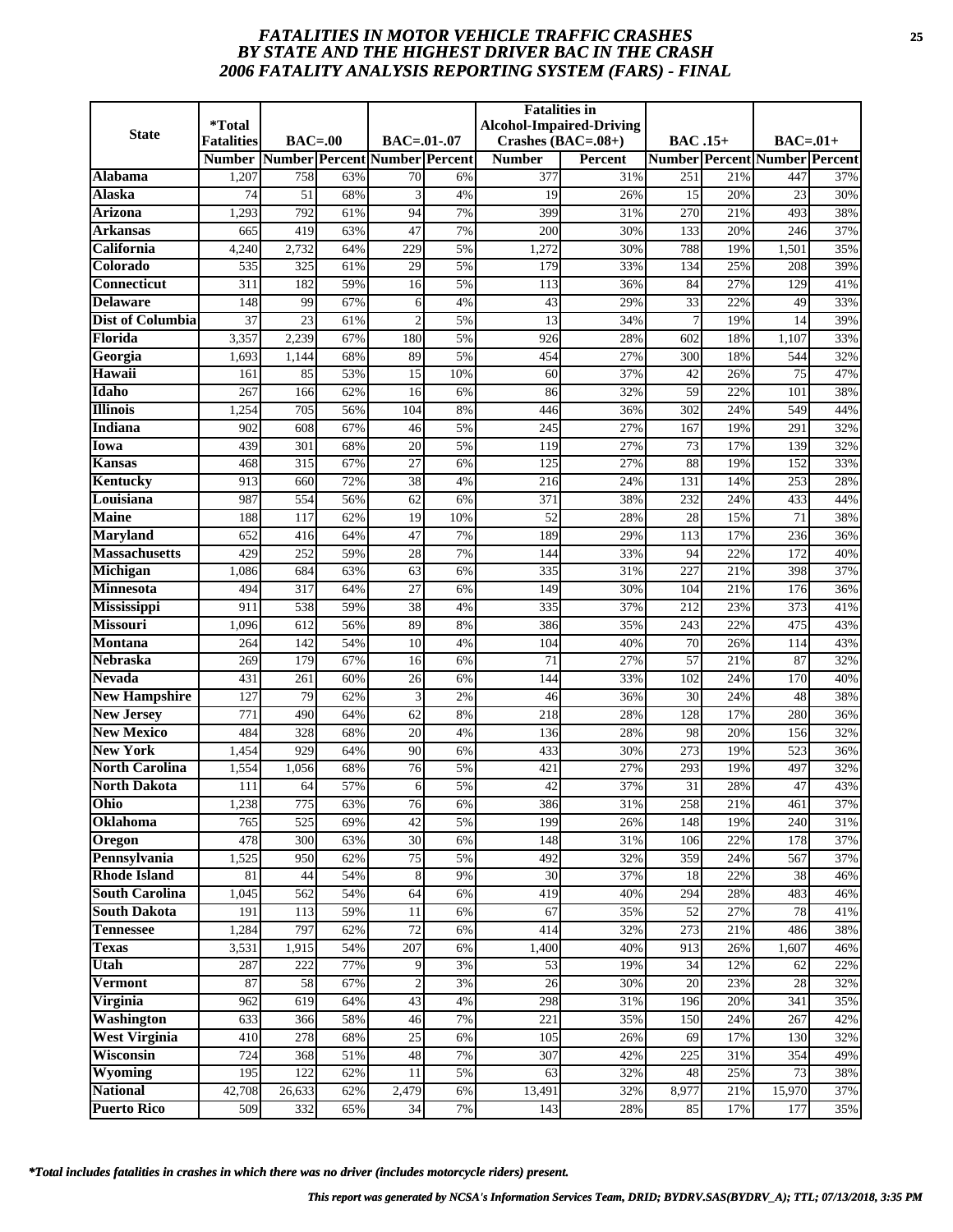# *FATALITIES IN MOTOR VEHICLE TRAFFIC CRASHES* **26** *BY STATE AND THE HIGHEST DRIVER BAC IN THE CRASH 2007 FATALITY ANALYSIS REPORTING SYSTEM (FARS) - FINAL*

| <b>State</b>                         | <i>*</i> Total<br><b>Fatalities</b> | $BAC=00$    |            | BAC=.01-.07                   |          | <b>Fatalities</b> in<br>Crashes $(BAC=.08+)$ | <b>Alcohol-Impaired-Driving</b> | <b>BAC</b> .15+ |            | $BAC=.01+$                           |            |
|--------------------------------------|-------------------------------------|-------------|------------|-------------------------------|----------|----------------------------------------------|---------------------------------|-----------------|------------|--------------------------------------|------------|
|                                      | <b>Number</b>                       |             |            | Number Percent Number Percent |          | <b>Number</b>                                | Percent                         |                 |            | <b>Number Percent Number Percent</b> |            |
| Alabama                              | 1,110                               | 665         | 60%        | 67                            | 6%       | 377                                          | 34%                             | 243             | 22%        | 444                                  | 40%        |
| <b>Alaska</b>                        | 82                                  | 49          | 60%        | 8                             | 10%      | 25                                           | 30%                             | 15              | 18%        | 33                                   | 40%        |
| Arizona                              | 1,071                               | 647         | 60%        | 66                            | 6%       | 337                                          | 32%                             | 221             | 21%        | 404                                  | 38%        |
| Arkansas                             | 649                                 | 424         | 65%        | 44                            | 7%       | 181                                          | 28%                             | 130             | 20%        | 225                                  | 35%        |
| California                           | 3,995                               | 2,595       | 65%        | 263                           | 7%       | 1,132                                        | 28%                             | 740             | 19%        | 1,395                                | 35%        |
| Colorado                             | 554                                 | 357         | 64%        | 30                            | 5%       | 167                                          | 30%                             | 122             | 22%        | 198                                  | 36%        |
| <b>Connecticut</b>                   | 296                                 | 166         | 56%        | $\overline{18}$               | 6%       | 111                                          | 37%                             | $\overline{72}$ | 24%        | 129                                  | 44%        |
| <b>Delaware</b>                      | 117                                 | 60          | 51%        | 10                            | 8%       | 47                                           | 41%                             | 28              | 24%        | 57                                   | 49%        |
| <b>Dist of Columbia</b>              | 44                                  | 26          | 58%        | $\overline{2}$                | 4%       | 16                                           | 37%                             | 5               | 11%        | 18                                   | 42%        |
| Florida                              | 3,213                               | 2,085       | 65%        | 193                           | 6%       | 917                                          | 29%                             | 629             | 20%        | 1,110                                | 35%        |
| Georgia                              | 1,641                               | 1,116       | 68%        | 78                            | 5%       | 445                                          | 27%                             | 306             | 19%        | 524                                  | 32%        |
| Hawaii                               | 138                                 | 74          | 53%        | 20                            | 15%      | 44                                           | 32%                             | 31              | 23%        | 64                                   | 47%        |
| Idaho                                | 252                                 | 159         | 63%        | 18                            | 7%       | 71                                           | 28%                             | 53              | 21%        | 89                                   | 35%        |
| <b>Illinois</b>                      | 1,248                               | 734         | 59%        | $\overline{75}$               | 6%       | 439                                          | 35%                             | 280             | 22%        | 514                                  | 41%        |
| <b>Indiana</b>                       | 898                                 | 637         | 71%        | 37                            | 4%       | 224                                          | 25%                             | 158             | 18%        | 261                                  | 29%        |
| Iowa                                 | 446                                 | 306         | 69%        | 32                            | 7%       | 108                                          | 24%                             | 73              | 16%        | 139                                  | 31%        |
| Kansas                               | 416                                 | 279         | 67%        | 26                            | 6%       | 109                                          | 26%                             | 74              | 18%        | 136                                  | 33%        |
| Kentucky                             | 864                                 | 613         | 71%        | 39                            | 4%       | 212                                          | 25%                             | 140             | 16%        | 251                                  | 29%        |
| Louisiana                            | 993                                 | 549         | 55%        | 70                            | 7%       | 375                                          | 38%                             | 241             | 24%        | 444                                  | 45%        |
| <b>Maine</b>                         | 183                                 | 109         | 59%        | 8                             | 5%       | 66                                           | 36%                             | 47              | 26%        | 75                                   | 41%        |
| <b>Maryland</b>                      | 614                                 | 388         | 63%        | 48                            | 8%       | 178                                          | 29%                             | 104             | 17%        | 226                                  | 37%        |
| <b>Massachusetts</b>                 | 434                                 | 243         | 56%        | 36                            | 8%       | 155                                          | 36%                             | 97              | 22%        | 191                                  | 44%        |
| Michigan                             | 1,087                               | 706         | 65%        | 74                            | 7%       | 304                                          | 28%                             | 204             | 19%        | 378                                  | 35%        |
| Minnesota                            | 510                                 | 315         | 62%        | 22                            | 4%       | 173                                          | 34%                             | 133             | 26%        | 195                                  | 38%        |
| Mississippi                          | 884                                 | 520         | 59%        | 48                            | 5%       | 316                                          | 36%                             | 206             | 23%        | 364                                  | 41%        |
| <b>Missouri</b>                      | 992                                 | 595         | 60%        | 59                            | 6%       | 333                                          | 34%                             | 217             | 22%        | 392                                  | 40%        |
| <b>Montana</b>                       | 277                                 | 150         | 54%        | 18                            | 6%       | 105                                          | 38%                             | 84              | 30%        | 123                                  | 45%        |
| <b>Nebraska</b>                      | 256                                 | 155         | 60%        | 21                            | 8%       | $\overline{77}$                              | 30%                             | 56              | 22%        | 98                                   | 38%        |
| <b>Nevada</b>                        | 373                                 | 229         | 61%        | $\overline{25}$               | 7%       | 118                                          | 32%                             | 80              | 21%        | 144                                  | 39%        |
| <b>New Hampshire</b>                 | 129                                 | 85          | 66%        | 10                            | 8%       | 34                                           | 26%                             | 21              | 16%        | 44                                   | 34%        |
| <b>New Jersey</b>                    | 724                                 | 468         | 65%        | 55                            | 8%       | 201                                          | 28%                             | 124             | 17%        | 256                                  | 35%        |
| <b>New Mexico</b><br><b>New York</b> | 413                                 | 262         | 63%        | $\overline{19}$<br>84         | 5%       | 132                                          | 32%                             | 101             | 24%        | 151                                  | 37%        |
| <b>North Carolina</b>                | 1,332                               | 871         | 65%        |                               | 6%       | 377                                          | 28%                             | 231             | 17%        | 461                                  | 35%        |
| <b>North Dakota</b>                  | 1,676                               | 1,081<br>47 | 65%<br>43% | 95<br>5                       | 6%<br>4% | 497<br>53                                    | 30%<br>48%                      | 338<br>40       | 20%<br>36% | 592<br>58                            | 35%<br>52% |
| Ohio                                 | 111<br>1,255                        | 781         | 62%        | 83                            | 7%       | 389                                          | 31%                             | 272             | 22%        | 472                                  | 38%        |
| Oklahoma                             | 766                                 | 520         | 68%        | 20                            | 3%       | 223                                          | 29%                             | 154             | 20%        | 243                                  | 32%        |
| Oregon                               | 455                                 | 276         | 61%        | 29                            | 6%       | 148                                          | 33%                             | 106             | 23%        | 178                                  | 39%        |
| Pennsylvania                         | 1,491                               | 901         | 60%        | 82                            | 6%       | 504                                          | 34%                             | 356             | 24%        | 586                                  | 39%        |
| <b>Rhode Island</b>                  | 69                                  | 38          | 56%        | $\overline{7}$                | 9%       | $\overline{22}$                              | 32%                             | 11              | 17%        | 29                                   | 41%        |
| <b>South Carolina</b>                | 1,077                               | 544         | 50%        | 64                            | 6%       | 464                                          | 43%                             | 330             | 31%        | 528                                  | 49%        |
| <b>South Dakota</b>                  | 146                                 | 90          | 62%        | 9                             | 6%       | 44                                           | 30%                             | 34              | 24%        | 53                                   | 36%        |
| <b>Tennessee</b>                     | 1,211                               | 764         | 63%        | 67                            | 6%       | 377                                          | 31%                             | 251             | 21%        | 444                                  | 37%        |
| <b>Texas</b>                         | 3,466                               | 1,923       | 55%        | 206                           | 6%       | 1,333                                        | 38%                             | 886             | 26%        | 1,539                                | 44%        |
| Utah                                 | 299                                 | 233         | 78%        | 10                            | 3%       | 56                                           | 19%                             | 34              | 12%        | 66                                   | 22%        |
| Vermont                              | 66                                  | 39          | 60%        |                               | 5%       | $\overline{22}$                              | 34%                             | 10              | 15%        | 26                                   | 39%        |
| Virginia                             | 1,027                               | 655         | 64%        | 68                            | 7%       | 303                                          | 29%                             | 199             | 19%        | 371                                  | 36%        |
| Washington                           | 571                                 | 340         | 59%        | 35                            | 6%       | 195                                          | 34%                             | 127             | 22%        | 230                                  | 40%        |
| <b>West Virginia</b>                 | 432                                 | 267         | 62%        | 27                            | 6%       | 138                                          | 32%                             | 89              | 21%        | 165                                  | 38%        |
| Wisconsin                            | 756                                 | 384         | 51%        | 54                            | 7%       | 314                                          | 42%                             | 231             | 31%        | 368                                  | 49%        |
| Wyoming                              | 150                                 | 95          | 63%        | 6                             | 4%       | 50                                           | 33%                             | 36              | 24%        | 55                                   | 37%        |
| <b>National</b>                      | 41,259                              | 25,611      | 62%        | 2,494                         | 6%       | 13,041                                       | 32%                             | 8,768           | 21%        | 15,534                               | 38%        |
| <b>Puerto Rico</b>                   | 452                                 | 270         | 60%        | 40                            | 9%       | 142                                          | 31%                             | 85              | 19%        | 181                                  | 40%        |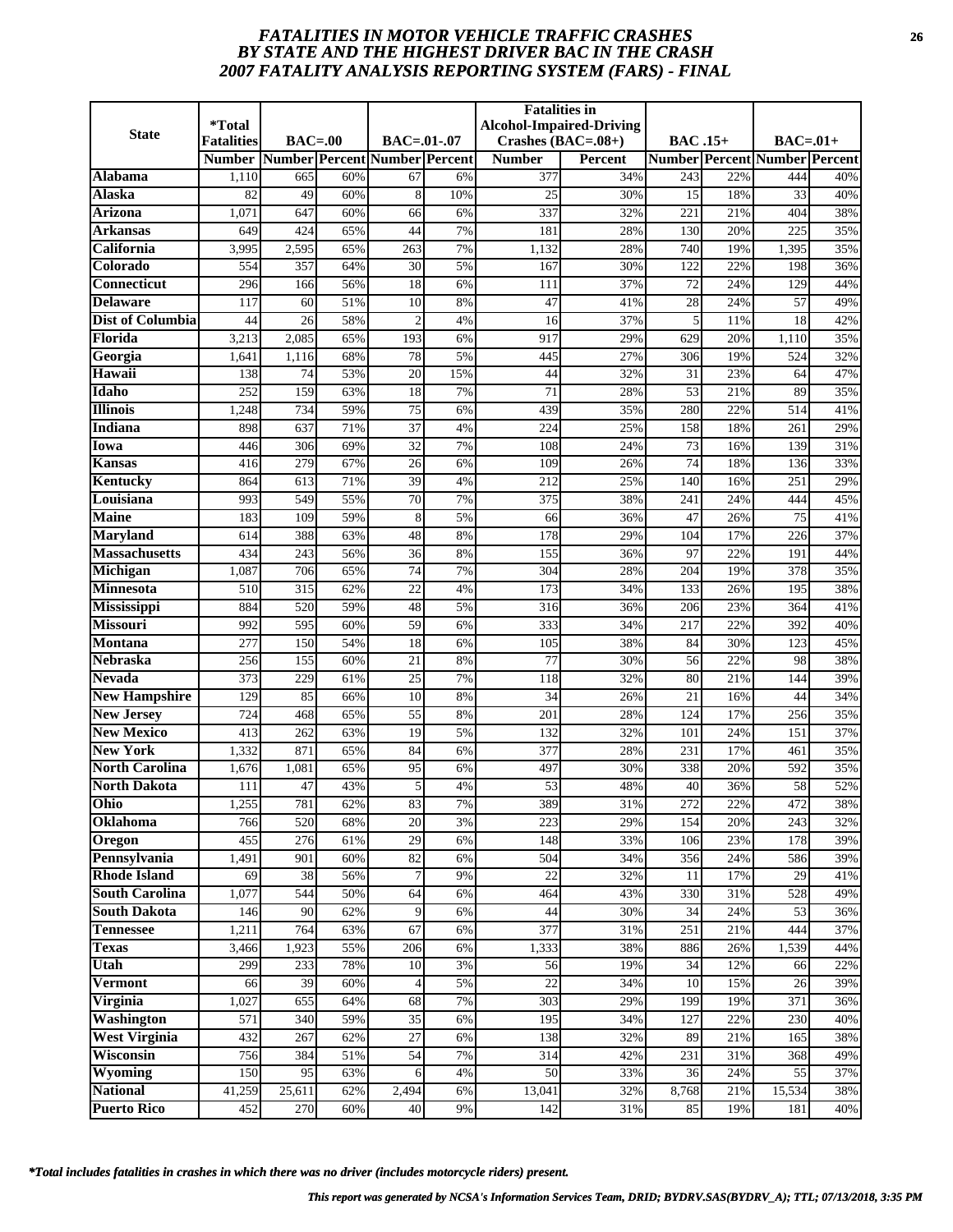# *FATALITIES IN MOTOR VEHICLE TRAFFIC CRASHES* **27** *BY STATE AND THE HIGHEST DRIVER BAC IN THE CRASH 2008 FATALITY ANALYSIS REPORTING SYSTEM (FARS) - FINAL*

|                                         | <i><b>*Total</b></i> |                  |            |                               |          | <b>Fatalities in</b> | <b>Alcohol-Impaired-Driving</b> |                 |            |                                      |            |
|-----------------------------------------|----------------------|------------------|------------|-------------------------------|----------|----------------------|---------------------------------|-----------------|------------|--------------------------------------|------------|
| <b>State</b>                            | <b>Fatalities</b>    | $BAC=00$         |            | $BAC = .01-.07$               |          | Crashes $(BAC=.08+)$ |                                 | <b>BAC</b> .15+ |            | $BAC=01+$                            |            |
|                                         | <b>Number</b>        |                  |            | Number Percent Number Percent |          | <b>Number</b>        | <b>Percent</b>                  |                 |            | <b>Number Percent Number Percent</b> |            |
| Alabama                                 | 969                  | 597              | 62%        | 55                            | 6%       | 314                  | 32%                             | 214             | 22%        | 369                                  | 38%        |
| Alaska                                  | 62                   | 35               | 57%        | 6                             | 10%      | 21                   | 33%                             | 11              | 17%        | 27                                   | 43%        |
| <b>Arizona</b>                          | 938                  | 602              | 64%        | 62                            | 7%       | 262                  | 28%                             | 181             | 19%        | 324                                  | 35%        |
| Arkansas                                | 600                  | 391              | 65%        | 36                            | 6%       | 170                  | 28%                             | 112             | 19%        | 206                                  | 34%        |
| California                              | 3,434                | 2,236            | 65%        | 164                           | 5%       | 1,025                | 30%                             | 678             | 20%        | 1,189                                | 35%        |
| Colorado                                | 548                  | 344              | 63%        | 28                            | 5%       | 176                  | 32%                             | 115             | 21%        | 204                                  | 37%        |
| <b>Connecticut</b>                      | 302                  | 179              | 59%        | $\overline{23}$               | 8%       | 95                   | 31%                             | $\overline{70}$ | 23%        | 118                                  | 39%        |
| <b>Delaware</b>                         | 121                  | 73               | 60%        | $\overline{4}$                | 3%       | 44                   | 36%                             | 39              | 32%        | 48                                   | 40%        |
| <b>Dist of Columbia</b>                 | 34                   | 21               | 62%        | 4                             | 13%      | 9                    | 25%                             | $\overline{4}$  | 13%        | 13                                   | 38%        |
| Florida                                 | 2,980                | 1,921            | 64%        | 164                           | 5%       | 887                  | 30%                             | 592             | 20%        | 1,051                                | 35%        |
| Georgia                                 | 1,495                | 1,013            | 68%        | 70                            | 5%       | 405                  | 27%                             | 272             | 18%        | 475                                  | 32%        |
| Hawaii                                  | 107                  | 57               | 53%        | $\overline{7}$                | 7%       | 42                   | 39%                             | 30              | 28%        | 49                                   | 46%        |
| Idaho                                   | 232                  | 138              | 60%        | 15                            | 6%       | 78                   | 34%                             | 56              | 24%        | 93                                   | 40%        |
| <b>Illinois</b>                         | 1,043                | 615              | 59%        | 71                            | 7%       | 356                  | 34%                             | 250             | 24%        | 427                                  | 41%        |
| <b>Indiana</b>                          | 820                  | 572              | 70%        | 42                            | 5%       | 206                  | 25%                             | 138             | 17%        | 248                                  | 30%        |
| Iowa                                    | 412                  | 301              | 73%        | 22                            | 5%       | 89                   | 22%                             | 51              | 12%        | 111                                  | 27%        |
| Kansas                                  | 384                  | 230              | 60%        | 12                            | 3%       | 138                  | 36%                             | 96              | 25%        | 151                                  | 39%        |
| Kentucky                                | 825                  | 608              | 74%        | $\overline{31}$               | 4%       | 186                  | 23%                             | 132             | 16%        | 216                                  | 26%        |
| Louisiana                               | 916                  | 516              | 56%        | 62                            | 7%       | 339                  | 37%                             | 215             | 23%        | 400                                  | 44%        |
| <b>Maine</b>                            | 155                  | 108              | 70%        | $\overline{4}$                | 3%       | 42                   | 27%                             | 30              | 19%        | 47                                   | 30%        |
| <b>Maryland</b><br><b>Massachusetts</b> | 591                  | 409              | 69%        | 37                            | 6%       | 145                  | 25%                             | 92<br>79        | 16%        | 182                                  | 31%        |
|                                         | 364<br>980           | 213<br>645       | 59%<br>66% | 29<br>50                      | 8%<br>5% | 120<br>284           | 33%<br>29%                      | 189             | 22%<br>19% | 149<br>333                           | 41%<br>34% |
| Michigan<br><b>Minnesota</b>            | 455                  | 295              | 65%        | 27                            |          | 132                  | 29%                             | 94              | 21%        | 159                                  | 35%        |
| <b>Mississippi</b>                      | 783                  | 480              | 61%        | $\overline{52}$               | 6%<br>7% | 251                  | 32%                             | 146             | 19%        | 304                                  | 39%        |
| <b>Missouri</b>                         | 960                  | 591              | 62%        | 52                            | 5%       | 314                  | 33%                             | 214             | 22%        | 367                                  | 38%        |
| <b>Montana</b>                          | 229                  | 125              | 54%        | 13                            | 5%       | 90                   | 39%                             | 63              | 28%        | 102                                  | 45%        |
| <b>Nebraska</b>                         | 208                  | 134              | 64%        | 21                            | 10%      | $\overline{53}$      | 25%                             | 37              | 18%        | 73                                   | 35%        |
| <b>Nevada</b>                           | 324                  | 205              | 63%        | 14                            | 4%       | 106                  | 33%                             | 79              | 24%        | 119                                  | 37%        |
| <b>New Hampshire</b>                    | 138                  | 85               | 62%        | 8                             | 6%       | 45                   | 33%                             | 32              | 23%        | 53                                   | 38%        |
| <b>New Jersey</b>                       | 590                  | 397              | 67%        | 40                            | 7%       | 152                  | 26%                             | 105             | 18%        | 192                                  | 32%        |
| <b>New Mexico</b>                       | 366                  | $\overline{249}$ | 68%        | $\overline{12}$               | 3%       | 105                  | 29%                             | 80              | 22%        | 117                                  | 32%        |
| <b>New York</b>                         | 1,238                | 820              | 66%        | 71                            | 6%       | 346                  | 28%                             | 207             | 17%        | 417                                  | 34%        |
| <b>North Carolina</b>                   | 1,428                | 936              | 66%        | 69                            | 5%       | 423                  | 30%                             | 300             | 21%        | 492                                  | 34%        |
| <b>North Dakota</b>                     | 104                  | 52               | 50%        | 5                             | 5%       | 47                   | 45%                             | 36              | 35%        | 52                                   | 50%        |
| Ohio                                    | 1,191                | 779              | 65%        | 60                            | 5%       | 351                  | 29%                             | 241             | 20%        | 411                                  | 35%        |
| Oklahoma                                | 750                  | 479              | 64%        | 28                            | 4%       | 242                  | 32%                             | 168             | 22%        | 270                                  | 36%        |
| Oregon                                  | 416                  | 255              | 61%        | 23                            | 6%       | 137                  | 33%                             | 88              | 21%        | 160                                  | 38%        |
| Pennsylvania                            | 1,468                | 873              | 59%        | 92                            | 6%       | 499                  | 34%                             | 372             | 25%        | 591                                  | 40%        |
| <b>Rhode Island</b>                     | 65                   | 38               | 59%        | 3                             | 5%       | 23                   | 36%                             | 18              | 27%        | 27                                   | 41%        |
| <b>South Carolina</b>                   | 921                  | 456              | 50%        | 61                            | 7%       | 400                  | 43%                             | 289             | 31%        | 462                                  | 50%        |
| <b>South Dakota</b>                     | 121                  | 75               | 62%        | 7                             | 5%       | 35                   | 29%                             | 27              | 22%        | 42                                   | 35%        |
| <b>Tennessee</b>                        | 1,043                | 667              | 64%        | 69                            | 7%       | 306                  | 29%                             | 200             | 19%        | 375                                  | 36%        |
| <b>Texas</b>                            | 3,476                | 1,946            | 56%        | 208                           | 6%       | 1,310                | 38%                             | 905             | 26%        | 1,519                                | 44%        |
| Utah                                    | 276                  | 220              | 80%        |                               | 3%       | 49                   | 18%                             | 23              | 8%         | 56                                   | 20%        |
| <b>Vermont</b>                          | 73                   | 58               | 79%        | 3                             | 5%       | 12                   | 16%                             | 8               | 10%        | 15                                   | 21%        |
| Virginia                                | 825                  | 479              | 58%        | 70                            | 8%       | 276                  | 33%                             | 189             | 23%        | 346                                  | 42%        |
| <b>Washington</b>                       | 521                  | 296              | 57%        | 41                            | 8%       | 183                  | 35%                             | 142             | 27%        | 224                                  | 43%        |
| <b>West Virginia</b>                    | 378                  | 238              | 63%        | 13                            | 3%       | 126                  | 33%                             | 94              | 25%        | 138                                  | 37%        |
| Wisconsin                               | 605                  | 360              | 59%        | 41                            | 7%       | 205                  | 34%                             | 158             | 26%        | 245                                  | 41%        |
| Wyoming                                 | 159                  | 86               | 54%        | 8                             | 5%       | 65                   | 41%                             | 48              | 30%        | 73                                   | 46%        |
| <b>National</b>                         | 37,423               | 23,499           | 63%        | 2,115                         | 6%       | 11,711               | 31%                             | 8,008           | 21%        | 13,826                               | 37%        |
| <b>Puerto Rico</b>                      | 405                  | 249              | 61%        | 32                            | 8%       | 123                  | 30%                             | 76              | 19%        | 155                                  | 38%        |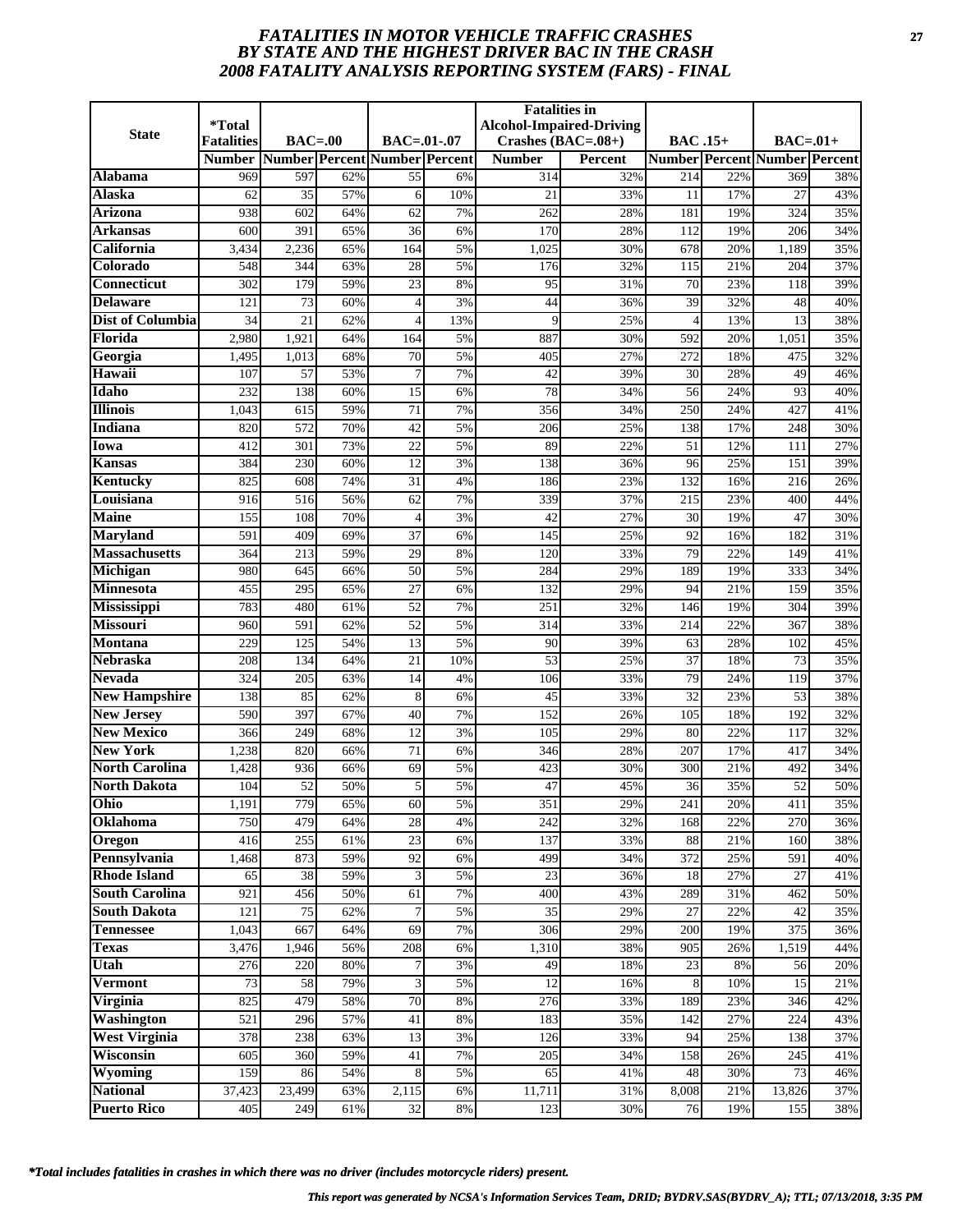# *FATALITIES IN MOTOR VEHICLE TRAFFIC CRASHES* **28** *BY STATE AND THE HIGHEST DRIVER BAC IN THE CRASH 2009 FATALITY ANALYSIS REPORTING SYSTEM (FARS) - FINAL*

| <b>State</b>            | *Total<br><b>Fatalities</b> | $BAC=00$         |     | BAC=.01-.07                   |     | <b>Fatalities</b> in<br>Crashes $(BAC=.08+)$ | <b>Alcohol-Impaired-Driving</b> | <b>BAC</b> .15+ |     | $BAC=.01+$                           |     |
|-------------------------|-----------------------------|------------------|-----|-------------------------------|-----|----------------------------------------------|---------------------------------|-----------------|-----|--------------------------------------|-----|
|                         | <b>Number</b>               |                  |     | Number Percent Number Percent |     | <b>Number</b>                                | Percent                         |                 |     | <b>Number Percent Number Percent</b> |     |
| Alabama                 | 848                         | 526              | 62% | 54                            | 6%  | 267                                          | 31%                             | 172             | 20% | 321                                  | 38% |
| <b>Alaska</b>           | 64                          | 38               | 60% | $\Delta$                      | 7%  | 22                                           | 34%                             | 18              | 28% | 26                                   | 40% |
| Arizona                 | 806                         | 509              | 63% | 47                            | 6%  | 218                                          | 27%                             | 142             | 18% | 265                                  | 33% |
| Arkansas                | 596                         | 378              | 63% | 43                            | 7%  | 173                                          | 29%                             | 121             | 20% | 216                                  | 36% |
| California              | 3,090                       | 1,982            | 64% | 177                           | 6%  | 924                                          | 30%                             | 639             | 21% | 1,101                                | 36% |
| Colorado                | 465                         | 285              | 61% | 20                            | 4%  | 158                                          | 34%                             | 115             | 25% | 178                                  | 38% |
| <b>Connecticut</b>      | 224                         | $\overline{111}$ | 49% | 16                            | 7%  | 97                                           | 43%                             | 65              | 29% | 113                                  | 51% |
| <b>Delaware</b>         | 116                         | 68               | 59% | 3                             | 3%  | 45                                           | 39%                             | 31              | 27% | 48                                   | 41% |
| <b>Dist of Columbia</b> | 29                          | 17               | 59% |                               | 5%  | 11                                           | 36%                             | 3               | 11% | 12                                   | 41% |
| Florida                 | 2,560                       | 1,643            | 64% | 136                           | 5%  | 777                                          | 30%                             | 532             | 21% | 913                                  | 36% |
| Georgia                 | 1,292                       | 891              | 69% | 63                            | 5%  | 333                                          | 26%                             | 220             | 17% | 396                                  | 31% |
| Hawaii                  | 109                         | 51               | 47% | 6                             | 5%  | 52                                           | 48%                             | 40              | 37% | 58                                   | 53% |
| Idaho                   | 226                         | 159              | 70% | 6                             | 3%  | 60                                           | 26%                             | 40              | 18% | 66                                   | 29% |
| <b>Illinois</b>         | 911                         | 530              | 58% | 67                            | 7%  | 313                                          | 34%                             | 207             | 23% | 380                                  | 42% |
| <b>Indiana</b>          | 693                         | 444              | 64% | 41                            | 6%  | 207                                          | 30%                             | 141             | 20% | 248                                  | 36% |
| Iowa                    | 371                         | 252              | 68% | 21                            | 6%  | 98                                           | 26%                             | 64              | 17% | 119                                  | 32% |
| Kansas                  | 386                         | 242              | 63% | 20                            | 5%  | 123                                          | 32%                             | 82              | 21% | 143                                  | 37% |
| Kentucky                | 791                         | 553              | 70% | 44                            | 6%  | 192                                          | 24%                             | 124             | 16% | 236                                  | 30% |
| Louisiana               | 824                         | 460              | 56% | 74                            | 9%  | 290                                          | 35%                             | 198             | 24% | 364                                  | 44% |
| <b>Maine</b>            | 159                         | 106              | 67% | $\overline{7}$                | 4%  | 46                                           | 29%                             | 28              | 17% | 53                                   | 33% |
| <b>Maryland</b>         | 549                         | 352              | 64% | $\overline{32}$               | 6%  | 165                                          | 30%                             | 101             | 18% | 197                                  | 36% |
| <b>Massachusetts</b>    | 340                         | 208              | 61% | 24                            | 7%  | 106                                          | 31%                             | 69              | 20% | 130                                  | 38% |
| Michigan                | 872                         | 582              | 67% | 47                            | 5%  | 243                                          | 28%                             | 170             | 19% | 290                                  | 33% |
| Minnesota               | 421                         | 290              | 69% | 23                            | 6%  | 107                                          | 25%                             | 80              | 19% | 130                                  | 31% |
| Mississippi             | 700                         | 439              | 63% | 28                            | 4%  | 233                                          | 33%                             | 145             | 21% | 261                                  | 37% |
| <b>Missouri</b>         | 878                         | 518              | 59% | 56                            | 6%  | 302                                          | 34%                             | 204             | 23% | 358                                  | 41% |
| <b>Montana</b>          | 221                         | 129              | 58% | 11                            | 5%  | 81                                           | 37%                             | 59              | 27% | 92                                   | 42% |
| <b>Nebraska</b>         | 223                         | 133              | 60% | 21                            | 10% | 68                                           | 31%                             | 45              | 20% | 90                                   | 40% |
| <b>Nevada</b>           | 243                         | 150              | 62% | 23                            | 10% | 69                                           | 28%                             | 47              | 19% | 92                                   | 38% |
| <b>New Hampshire</b>    | 110                         | 74               | 67% | 6                             | 6%  | 29                                           | 26%                             | 17              | 15% | 36                                   | 32% |
| <b>New Jersey</b>       | 584                         | 400              | 69% | 37                            | 6%  | 146                                          | 25%                             | 78              | 13% | 183                                  | 31% |
| <b>New Mexico</b>       | 361                         | 233              | 65% | 16                            | 4%  | 112                                          | 31%                             | 80              | 22% | 128                                  | 35% |
| <b>New York</b>         | 1,158                       | 767              | 66% | 72                            | 6%  | 318                                          | 27%                             | 195             | 17% | 389                                  | 34% |
| <b>North Carolina</b>   | 1,313                       | 883              | 67% | 67                            | 5%  | 358                                          | 27%                             | 232             | 18% | 425                                  | 32% |
| <b>North Dakota</b>     | 140                         | 81               | 58% | 5                             | 3%  | 54                                           | 39%                             | 41              | 29% | 59                                   | 42% |
| Ohio                    | 1,022                       | 642              | 63% | 55                            | 5%  | 325                                          | 32%                             | 215             | 21% | 380                                  | 37% |
| Oklahoma                | 737                         | 476              | 65% | $\overline{32}$               | 4%  | 229                                          | 31%                             | 153             | 21% | 261                                  | 35% |
| Oregon                  | 377                         | 235              | 62% | 26                            | 7%  | 115                                          | 30%                             | 81              | 21% | 141                                  | 37% |
| Pennsylvania            | 1,256                       | 784              | 62% | $70\,$                        | 6%  | 399                                          | 32%                             | 277             | 22% | 469                                  | 37% |
| <b>Rhode Island</b>     | 83                          | 43               | 52% | 6                             | 7%  | 34                                           | 41%                             | 20              | 24% | 40                                   | 48% |
| <b>South Carolina</b>   | 894                         | 470              | 53% | 47                            | 5%  | 374                                          | 42%                             | 263             | 29% | 421                                  | 47% |
| <b>South Dakota</b>     | 131                         | 69               | 53% | 6                             | 4%  | 54                                           | 41%                             | 41              | 31% | 59                                   | 45% |
| <b>Tennessee</b>        | 986                         | 636              | 64% | 49                            | 5%  | 299                                          | 30%                             | 197             | 20% | 348                                  | 35% |
| <b>Texas</b>            | 3,104                       | 1,632            | 53% | 213                           | 7%  | 1,253                                        | 40%                             | 847             | 27% | 1,466                                | 47% |
| Utah                    | 244                         | 186              | 76% | 17                            | 7%  | 41                                           | 17%                             | 27              | 11% | 59                                   | 24% |
| Vermont                 | 74                          | 47               | 63% | $\overline{4}$                | 5%  | 24                                           | 32%                             | 11              | 15% | 28                                   | 37% |
| Virginia                | 758                         | 476              | 63% | 36                            | 5%  | 243                                          | 32%                             | 167             | 22% | 279                                  | 37% |
| <b>Washington</b>       | 492                         | 258              | 52% | 27                            | 5%  | 207                                          | 42%                             | 137             | 28% | 233                                  | 47% |
| <b>West Virginia</b>    | 357                         | 224              | 63% | 19                            | 5%  | 112                                          | 31%                             | 82              | 23% | 132                                  | 37% |
| Wisconsin               | 561                         | 312              | 56% | 38                            | 7%  | 209                                          | 37%                             | 155             | 28% | 247                                  | 44% |
| Wyoming                 | 134                         | 78               | 58% | 8                             | 6%  | 48                                           | 36%                             | 37              | 28% | 56                                   | 42% |
| <b>National</b>         | 33,883                      | 21,051           | 62% | 1,972                         | 6%  | 10,759                                       | 32%                             | 7,253           | 21% | 12,731                               | 38% |
| <b>Puerto Rico</b>      | 365                         | 224              | 61% | 33                            | 9%  | 109                                          | 30%                             | 73              | 20% | 141                                  | 39% |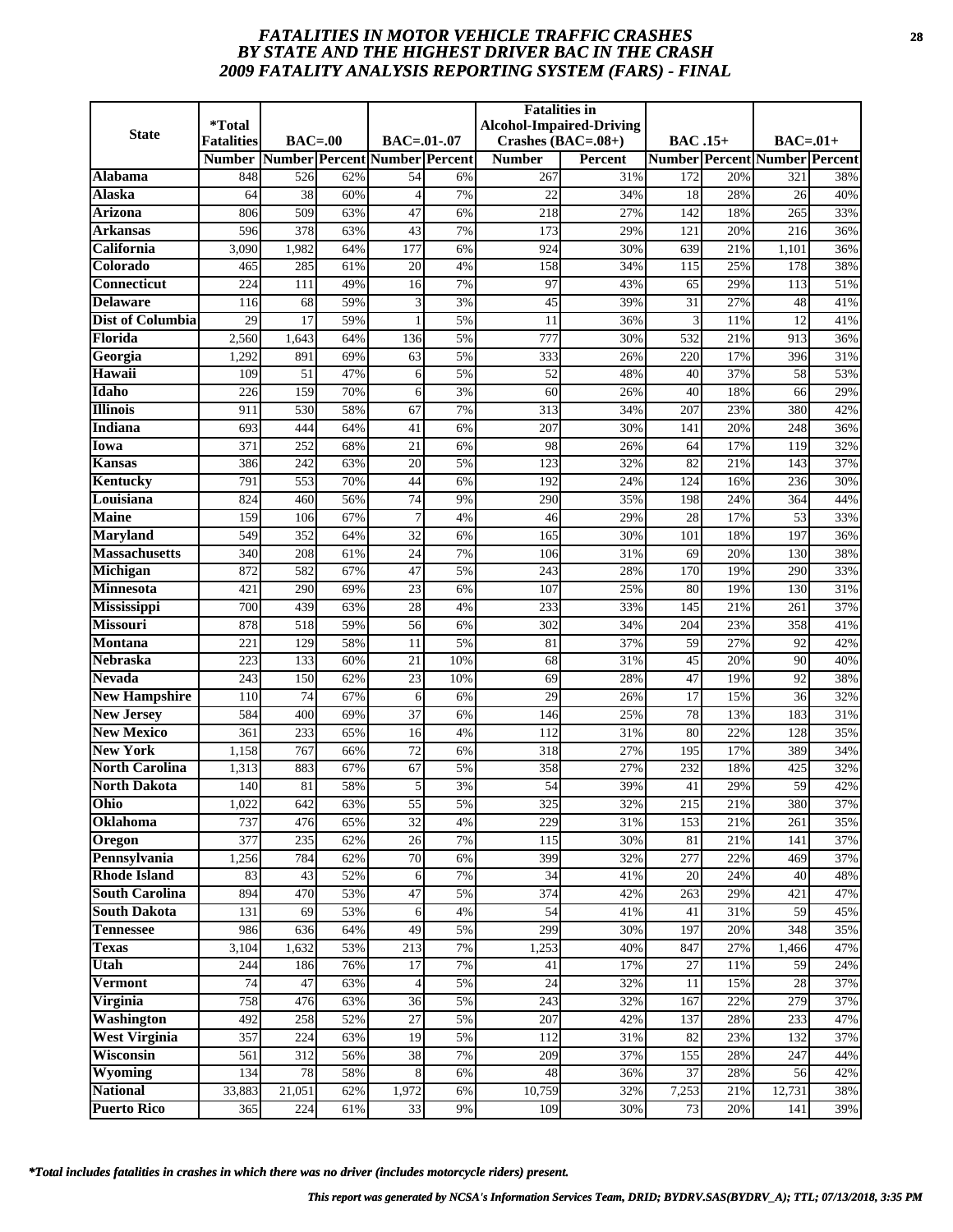# *FATALITIES IN MOTOR VEHICLE TRAFFIC CRASHES* **29** *BY STATE AND THE HIGHEST DRIVER BAC IN THE CRASH 2010 FATALITY ANALYSIS REPORTING SYSTEM (FARS) - FINAL*

| <b>State</b>            | *Total<br><b>Fatalities</b> | $BAC=00$ |     | BAC=.01-.07                   |       | <b>Fatalities</b> in<br>Crashes $(BAC=.08+)$ | <b>Alcohol-Impaired-Driving</b> | <b>BAC</b> .15+ |     | $BAC=.01+$                           |     |
|-------------------------|-----------------------------|----------|-----|-------------------------------|-------|----------------------------------------------|---------------------------------|-----------------|-----|--------------------------------------|-----|
|                         | <b>Number</b>               |          |     | Number Percent Number Percent |       | <b>Number</b>                                | Percent                         |                 |     | <b>Number Percent Number Percent</b> |     |
| Alabama                 | 862                         | 559      | 65% | 40                            | 5%    | 264                                          | 31%                             | 175             | 20% | 303                                  | 35% |
| <b>Alaska</b>           | 56                          | 39       | 70% |                               | 2%    | 16                                           | 28%                             | 12              | 21% | 17                                   | 30% |
| <b>Arizona</b>          | 759                         | 501      | 66% | 38                            | 5%    | 206                                          | 27%                             | 141             | 19% | 244                                  | 32% |
| Arkansas                | 571                         | 367      | 64% | $\overline{25}$               | 4%    | 178                                          | 31%                             | 120             | 21% | 202                                  | 35% |
| California              | 2,720                       | 1,802    | 66% | 139                           | 5%    | 774                                          | 28%                             | 542             | 20% | 913                                  | 34% |
| Colorado                | 450                         | 311      | 69% | 19                            | 4%    | 120                                          | 27%                             | 87              | 19% | 139                                  | 31% |
| <b>Connecticut</b>      | 320                         | 181      | 57% | $\overline{18}$               | 6%    | 119                                          | 37%                             | 80              | 25% | 137                                  | 43% |
| <b>Delaware</b>         | 101                         | 58       | 57% | 6                             | 6%    | 37                                           | 37%                             | 22              | 22% | 43                                   | 43% |
| <b>Dist of Columbia</b> | 24                          | 15       | 60% | 3                             | 13%   | $\overline{7}$                               | 27%                             | 5               | 21% | 10                                   | 40% |
| Florida                 | 2,444                       | 1,657    | 68% | 102                           | 4%    | 678                                          | 28%                             | 454             | 19% | 780                                  | 32% |
| Georgia                 | 1,247                       | 895      | 72% | 48                            | 4%    | 299                                          | 24%                             | 203             | 16% | 347                                  | 28% |
| Hawaii                  | 113                         | 65       | 57% | 6                             | 5%    | 43                                           | 38%                             | 28              | 25% | 48                                   | 43% |
| Idaho                   | 209                         | 127      | 61% | 11                            | 5%    | 72                                           | 34%                             | 57              | 27% | 82                                   | 39% |
| <b>Illinois</b>         | 927                         | 558      | 60% | $\overline{75}$               | 8%    | 292                                          | 32%                             | 217             | 23% | 367                                  | 40% |
| <b>Indiana</b>          | 754                         | 532      | 71% | 26                            | 3%    | 194                                          | 26%                             | 135             | 18% | 221                                  | 29% |
| Iowa                    | 390                         | 286      | 73% | 18                            | 4%    | 85                                           | 22%                             | 58              | 15% | 103                                  | 26% |
| <b>Kansas</b>           | 431                         | 280      | 65% | 18                            | 4%    | 134                                          | 31%                             | 88              | 20% | 152                                  | 35% |
| Kentucky                | 760                         | 552      | 73% | 40                            | 5%    | 168                                          | 22%                             | 105             | 14% | 207                                  | 27% |
| Louisiana               | 721                         | 441      | 61% | 54                            | 7%    | 226                                          | 31%                             | 139             | 19% | 280                                  | 39% |
| <b>Maine</b>            | 161                         | 111      | 69% | 10                            | 6%    | 40                                           | 25%                             | 20              | 13% | 50                                   | 31% |
| <b>Maryland</b>         | 496                         | 307      | 62% | $\overline{33}$               | 7%    | 154                                          | 31%                             | 100             | 20% | 188                                  | 38% |
| <b>Massachusetts</b>    | 347                         | 192      | 55% | 32                            | 9%    | 122                                          | 35%                             | 84              | 24% | 154                                  | 44% |
| Michigan                | 942                         | 647      | 69% | 55                            | 6%    | 236                                          | 25%                             | 173             | 18% | 291                                  | 31% |
| Minnesota               | 411                         | 275      | 67% | 8                             | 2%    | 128                                          | 31%                             | 100             | 24% | 136                                  | 33% |
| Mississippi             | 641                         | 450      | 70% | 17                            | 3%    | 174                                          | 27%                             | 106             | 17% | 192                                  | 30% |
| <b>Missouri</b>         | 821                         | 507      | 62% | 54                            | 7%    | 257                                          | 31%                             | 198             | 24% | 311                                  | 38% |
| <b>Montana</b>          | 189                         | 105      | 56% | 11                            | 6%    | 72                                           | 38%                             | 50              | 27% | 83                                   | 44% |
| <b>Nebraska</b>         | 190                         | 132      | 70% | 8                             | 4%    | 50                                           | 26%                             | 34              | 18% | 58                                   | 30% |
| <b>Nevada</b>           | 257                         | 172      | 67% | 16                            | 6%    | 69                                           | 27%                             | 47              | 18% | 85                                   | 33% |
| <b>New Hampshire</b>    | 128                         | 75       | 58% | 9                             | 7%    | 45                                           | 35%                             | 32              | 25% | 53                                   | 42% |
| <b>New Jersey</b>       | 556                         | 360      | 65% | 35                            | 6%    | 160                                          | 29%                             | 105             | 19% | 195                                  | 35% |
| <b>New Mexico</b>       | 349                         | 224      | 64% | 6                             | 2%    | 119                                          | 34%                             | 86              | 25% | 125                                  | 36% |
| <b>New York</b>         | 1,201                       | 772      | 64% | 65                            | 5%    | 360                                          | 30%                             | 232             | 19% | 425                                  | 35% |
| <b>North Carolina</b>   | 1,320                       | 851      | 64% | 74                            | 6%    | 389                                          | 29%                             | 277             | 21% | 462                                  | 35% |
| <b>North Dakota</b>     | 105                         | 55       | 52% | 4                             | 4%    | 46                                           | 44%                             | 40              | 38% | 50                                   | 48% |
| Ohio                    | 1,080                       | 673      | 62% | 70                            | 6%    | 335                                          | 31%                             | 244             | 23% | 405                                  | 37% |
| Oklahoma                | 668                         | 424      | 64% | 26                            | 4%    | 218                                          | 33%                             | 159             | 24% | 244                                  | 36% |
| Oregon                  | 317                         | 225      | 71% | 20                            | 6%    | 70                                           | 22%                             | 52              | 16% | 90                                   | 28% |
| Pennsylvania            | 1,324                       | 821      | 62% | 74                            | 6%    | 424                                          | 32%                             | 339             | 26% | 498                                  | 38% |
| <b>Rhode Island</b>     | 67                          | 37       | 54% | 3                             | 5%    | 27                                           | 40%                             | 19              | 28% | 31                                   | 46% |
| <b>South Carolina</b>   | 809                         | 401      | 50% | 55                            | 7%    | 353                                          | 44%                             | 247             | 31% | 408                                  | 50% |
| <b>South Dakota</b>     | 140                         | 91       | 65% | 11                            | 8%    | 37                                           | 27%                             | 25              | 18% | 48                                   | 35% |
| <b>Tennessee</b>        | 1,032                       | 683      | 66% | 58                            | 6%    | 288                                          | 28%                             | 202             | 20% | 347                                  | 34% |
| <b>Texas</b>            | 3,023                       | 1,552    | 51% | 193                           | 6%    | 1,270                                        | 42%                             | 889             | 29% | 1,462                                | 48% |
| Utah                    | 253                         | 203      | 80% | 4                             | $2\%$ | 46                                           | 18%                             | 30              | 12% | 50                                   | 20% |
| Vermont                 | 71                          | 46       | 65% |                               | 10%   | 18                                           | 25%                             | 14              | 20% | 25                                   | 35% |
| Virginia                | 740                         | 480      | 65% | 53                            | 7%    | 207                                          | 28%                             | 146             | 20% | 260                                  | 35% |
| Washington              | 460                         | 266      | 58% | 24                            | 5%    | 169                                          | 37%                             | 127             | 28% | 193                                  | 42% |
| <b>West Virginia</b>    | 315                         | 213      | 68% | 16                            | 5%    | 87                                           | 27%                             | 67              | 21% | 102                                  | 32% |
| Wisconsin               | 572                         | 335      | 59% | 34                            | 6%    | 203                                          | 36%                             | 158             | 28% | 237                                  | 41% |
| Wyoming                 | 155                         | 98       | 63% |                               | $2\%$ | 53                                           | 34%                             | 41              | 26% | 57                                   | 37% |
| <b>National</b>         | 32,999                      | 21,005   | 64% | 1,771                         | 5%    | 10,136                                       | 31%                             | 7,111           | 22% | $\overline{11,906}$                  | 36% |
| <b>Puerto Rico</b>      | 340                         | 216      | 63% | 25                            | 7%    | 98                                           | 29%                             | 61              | 18% | 123                                  | 36% |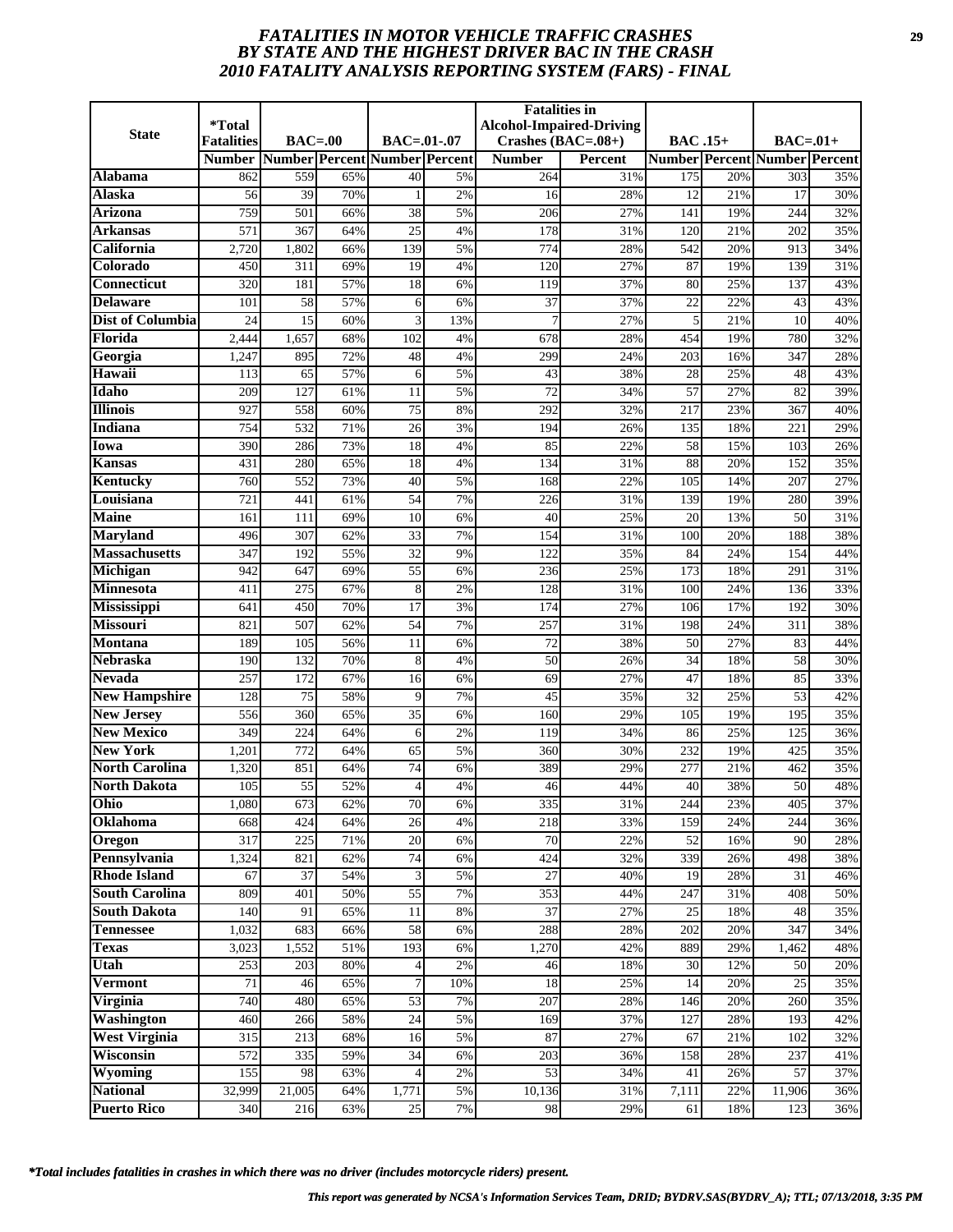# *FATALITIES IN MOTOR VEHICLE TRAFFIC CRASHES* **30** *BY STATE AND THE HIGHEST DRIVER BAC IN THE CRASH 2011 FATALITY ANALYSIS REPORTING SYSTEM (FARS) - FINAL*

| <b>State</b>             | <i><b>*Total</b></i> |            |            |                               |          | <b>Fatalities in</b> | <b>Alcohol-Impaired-Driving</b> |                 |            |                                      |            |
|--------------------------|----------------------|------------|------------|-------------------------------|----------|----------------------|---------------------------------|-----------------|------------|--------------------------------------|------------|
|                          | <b>Fatalities</b>    | $BAC=00$   |            | $BAC = .01-.07$               |          | Crashes $(BAC=.08+)$ |                                 | <b>BAC</b> .15+ |            | $BAC=.01+$                           |            |
|                          | <b>Number</b>        |            |            | Number Percent Number Percent |          | <b>Number</b>        | <b>Percent</b>                  |                 |            | <b>Number Percent Number Percent</b> |            |
| Alabama                  | 895                  | 586        | 65%        | 48                            | 5%       | 261                  | 29%                             | 173             | 19%        | 309                                  | 35%        |
| Alaska<br><b>Arizona</b> | 72<br>826            | 47<br>541  | 65%<br>65% | 3<br>49                       | 5%<br>6% | 21<br>212            | 29%<br>26%                      | 12<br>143       | 17%<br>17% | 24<br>260                            | 33%<br>32% |
| Arkansas                 | 551                  | 353        | 64%        | 39                            | 7%       | 154                  | 28%                             | 108             | 20%        | 193                                  | 35%        |
| California               | 2,816                | 1,914      | 68%        | 119                           | 4%       | 774                  | 27%                             | 529             | 19%        | 893                                  | 32%        |
| Colorado                 | 447                  | 274        | 61%        | 13                            | 3%       | 160                  | 36%                             | 112             | 25%        | 173                                  | 39%        |
| <b>Connecticut</b>       | 221                  | 121        | 55%        |                               | 3%       | 94                   | 42%                             | 66              | 30%        | 100                                  | 45%        |
| <b>Delaware</b>          | 99                   | 55         | 55%        | 3                             | 3%       | 41                   | 41%                             | 32              | 32%        | 44                                   | 45%        |
| <b>Dist of Columbia</b>  | 27                   | 14         | 50%        | 6                             | 21%      | 8                    | 29%                             | $\overline{4}$  | 14%        | 13                                   | 50%        |
| Florida                  | 2,400                | 1,546      | 64%        | 149                           | 6%       | 694                  | 29%                             | 486             | 20%        | 842                                  | 35%        |
| Georgia                  | 1,226                | 911        | 74%        | 44                            | 4%       | 271                  | 22%                             | 182             | 15%        | 315                                  | 26%        |
| Hawaii                   | 100                  | 50         | 50%        | 5                             | 5%       | 45                   | 45%                             | 25              | 25%        | 50                                   | 50%        |
| Idaho                    | 167                  | 112        | 67%        | 5                             | 3%       | 50                   | 30%                             | 32              | 19%        | 55                                   | 33%        |
| <b>Illinois</b>          | 918                  | 595        | 65%        | 43                            | 5%       | 278                  | 30%                             | 174             | 19%        | 321                                  | 35%        |
| Indiana                  | 751                  | 508        | 68%        | 36                            | 5%       | 207                  | 28%                             | 138             | 18%        | 242                                  | 32%        |
| Iowa                     | 360                  | 262        | 73%        | 15                            | 4%       | 83                   | 23%                             | 56              | 16%        | 98                                   | 27%        |
| Kansas                   | 386                  | 251        | 65%        | 26                            | 7%       | 108                  | 28%                             | 72              | 19%        | 133                                  | 35%        |
| Kentucky                 | 720                  | 515        | 72%        | $\overline{30}$               | 4%       | 172                  | 24%                             | 112             | 16%        | 202                                  | 28%        |
| Louisiana                | 680                  | 431        | 63%        | 31                            | 5%       | 219                  | 32%                             | 143             | 21%        | 249                                  | 37%        |
| <b>Maine</b>             | 136                  | 97         | 71%        | 16                            | 12%      | 23                   | 17%                             | 16              | 12%        | 39                                   | 29%        |
| <b>Maryland</b>          | 485                  | 293        | 60%        | 30                            | 6%       | 161                  | 33%                             | 96              | 20%        | 192                                  | 40%        |
| <b>Massachusetts</b>     | 374                  | 226        | 60%        | 19                            | 5%       | 126                  | 34%                             | 83              | 22%        | 145                                  | 39%        |
| Michigan                 | 889                  | 594        | 67%        | 37                            | 4%       | 256                  | 29%                             | 173             | 19%        | 293                                  | 33%        |
| <b>Minnesota</b>         | 368                  | 232        | 63%        | 23                            | 6%       | 109                  | 30%                             | 76              | 21%        | 132                                  | 36%        |
| <b>Mississippi</b>       | 630                  | 459        | 73%        | $\overline{13}$               | 2%       | 159                  | 25%                             | 114             | 18%        | 171                                  | 27%        |
| <b>Missouri</b>          | 786                  | 481        | 61%        | 41                            | 5%       | 258                  | 33%                             | 175             | 22%        | 299                                  | 38%        |
| <b>Montana</b>           | 209                  | 119        | 57%        | 7                             | 3%       | 82                   | 39%                             | 62              | 30%        | 89                                   | 42%        |
| <b>Nebraska</b>          | 181                  | 127        | 70%        | 9                             | 5%       | $\overline{45}$      | 25%                             | 35              | 19%        | $\overline{54}$                      | 30%        |
| <b>Nevada</b>            | 246                  | 155        | 63%        | $\overline{21}$               | 9%       | 70                   | 28%                             | 41              | 17%        | 91                                   | 37%        |
| <b>New Hampshire</b>     | 90                   | 62         | 68%        | $\overline{2}$                | 2%       | $\overline{27}$      | 30%                             | 23              | 26%        | 28                                   | 32%        |
| <b>New Jersey</b>        | 627                  | 399        | 64%        | 33                            | 5%       | 194                  | 31%                             | 122             | 19%        | 226                                  | 36%        |
| <b>New Mexico</b>        | 350                  | 232        | 66%        | $\overline{13}$               | 4%       | 104                  | 30%                             | $\overline{71}$ | 20%        | 117                                  | 33%        |
| <b>New York</b>          | 1,171                | 776        | 66%        | 67                            | 6%       | 328                  | 28%                             | 214             | 18%        | 394                                  | 34%        |
| <b>North Carolina</b>    | 1,230                | 808        | 66%        | 60                            | 5%       | 359                  | 29%                             | 252             | 20%        | 420                                  | 34%        |
| <b>North Dakota</b>      | 148                  | 82         | 55%        | 4                             | 2%       | 63                   | 42%                             | 52              | 35%        | 66                                   | 45%        |
| Ohio                     | 1,017                | 659        | 65%        | 44                            | 4%       | 310                  | 30%                             | 222             | 22%        | 354                                  | 35%        |
| Oklahoma                 | 696                  | 446        | 64%        | 28                            | 4%       | 222                  | 32%                             | 157             | 23%        | 250                                  | 36%        |
| Oregon<br>Pennsylvania   | 331                  | 214<br>827 | 65%        | 20                            | 6%       | 96                   | 29%                             | 75              | 23%        | 117                                  | 35%        |
| <b>Rhode Island</b>      | 1,286<br>66          | 38         | 64%<br>57% | 58<br>$\overline{2}$          | 5%<br>4% | 398<br>26            | 31%<br>39%                      | 297<br>18       | 23%<br>27% | 456<br>28                            | 35%<br>43% |
| <b>South Carolina</b>    | 828                  | 454        | 55%        | 64                            | 8%       | 309                  | 37%                             | 206             | 25%        | 373                                  | 45%        |
| <b>South Dakota</b>      | 111                  | 73         | 66%        | 5                             | 5%       | 33                   | 29%                             | 26              | 24%        | 38                                   | 34%        |
| <b>Tennessee</b>         | 937                  | 624        | 67%        | 54                            | 6%       | 259                  | 28%                             | 172             | 18%        | 313                                  | 33%        |
| <b>Texas</b>             | 3,054                | 1,651      | 54%        | 182                           | 6%       | 1,216                | 40%                             | 834             | 27%        | 1,398                                | 46%        |
| Utah                     | 243                  | 181        | 74%        | 9                             | 4%       | 54                   | 22%                             | 34              | 14%        | 62                                   | 26%        |
| <b>Vermont</b>           | 55                   | 31         | 56%        | 5                             | 9%       | 18                   | 33%                             | 12              | 22%        | 23                                   | 42%        |
| Virginia                 | 764                  | 481        | 63%        | 52                            | 7%       | 228                  | 30%                             | 158             | 21%        | 281                                  | 37%        |
| <b>Washington</b>        | 454                  | 273        | 60%        | 24                            | 5%       | 157                  | 35%                             | 110             | 24%        | 181                                  | 40%        |
| <b>West Virginia</b>     | 338                  | 228        | 68%        | 15                            | 4%       | 93                   | 28%                             | 65              | 19%        | 108                                  | 32%        |
| Wisconsin                | 582                  | 353        | 61%        | 31                            | 5%       | 197                  | 34%                             | 145             | 25%        | 228                                  | 39%        |
| Wyoming                  | 135                  | 94         | 70%        |                               | 2%       | 38                   | 28%                             | 26              | 19%        | 41                                   | 30%        |
| <b>National</b>          | 32,479               | 20,848     | 64%        | 1,662                         | 5%       | 9,865                | 30%                             | 6,758           | 21%        | 11,527                               | 35%        |
| <b>Puerto Rico</b>       | 361                  | 232        | 64%        | 26                            | 7%       | 103                  | 28%                             | 67              | 19%        | 129                                  | 36%        |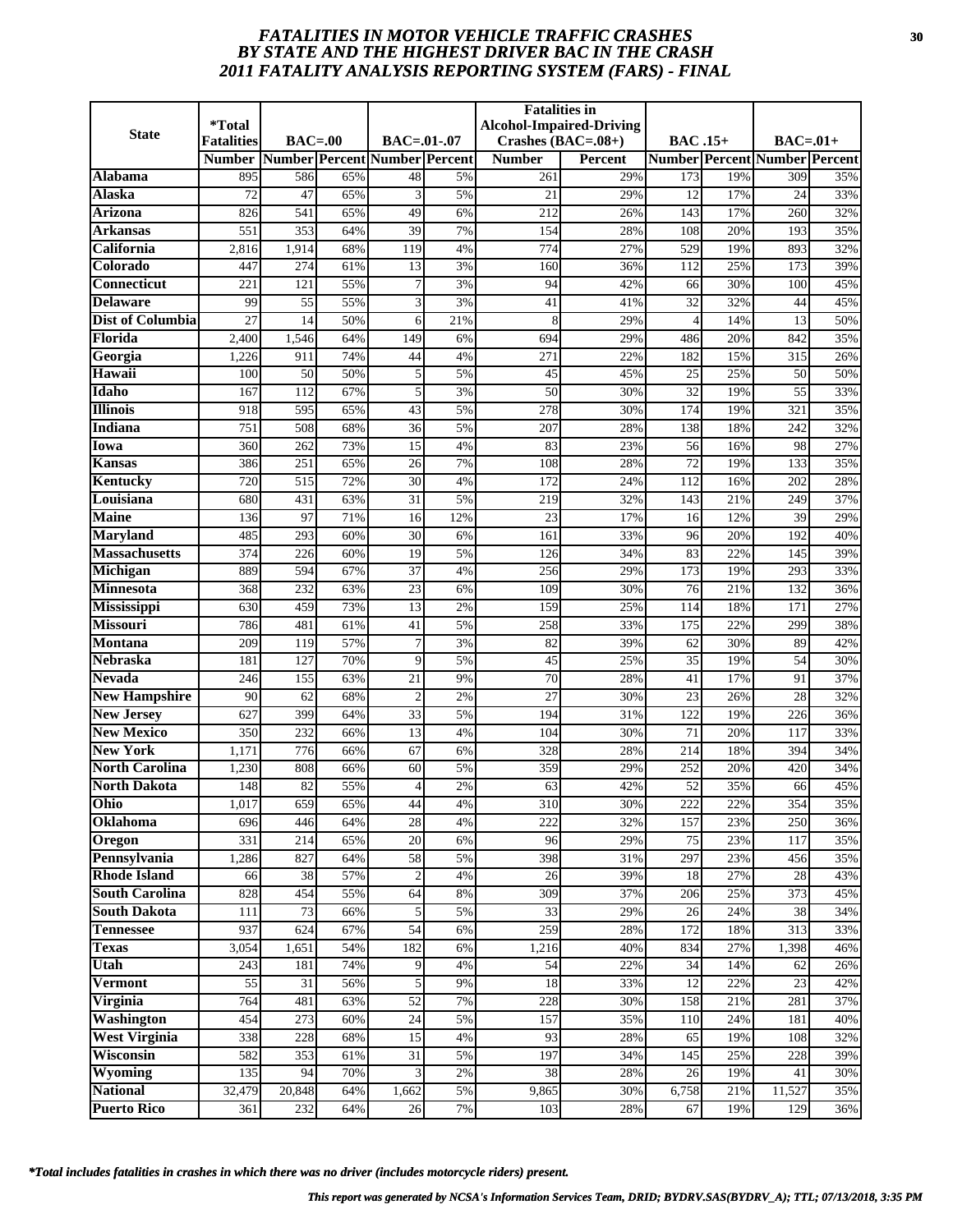# *FATALITIES IN MOTOR VEHICLE TRAFFIC CRASHES* **31** *BY STATE AND THE HIGHEST DRIVER BAC IN THE CRASH 2012 FATALITY ANALYSIS REPORTING SYSTEM (FARS) - FINAL*

| <b>State</b>                              | *Total<br><b>Fatalities</b> | $BAC=00$         |            | BAC=.01-.07                   |          | <b>Fatalities</b> in<br>Crashes $(BAC=.08+)$ | <b>Alcohol-Impaired-Driving</b> | <b>BAC</b> .15+ |            | $BAC=01+$                            |            |
|-------------------------------------------|-----------------------------|------------------|------------|-------------------------------|----------|----------------------------------------------|---------------------------------|-----------------|------------|--------------------------------------|------------|
|                                           | <b>Number</b>               |                  |            | Number Percent Number Percent |          | <b>Number</b>                                | Percent                         |                 |            | <b>Number Percent Number Percent</b> |            |
| Alabama                                   | 865                         | 566              | 65%        | 58                            | 7%       | 240                                          | 28%                             | 168             | 19%        | 297                                  | 34%        |
| <b>Alaska</b>                             | 59                          | 44               | 74%        |                               | 1%       | 15                                           | 25%                             | 12              | 20%        | 15                                   | 26%        |
| Arizona                                   | 821                         | 528              | 64%        | 42                            | 5%       | 230                                          | 28%                             | 169             | 21%        | 272                                  | 33%        |
| Arkansas                                  | 560                         | 382              | 68%        | $\overline{31}$               | 6%       | 144                                          | 26%                             | 97              | 17%        | 175                                  | 31%        |
| California                                | 2,966                       | 1,988            | 67%        | 139                           | 5%       | 829                                          | 28%                             | 581             | 20%        | 969                                  | 33%        |
| Colorado                                  | 474                         | 302              | 64%        | 37                            | 8%       | 134                                          | 28%                             | 91              | 19%        | 170                                  | 36%        |
| <b>Connecticut</b>                        | 264                         | 148              | 56%        | $\overline{13}$               | 5%       | 100                                          | 38%                             | $\overline{73}$ | 28%        | 113                                  | 43%        |
| <b>Delaware</b>                           | 114                         | 67               | 59%        | $\overline{12}$               | 10%      | 35                                           | 31%                             | 20              | 18%        | 47                                   | 41%        |
| <b>Dist of Columbia</b>                   | 15                          | 11               | 76%        | $\mathbf{1}$                  | 3%       | 3                                            | 21%                             | 3               | 18%        | $\overline{4}$                       | 24%        |
| Florida                                   | 2,431                       | 1,598            | 66%        | 122                           | 5%       | 709                                          | 29%                             | 498             | 20%        | 831                                  | 34%        |
| Georgia                                   | 1,192                       | 836              | 70%        | $\overline{57}$               | 5%       | 295                                          | 25%                             | 202             | 17%        | 353                                  | 30%        |
| Hawaii                                    | 125                         | 67               | 53%        | 11                            | 8%       | 47                                           | 38%                             | 36              | 29%        | 58                                   | 46%        |
| Idaho                                     | 184                         | 126              | 68%        | 6                             | 3%       | 52                                           | 28%                             | 40              | 22%        | 58                                   | 32%        |
| <b>Illinois</b>                           | 956                         | 564              | 59%        | 68                            | 7%       | 322                                          | 34%                             | 222             | 23%        | 390                                  | 41%        |
| <b>Indiana</b>                            | 781                         | 516              | 66%        | 32                            | 4%       | 230                                          | 30%                             | 171             | 22%        | 262                                  | 34%        |
| Iowa                                      | 365                         | 257              | 70%        | 12                            | 3%       | 96                                           | 26%                             | 71              | 19%        | 108                                  | 30%        |
| <b>Kansas</b>                             | 405                         | 277              | 68%        | 21                            | 5%       | 104                                          | 26%                             | 83              | 20%        | 124                                  | 31%        |
| Kentucky                                  | 746                         | 552              | 74%        | $\overline{23}$               | 3%       | 169                                          | 23%                             | 119             | 16%        | 192                                  | 26%        |
| Louisiana                                 | 723                         | 456              | 63%        | 31                            | 4%       | 235                                          | 32%                             | 154             | 21%        | 266                                  | 37%        |
| <b>Maine</b>                              | 164                         | 101              | 61%        | 13                            | 8%       | 50                                           | 30%                             | 32              | 20%        | 63                                   | 39%        |
| <b>Maryland</b>                           | 511                         | $\overline{317}$ | 62%        | $\overline{31}$               | 6%       | 163                                          | 32%                             | 109             | 21%        | 194                                  | 38%        |
| <b>Massachusetts</b>                      | 383                         | 221              | 58%        | 33                            | 9%       | 129                                          | 34%                             | 81              | 21%        | 161                                  | 42%        |
| Michigan                                  | 940                         | 629              | 67%        | 49                            | 5%       | 261                                          | 28%                             | 189             | 20%        | 310                                  | 33%        |
| Minnesota                                 | 395                         | 261              | 66%        | 17                            | 4%       | 114                                          | 29%                             | 89              | 23%        | 131                                  | 33%        |
| Mississippi                               | 582                         | 366              | 63%        | 25                            | 4%       | 191                                          | 33%                             | 119             | 20%        | 216                                  | 37%        |
| <b>Missouri</b>                           | 826                         | 488              | 59%        | 45                            | 5%       | 283                                          | 34%                             | 198             | 24%        | 328                                  | 40%        |
| <b>Montana</b>                            | 205                         | 98               | 48%        | 18                            | 9%       | 89                                           | 43%                             | 66              | 32%        | 107                                  | 52%        |
| <b>Nebraska</b>                           | 212                         | 124              | 58%        | 16                            | 7%       | $\overline{73}$                              | 34%                             | 47              | 22%        | 88                                   | 42%        |
| <b>Nevada</b>                             | 261                         | 161              | 62%        | $\overline{15}$               | 6%       | $\overline{85}$                              | 33%                             | 60              | 23%        | 100                                  | 38%        |
| <b>New Hampshire</b><br><b>New Jersey</b> | 108<br>589                  | 71<br>378        | 65%        | 5<br>46                       | 5%<br>8% | 32<br>164                                    | 30%                             | 22<br>110       | 21%<br>19% | 37<br>210                            | 35%<br>36% |
| <b>New Mexico</b>                         | 366                         | 254              | 64%<br>69% | 14                            | 4%       | 97                                           | 28%<br>26%                      | 69              | 19%        | 111                                  | 30%        |
| <b>New York</b>                           | 1,180                       | 760              | 64%        | 80                            | 7%       | 340                                          | 29%                             | 224             | 19%        | 420                                  | 36%        |
| <b>North Carolina</b>                     | 1,299                       | 864              | 67%        | 57                            | 4%       | 372                                          | 29%                             | 244             | 19%        | 430                                  | 33%        |
| <b>North Dakota</b>                       | 170                         | 83               | 49%        | 15                            | 9%       | 72                                           | 43%                             | 58              | 34%        | 87                                   | 51%        |
| Ohio                                      | 1,121                       | 684              | 61%        | 45                            | 4%       | 389                                          | 35%                             | 282             | 25%        | 434                                  | 39%        |
| Oklahoma                                  | 709                         | 469              | 66%        | 31                            | 4%       | 209                                          | 30%                             | 162             | 23%        | 240                                  | 34%        |
| Oregon                                    | 337                         | 231              | 69%        | 18                            | 5%       | 88                                           | 26%                             | 53              | 16%        | 106                                  | 31%        |
| Pennsylvania                              | 1,310                       | 849              | 65%        | 53                            | 4%       | 407                                          | 31%                             | 300             | 23%        | 460                                  | 35%        |
| <b>Rhode Island</b>                       | 64                          | 31               | 49%        | 5                             | 8%       | 28                                           | 44%                             | 20              | 31%        | 33                                   | 51%        |
| <b>South Carolina</b>                     | 863                         | 465              | 54%        | 48                            | 6%       | 348                                          | 40%                             | 256             | 30%        | 396                                  | 46%        |
| <b>South Dakota</b>                       | 133                         | 80               | 60%        | 8                             | 6%       | 44                                           | 33%                             | 32              | 24%        | 52                                   | 39%        |
| <b>Tennessee</b>                          | 1,015                       | 674              | 66%        | 56                            | 5%       | 286                                          | 28%                             | 204             | 20%        | 341                                  | 34%        |
| <b>Texas</b>                              | 3,408                       | 1,902            | 56%        | 211                           | 6%       | 1,290                                        | 38%                             | 886             | 26%        | 1,500                                | 44%        |
| Utah                                      | 217                         | 177              | $81\%$     | 8                             | 4%       | 32                                           | 15%                             | 23              | 11%        | 40                                   | 19%        |
| <b>Vermont</b>                            | $\overline{77}$             | 49               | 63%        | 3                             | 3%       | $\overline{24}$                              | 31%                             | 12              | 16%        | 26                                   | 34%        |
| Virginia                                  | 776                         | 526              | 68%        | 41                            | 5%       | 209                                          | 27%                             | 167             | 21%        | 249                                  | 32%        |
| <b>Washington</b>                         | 438                         | 275              | 63%        | 18                            | 4%       | 143                                          | 33%                             | 95              | 22%        | 160                                  | 37%        |
| <b>West Virginia</b>                      | 339                         | 235              | 69%        | 9                             | 3%       | 94                                           | 28%                             | 70              | 21%        | 103                                  | 30%        |
| Wisconsin                                 | 615                         | 379              | 62%        | 34                            | 6%       | 202                                          | 33%                             | 157             | 25%        | 236                                  | 38%        |
| Wyoming                                   | 123                         | 80               | 65%        | $\overline{c}$                | $2\%$    | 41                                           | 33%                             | 30              | 25%        | 44                                   | 35%        |
| <b>National</b>                           | 33,782                      | 21,563           | 64%        | 1,782                         | 5%       | 10,336                                       | 31%                             | 7,275           | 22%        | 12,118                               | 36%        |
| <b>Puerto Rico</b>                        | 366                         | 205              | 56%        | 37                            | 10%      | 124                                          | 34%                             | 85              | 23%        | 161                                  | 44%        |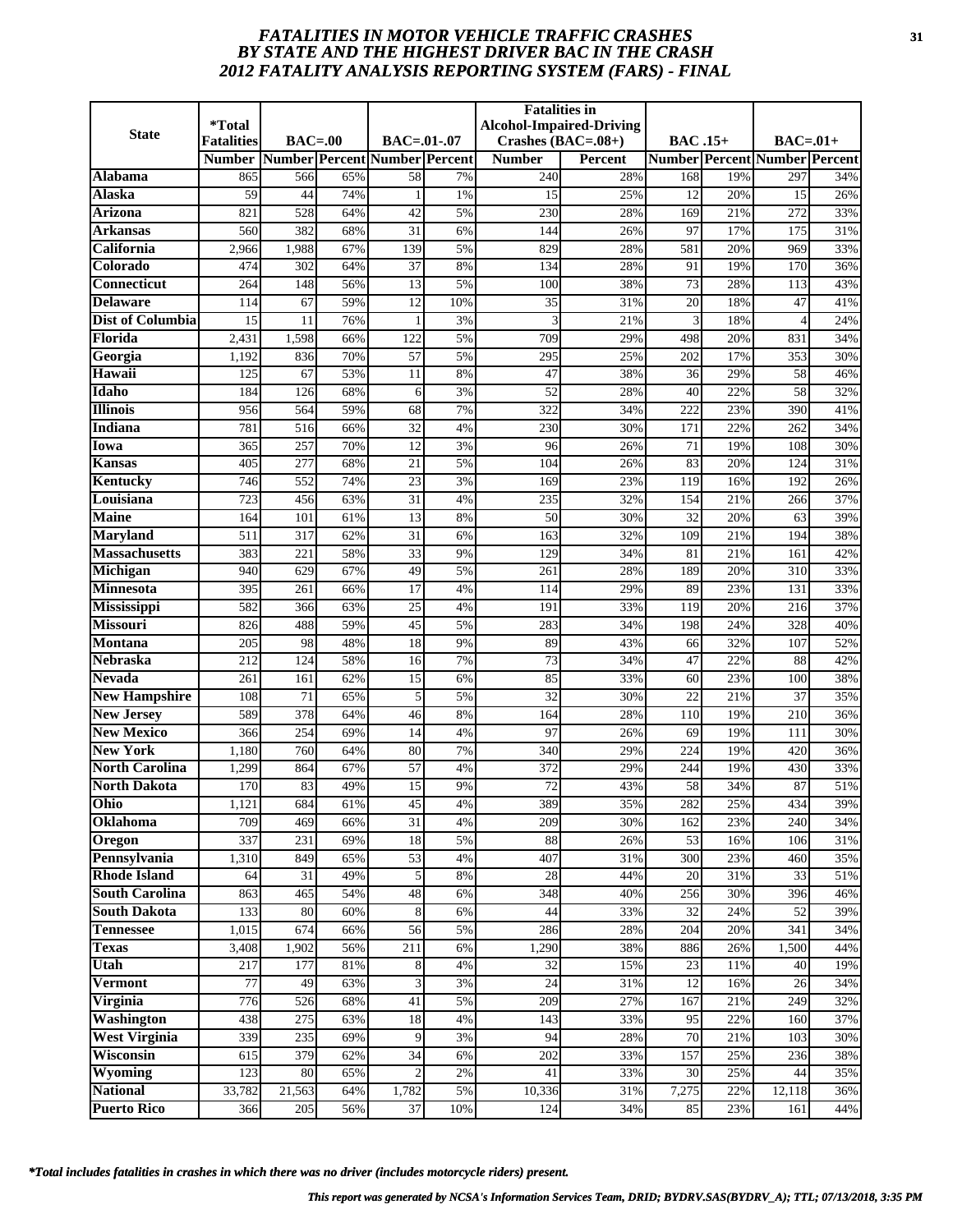# *FATALITIES IN MOTOR VEHICLE TRAFFIC CRASHES* **32** *BY STATE AND THE HIGHEST DRIVER BAC IN THE CRASH 2013 FATALITY ANALYSIS REPORTING SYSTEM (FARS) - FINAL*

| <b>State</b>                               | <i><b>*Total</b></i> |              |            |                               |          | <b>Fatalities in</b> | <b>Alcohol-Impaired-Driving</b> |                 |            |                                      |            |
|--------------------------------------------|----------------------|--------------|------------|-------------------------------|----------|----------------------|---------------------------------|-----------------|------------|--------------------------------------|------------|
|                                            | <b>Fatalities</b>    | $BAC=00$     |            | $BAC = .01-.07$               |          | Crashes $(BAC=.08+)$ |                                 | <b>BAC</b> .15+ |            | $BAC=.01+$                           |            |
|                                            | <b>Number</b>        |              |            | Number Percent Number Percent |          | <b>Number</b>        | <b>Percent</b>                  |                 |            | <b>Number Percent Number Percent</b> |            |
| Alabama                                    | 853                  | 544          | 64%        | 49                            | 6%       | 259                  | 30%                             | 175             | 20%        | 308                                  | 36%        |
| Alaska                                     | 51                   | 33           | 65%        | $\mathbf{1}$                  | 2%       | 16                   | 31%                             | 13              | 25%        | 17                                   | 34%        |
| <b>Arizona</b>                             | 849                  | 572          | 67%        | 43                            | 5%       | 221                  | 26%                             | 157             | 19%        | 263                                  | 31%        |
| Arkansas                                   | 498                  | 335          | 67%        | 39                            | 8%       | 121                  | 24%                             | 90              | 18%        | 160                                  | 32%        |
| California                                 | 3,107                | 2,053        | 66%        | 161                           | 5%       | 880                  | 28%                             | 594             | 19%        | 1,041                                | 34%        |
| Colorado                                   | 482                  | 310          | 64%        | 31                            | 6%       | 140                  | 29%                             | 104             | 21%        | 171                                  | 35%        |
| <b>Connecticut</b>                         | 286                  | 143          | 50%        | 18                            | 6%       | 126                  | 44%                             | 80              | 28%        | 143                                  | 50%        |
| <b>Delaware</b><br><b>Dist of Columbia</b> | 99<br>20             | 57           | 58%        | $\overline{4}$                | 4%       | 38                   | 38%                             | 28              | 28%        | 42                                   | 42%        |
| Florida                                    |                      | 13           | 64%        | $\Omega$                      | 1%       | 7                    | 36%                             | 5               | 23%        | $\overline{7}$                       | 37%        |
| Georgia                                    | 2,403<br>1,180       | 1,607<br>826 | 67%<br>70% | 114<br>52                     | 5%<br>4% | 672<br>296           | 28%<br>25%                      | 478<br>180      | 20%<br>15% | 786<br>348                           | 33%<br>30% |
| Hawaii                                     | 102                  | 56           | 55%        | 12                            | 11%      | 34                   | 34%                             | 22              | 22%        | 46                                   | 45%        |
| Idaho                                      | 214                  | 138          | 65%        | 16                            | 7%       | 57                   | 27%                             | 41              | 19%        | 73                                   | 34%        |
| <b>Illinois</b>                            | 991                  | 594          | 60%        | 67                            | 7%       | 330                  | 33%                             | 230             | 23%        | 396                                  | 40%        |
| <b>Indiana</b>                             | 784                  | 539          | 69%        | 45                            | 6%       | 199                  | 25%                             | 143             | 18%        | 244                                  | 31%        |
| Iowa                                       | 317                  | 204          | 64%        | 12                            | 4%       | 101                  | 32%                             | 75              | 24%        | 113                                  | 36%        |
| Kansas                                     | 350                  | 234          | 67%        | 17                            | 5%       | 98                   | 28%                             | 72              | 21%        | 116                                  | 33%        |
| Kentucky                                   | 638                  | 445          | 70%        | 26                            | 4%       | 166                  | 26%                             | 111             | 17%        | 192                                  | 30%        |
| Louisiana                                  | 703                  | 427          | 61%        | 39                            | 6%       | 232                  | 33%                             | 142             | 20%        | 272                                  | 39%        |
| <b>Maine</b>                               | 144                  | 92           | 64%        | 11                            | 8%       | 41                   | 28%                             | 25              | 17%        | 52                                   | 36%        |
| <b>Maryland</b>                            | 465                  | 293          | 63%        | 35                            | 7%       | 137                  | 29%                             | $\overline{88}$ | 19%        | 171                                  | 37%        |
| <b>Massachusetts</b>                       | 351                  | 199          | 57%        | $\overline{22}$               | 6%       | 125                  | 36%                             | 74              | 21%        | 147                                  | 42%        |
| Michigan                                   | 947                  | 641          | 68%        | 58                            | 6%       | 249                  | 26%                             | 165             | 17%        | 307                                  | 32%        |
| <b>Minnesota</b>                           | 387                  | 272          | 70%        | 20                            | 5%       | 95                   | 25%                             | 75              | 19%        | 115                                  | 30%        |
| <b>Mississippi</b>                         | 613                  | 378          | 62%        | 28                            | 4%       | 207                  | 34%                             | 129             | 21%        | 234                                  | 38%        |
| <b>Missouri</b>                            | 757                  | 472          | 62%        | 39                            | 5%       | 244                  | 32%                             | 168             | 22%        | 283                                  | 37%        |
| <b>Montana</b>                             | 229                  | 124          | 54%        | 12                            | 5%       | 93                   | 41%                             | 66              | 29%        | 105                                  | 46%        |
| <b>Nebraska</b>                            | 211                  | 137          | 65%        | 10                            | 5%       | 60                   | 28%                             | 44              | 21%        | 69                                   | 33%        |
| <b>Nevada</b>                              | 266                  | 172          | 65%        | 13                            | 5%       | 81                   | 30%                             | $\overline{57}$ | 22%        | 94                                   | 35%        |
| <b>New Hampshire</b>                       | 135                  | 83           | 61%        | $\overline{7}$                | 5%       | 45                   | 34%                             | 33              | 24%        | 52                                   | 39%        |
| <b>New Jersey</b>                          | 542                  | 356          | 66%        | 39                            | 7%       | 148                  | 27%                             | 95              | 17%        | 187                                  | 34%        |
| <b>New Mexico</b>                          | 311                  | 191          | 61%        | $\overline{22}$               | 7%       | 98                   | 31%                             | 69              | 22%        | 120                                  | 39%        |
| <b>New York</b>                            | 1,202                | 756          | 63%        | $\overline{75}$               | 6%       | 369                  | 31%                             | 236             | 20%        | 444                                  | 37%        |
| <b>North Carolina</b>                      | 1,290                | 861          | 67%        | 58                            | 5%       | 368                  | 28%                             | 239             | 19%        | 426                                  | 33%        |
| <b>North Dakota</b>                        | 148                  | 73           | 50%        | 12                            | 8%       | 61                   | 41%                             | 53              | 36%        | 73                                   | 49%        |
| Ohio                                       | 989                  | 668          | 68%        | 52                            | 5%       | 266                  | 27%                             | 167             | 17%        | 318                                  | 32%        |
| Oklahoma                                   | 678                  | 472          | 70%        | 36                            | 5%       | 170                  | 25%                             | 124             | 18%        | 206                                  | 30%        |
| Oregon                                     | 313                  | 191          | 61%        | 17                            | 5%       | 103                  | 33%                             | 78              | 25%        | 120                                  | 38%        |
| Pennsylvania                               | 1,210                | 783          | 65%        | 64                            | 5%       | 360                  | 30%                             | 253             | 21%        | 424                                  | 35%        |
| <b>Rhode Island</b>                        | 65                   | 38           | 59%        | $\overline{4}$                | 6%       | 23                   | 35%                             | 16              | 25%        | 27                                   | 41%        |
| <b>South Carolina</b>                      | 767                  | 380          | 49%        | 45                            | 6%       | 339                  | 44%                             | 228             | 30%        | 384                                  | 50%        |
| <b>South Dakota</b>                        | 135                  | 86           | 64%        | 6                             | 5%       | 41                   | 30%                             | 33              | 25%        | 47                                   | 35%        |
| <b>Tennessee</b>                           | 995                  | 656          | 66%        | 53                            | 5%       | 284                  | 29%                             | 194             | 19%        | 337                                  | 34%        |
| <b>Texas</b>                               | 3,389                | 1,851        | 55%        | 208                           | 6%       | 1,327                | 39%                             | 893             | 26%        | 1,535                                | 45%        |
| Utah                                       | 220                  | 175          | 80%        | 6                             | 3%       | 37                   | 17%                             | 24              | 11%        | 43                                   | 20%        |
| <b>Vermont</b>                             | 69                   | 45           | 65%        | 5                             | 8%       | $\overline{19}$      | 27%                             | 15              | 22%        | 24                                   | 35%        |
| Virginia                                   | 740                  | 416          | 56%        | 58                            | $8\%$    | 263                  | 36%                             | 188             | 25%        | 321                                  | 43%        |
| Washington<br><b>West Virginia</b>         | 436                  | 265          | 61%<br>67% | 20                            | 5%       | 151                  | 35%                             | 94<br>63        | 22%        | 171                                  | 39%        |
| Wisconsin                                  | 332<br>543           | 221<br>331   | 61%        | 20<br>31                      | 6%<br>6% | 91<br>177            | 27%<br>33%                      | 129             | 19%<br>24% | 111<br>208                           | 33%<br>38% |
| Wyoming                                    | 87                   | 58           | 67%        |                               | 5%       | 25                   | 28%                             | 18              | 21%        | 29                                   | 33%        |
| <b>National</b>                            | 32,893               | 20,865       | 63%        | 1,834                         | 6%       | 10,084               | 31%                             | 6,870           | 21%        | $\overline{11,918}$                  | 36%        |
| <b>Puerto Rico</b>                         | 344                  | 189          | 55%        | 31                            | 9%       | 123                  | 36%                             | 74              | 21%        | 154                                  | 45%        |
|                                            |                      |              |            |                               |          |                      |                                 |                 |            |                                      |            |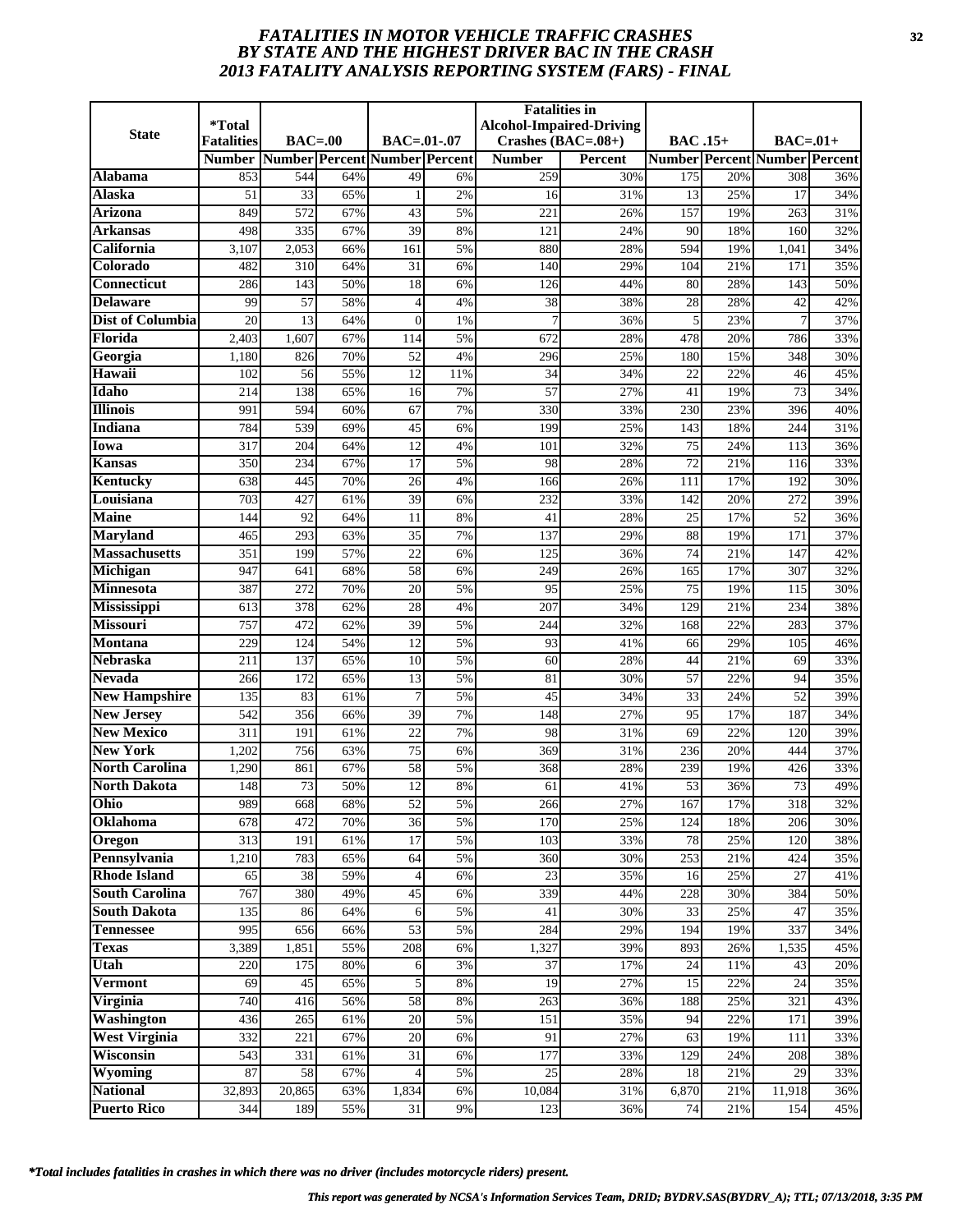# *FATALITIES IN MOTOR VEHICLE TRAFFIC CRASHES* **33** *BY STATE AND THE HIGHEST DRIVER BAC IN THE CRASH 2014 FATALITY ANALYSIS REPORTING SYSTEM (FARS) - FINAL*

| <b>State</b>               | *Total<br><b>Fatalities</b> | $BAC=00$      |            | BAC=.01-.07                   |          | <b>Fatalities</b> in<br>Crashes $(BAC=.08+)$ | <b>Alcohol-Impaired-Driving</b> | <b>BAC</b> .15+ |            | $BAC=.01+$                           |            |
|----------------------------|-----------------------------|---------------|------------|-------------------------------|----------|----------------------------------------------|---------------------------------|-----------------|------------|--------------------------------------|------------|
|                            | <b>Number</b>               |               |            | Number Percent Number Percent |          | <b>Number</b>                                | Percent                         |                 |            | <b>Number Percent Number Percent</b> |            |
| Alabama                    | 820                         | 510           | 62%        | 44                            | 5%       | 265                                          | 32%                             | 183             | 22%        | 310                                  | 38%        |
| <b>Alaska</b>              | 73                          | 45            | 61%        |                               | 9%       | 22                                           | 30%                             | 17              | 23%        | 28                                   | 39%        |
| <b>Arizona</b>             | 773                         | 504           | 65%        | 50                            | 6%       | 200                                          | 26%                             | 140             | 18%        | 249                                  | 32%        |
| Arkansas                   | 470                         | 304           | 65%        | $\overline{28}$               | 6%       | 136                                          | 29%                             | 96              | 20%        | 164                                  | 35%        |
| California                 | 3,102                       | 2,038         | 66%        | 184                           | 6%       | 876                                          | 28%                             | 603             | 19%        | 1,060                                | 34%        |
| Colorado                   | 488                         | 302           | 62%        | 26                            | 5%       | 160                                          | 33%                             | 112             | 23%        | 185                                  | 38%        |
| <b>Connecticut</b>         | 248                         | 135           | 54%        | 16                            | 7%       | 97                                           | 39%                             | 60              | 24%        | 113                                  | 46%        |
| <b>Delaware</b>            | 124                         | 70            | 57%        | $\mathfrak{D}$                | 2%       | 52                                           | 42%                             | 29              | 23%        | 54                                   | 43%        |
| <b>Dist of Columbia</b>    | 23                          | 17            | 72%        |                               | 6%       | 5                                            | 23%                             | $\overline{4}$  | 16%        | $\overline{7}$                       | 28%        |
| Florida                    | 2,494                       | 1,669         | 67%        | 130                           | 5%       | 694                                          | 28%                             | 484             | 19%        | 824                                  | 33%        |
| Georgia                    | 1,164                       | 835           | 72%        | 46                            | 4%       | 279                                          | 24%                             | 185             | 16%        | 325                                  | 28%        |
| Hawaii                     | 95                          | 61            | 65%        | 4                             | 4%       | 30                                           | 31%                             | 19              | 20%        | 34                                   | 35%        |
| Idaho                      | 186                         | 124           | 67%        | 7                             | 4%       | 53                                           | 28%                             | 35              | 19%        | 60                                   | 32%        |
| <b>Illinois</b>            | 924                         | 567           | 61%        | $\overline{52}$               | 6%       | 302                                          | 33%                             | 206             | 22%        | 353                                  | 38%        |
| <b>Indiana</b>             | 745                         | 554           | 74%        | 28                            | 4%       | 160                                          | 21%                             | 112             | 15%        | 188                                  | 25%        |
| Iowa                       | 322                         | 216           | 67%        | 13                            | 4%       | 91                                           | 28%                             | 69              | 21%        | 104                                  | 32%        |
| Kansas                     | 385                         | 257           | 67%        | 19                            | 5%       | 108                                          | 28%                             | 72              | 19%        | 127                                  | 33%        |
| Kentucky                   | 672                         | 477           | 71%        | $\overline{24}$               | 4%       | 171                                          | 25%                             | 114             | 17%        | 194                                  | 29%        |
| Louisiana                  | 740                         | 443           | 60%        | 48                            | 7%       | 247                                          | 33%                             | 176             | 24%        | 295                                  | 40%        |
| <b>Maine</b>               | 131                         | 86            | 66%        | 7                             | 5%       | 37                                           | 28%                             | 28              | 22%        | 44                                   | 34%        |
| <b>Maryland</b>            | 442                         | 285           | 64%        | 27                            | 6%       | 130                                          | 29%                             | 80              | 18%        | 157                                  | 36%        |
| <b>Massachusetts</b>       | 354                         | 183           | 52%        | 24                            | 7%       | 143                                          | 40%                             | 96              | 27%        | 167                                  | 47%        |
| Michigan<br>Minnesota      | 901                         | 639<br>237    | 71%<br>66% | 49                            | 5%       | 212                                          | 23%<br>30%                      | 140<br>76       | 16%<br>21% | 261<br>122                           | 29%<br>34% |
| Mississippi                | 361<br>607                  | 404           | 67%        | 14<br>30                      | 4%<br>5% | 108<br>172                                   | 28%                             | 120             | 20%        | 202                                  | 33%        |
| <b>Missouri</b>            | 766                         | 514           | 67%        | 45                            | 6%       | 205                                          | 27%                             | 133             | 17%        | 250                                  | 33%        |
| <b>Montana</b>             | 192                         | 107           | 56%        | 12                            | 6%       | 73                                           | 38%                             | 58              | 30%        | 85                                   | 44%        |
| <b>Nebraska</b>            | 225                         | 146           | 65%        | 17                            | 8%       | 60                                           | 27%                             | 42              | 19%        | 77                                   | 34%        |
| <b>Nevada</b>              | 291                         | 178           | 61%        | 20                            | 7%       | 93                                           | 32%                             | 65              | 22%        | 112                                  | 39%        |
| <b>New Hampshire</b>       | 95                          | 62            | 65%        | 5                             | 5%       | 29                                           | 30%                             | 20              | 21%        | 33                                   | 35%        |
| <b>New Jersey</b>          | 556                         | 358           | 64%        | 37                            | 7%       | 161                                          | 29%                             | 106             | 19%        | 198                                  | 36%        |
| <b>New Mexico</b>          | 386                         | 239           | 62%        | $\overline{28}$               | 7%       | 117                                          | 30%                             | $\overline{77}$ | 20%        | 145                                  | 37%        |
| <b>New York</b>            | 1,041                       | 663           | 64%        | 65                            | 6%       | 312                                          | 30%                             | 205             | 20%        | 377                                  | 36%        |
| <b>North Carolina</b>      | 1,284                       | 868           | 68%        | 52                            | 4%       | 363                                          | 28%                             | 259             | 20%        | 415                                  | 32%        |
| <b>North Dakota</b>        | 135                         | 69            | 51%        | 11                            | 8%       | 55                                           | 41%                             | 37              | 27%        | 66                                   | 49%        |
| Ohio                       | 1,006                       | 651           | 65%        | 46                            | 5%       | 302                                          | 30%                             | 221             | 22%        | 348                                  | 35%        |
| Oklahoma                   | 669                         | 487           | 73%        | 26                            | 4%       | 156                                          | 23%                             | 113             | 17%        | 182                                  | 27%        |
| Oregon                     | 357                         | 233           | 65%        | 25                            | 7%       | 99                                           | 28%                             | 67              | 19%        | 124                                  | 35%        |
| Pennsylvania               | 1,195                       | 798           | 67%        | 48                            | 4%       | 349                                          | 29%                             | 248             | 21%        | 397                                  | 33%        |
| <b>Rhode Island</b>        | 51                          | 34            | 66%        | 1                             | 1%       | 17                                           | 32%                             | 14              | 27%        | 17                                   | 34%        |
| <b>South Carolina</b>      | 823                         | 431           | 52%        | 60                            | 7%       | 331                                          | 40%                             | 242             | 29%        | 392                                  | 48%        |
| <b>South Dakota</b>        | 136                         | 84            | 62%        | 7                             | 5%       | 44                                           | 32%                             | 35              | 26%        | 51                                   | 38%        |
| <b>Tennessee</b>           | 963                         | 642           | 67%        | 46                            | 5%       | 273                                          | 28%                             | 195             | 20%        | 319                                  | 33%        |
| <b>Texas</b>               | 3,536                       | 1,858         | 53%        | 230                           | 7%       | 1,446                                        | 41%                             | 985             | 28%        | 1,675                                | 47%        |
| Utah                       | 256                         | 193           | 75%        | 6                             | 2%       | 57                                           | 22%                             | 42              | 16%        | 63                                   | 25%        |
| <b>Vermont</b>             | 44                          | 30            | 68%        | 6                             | 13%      | 8                                            | 19%                             | 6               | 13%        | 14                                   | 32%        |
| Virginia                   | 703                         | 444           | 63%        | 42                            | 6%       | 216                                          | 31%                             | 144             | 20%        | 258                                  | 37%        |
| <b>Washington</b>          | 462                         | 294           | 64%        | 34                            | 7%       | 132                                          | 29%                             | 88              | 19%        | 166                                  | 36%        |
| <b>West Virginia</b>       | 272                         | 173           | 64%        | 13                            | 5%       | 84                                           | 31%                             | 57              | 21%        | 97                                   | 36%        |
| Wisconsin                  | 506<br>150                  | 303<br>96     | 60%        | 36<br>5                       | 7%<br>3% | 165                                          | 33%                             | 121             | 24%        | 202                                  | 40%        |
| Wyoming<br><b>National</b> |                             |               | 64%        |                               | 5%       | 48                                           | 32%                             | 35              | 23%        | 53                                   | 35%        |
| <b>Puerto Rico</b>         | 32,744<br>304               | 20,913<br>172 | 64%<br>57% | 1,800<br>37                   |          | 9,943<br>94                                  | 30%<br>31%                      | 6,865<br>56     | 21%<br>18% | 11,743<br>131                        | 36%        |
|                            |                             |               |            |                               | 12%      |                                              |                                 |                 |            |                                      | 43%        |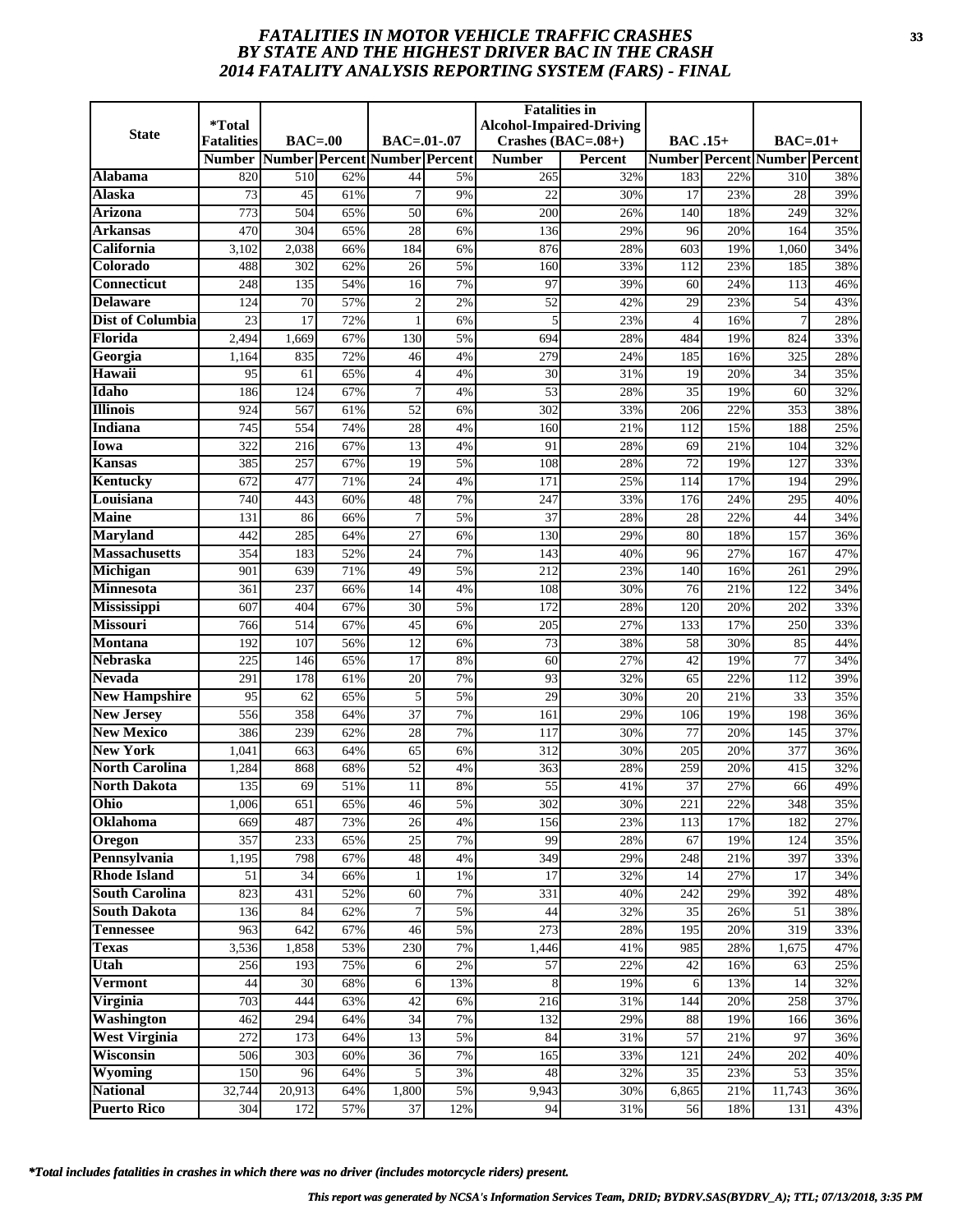# *FATALITIES IN MOTOR VEHICLE TRAFFIC CRASHES* **34** *BY STATE AND THE HIGHEST DRIVER BAC IN THE CRASH 2015 FATALITY ANALYSIS REPORTING SYSTEM (FARS) - FINAL*

| <b>State</b>                              | <i><b>*Total</b></i>               | $BAC=00$            |            | $BAC = .01-.07$               |          | <b>Fatalities in</b>                  | <b>Alcohol-Impaired-Driving</b> |                 |            |                                                   |            |
|-------------------------------------------|------------------------------------|---------------------|------------|-------------------------------|----------|---------------------------------------|---------------------------------|-----------------|------------|---------------------------------------------------|------------|
|                                           | <b>Fatalities</b><br><b>Number</b> |                     |            | Number Percent Number Percent |          | Crashes $(BAC=.08+)$<br><b>Number</b> | <b>Percent</b>                  | <b>BAC</b> .15+ |            | $BAC=01+$<br><b>Number Percent Number Percent</b> |            |
| Alabama                                   | 850                                | 565                 | 66%        | 41                            | 5%       | 244                                   | 29%                             | 162             | 19%        | 285                                               | 34%        |
| Alaska                                    | 65                                 | 42                  | 64%        | $\mathbf{1}$                  | 2%       | 22                                    | 34%                             | 17              | 25%        | 23                                                | 36%        |
| <b>Arizona</b>                            | 897                                | 557                 | 62%        | $\overline{55}$               | 6%       | 267                                   | 30%                             | 184             | 20%        | 321                                               | 36%        |
| Arkansas                                  | 550                                | 362                 | 66%        | $\overline{29}$               | 5%       | 159                                   | 29%                             | 112             | 20%        | 188                                               | 34%        |
| California                                | 3,387                              | 2,282               | 67%        | 194                           | 6%       | 902                                   | 27%                             | 582             | 17%        | 1,096                                             | 32%        |
| Colorado                                  | 547                                | 369                 | 67%        | 27                            | 5%       | 151                                   | 28%                             | 101             | 18%        | 178                                               | 33%        |
| <b>Connecticut</b>                        | 270                                | 151                 | 56%        | $\overline{17}$               | 6%       | 100                                   | 37%                             | $\overline{71}$ | 26%        | 117                                               | 43%        |
| <b>Delaware</b>                           | 131                                | 85                  | 65%        | 6                             | 4%       | 39                                    | 30%                             | 21              | 16%        | 45                                                | 35%        |
| <b>Dist of Columbia</b>                   | 23                                 | 14                  | 61%        | $\overline{2}$                | 10%      | 7                                     | 29%                             | 3               | 14%        | 9                                                 | 39%        |
| Florida                                   | 2,938                              | 1,977               | 67%        | 153                           | 5%       | 794                                   | 27%                             | 514             | 17%        | 947                                               | 32%        |
| Georgia                                   | 1,432                              | 1,014               | 71%        | 59                            | 4%       | 358                                   | 25%                             | 215             | 15%        | 417                                               | 29%        |
| Hawaii                                    | 93                                 | 50                  | 53%        | $\overline{7}$                | 8%       | 37                                    | 39%                             | 24              | 26%        | 44                                                | 47%        |
| Idaho                                     | 216                                | 134                 | 62%        | 11                            | 5%       | 71                                    | 33%                             | 48              | 22%        | 82                                                | 38%        |
| <b>Illinois</b>                           | 998                                | 630                 | 63%        | 57                            | 6%       | 309                                   | 31%                             | 212             | 21%        | 366                                               | 37%        |
| Indiana                                   | 817                                | 611                 | 75%        | 35                            | 4%       | 170                                   | 21%                             | 116             | 14%        | 205                                               | 25%        |
| Iowa                                      | 320                                | 225                 | 70%        | 17                            | 5%       | 78                                    | 24%                             | 62              | 19%        | 95                                                | 30%        |
| Kansas                                    | 355                                | 259                 | 73%        | 13                            | 4%       | 82                                    | 23%                             | 57              | 16%        | 95                                                | 27%        |
| Kentucky                                  | 761                                | 535                 | 70%        | $\overline{31}$               | 4%       | 192                                   | 25%                             | 122             | 16%        | 223                                               | 29%        |
| Louisiana                                 | 752                                | 463                 | 62%        | 45                            | 6%       | 244                                   | 32%                             | 161             | 21%        | 289                                               | 38%        |
| <b>Maine</b>                              | 156                                | 91                  | 58%        | 15                            | 9%       | 50                                    | 32%                             | 28              | 18%        | 65                                                | 42%        |
| <b>Maryland</b>                           | 520                                | 324                 | 62%        | 37                            | 7%       | 159                                   | 30%                             | 100             | 19%        | 195                                               | 38%        |
| <b>Massachusetts</b>                      | 344                                | 213                 | 62%        | $\overline{25}$               | 7%       | 105                                   | 31%                             | 67              | 19%        | 130                                               | 38%        |
| Michigan                                  | 967                                | 654                 | 68%        | 47                            | 5%       | 266                                   | 28%                             | 178             | 18%        | 313                                               | 32%        |
| <b>Minnesota</b>                          | 411                                | 260                 | 63%        | 31                            | 7%       | 115                                   | 28%                             | 86              | 21%        | 146                                               | 35%        |
| <b>Mississippi</b>                        | 677                                | 470                 | 69%        | $\overline{37}$               | 5%       | 171                                   | 25%                             | 110             | 16%        | 207                                               | 31%        |
| <b>Missouri</b>                           | 870                                | 606                 | 70%        | 42                            | 5%       | 221                                   | 25%                             | 163             | 19%        | 263                                               | 30%        |
| <b>Montana</b>                            | 224                                | 131                 | 58%        | 16                            | 7%       | 76                                    | 34%                             | 58              | 26%        | 92                                                | 41%        |
| <b>Nebraska</b>                           | 246                                | 161                 | 65%        | 18                            | 7%       | 64                                    | 26%                             | 49              | 20%        | 83                                                | 34%        |
| <b>Nevada</b>                             | 326                                | 207                 | 63%        | 19                            | 6%       | 99<br>$\overline{32}$                 | 30%                             | 74              | 23%        | 118                                               | 36%        |
| <b>New Hampshire</b><br><b>New Jersey</b> | 114<br>561                         | 72<br>427           | 63%<br>76% | 9<br>28                       | 8%<br>5% | 107                                   | 28%<br>19%                      | 19<br>68        | 16%<br>12% | 41<br>135                                         | 36%<br>24% |
| <b>New Mexico</b>                         | 298                                | 190                 | 64%        | $\overline{10}$               | 3%       | 98                                    | 33%                             | 77              | 26%        | 108                                               | 36%        |
| <b>New York</b>                           | 1,136                              | 752                 | 66%        | 66                            | 6%       | 315                                   | 28%                             | 189             | 17%        | 381                                               | 34%        |
| <b>North Carolina</b>                     | 1,379                              | 919                 | 67%        | 70                            | 5%       | 389                                   | 28%                             | 244             | 18%        | 459                                               | 33%        |
| <b>North Dakota</b>                       | 131                                | 66                  | 51%        | 11                            | 8%       | 51                                    | 39%                             | 38              | 29%        | 62                                                | 47%        |
| Ohio                                      | 1,110                              | 746                 | 67%        | 52                            | 5%       | 309                                   | 28%                             | 232             | 21%        | 361                                               | 33%        |
| Oklahoma                                  | 645                                | 445                 | 69%        | 30                            | 5%       | 170                                   | 26%                             | 112             | 17%        | 199                                               | 31%        |
| Oregon                                    | 446                                | 260                 | 58%        | 31                            | 7%       | 154                                   | 35%                             | 107             | 24%        | 185                                               | 42%        |
| Pennsylvania                              | 1,200                              | 783                 | 65%        | 47                            | 4%       | 363                                   | 30%                             | 242             | 20%        | 410                                               | 34%        |
| <b>Rhode Island</b>                       | 45                                 | 23                  | 50%        | 3                             | 8%       | 19                                    | 42%                             | 14              | 32%        | 22                                                | 50%        |
| <b>South Carolina</b>                     | 979                                | 628                 | 64%        | 44                            | 5%       | 306                                   | 31%                             | 195             | 20%        | 350                                               | 36%        |
| <b>South Dakota</b>                       | 134                                | 87                  | 65%        | 3                             | 2%       | 44                                    | 33%                             | 34              | 25%        | 47                                                | 35%        |
| <b>Tennessee</b>                          | 962                                | 654                 | 68%        | $\overline{52}$               | 5%       | 253                                   | 26%                             | 157             | 16%        | 305                                               | 32%        |
| <b>Texas</b>                              | 3,582                              | 1,934               | 54%        | 246                           | 7%       | 1,392                                 | 39%                             | 941             | 26%        | 1,638                                             | 46%        |
| Utah                                      | 278                                | 221                 | 80%        | 10                            | 4%       | 46                                    | 16%                             | 35              | 13%        | 56                                                | 20%        |
| <b>Vermont</b>                            | 57                                 | 41                  | 72%        | $\overline{0}$                | 0%       | 15                                    | 26%                             | $\overline{7}$  | 11%        | 15                                                | 27%        |
| Virginia                                  | 754                                | 500                 | 66%        | 48                            | 6%       | 205                                   | 27%                             | 133             | 18%        | 253                                               | 34%        |
| <b>Washington</b>                         | 551                                | 363                 | 66%        | 42                            | 8%       | 145                                   | 26%                             | 102             | 19%        | 187                                               | 34%        |
| <b>West Virginia</b>                      | 268                                | 186                 | 69%        | 11                            | 4%       | 72                                    | 27%                             | 50              | 19%        | 82                                                | 31%        |
| Wisconsin                                 | 566                                | 345                 | 61%        | 29                            | 5%       | 188                                   | 33%                             | 132             | 23%        | 217                                               | 38%        |
| Wyoming                                   | 145                                | 85                  | 59%        | 5                             | 4%       | 55                                    | 38%                             | 40              | 27%        | 60                                                | 41%        |
| <b>National</b>                           | 35,484                             | $\overline{23,165}$ | 65%        | 1,930                         | 5%       | 10,280                                | 29%                             | 6,861           | 19%        | 12,210                                            | 34%        |
| <b>Puerto Rico</b>                        | 310                                | 185                 | 60%        | 24                            | 8%       | 100                                   | 32%                             | 66              | 21%        | 125                                               | 40%        |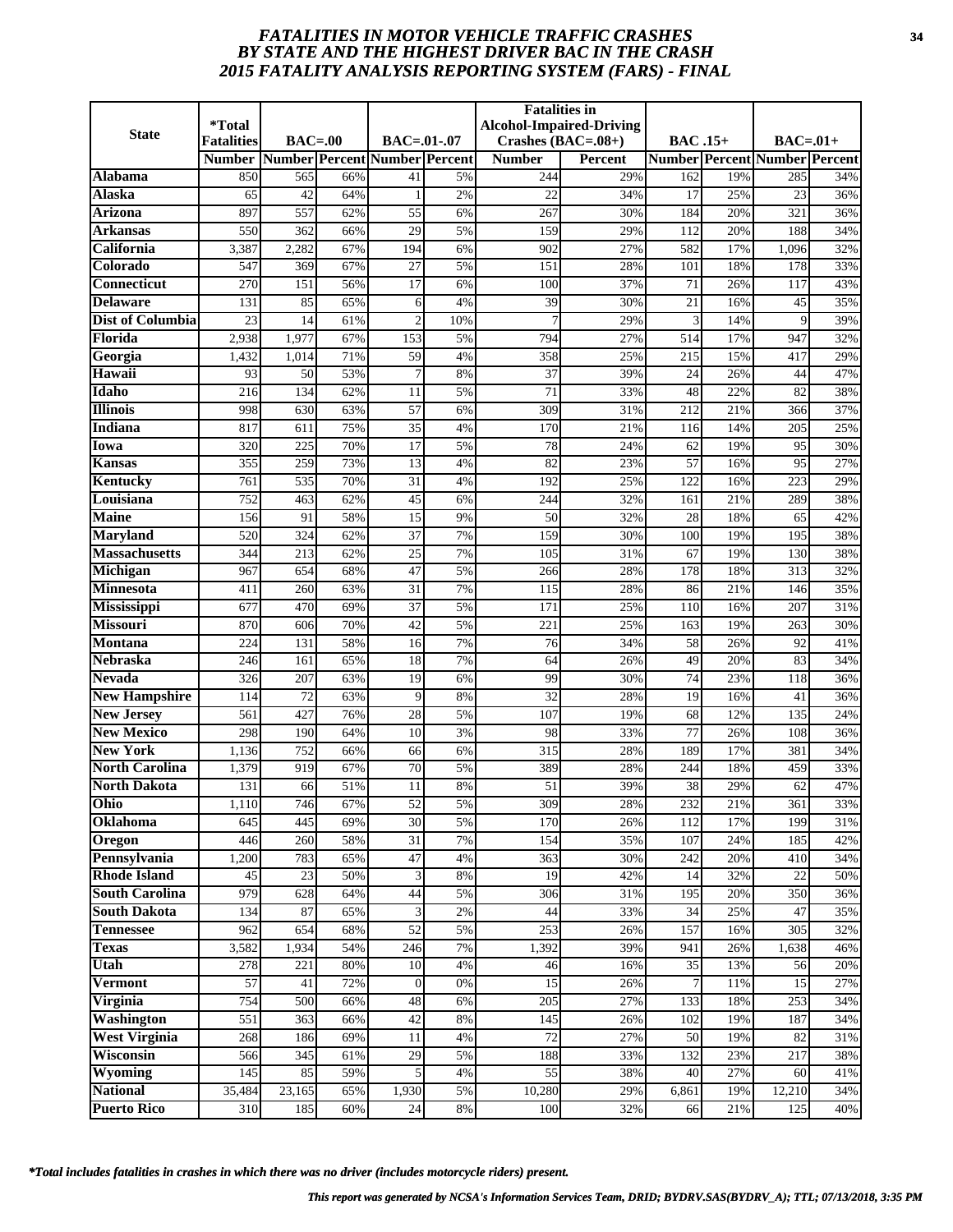# *FATALITIES IN MOTOR VEHICLE TRAFFIC CRASHES* **35** *BY STATE AND THE HIGHEST DRIVER BAC IN THE CRASH 2016 FATALITY ANALYSIS REPORTING SYSTEM (FARS) - FINAL*

| <b>State</b>                           | <i>*</i> Total<br><b>Fatalities</b> | $BAC=00$   |            | BAC=.01-.07                   |          | <b>Fatalities</b> in<br>Crashes $(BAC=.08+)$ | <b>Alcohol-Impaired-Driving</b> | <b>BAC</b> .15+ |            | $BAC=.01+$                           |            |
|----------------------------------------|-------------------------------------|------------|------------|-------------------------------|----------|----------------------------------------------|---------------------------------|-----------------|------------|--------------------------------------|------------|
|                                        | <b>Number</b>                       |            |            | Number Percent Number Percent |          | <b>Number</b>                                | Percent                         |                 |            | <b>Number Percent Number Percent</b> |            |
| Alabama                                | 1,083                               | 720        | 67%        | 64                            | 6%       | 298                                          | 28%                             | 192             | 18%        | 363                                  | 33%        |
| <b>Alaska</b>                          | 84                                  | 45         | 54%        |                               | 9%       | 30                                           | 36%                             | 26              | 31%        | 38                                   | 45%        |
| Arizona                                | 952                                 | 642        | 67%        | 59                            | 6%       | 240                                          | 25%                             | 158             | 17%        | 299                                  | 31%        |
| Arkansas                               | 561                                 | 396        | 71%        | $\overline{32}$               | 6%       | 132                                          | 24%                             | 93              | 17%        | 164                                  | 29%        |
| California                             | 3,837                               | 2,487      | 65%        | 219                           | 6%       | 1,122                                        | 29%                             | 731             | 19%        | 1,341                                | 35%        |
| Colorado                               | 608                                 | 409        | 67%        | 34                            | 6%       | 161                                          | 27%                             | 117             | 19%        | 195                                  | 32%        |
| <b>Connecticut</b>                     | 304                                 | 171        | 56%        | $\overline{15}$               | 5%       | 116                                          | 38%                             | 80              | 26%        | 131                                  | 43%        |
| <b>Delaware</b>                        | 119                                 | 75         | 63%        | 6                             | 5%       | 37                                           | 31%                             | 30              | 25%        | 43                                   | 36%        |
| <b>Dist of Columbia</b>                | 27                                  | 12         | 44%        | $\overline{4}$                | 13%      | 12                                           | 43%                             | $\overline{7}$  | 25%        | 15                                   | 56%        |
| Florida                                | 3,176                               | 2,137      | 67%        | 123                           | 4%       | 905                                          | 28%                             | 613             | 19%        | 1,027                                | 32%        |
| Georgia                                | 1,556                               | 1,104      | 71%        | 64                            | 4%       | 384                                          | 25%                             | 249             | 16%        | 448                                  | 29%        |
| Hawaii                                 | 120                                 | 76         | 63%        | 5                             | 5%       | 38                                           | 31%                             | 27              | 23%        | 43                                   | 36%        |
| Idaho                                  | 253                                 | 168        | 66%        | 7                             | 3%       | 76                                           | 30%                             | 56              | 22%        | 83                                   | 33%        |
| <b>Illinois</b>                        | 1,078                               | 682        | 63%        | 61                            | 6%       | 335                                          | 31%                             | 235             | 22%        | 396                                  | 37%        |
| <b>Indiana</b>                         | 829                                 | 584        | 70%        | 30                            | 4%       | 215                                          | 26%                             | 150             | 18%        | 245                                  | 30%        |
| Iowa                                   | 402                                 | 270        | 67%        | 21                            | 5%       | 108                                          | 27%                             | 73              | 18%        | 129                                  | 32%        |
| Kansas                                 | 429                                 | 318        | 74%        | $\overline{7}$                | 2%       | 100                                          | 23%                             | 65              | 15%        | 107                                  | 25%        |
| Kentucky                               | 834                                 | 616        | 74%        | 41                            | 5%       | 176                                          | 21%                             | 123             | 15%        | 218                                  | 26%        |
| Louisiana                              | 757                                 | 484        | 64%        | 45                            | 6%       | 227                                          | 30%                             | 157             | 21%        | 272                                  | 36%        |
| <b>Maine</b>                           | 160                                 | 90         | 56%        | 8                             | 5%       | 62                                           | 39%                             | 41              | 26%        | 70                                   | 44%        |
| <b>Maryland</b>                        | 522                                 | 357        | 68%        | 23                            | 4%       | 142                                          | 27%                             | 92              | 18%        | 165                                  | 32%        |
| <b>Massachusetts</b>                   | 387                                 | 218        | 56%        | 21                            | 5%       | 148                                          | 38%                             | 102             | 26%        | 169                                  | 44%        |
| Michigan                               | 1,065                               | 757        | 71%        | 60                            | 6%       | 244                                          | 23%                             | 159             | 15%        | 304                                  | 29%        |
| Minnesota                              | 392                                 | 274        | 70%        | 24                            | 6%       | 95                                           | 24%                             | 70              | 18%        | 119                                  | 30%        |
| Mississippi                            | 687                                 | 522        | 76%        | $\overline{34}$               | 5%       | 132                                          | 19%                             | 83              | 12%        | 166                                  | 24%        |
| <b>Missouri</b>                        | 947                                 | 642        | 68%        | 56                            | 6%       | 247                                          | 26%                             | 170             | 18%        | 303                                  | 32%        |
| <b>Montana</b>                         | 190                                 | 95         | 50%        | 10                            | 5%       | 84                                           | 44%                             | 68              | 36%        | 94                                   | 49%        |
| <b>Nebraska</b>                        | 218                                 | 135        | 62%        | 20                            | 9%       | 62                                           | 28%                             | 39              | 18%        | 82                                   | 37%        |
| <b>Nevada</b>                          | 329                                 | 209        | 64%        | 16                            | 5%       | 102                                          | 31%                             | $\overline{55}$ | 17%        | 119                                  | 36%        |
| <b>New Hampshire</b>                   | 136                                 | 87         | 64%        | 8                             | 6%       | 40                                           | 29%                             | 28              | 21%        | 48                                   | 35%        |
| <b>New Jersey</b><br><b>New Mexico</b> | 602<br>$\overline{405}$             | 422<br>252 | 70%<br>62% | 43<br>$\overline{31}$         | 7%<br>8% | 137<br>120                                   | 23%<br>30%                      | 85<br>84        | 14%<br>21% | 179<br>150                           | 30%<br>37% |
| <b>New York</b>                        | 1,041                               | 693        | 67%        | 53                            | 5%       | 295                                          | 28%                             | 200             | 19%        | 348                                  | 33%        |
| <b>North Carolina</b>                  | 1,450                               | 954        | 66%        | 52                            | 4%       | 439                                          | 30%                             | 306             | 21%        | 492                                  | 34%        |
| <b>North Dakota</b>                    | 113                                 | 57         | 50%        | 3                             | 3%       | 52                                           | 46%                             | 41              | 36%        | 55                                   | 49%        |
| Ohio                                   | 1,132                               | 732        | 65%        | 68                            | 6%       | 330                                          | 29%                             | 231             | 20%        | 398                                  | 35%        |
| Oklahoma                               | 687                                 | 475        | 69%        | 21                            | 3%       | 190                                          | 28%                             | 120             | 17%        | 211                                  | 31%        |
| Oregon                                 | 498                                 | 323        | 65%        | 24                            | 5%       | 151                                          | 30%                             | 103             | 21%        | 175                                  | 35%        |
| Pennsylvania                           | 1,188                               | 795        | 67%        | 48                            | 4%       | 340                                          | 29%                             | 236             | 20%        | 388                                  | 33%        |
| <b>Rhode Island</b>                    | 51                                  | 29         | 56%        | $\overline{4}$                | 7%       | 19                                           | 37%                             | 13              | 25%        | 23                                   | 44%        |
| <b>South Carolina</b>                  | 1,020                               | 608        | 60%        | 69                            | 7%       | 341                                          | 33%                             | 243             | 24%        | 410                                  | 40%        |
| <b>South Dakota</b>                    | 116                                 | 63         | 54%        | 8                             | 7%       | 45                                           | 39%                             | 28              | 24%        | 53                                   | 46%        |
| <b>Tennessee</b>                       | 1,037                               | 749        | 72%        | 60                            | 6%       | 227                                          | 22%                             | 160             | 15%        | 287                                  | 28%        |
| <b>Texas</b>                           | 3,797                               | 2,068      | 54%        | 247                           | 7%       | 1,478                                        | 39%                             | 983             | 26%        | 1,725                                | 45%        |
| Utah                                   | 281                                 | 221        | 79%        | 7                             | 3%       | 53                                           | 19%                             | 35              | 13%        | 60                                   | 21%        |
| <b>Vermont</b>                         | 62                                  | 30         | 49%        |                               | 7%       | $\overline{28}$                              | 45%                             | 19              | 31%        | 32                                   | 51%        |
| Virginia                               | 760                                 | 506        | 67%        | 30                            | 4%       | 223                                          | 29%                             | 152             | 20%        | 253                                  | 33%        |
| Washington                             | 536                                 | 353        | 66%        | 23                            | 4%       | 160                                          | 30%                             | 107             | 20%        | 183                                  | 34%        |
| <b>West Virginia</b>                   | 269                                 | 186        | 69%        | 14                            | 5%       | 69                                           | 26%                             | 46              | 17%        | 83                                   | 31%        |
| Wisconsin                              | 607                                 | 360        | 59%        | 49                            | $8\%$    | 197                                          | 32%                             | 136             | 22%        | 247                                  | 41%        |
| Wyoming                                | 112                                 | 75         | 67%        |                               | 3%       | 34                                           | 30%                             | 24              | 22%        | 37                                   | 33%        |
| <b>National</b>                        | 37,806                              | 24,732     | 65%        | 1,985                         | 5%       | 10,996                                       | 29%                             | 7,437           | 20%        | 12,981                               | 34%        |
| <b>Puerto Rico</b>                     | 279                                 | 153        | 55%        | 26                            | 9%       | 99                                           | 35%                             | 63              | 22%        | 125                                  | 45%        |